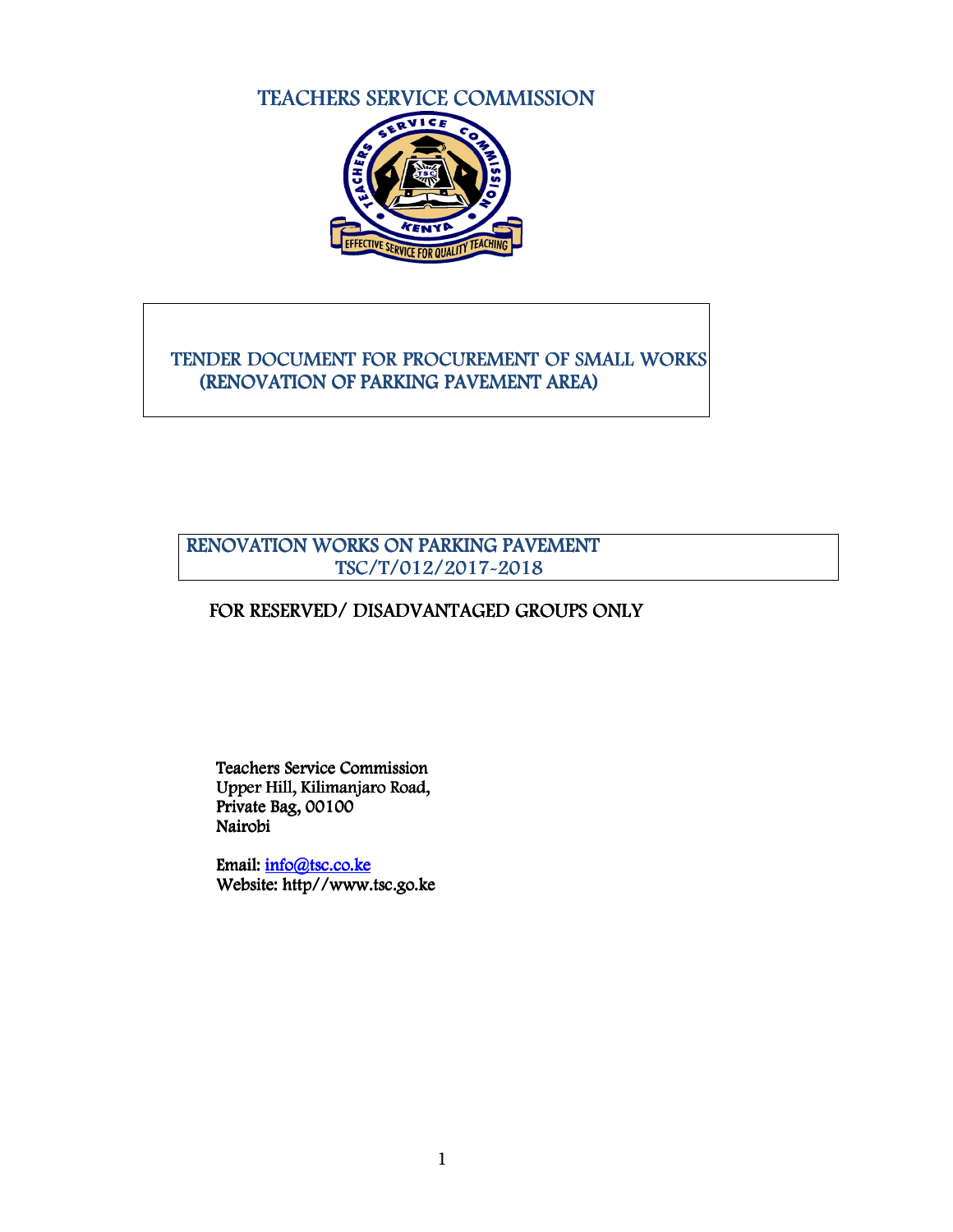## TABLE OF CONTENTS

| <b>CONTENTS PAGE</b>   |                                                    | <b>PAGE</b><br>1 |
|------------------------|----------------------------------------------------|------------------|
| SIGNATURE PAGE & NOTES |                                                    |                  |
| <b>INTRODUCTION</b>    |                                                    | $\mathfrak{B}$   |
| <b>SECTION I:</b>      | INVITATION TO TENDER                               | 4                |
| SECTION II:            | <b>INSTRUCTIONS TO TENDERERS</b>                   | 5                |
|                        | SECTION III: APPENDIX TO INSTRUCTIONS TO TENDERERS | 19               |
| <b>SECTION IV:</b>     | CONDITIONS OF CONTRACT                             | 20               |
| <b>SECTION V:</b>      | APPENDIX TO CONDITIONS OF CONTRACT                 | 44               |
| <b>SECTION VI:</b>     | <b>DRAWINGS</b>                                    | 47               |
| <b>SECTION VII:</b>    | STANDARD FORMS                                     | 48               |
|                        | SECTION VIII - TRADE PREAMBLES                     | 68               |
| SECTION IX –           | <b>BILLS OF QUANTITIES</b>                         |                  |
|                        | 1. PARTICULAR PRELIMINARIES<br>PP/7                | PP/1             |
|                        | 2. GENERAL PRELIMINARIES<br>GP/18                  | $GP/1-$          |
|                        | <b>3. CIVIL WORKS</b>                              |                  |
|                        | 4. SUMMARY                                         | S/1              |
|                        | 5. PROVISIONAL SUM                                 | PS/1             |
|                        | <b>6. GRAND SUMMARY</b>                            | GS/1             |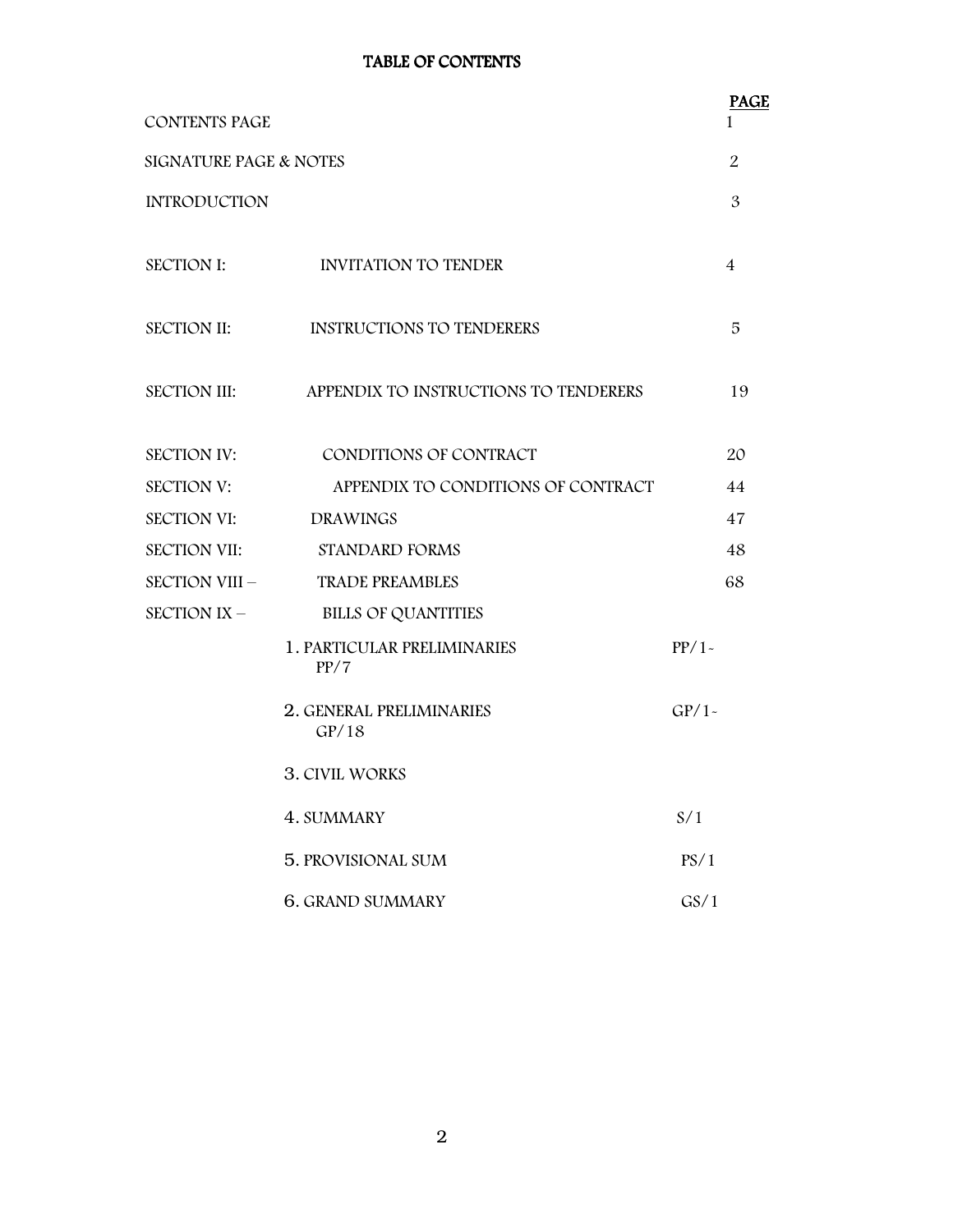#### PROPOSED RENOVATION OF PARKING PAVEMENT AT TSC HEADQUATERS NAIROBI- UPPERHILL

#### TSC/T/012/2017-2018

Issued by:- Quantities and Contracts Section State Department of Public Works P.O. Box 30743-00100 Nairobi.

The contract for the above mentioned works entered into this ………... day of ………. 2017 by the undersigned refers to these Bills of Quantities and the Ministry of Works General Specification dated March, 1976 (together with any amendments issued thereto) shall be read and construed as part of the said contract.

| <br><b>CONTRACTOR</b> | CHIEF EXECUTIVE OFFICER<br>TEACHERS SERVICE COMMISSION |
|-----------------------|--------------------------------------------------------|
|                       |                                                        |

#### SPECIAL NOTES

The Contractor is required to check the numbers of the pages of these Bills of Quantities and should he find any missing or in duplicate or figures indistinct he must inform the Principal Secretary, State Department of Public Works, Ngong Road, Nairobi at once and have the same rectified.

Should the Contractor be in doubt about the precise meaning of any item or figure for any reason whatsoever, he must inform the Principal Secretary, Stated Department of Public Works, Ngong Road, Head Office in order that the correct meaning may be decided before the date for submission of tenders.

No liability will be admitted nor claim allowed in respect of errors in the Contractor's Tender due to mistakes in the Specifications which should have been rectified in the manner described above.

#### SIGNATURE PAGE AND NOTE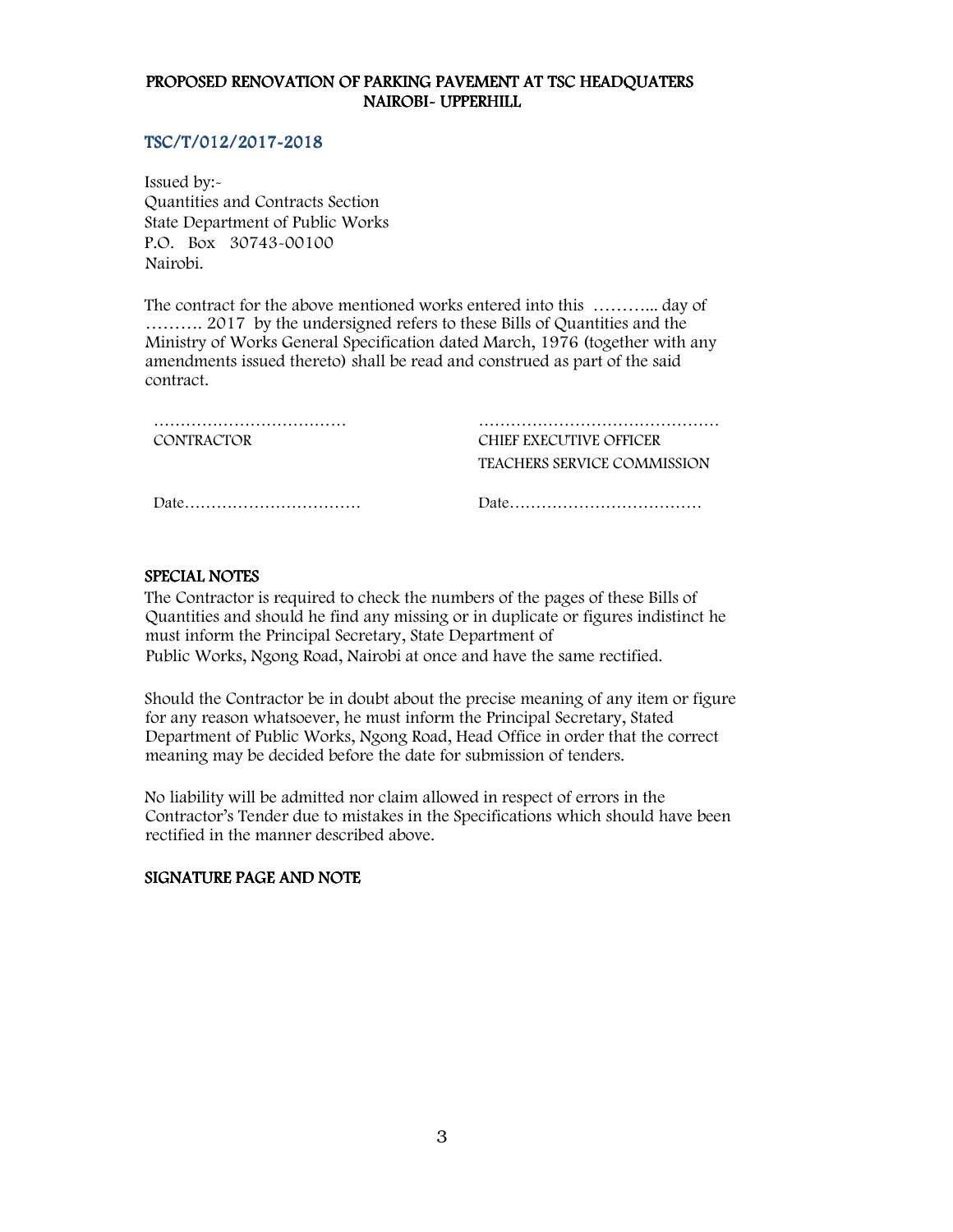#### SECTION I - INVITATION FOR TENDERS

#### TENDER REFERENCE NO: TSC/T/012/2017-2018

#### TENDER NAME: PROPOSED RENOVATION OF PARKING YARD **OUTSIDE TSC BUILDING**

- 1.1 The Teachers Service Commission invites Disadvantaged/Reserved Group (Youth, Women and PWD) as tenderers for the renovation of the parking yard outside TSC Building – upper hill
- 1.2 They may obtain further information from and inspect the tender documents at TSC House, Kilimanjaro Road, Upper Hill, Private Bag, Nairobi, Supply Chain Management Services, 2nd floor Podium Wing during normal working hours. A complete set of tender documents may be obtained by interested candidates upon payment of non-refundable fees of Kshs.  $1,000/=$  in cash or Bankers cheque payable to the Secretary, Teachers Service Commission. Alternatively the document may be downloaded for free from the tsc website www.tsc.go.ke. Tenderers only need to fill the Tender securing declaration form (Attached)
- 1.3 Completed tender documents are to be enclosed in plain sealed envelopes marked with tender reference number and be deposited in the Tender Box at TSC House, Kilimanjaro Road, Upper Hill or be addressed to The Secretary, Teachers Service Commission, Private Bag-00100 Nairobi so as to be received on or before 24<sup>th</sup> October, 2017 at 11:00 am
- 1.4 Prices quoted should be net inclusive of all taxes and delivery cost must be in Kenya Shillings
- 1.5 Tenders will be opened immediately thereafter in the presence of the Candidates or their representatives who choose to attend at the Teachers Service Commission House 3<sup>rd</sup> floor Podium.

## NANCY NJERI MACHARIA COMMISSION SECRETARY COMMISSION SECRETARY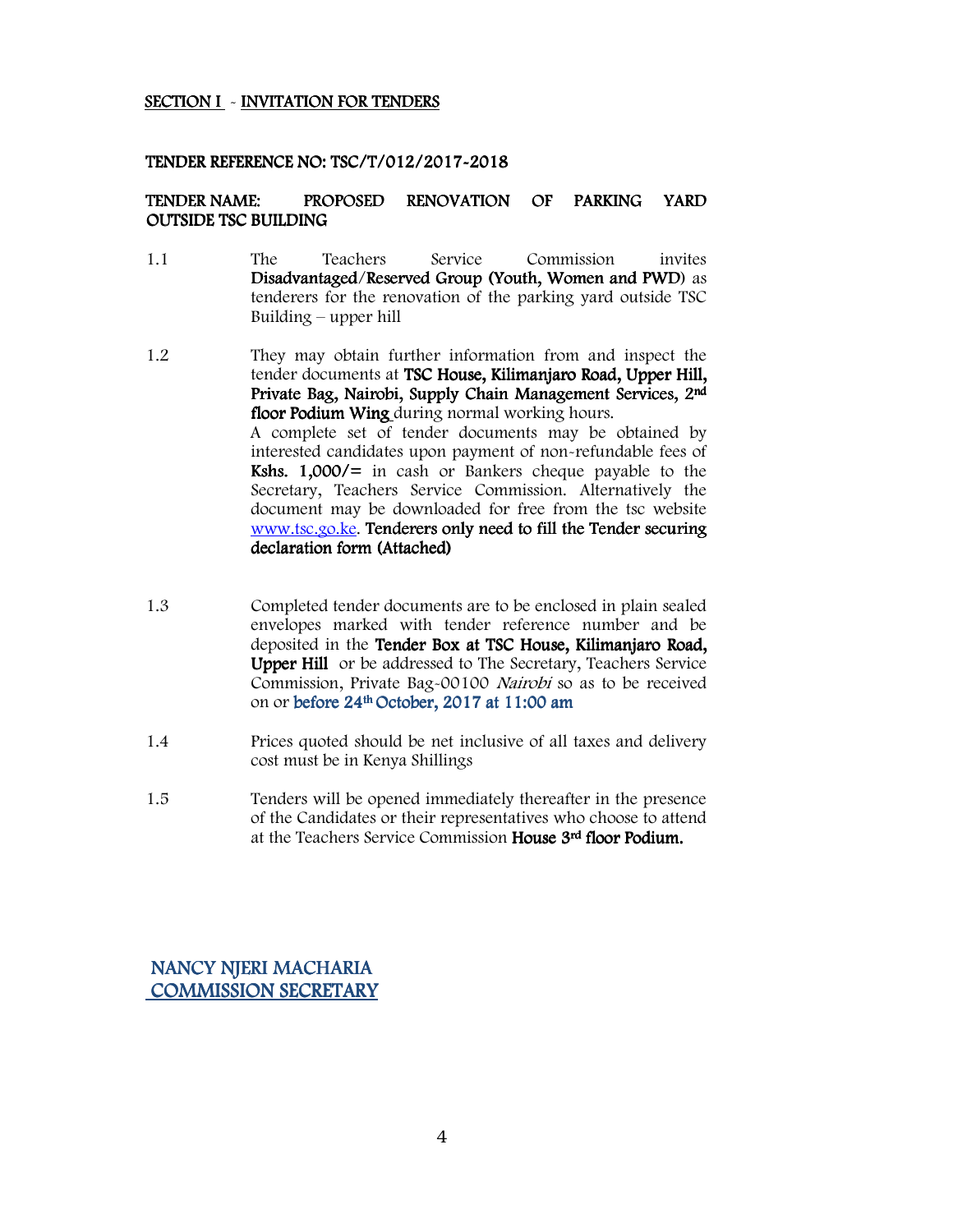# SECTION II

## INSTRUCTIONS TO TENDERERS

## TABLE OF CONTENTS PAGE

#### CLAUSE PAGE

| 1. |                         | $6-9$     |
|----|-------------------------|-----------|
| 2. | <b>Tender Documents</b> | $9 - 10$  |
| 3. |                         | $10 - 12$ |
| 4. |                         | $12 - 13$ |
| 5. |                         | $13 - 16$ |
| 6. |                         | $16 - 18$ |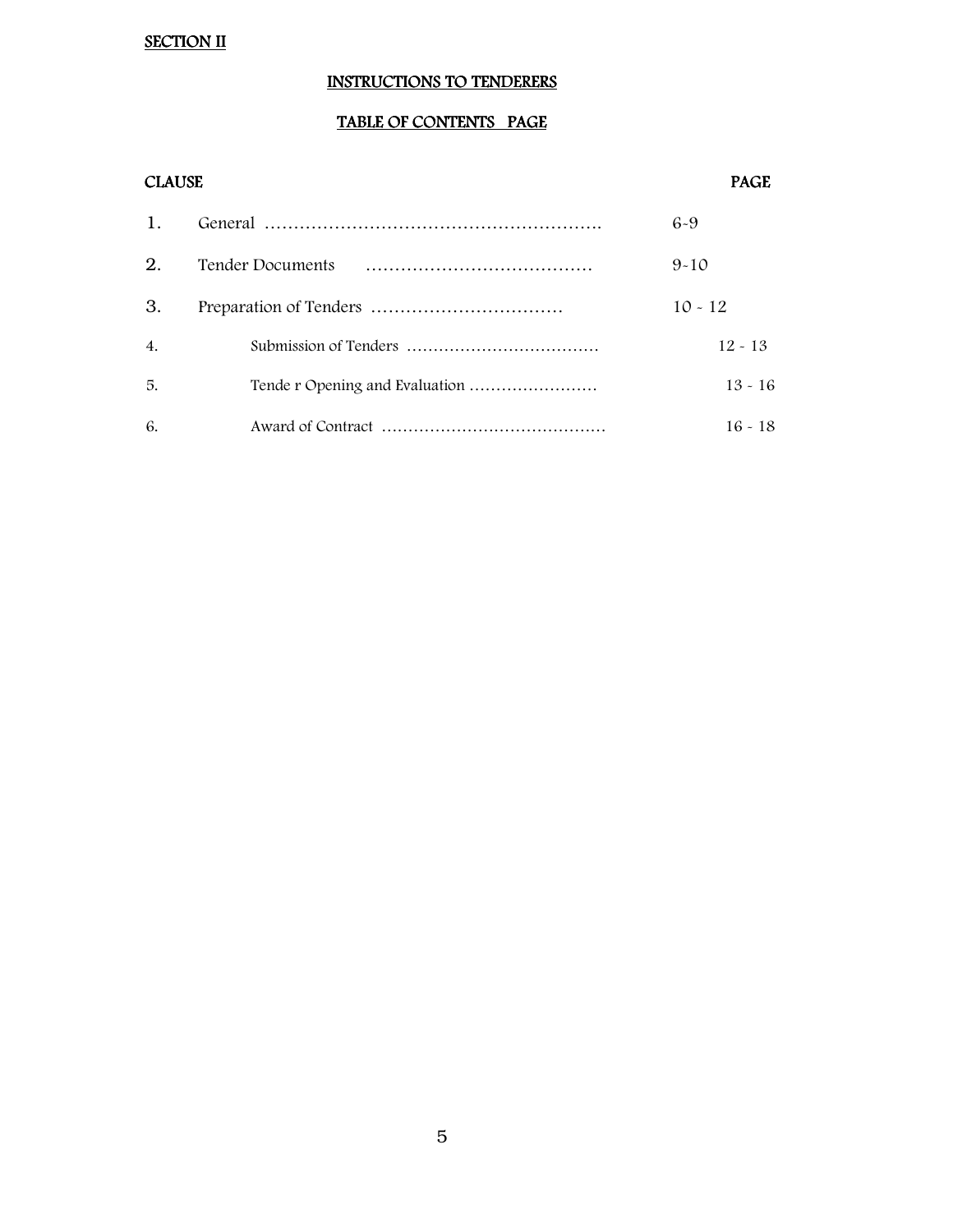#### INSTRUCTIONS TO TENDERERS.

#### 1. General/Eligibility/Qualifications/Joint venture/Cost of tendering

- 1.1 The Employer as defined in the Appendix to Conditions of Contract invites tenders for Works Contract as described in the tender documents.The successful tenderer will be expected to complete the Works by the Intended Completion Date specified in the tender documents.
- 1.2 All tenderers shall provide the Qualification Information, a statement that the tenderer (including all members of a joint venture and subcontractors) is not associated, or has not been associated in the past, directly or indirectly, with the Consultant or any other entity that has prepared the design, specifications, and other documents for the project or being proposed as Project Manager for the Contract. A firm that has been engaged by the Employer to provide consulting services for the preparation or supervision of the Works, and any of its affiliates, shall not be eligible to tender.
- 1.3 All tenderers shall provide in the Form of Tender and Qualification Information, a preliminary description of the proposed work method and schedule, including drawings and charts, as necessary.
- 1.4 In the event that pre-qualification of potential tenderers has been undertaken, only tenders from pre-qualified tenderers will be considered for award of Contract. These qualified tenderers should submit with their tenders any information updating their original pre-qualification applications or, alternatively, confirm in their tenders that the originally submitted pre-qualification information remains essentially correct as of the date of tender submission.
- 1.5 Where no pre-qualification of potential tenderers has been done, all tenderers shall include the following information and documents with their tenders , unless otherwise stated:
	- (a) copies of original documents defining the constitution or legal status, place of registration, and principal place of business; written power of attorney of the signatory of the tender to commit the tenderer:
	- (b) total monetary value of construction work performed for each of the last five years:
	- (c) experience in works of a similar nature and size for each of the last five years, and details of work under way or contractually committed; and names and addresses of clients who may be contacted for further information on these contracts;
	- (d) major items of construction equipment proposed to carry out the Contract and an undertaking that they will be available for the Contract.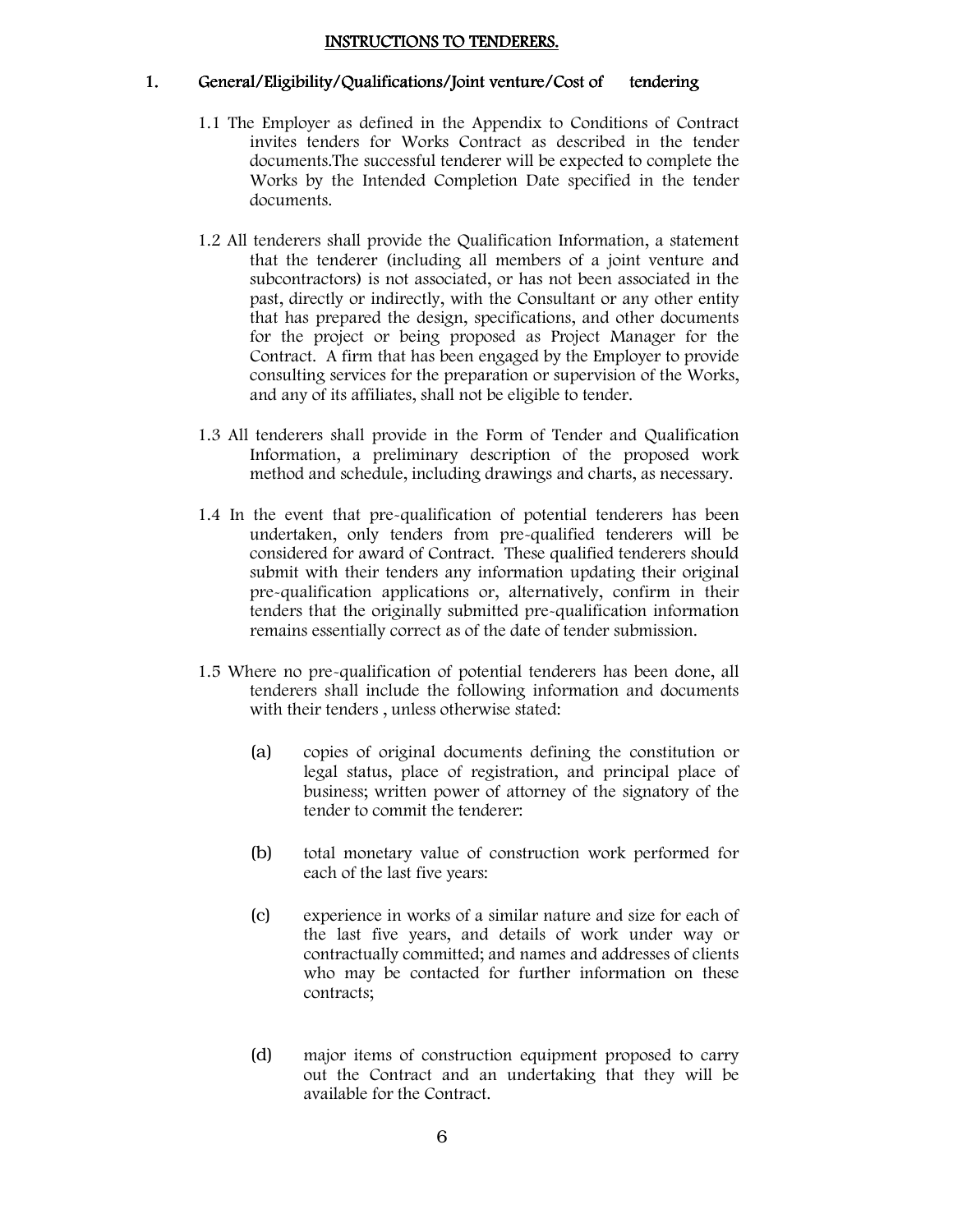- (e) qualifications and experience of key site management and technical personnel proposed for the Contract and an undertaking that they shall be available for the Contract.
- (f) reports on the financial standing of the tenderer, such as profit and loss statements and auditor's reports for the past five years;
- (g) evidence of adequacy of working capital for this Contract (access to line(s) of credit and availability of other financial resources);
- (h) authority to seek references from the tenderer's bankers;
- (i) information regarding any litigation, current or during the last five years, in which the tenderer is involved, the parties concerned and disputed amount; and
- (j) proposals for subcontracting components of the Works amounting to more than 10 percent of the Contract Price.
- 1.6 Tenders submitted by a joint venture of two or more firms as partners shall comply with the following requirements, unless otherwise stated:
	- (a) the tender shall include all the information listed in clause 1.5 above for each joint venture partner;
	- (b) the tender shall be signed so as to be legally binding on all partners;
	- (c) all partners shall be jointly and severally liable for the execution of the Contract in accordance with the Contract terms;
	- (d) one of the partners will be nominated as being in charge, authorised to incur liabilities, and receive instructions for and on behalf of all partners of the joint venture; and
	- (e) the execution of the entire Contract, including payment, shall be done exclusively with the partner in charge.
- 1.7 To qualify for award of the Contract, tenderers shall meet the following minimum qualifying criteria;
	- (a) annual volume of construction work of at least 2.5 times the estimated annual cashflow for the Contract;
	- (b) experience as main contractor in the construction of at leasttwo works of a nature and complexity equivalent to the Works over the last 10 years (to comply with this requirement, works cited should be at least 70 percent complete);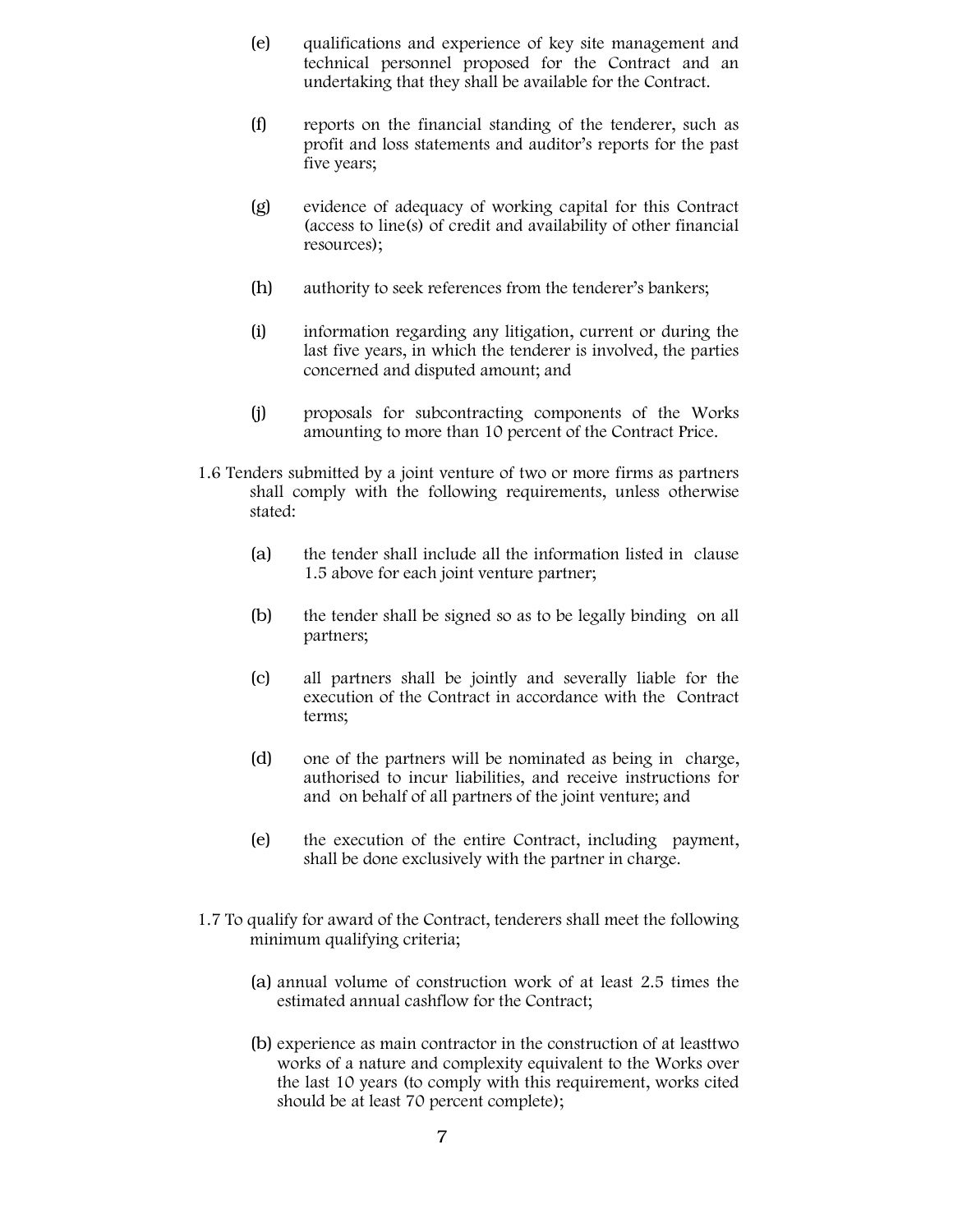- (c) proposals for the timely acquisition (own, lease, hire, etc.) of the essential equipment listed as required for the Works;
- (d) a Contract manager with at least five years' experience in works of an equivalent nature and volume, including no less than three years as Manager; and
- (e) liquid assets and/or credit facilities, net of other contractual commitments and exclusive of any advance payments which may be made under the Contract, of no less than 4 months of the estimated payment flow under this Contract.
- 1.8 The figures for each of the partners of a joint venture shall be added together to determine the tenderer's compliance with the minimum qualifying criteria of clause 1.7 (a) and (e); however, for a joint venture to qualify, each of its partners must meet at least 25 percent of minimum criteria 1.7 (a), (b) and (e) for an individual tenderer, and the partner in charge at least 40 percent of those minimum criteria. Failure to comply with this requirement will result in rejection of the joint venture's tender. Subcontractors' experience and resources will not be taken into account in determining the tenderer's compliance with the qualifying criteria, unless otherwise stated.
- 1.9 Each tenderer shall submit only one tender, either individually or as a partner in a joint venture. A tenderer who submits or participates in more than one tender (other than as a subcontractor or in cases of alternatives that have been permitted or requested) will cause all the proposals with the tenderer's participation to be disqualified.
- 1.10 The tenderer shall bear all costs associated with the preparation and submission of his tender, and the Employer will in no case be responsible or liable for those costs.
- 1.11 The tenderer, at the tenderer's own responsibility and risk, is encouraged to visit and examine the Site of the Works and its surroundings, and obtain all information that may be necessary for preparing the tender and entering into a contract for construction of the Works. The costs of visiting the Site shall be at the tenderer's own expense.
- 1.12 The procuring entity's employees, committee members, board members and their relative (spouse and children) are not eligible to participate in the tender.
- 1.13 The price to be changed for the tender document shall not exceed  $Kshs.5,000/=$
- 1.14 The procuring entity shall allow the tenderer to review the tender document free of charge before purchase.

#### 2. Tender Documents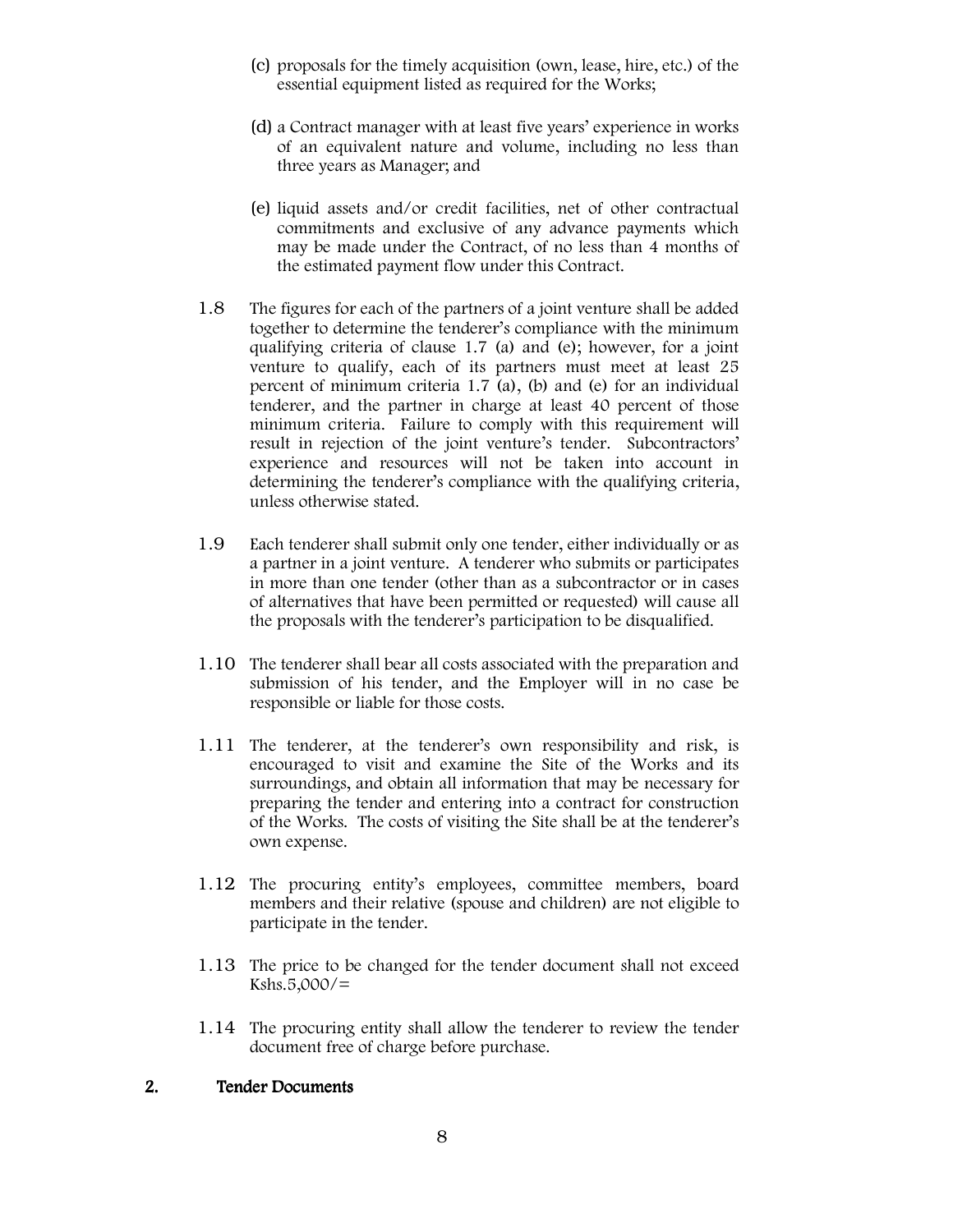- 2.1 The complete set of tender documents comprises the documents listed below and any addenda issued in accordance with Clause 2.4.
	- (a) These Instructions to Tenderers
	- (b) Form of Tender and Qualification Information
	- (c) Conditions of Contract
	- (d) Appendix to Conditions of Contract
	- (e) Specifications
	- (f) Drawings
	- (g) Bills of Quantities
	- (h) Forms of Securities
- 2.2 The tenderer shall examine all Instructions, Forms to be filled and Specifications in the tender documents. Failure to furnish all information required by the tender documents, or submission of a tender not substantially responsive to the tendering documents in every respect will be at the tenderer's risk and may result in rejection of his tender.
- 2.3 A prospective tenderer making an inquiry relating to the tender documents may notify the Employer in writing or by cable, telex or facsimile at the address indicated in the letter of invitation to tender. The Employer will only respond to requests for clarification received earlier than seven days prior to the deadline for submission of tenders. Copies of the Employer's response will be forwarded to all persons issued with tendering documents, including a description of the inquiry, but without identifying its source.
- 2.4 Before the deadline for submission of tenders, the Employer may modify the tendering documents by issuing addenda. Any addendum thus issued shall be part of the tendering documents and shall be communicated in writing or by cable, telex or facsimile to all tenderers. Prospective tenderers shall acknowledge receipt of each addendum in writing to the Employer.
- 2.5 To give prospective tenderers reasonable time in which to take an addendum into account in preparing their tenders, the Employer shall extend, as necessary, the deadline for submission of tenders, in accordance with Clause 4.2 here below.

## 3. Preparation of Tenders

- 3.1 All documents relating to the tender and any correspondence shall be in English language.
- 3.2 The tender submitted by the tenderer shall comprise the following:
	- (a) These Instructions to Tenderers, Form of Tender, Conditions of Contract, Appendix to Conditions of Contract and Specifications;
	- (b) Tender Security;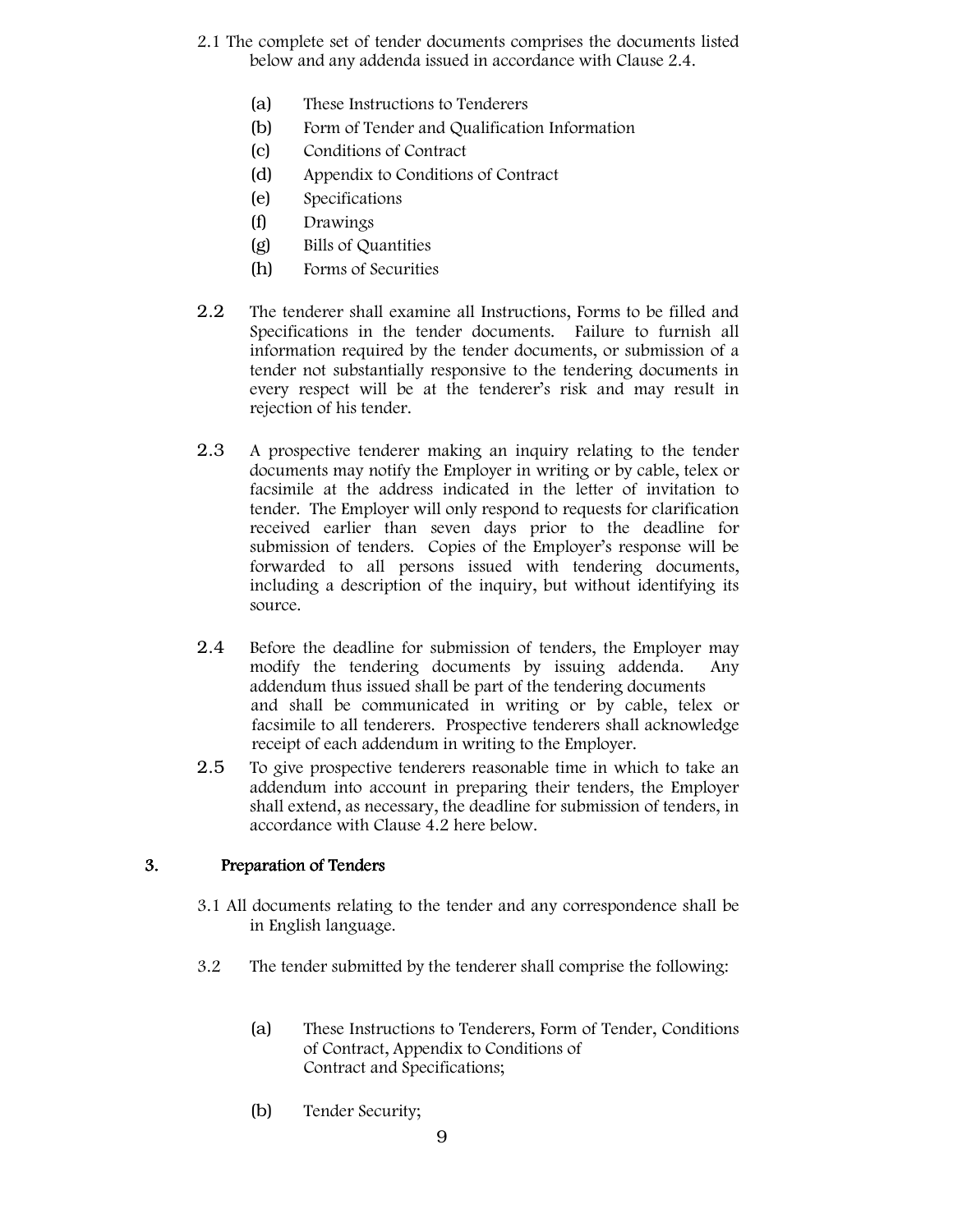- (c) Priced Bill of Quantities ;
- (d) Qualification Information Form and Documents;
- (e) Alternative offers where invited; and
- (f) Any other materials required to be completed and submitted by the tenderers.
- 3.3 The tenderer shall fill in rates and prices for all items of the Works described in the Bill of Quantities. Items for which no rate or price is entered by the tenderer will not be paid for when executed and shall be deemed covered by the other rates and prices in the Bill of Quantities. All duties, taxes, and other levies payable by the Contractor under the Contract, or for any other cause relevant to the Contract, as of 30 days prior to the deadline for submission of tenders, shall be included in the tender price submitted by the tenderer.
- 3.4 The rates and prices quoted by the tenderer shall only be subject to adjustment during the performance of the Contract if provided for in the Appendix to Conditions of Contract and provisions made in the Conditions of Contract.
- 3.5 The unit rates and prices shall be in Kenya Shillings.
- 3.6 Tenders shall remain valid for a period of sixty (60) days from the date of submission. However in exceptional circumstances, the Employer may request that the tenderers extend the period of validity for a specified additional period. The request and the tenderers' responses shall be made in writing. A tenderer may refuse the request without forfeiting the Tender Security. A tenderer agreeing to the request will not be required or permitted to otherwise modify the tender, but will be required to extend the validity of Tender Security for the period of the extension, and in compliance with Clause 3.7 - 3.11 in all respects.
- 3.7 The tenderer shall furnish, as part of the tender, a Tender Security in the amount and form specified in the appendix to invitation to tenderers. This shall be in the amount not exceeding 2 percent of the tender price
- 3.8 The format of the Tender Security should be in accordance with the form of Tender Security included in Section G - Standard forms or any other form acceptable to the Employer . Tender Security shall be valid for 30 days beyond the validity of the tender.
- 3.9 Any tender not accompanied by an acceptable Tender Security shall be rejected. The Tender Security of a joint venture must define as "Tenderer" all joint venture partners and list them in the following manner: a joint venture consisting of".............",",".............",",and "…………".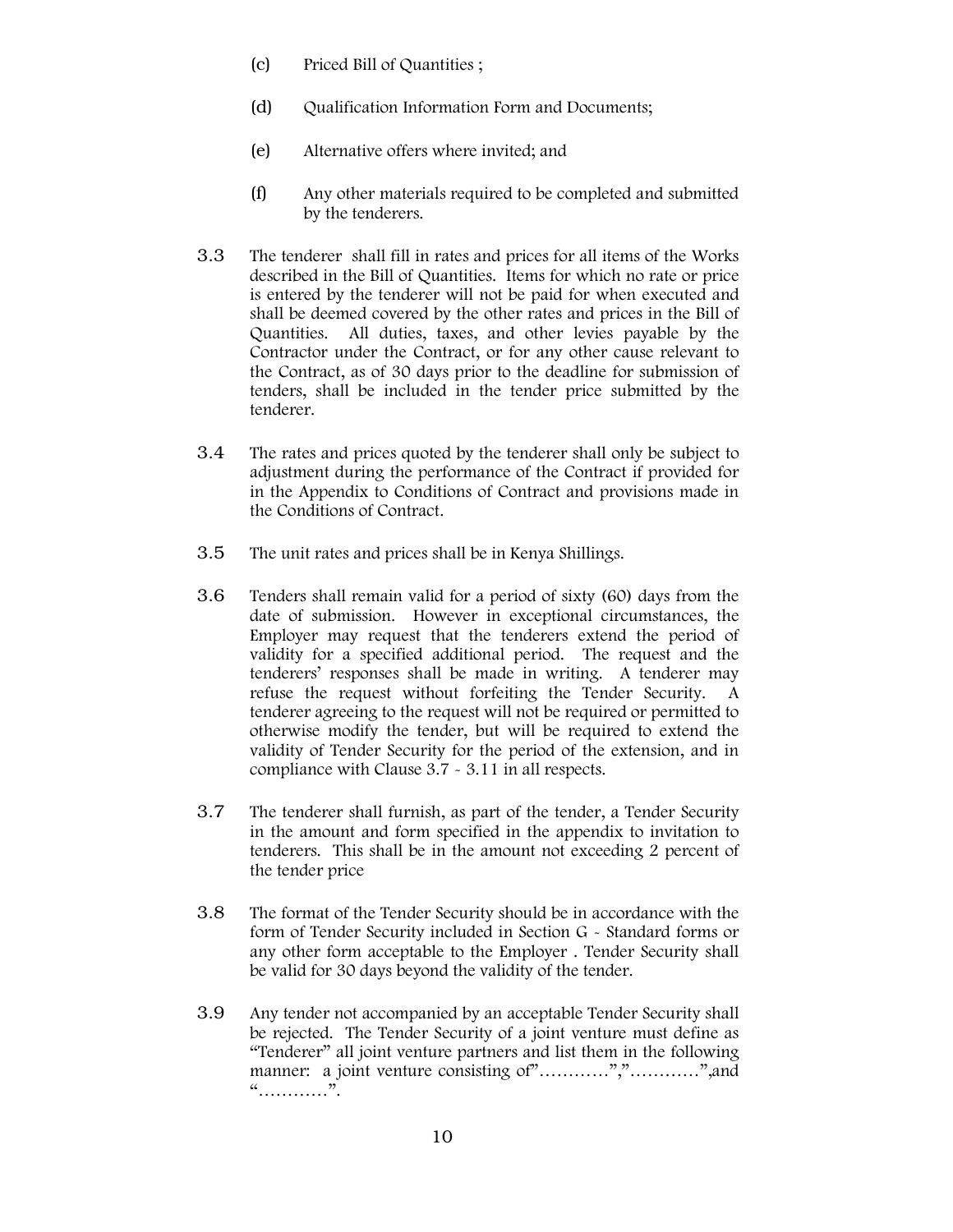- 3.10 The Tender Securities of unsuccessful tenderers will be returned within 28 days of the end of the tender validity period specified in Clause 3.6.
- 3.11 The Tender Security of the successful tenderer will be discharged when the tenderer has signed the Contract Agreement and furnished the required Performance Security.
- 3.12 The Tender Security may be forfeited
	- (a) if the tenderer withdraws the tender after tender opening during the period of tender validity;
	- (b) if the tenderer does not accept the correction of the tender price, pursuant to Clause 5.7;
	- (c) in the case of a successful tenderer, if the tenderer fails within the specified time limit to
		- (i) sign the Agreement, or
		- (ii) furnish the required Performance Security.
- 3.13 Tenderers shall submit offers that comply with the requirements of the tendering documents, including the basic technical design as indicated in the Drawings and Specifications. Alternatives will not be considered, unless specifically allowed in the invitation to tender. If so allowed, tenderers wishing to offer technical alternatives to the requirements of the tendering documents must also submit a tender that complies with the requirements of the tendering documents, including the basic technical design as indicated in the Drawings and Specifications. In addition to submitting the basic tender, the

tenderer shall provide all information necessary for a complete evaluation of the alternative, including design calculations, technical specifications, breakdown of prices, proposed construction methods and other relevant details. Only the technical alternatives, if any, of the lowest evaluated tender conforming to the basic technical requirements shall be considered.

- 3.14 The tenderer shall prepare one original of the documents comprising the tender documents as described in Clause 3.2 of these Instructions to Tenderers, bound with the volume containing the Form of Tender, and clearly marked "ORIGINAL". In addition, the tenderer shall submit copies of the tender, in the number specified in the invitation to tender, and clearly marked as "COPIES". In the event of discrepancy between them, the original shall prevail.
- 3.15 The original and all copies of the tender shall be typed or written in indelible ink and shall be signed by a person or persons duly authorised to sign on behalf of the tenderer, pursuant to Clause 1.5 (a) or 1.6 (b), as the case may be. All pages of the tender where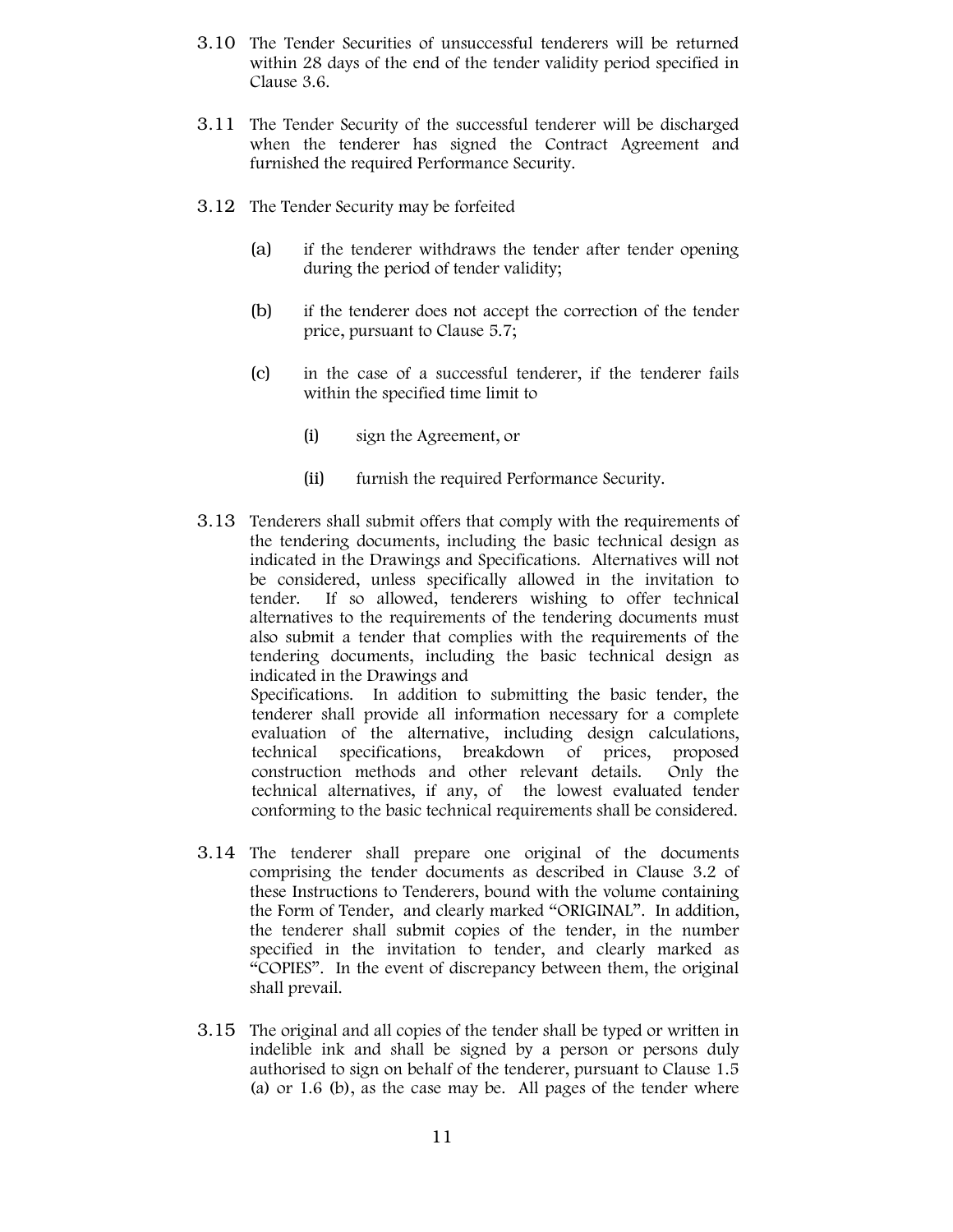alterations or additions have been made shall be initialled by the person or persons signing the tender.

- 3.16 Clarification of tenders shall be requested by the tenderer to be received by the procuring entity not later than 7 days prior to the deadline for submission of tenders.
- 3.17 The Commission shall reply to any clarifications sought by the tenderer within 3 days of receiving the request to enable the tenderer to make timely submission of its tender.

#### 4. Submission of Tenders

- 4.1 The tenderer shall seal the original and all copies of the tender in two inner envelopes and one outer envelope, duly marking the inner envelopes as "ORIGINAL" and "COPIES" as appropriate. The inner and outer envelopes shall:
	- (a) be addressed to the Employer at the address provided in the invitation to tender;
	- (b) bear the name and identification number of the Contract as defined in the invitation to tender; and
	- (c) provide a warning not to open before the specified time and date for tender opening.
- 4.2 Tenders shall be delivered to the Employer at the address specified above not later than the time and date specified in the invitation to tender. However, the Employer may extend the deadline for submission of tenders by issuing an amendment in accordance with Sub-Clause 2.5 in which case all rights and obligations of the Employer and the tenderers previously subject to the original deadline will then be subject to the new deadline.
- 4.3 Any tender received after the deadline prescribed in clause 4.2 will be returned to the tenderer un-opened.
- 4.4 Tenderers may modify or withdraw their tenders by giving notice in writing before the deadline prescribed in clause 4.2. Each tenderer's modification or withdrawal notice shall be prepared, sealed, marked, and delivered in accordance with clause 3.13 and 4.1, with the outer and inner envelopes additionally marked "MODIFICATION" and "WITHDRAWAL", as appropriate. No tender may be modified after the deadline for submission of tenders.

4.5 Withdrawal of a tender between the deadline for submission of tenders and the expiration of the period of tender validity specified in the invitation to tender

4.6 Tenderers may only offer discounts to, or otherwise modify the prices of their tenders by submitting tender modifications in accordance with Clause 4.4 or be included in the original tender submission.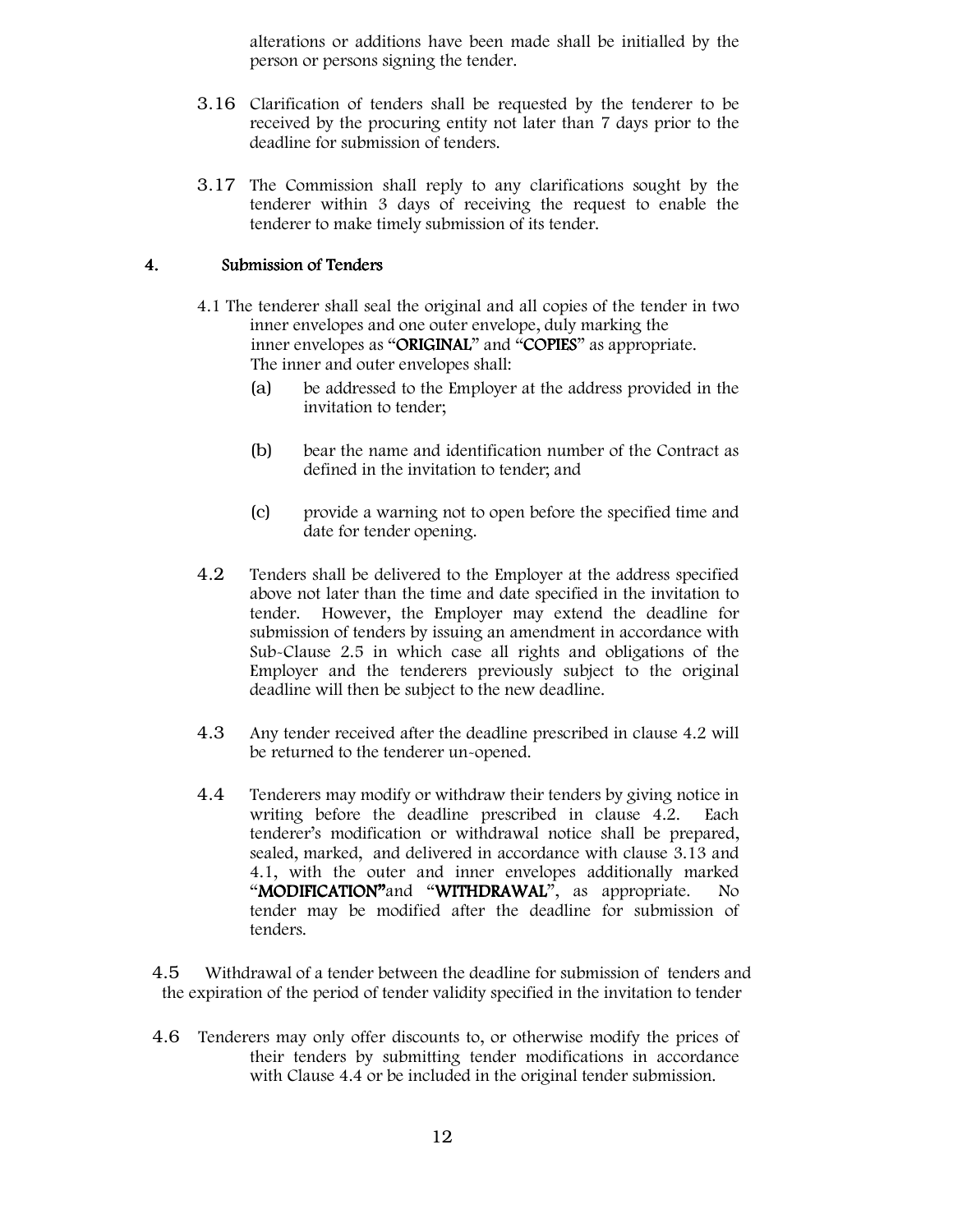#### 5. Tender Opening and Evaluation

- 5.1 The tenders will be opened on 24<sup>th</sup> October 2017, at TSC Building, at 11.00 am podium wing 3<sup>rd</sup> floor including modifications made pursuant to Clause 4.4, in the presence of the tenderers' representatives who choose to attend at the time and in the place specified in the invitation to tender. Envelopes marked "WITHDRAWAL" shall be opened and read out first. Tenderers' and Employer's representatives who are present during the opening shall sign a register evidencing their attendance.
- 5.2 The tenderers' names, the tender prices, the total amount of each tender and of any alternative tender (if alternatives have been requested or permitted), any discounts, tender modifications and withdrawals, the presence or absence of Tender Security, and such other details as may be considered appropriate, will be announced by the Employer at the opening. Minutes of the tender opening, including the information disclosed to those present will be prepared by the Employer.
- 5.3 Information relating to the examination, clarification, evaluation, and comparison of tenders and recommendations for the award of Contract shall not be disclosed to tenderers or any other persons not officially concerned with such process until the award to the successful tenderer has been announced. Any effort by a tenderer to influence the Employer's officials, processing of tenders or award decisions may result in the rejection of his tender.
- 5.4 To assist in the examination, evaluation, and comparison of tenders, the Employer at his discretion, may ask any tenderer for clarification of the tender, including breakdowns of unit rates. The request for clarification and the response shall be in writing or by cable, telex or facsimile but no change in the price or substance of the tender shall be sought, offered, or permitted except as required to confirm the correction of arithmetic errors discovered in the evaluation of the tenders in accordance with Clause 5.7.
- 5.5 Prior to the detailed evaluation of tenders, the Employer will determine whether each tender (a) meets the eligibility criteria defined in Clause 1.7;(b) has been properly signed; (c) is accompanied by the required securities; and (d) is substantially responsive to the requirements of the tendering documents. A substantially responsive tender is one which conforms to all the terms, conditions and specifications of the tendering documents, without material deviation or reservation. A material deviation or reservation is one (a) which affects in any substantial way the scope, quality, or performance of the works; (b) which limits in any substantial way, inconsistent with the tendering documents, the Employer's rights or the tenderer's obligations under the Contract; or (c) whose rectification would affect unfairly the competitive position of other tenderers presenting substantially responsive tenders.
- 5.6 If a tender is not substantially responsive, it will be rejected, and may not subsequently be made responsive by correction or withdrawal of the nonconforming deviation or reservation.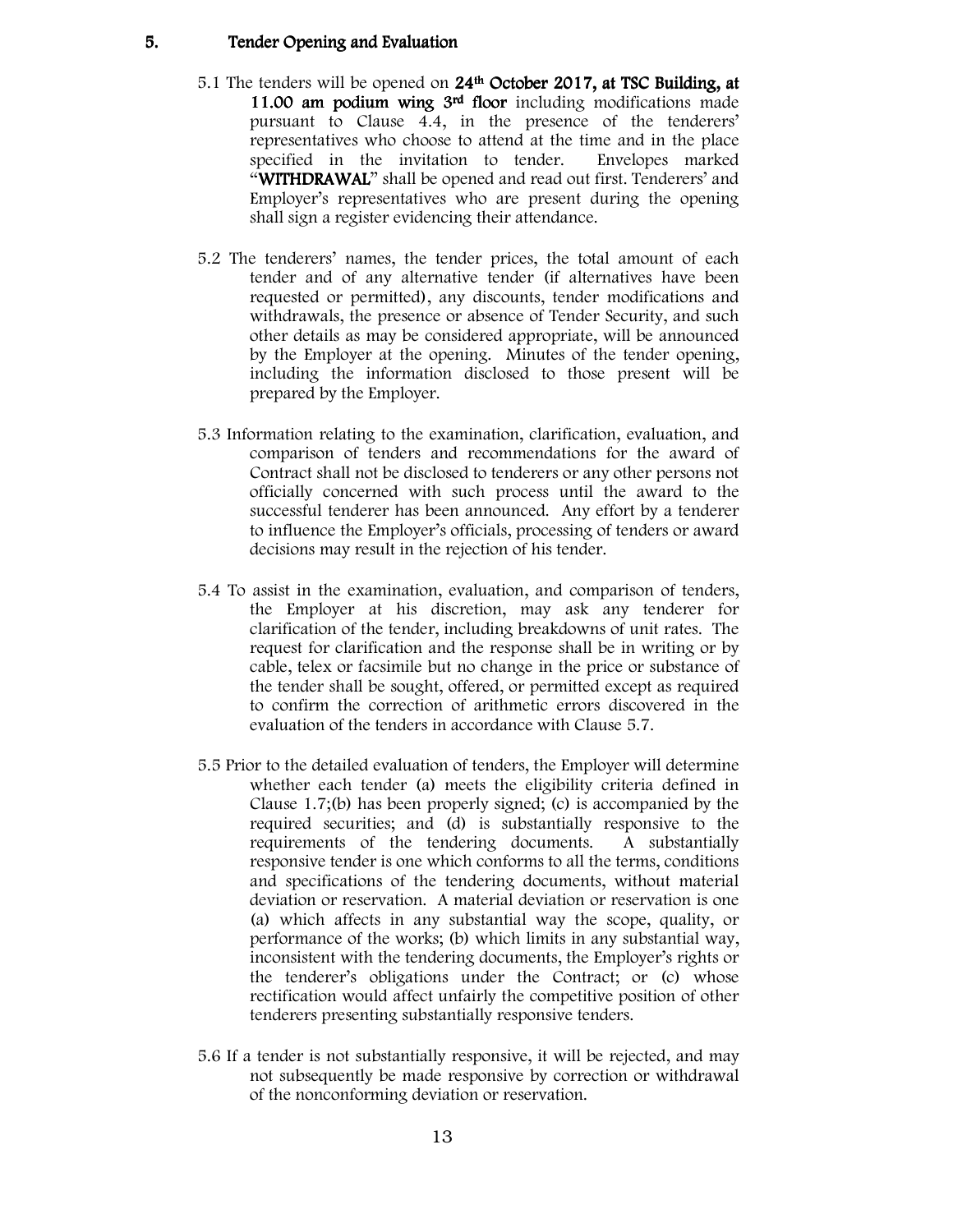- 5.7 Tenders determined to be substantially responsive will be checked for any arithmetic errors. Errors will be corrected as follows:
	- (a) where there is a discrepancy between the amount in figures and the amount in words, the amount in words will prevail; and
	- (b) where there is a discrepancy between the unit rate and the line item total resulting from multiplying the unit rate by the quantity, the unit rate as quoted will prevail, unless in the opinion of the Employer, there is an obvious typographical error, in which case the adjustment will be made to the entry containing that error.
	- (c) In the event of a discrepancy between the tender amount as stated in the Form of Tender and the corrected tender figure in the main summary of the Bill of Quantities, the amount as stated in the Form of Tender shall prevail.
	- (d) The Error Correction Factor shall be computed by expressing the difference between the tender amount and the corrected tender sum as a percentage of the corrected Builder's Work (i.e. Corrected tender sum less P.C. and Provisional Sums)
	- (e) The Error Correction Factor shall be applied to all Builder's Work (as a rebate or addition as the case may be) for the purposes of valuations for Interim Certificates and valuation of variations.
	- (f) the amount stated in the tender will be adjusted in accordance with the above procedure for the correction of errors and, with concurrence of the tenderer, shall be considered as binding upon the tenderer. If the tenderer does not accept the corrected amount, the tender may be rejected and the Tender Security may be forfeited in accordance with clause 3.11.
- 5.8 The Commission will evaluate and compare only the tenders determined to be substantially responsive in accordance with Clause 5.5.
- 5.9 In evaluating the tenders, the Employer will determine for each tender the evaluated tender price by adjusting the tender price as follows:
	- (a) making any correction for errors pursuant to clause 5.7;
	- (b) excluding provisional sums and the provision, if any, for contingencies in the Bill of Quantities, but including Dayworks where priced competitively.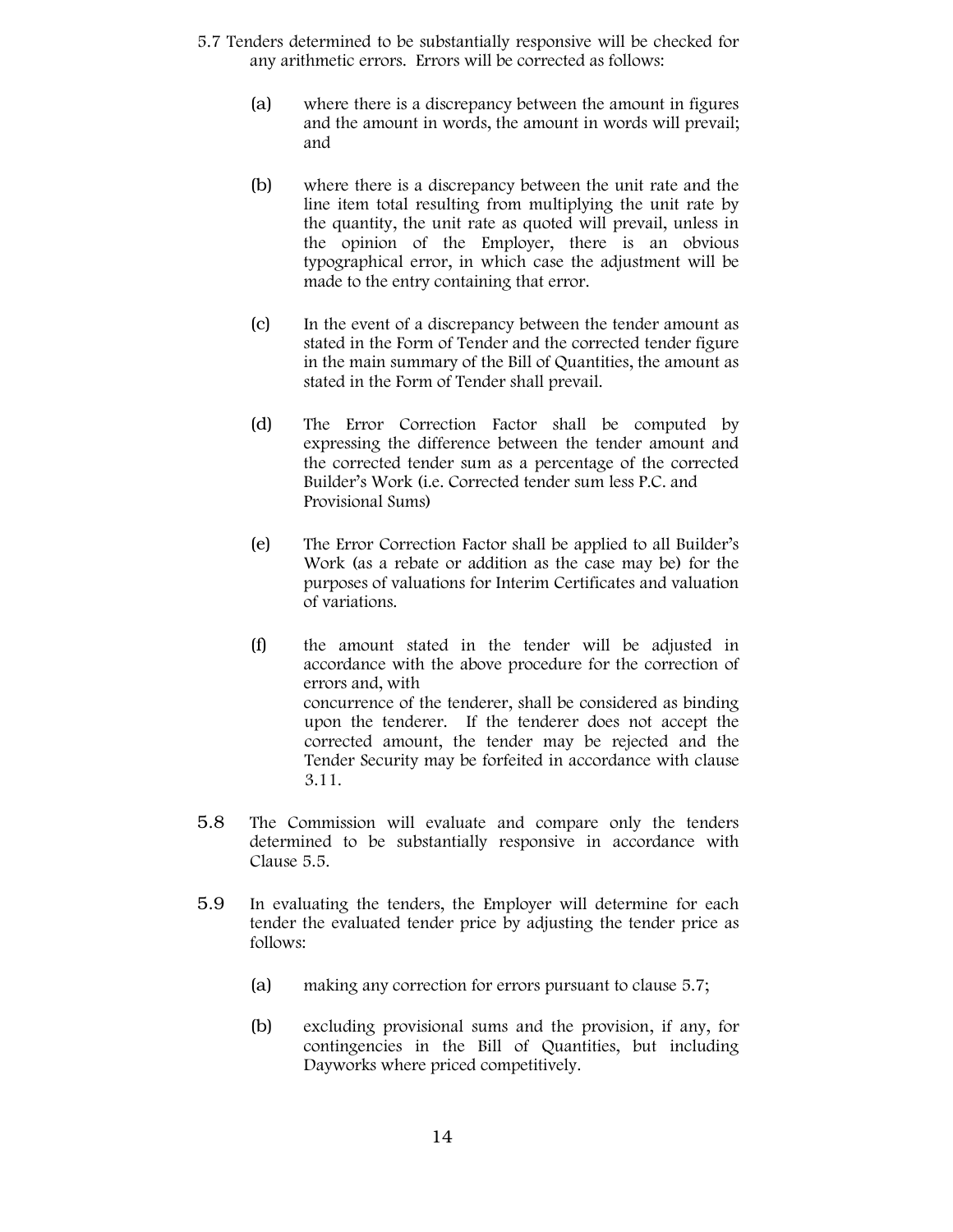- (c) making an appropriate adjustment for any other acceptable variations, deviations, or alternative offers submitted in accordance with clause 3.12; and
- (d) making appropriate adjustments to reflect discounts or other price modifications offered in accordance with clause 4.6
- 5.10 The Employer reserves the right to accept or reject any variation, deviation, or alternative offer. Variations, deviations, and alternative offers and other factors which are in excess of the requirements of the tender documents or otherwise result in unsolicited benefits for the Employer will not be taken into account in tender evaluation.
- 5.11 The tenderer shall not influence the Employer on any matter relating to his tender from the time of the tender opening to the time the Contract is awarded. Any effort by the Tenderer to influence the Employer or his employees in his decision on tender evaluation, tender comparison or Contract award may result in the rejection of the tender.
- 5.12 Firms incorporated in Kenya where indigenous Kenyans own 51% or more of the share capital shall be allowed a 10% preferential bias provided that they do not sub-contract work valued at more than 50% of the Contract Price excluding Provisional Sums to an nonindigenous sub-contractor.

#### 6. Award of Contract

- 6.1 Subject to Clause 6.2, the award of the Contract will be made to the tenderer whose tender has been determined to be substantially responsive to the tendering documents and who has offered the lowest evaluated tender price, provided that such tenderer has been determined to be (a) eligible in accordance with the provision of Clauses 1.2, and (b) qualified in accordance with the provisions of clause 1.7 and 1.8.
- 6.2 Notwithstanding clause 6.1 above, the Employer reserves the right to accept or reject any tender, and to cancel the tendering process and reject all tenders, at any time prior to the award of Contract, without thereby incurring any liability to the affected tenderer or tenderers or any obligation to inform the affected tenderer or tenderers of the grounds for the action.
- 6.3 The tenderer whose tender has been accepted will be notified of the award prior to expiration of the tender validity period in writing or by cable, telex or facsimile. This notification (hereinafter and in all Contract documents called the "Letter of Acceptance") will state the sum (hereinafter and in all Contract documents called the "Contract Price")that the Employer will pay the Contractor in consideration of the execution, completion, and maintenance of the Works by the Contractor as prescribed by the Contract. At the same time the other tenderers shall be informed that their tenders have not been successful.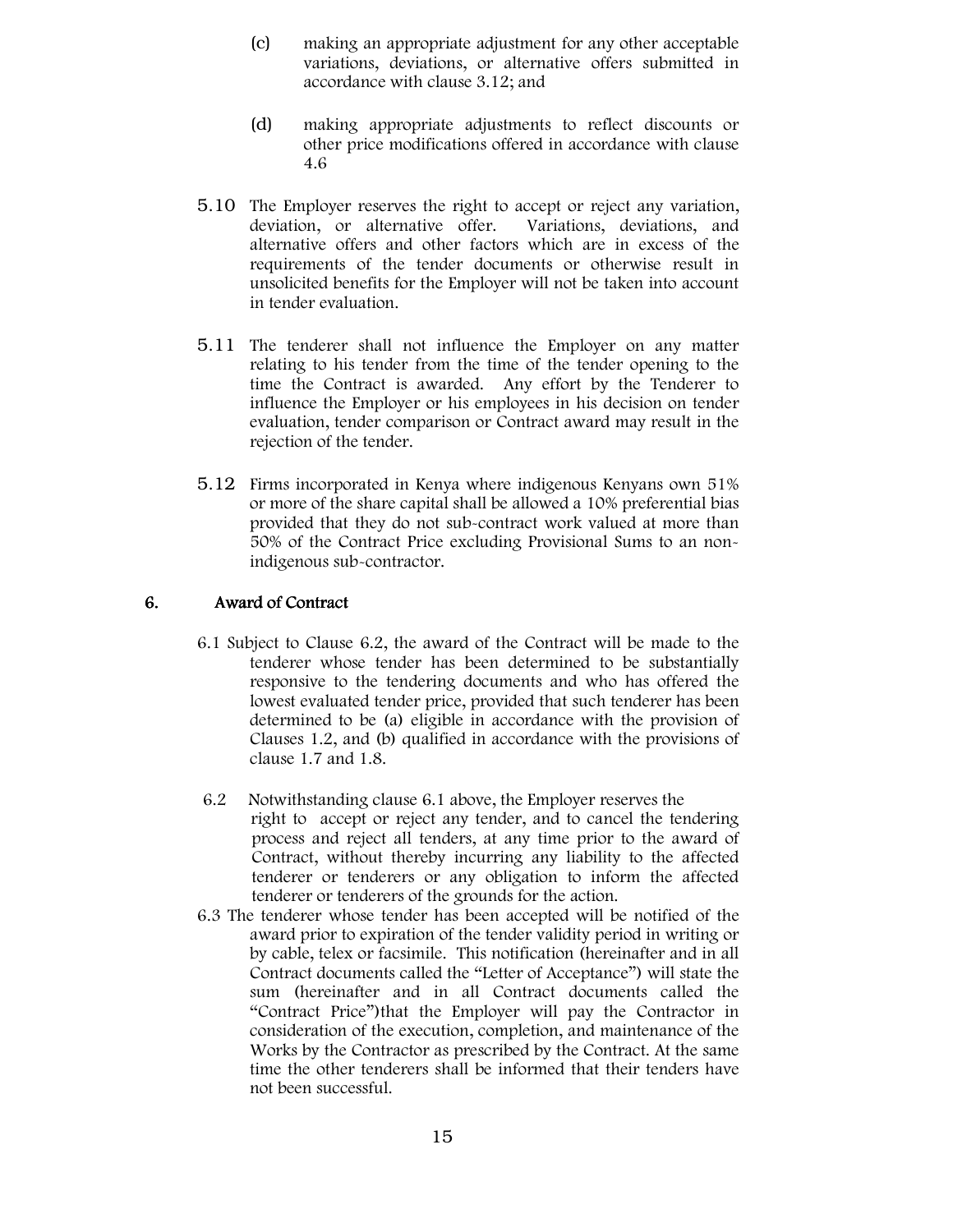The contract shall be formed on the parties signing the contract.

- 6.4 The Agreement will incorporate all agreements between the Employer and the successful tenderer. Within 14 days of receipt the successful tenderer will sign the Agreement and return it to the Employer.
- 6.5 Within 21 days after receipt of the Letter of Acceptance, the successful tenderer shall deliver to the Employer a Performance Security in the amount stipulated in the Appendix to Conditions of Contract and in the form stipulated in the Tender documents. The Performance Security shall be in the amount and specified form
- 6.6 Failure of the successful tenderer to comply with the requirements of clause 6.5 shall constitute sufficient grounds for cancellation of the award and forfeiture of the Tender Security.
- 6.7 Upon the furnishing by the successful tenderer of the Performance Security, the Employer will promptly notify the other tenderers that their tenders have been unsuccessful.
- 6.8 Preference where allowed in the evaluation of tenders shall not be allowed for contracts not exceeding one year (12 months)
- 6.9 The tender evaluation committee shall evaluate the tender within 30 days of the validity period from the date of opening the tender.
- 6.10 The parties to the contract shall have it signed within 30 days from the date of notification of contract award unless there is an administrative review request.
- 6.11 Contract price variations shall not be allowed for contracts not exceeding one year (12 months)
- 6.12 Where contract price variation is allowed, the valuation shall not exceed 15% of the original contract price.
- 6.13 Price variation request shall be processed by the procuring entity within 30 days of receiving the request.
- 6.14 The procuring entity may at any time terminate procurement proceedings before contract award and shall not be liable to any person for the termination.
- 6.15 The Commission shall give prompt notice of the termination to the tenderers and on request give its reasons for termination within 14 days of receiving the request from any tenderer.
- 6.16 A tenderer who gives false information in the tender document about its qualification or who refuses to enter into a contract after notification of contract award shall be considered for debarment from participating in future public procurement.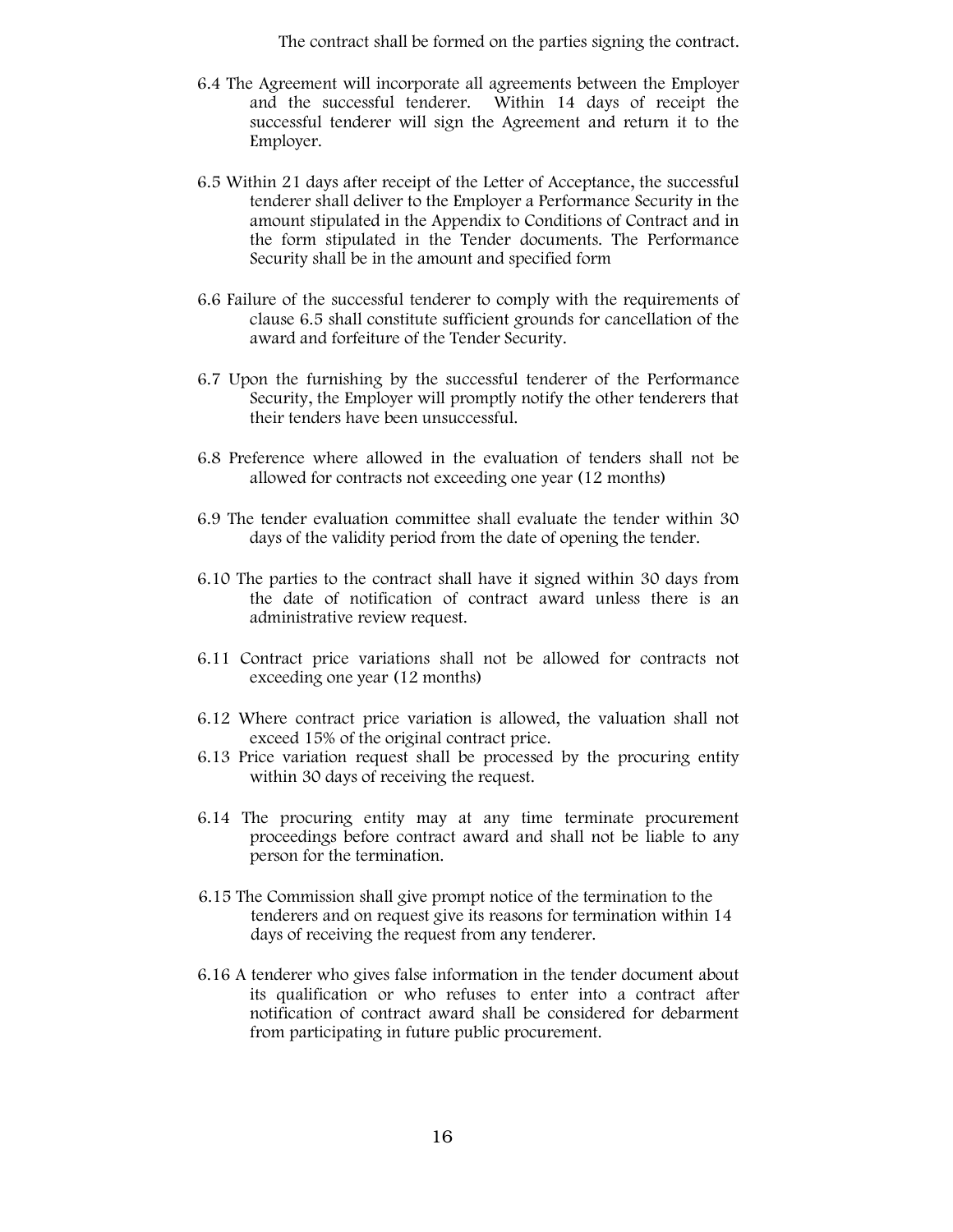## 7. Corrupt and Fraudulent practices

7.1 The Commission requires that tenderers observe the highest standards of ethics during procurement process and execution of contracts. A tenderer shall sign a declaration that he has not and will not be involved in corrupt and fraudulent practices.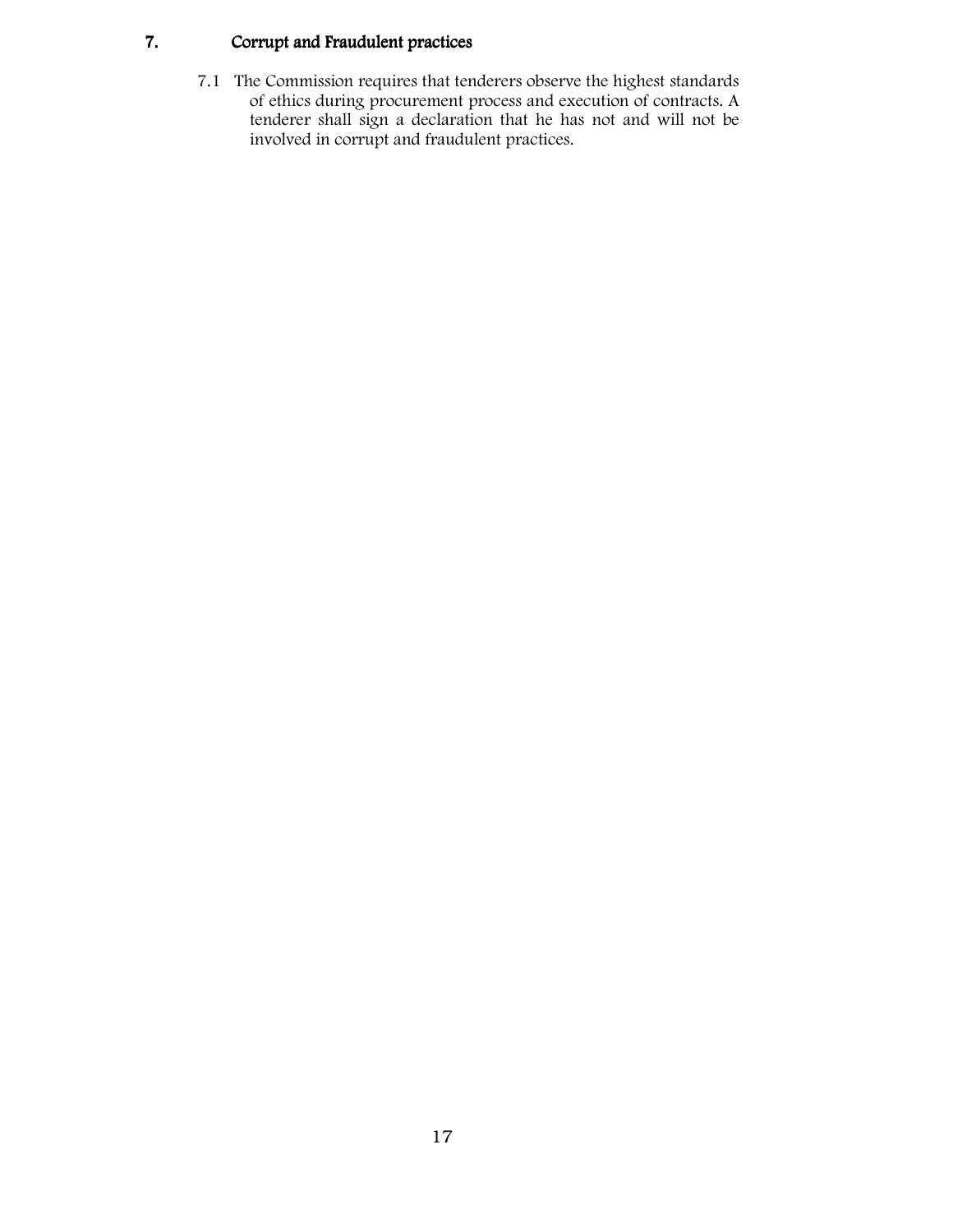#### **SECTION III**

#### APPENDIX TO INSTRUCTIONS TO TENDERERS

The following clauses shall be amended as follows;

- Clause 1.5: a) Delete the entire subclause and substitute with the words "a copy of the current registration certificate with the National Construction Authority under the relevant category''
	- d) Delete the word 'Major' and substitute with the word 'Relevant'
- Clause 1.7: d) Delete the words 'contract manager' and 'manager' at the beginningand at the end of the subclause and substitute with the words 'general foreman' and 'foreman' respectively
	- e) Delete the figure '4' and substitute with figure '2'
- Clause 3.6: Amend the first sentence to read as follows: 'Tenders shall Remain valid for a period of 120 days from the date of submission'
- Clause 3.14: Delete the entire clause and substitute with the following;

The tenderer shall prepareand submit volume of tender documents comprising the documents as described in clause 3.2 of these instructions

- Clause 3.15: Delete the words 'original and all copies' and insert the word 'original' after the word 'the'
- Clause 4.1: Delete the first paragraph and insert the words 'The tenderer shallseal the original of the tender documents in one envelop duly marked original'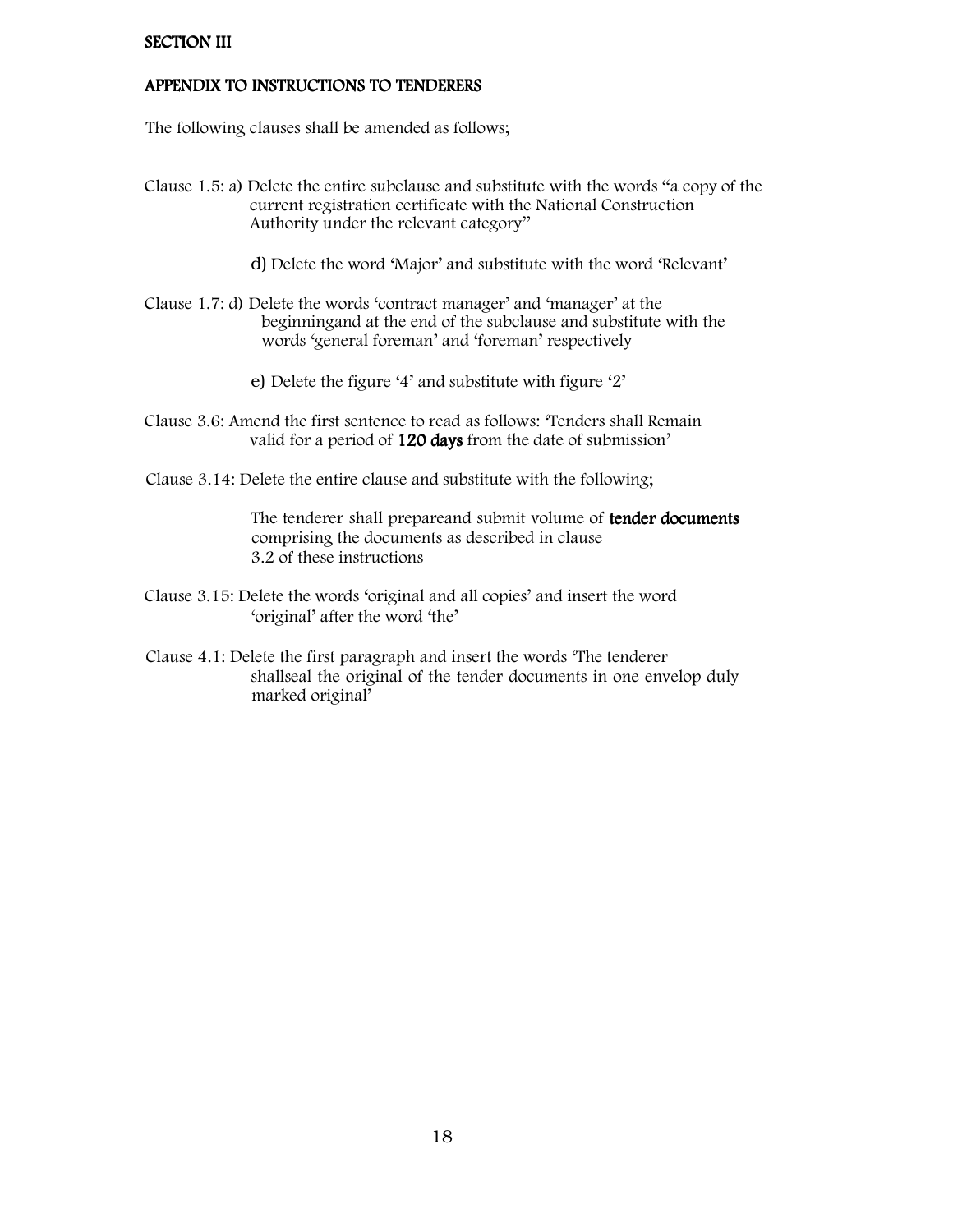## SECTION IV - CONDITIONS OF CONTRACT

## Table of Contents

| 1              |                                                |                 |
|----------------|------------------------------------------------|-----------------|
| $\overline{2}$ |                                                |                 |
| 3              |                                                |                 |
| 4              |                                                |                 |
| 5              |                                                | 18              |
| 6              |                                                | 18              |
| 7              |                                                | 18              |
| 8              |                                                | 18              |
| 9              |                                                | 18              |
| 10             |                                                |                 |
| 11             |                                                |                 |
| 12             |                                                |                 |
| 13             |                                                |                 |
| 14             |                                                | 20              |
| 15             |                                                | 20              |
| 16             |                                                | 20              |
| 17             |                                                |                 |
| 18             |                                                | 21              |
| 19             |                                                | 21              |
| 20             |                                                | $21 - 22$       |
| 21             |                                                |                 |
| 22             |                                                |                 |
| 23             | Payment certificates, currency of payments and |                 |
|                |                                                |                 |
| 24             |                                                | $25 - 27$       |
| 25             |                                                | $27 - 29$       |
| 26             |                                                | 29              |
| 27             |                                                | 29              |
| 28<br>29       |                                                | 29<br>$29 - 30$ |
| 30             |                                                |                 |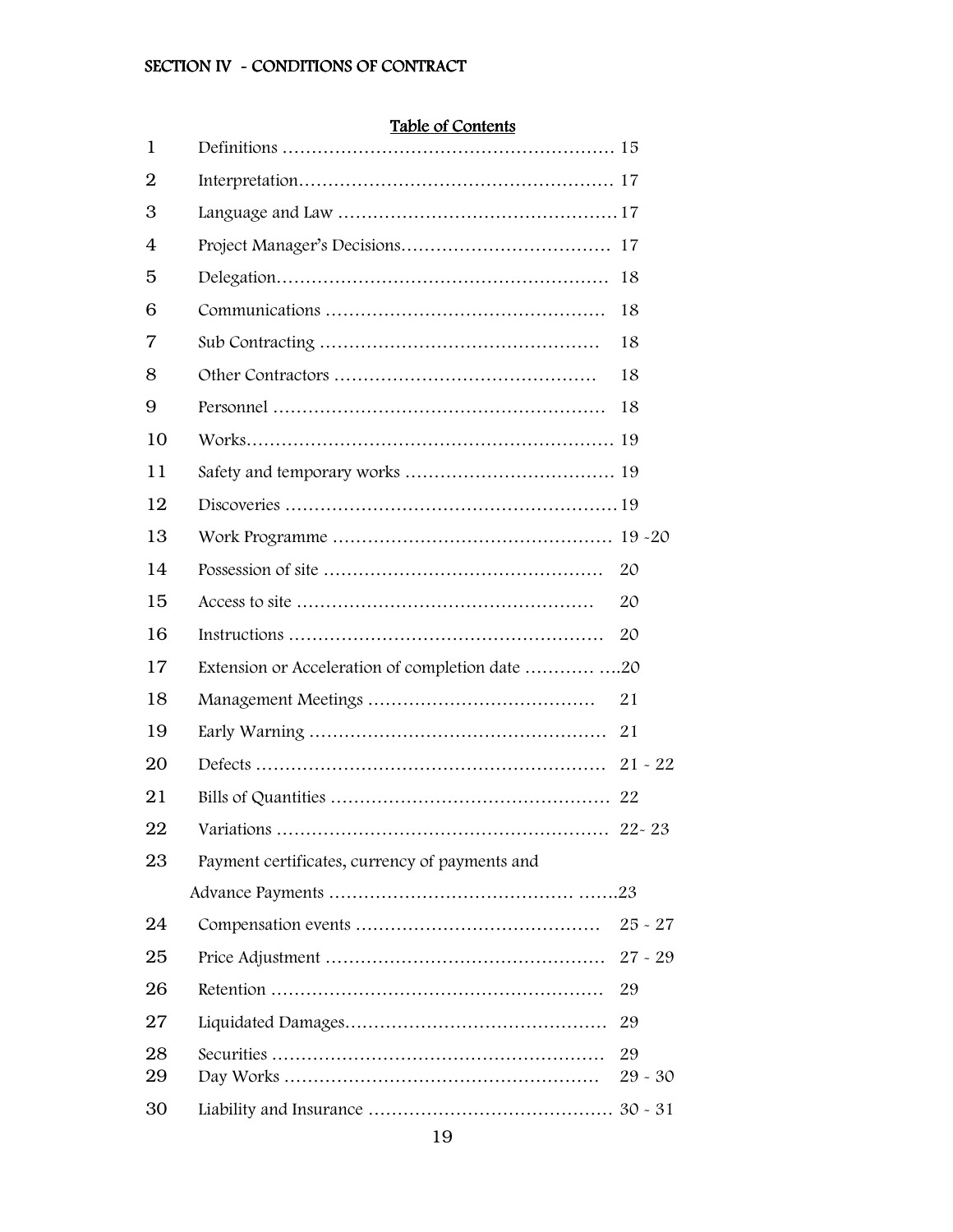| 31 |                                                  |
|----|--------------------------------------------------|
| 32 |                                                  |
| 33 |                                                  |
| 34 |                                                  |
| 35 |                                                  |
| 36 | Corrupt gifts and payments of commission 33 - 34 |
| 37 |                                                  |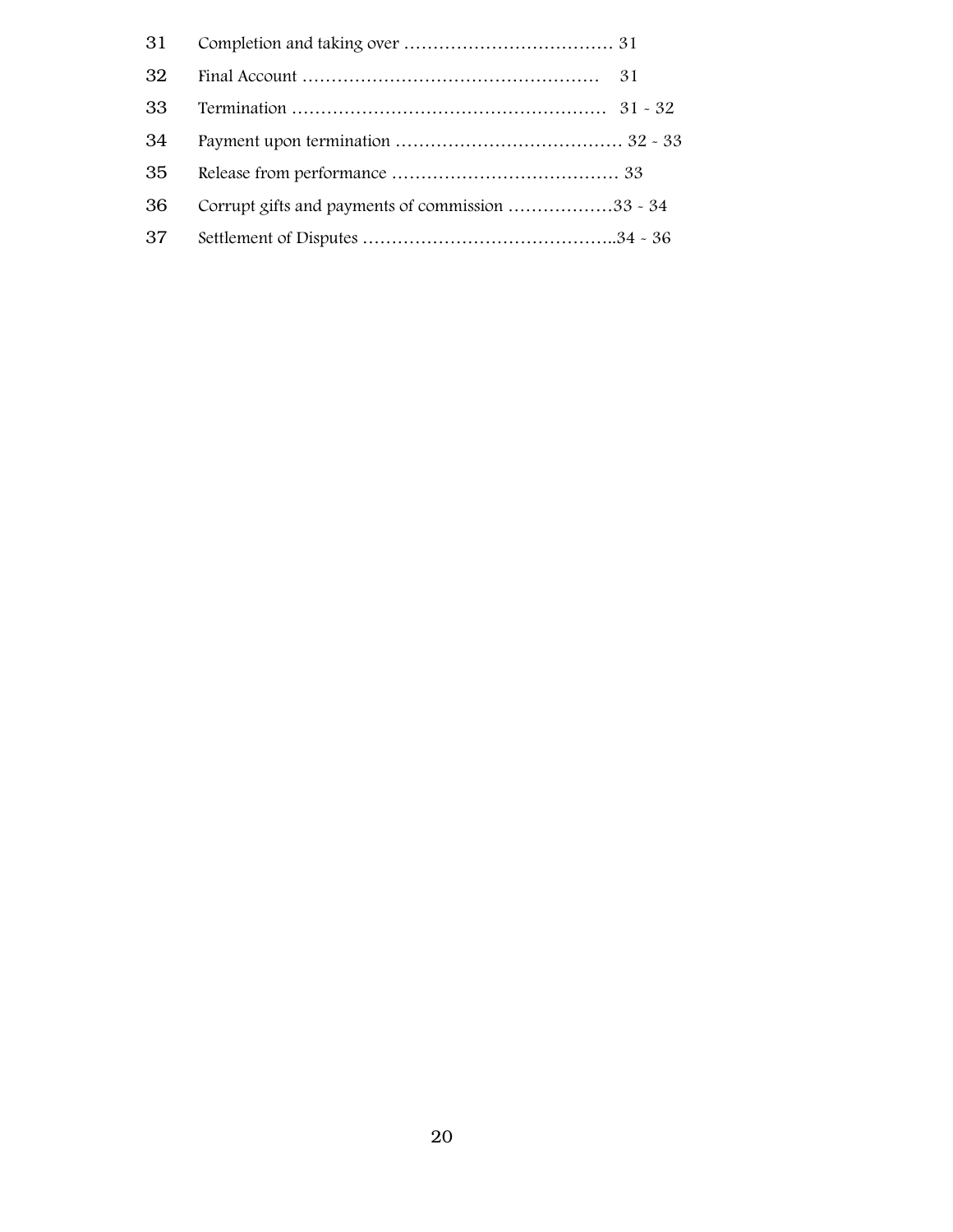#### CONDITIONS OF CONTRACT

#### 1. Definitions

1.1 In this Contract, except where context otherwise requires, the following terms shall be interpreted as indicated;

"Bill of Quantities" means the priced and completed Bill of Quantities forming part of the tender.

"Compensation Events" are those defined in Clause 24 hereunder.

"The Completion Date" means the date of completion of the Works as certified by the Project Manager, in accordance with Clause 31.

"The Contract" means the agreement entered into between the Employer and the Contractor as recorded in the Agreement Form and signed by the parties including all attachments and appendices thereto and all documents incorporated by reference therein to execute, complete, and maintain the Works,

"The Contractor" refers to the person or corporate body whose tender to carry out the Works has been accepted by the Employer.

"The Contractor's Tender" is the completed tendering document submitted by the Contractor to the Employer.

"The Contract Price" is the price stated in the Letter of Acceptance and thereafter as adjusted in accordance with the provisions of the Contract.

"Days" are calendar days; "Months" are calendar months.

"A Defect" is any part of the Works not completed in accordance with the Contract.

"The Defects Liability Certificate" is the certificate issued by Project Manager upon correction of defects by the Contractor.

"The Defects Liability Period" is the period named in the Contract Data and calculated from the Completion Date. "Drawings" include calculations and other information provided or approved by the Project Manager for the execution of the Contract.

"Dayworks" are Work inputs subject to payment on a time basis for labour and the associated materials and plant.

"Employer", orthe "Procuring entity" as defined in the Public Procurement Regulations (i.e. Central or Local Government administration, Universities, Public Institutions and Corporations, etc) is the party who employs the Contractor to carry out the Works.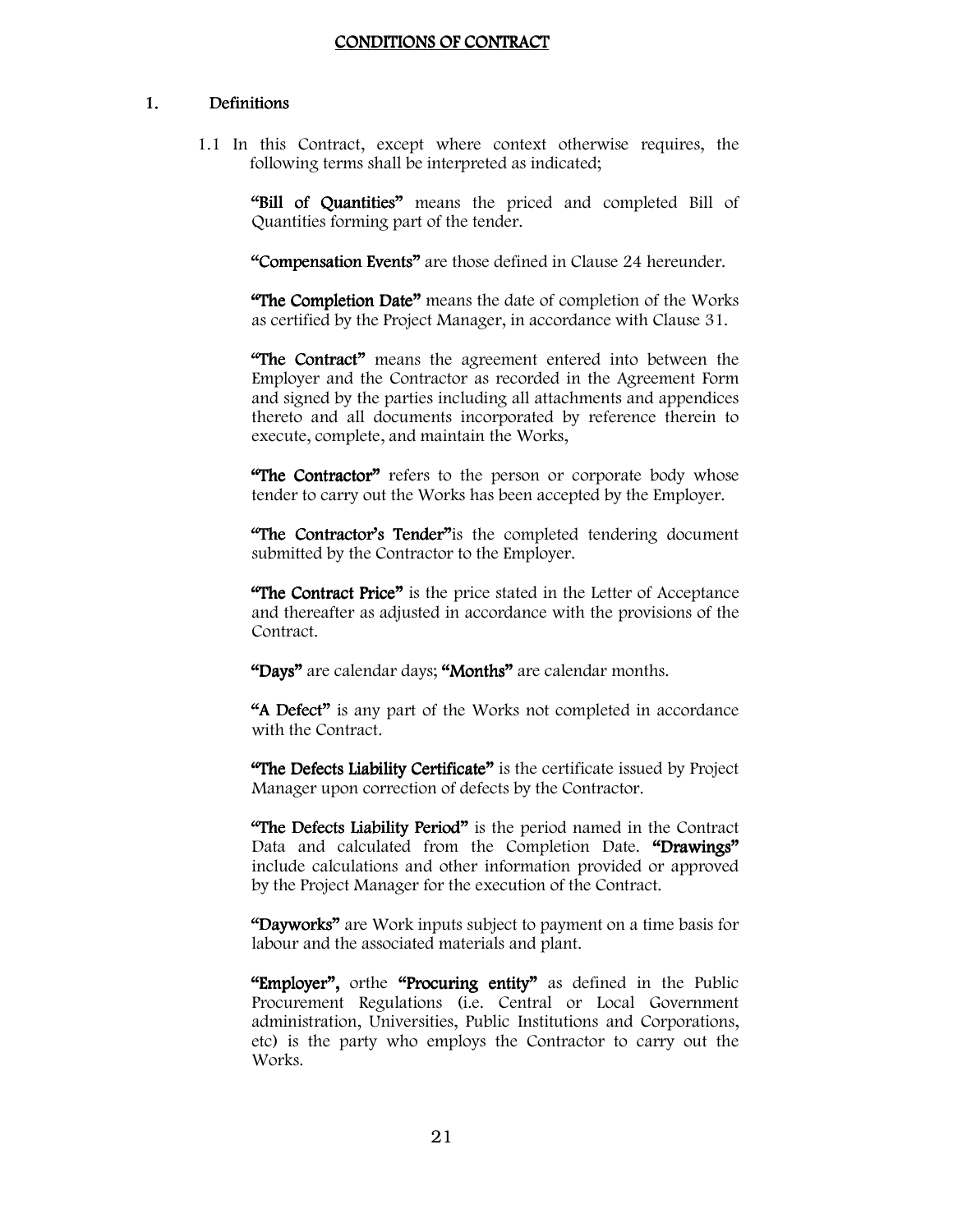"Equipment" is the Contractor's machinery and vehicles brought temporarily to the Site for the execution of the Works.

**"The Intended Completion Date"** is the date on which it is intended that the Contractor shall complete the Works. The Intended Completion Date may be revised only by the Project Manager by issuing an extension of time or an acceleration order.

"Materials" are all supplies, including consumables, used by the Contractor for incorporation in the Works.

"Plant" is any integral part of the Works that shall have a mechanical, electrical, chemical, or biological function.

"Project Manager" is the person named in the Appendix to Conditions of Contract (or any other competent person appointed by the Employer and notified to the Contractor, to act in replacement of the Project Manager) who is responsible for supervising the execution of the Works and administering the Contract and shall be an "Architect" or a "Quantity Surveyor" registered under the Architects and Quantity Surveyors Act Cap 525 or an "Engineer" registered under Engineers Registration Act Cap 530.

"Site" is the area defined as such in the Appendix to Condition of Contract.

"Site Investigation Reports" are those reports that may be included in the tendering documents which are factual and interpretative about the surface and subsurface conditions at the Site.

"Specifications" means the Specifications of the Works included in the Contract and any modification or addition made or approved by the Project Manager.

"Start Date" is the latest date when the Contractor shall commence execution of the Works. It does not necessarily coincide with the Site possession date(s).

"A Subcontractor" is a person or corporate body who has a Contract with the Contractor to carry out a part of the Work in the Contract, which includes Work on the Site.

"Temporary works" are works designed, constructed, installed, and removed by the Contractor which are needed for construction or installation of the Works.

"A Variation" is an instruction given by the Project Manager which varies the Works.

"The Works" are what the Contract requires the Contractor to construct, install, and turnover to the Employer, as defined in the Appendix to Conditions of Contract.

#### 2. Interpretation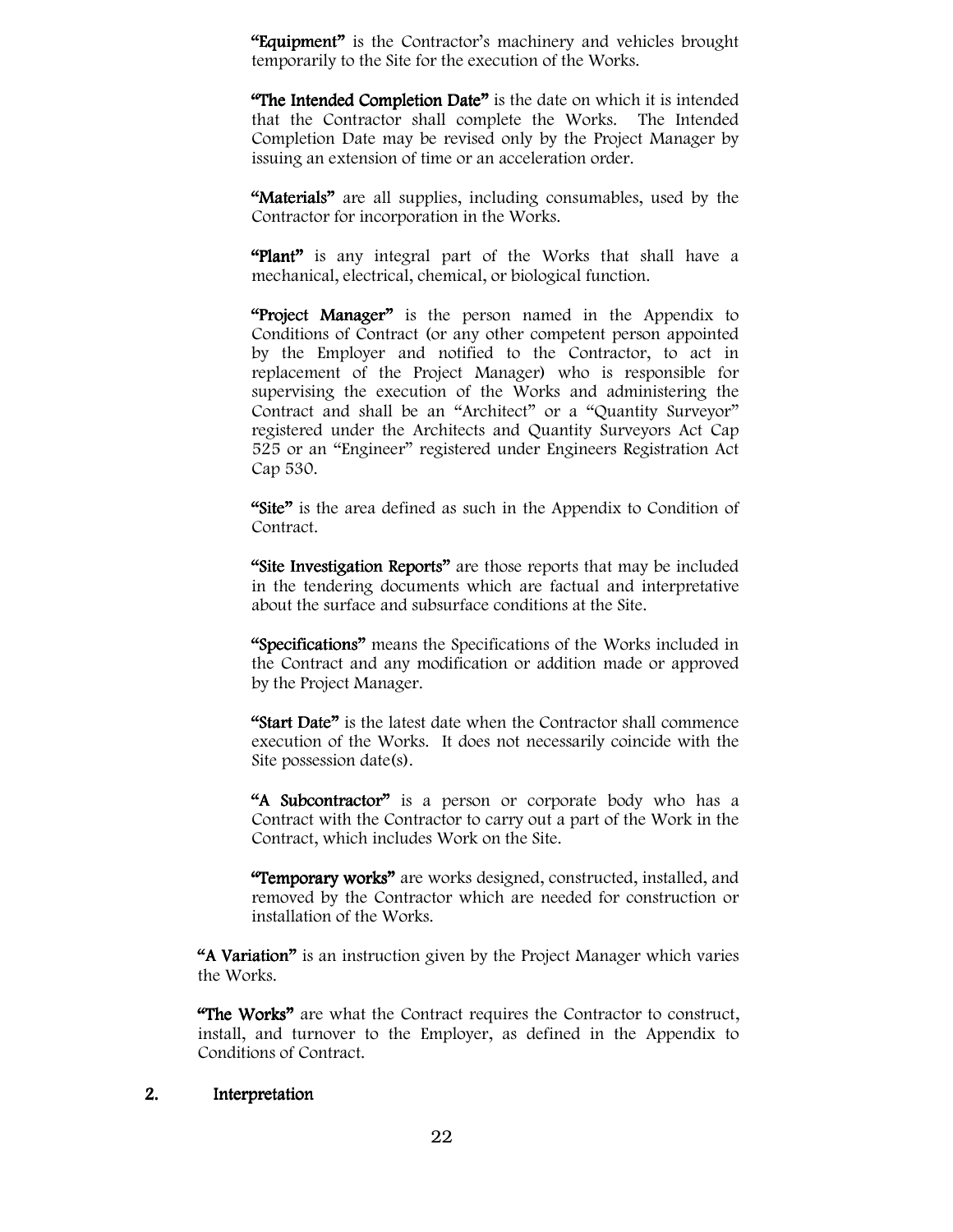- 2.1 In interpreting these Conditions of Contract, singular also means plural, male also means female or neuter, and the other way around. Headings have no significance. Words have their normal meaning in English Language unless specifically defined. The Project Manager will provide instructions clarifying queries about these Conditions of Contract.
- 2.2 If sectional completion is specified in the Appendix to Conditions of Contract, reference in the Conditions of Contract to the Works, the Completion Date and the Intended Completion Date apply to any section of the Works (other than references to the Intended Completion Date for the whole of the Works).
- 2.3 The following documents shall constitute the Contract documents and shall be interpreted in the following order of priority;
	- (1) Agreement,
	- (2) Letter of Acceptance,
	- (3) Contractor's Tender,
	- (4) Appendix to Conditions of Contract,
	- (5) Conditions of Contract,
	- (6) Specifications,
	- (7) Drawings,
	- (8) Bill of Quantities,
	- (9) Any other documents listed in the Appendix to Conditions of Contract as forming part of the Contract.

 Immediately after the execution of the Contract, the Project Manager shall furnish both the Employer and the Contractor with two copies each of all the Contract documents. Further, as and when necessary the Project Manager shall furnish the Contractor [always with a copy to the Employer] with three [3] copies of such further drawings or details or descriptive schedules as are reasonably necessary either to explain or amplify the Contract drawings or to enable the

 Contractor to carry out and complete the Works in accordance with these Conditions.

#### 3. Language and Law

3.1 Language of the Contract and the law governing the Contract shall be English language and the Laws of Kenya respectively unless otherwise stated.

#### 4. Project Manager's Decisions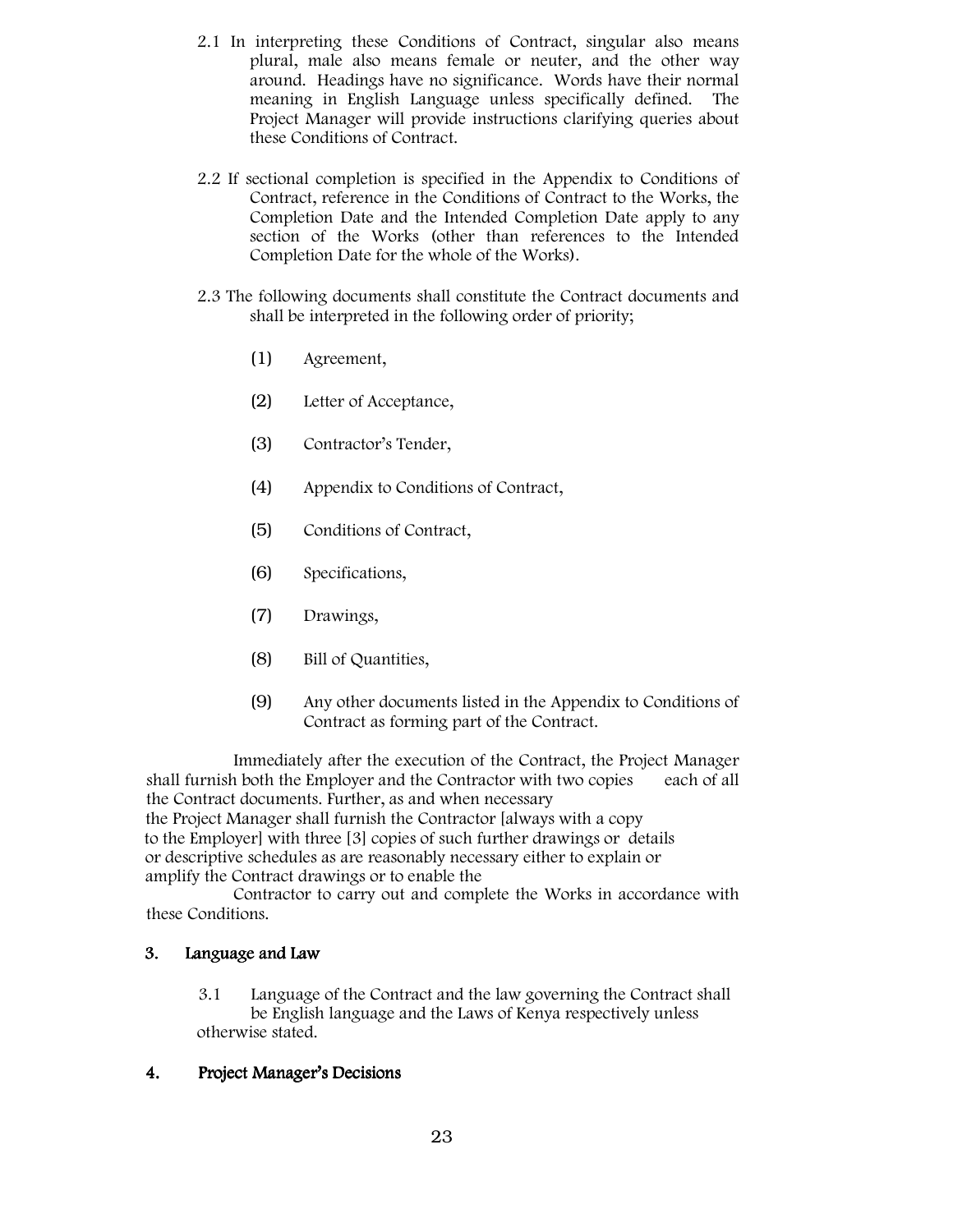4.1 Except where otherwise specifically stated, the Project Manager will decide contractual matters between the Employer and the Contractor in the role representing the Employer.

#### 5.Delegation

5.1 The Project Manager may delegate any of his duties and responsibilities to others after notifying the Contractor.

#### 6. Communications

6.1 Communication between parties shall be effective only when in writing. A notice shall be effective only when it is delivered.

#### 7. Subcontracting

7.1 The Contractor may subcontract with the approval of the Project Manager, but may not assign the Contract without the approval of the Employer in writing. Subcontracting shall not alter the Contractor's obligations.

#### 8. Other Contractors

8.1 The Contractor shall cooperate and share the Site with other contractors, public authorities, utilities etc. as listed in the Appendix to Conditions of Contract and also with the Employer, as per the directions of the Project Manager. The Contractor shall also provide facilities and services for them. The Employer may modify the said List of Other Contractors etc., and shall notify the Contractor of any such modification.

### 9. Personnel

9.1 The Contractor shall employ the key personnel named in the Qualification Information, to carry out the functions stated in the said Information or other personnel approved by the Project Manager. The Project Manager will approve any proposed replacement of key personnel only if their relevant qualifications and abilities are substantially equal to or better than those of the personnel listed in the Qualification Information. If the Project Manager asks the Contractor to remove a person who is a member of the Contractor's staff or work force, stating the reasons, the Contractor shall ensure that the person leaves the Site within seven days and has no further connection with the Work in the Contract.

#### 10.Works

10.1 The Contractor shall construct and install the Works in accordance with the Specifications and Drawings. The Works may commence on the Start Date and shall be carried out in accordance with the Program submitted by the Contractor, as updated with the approval of the Project Manager, and complete them by the Intended Completion Date.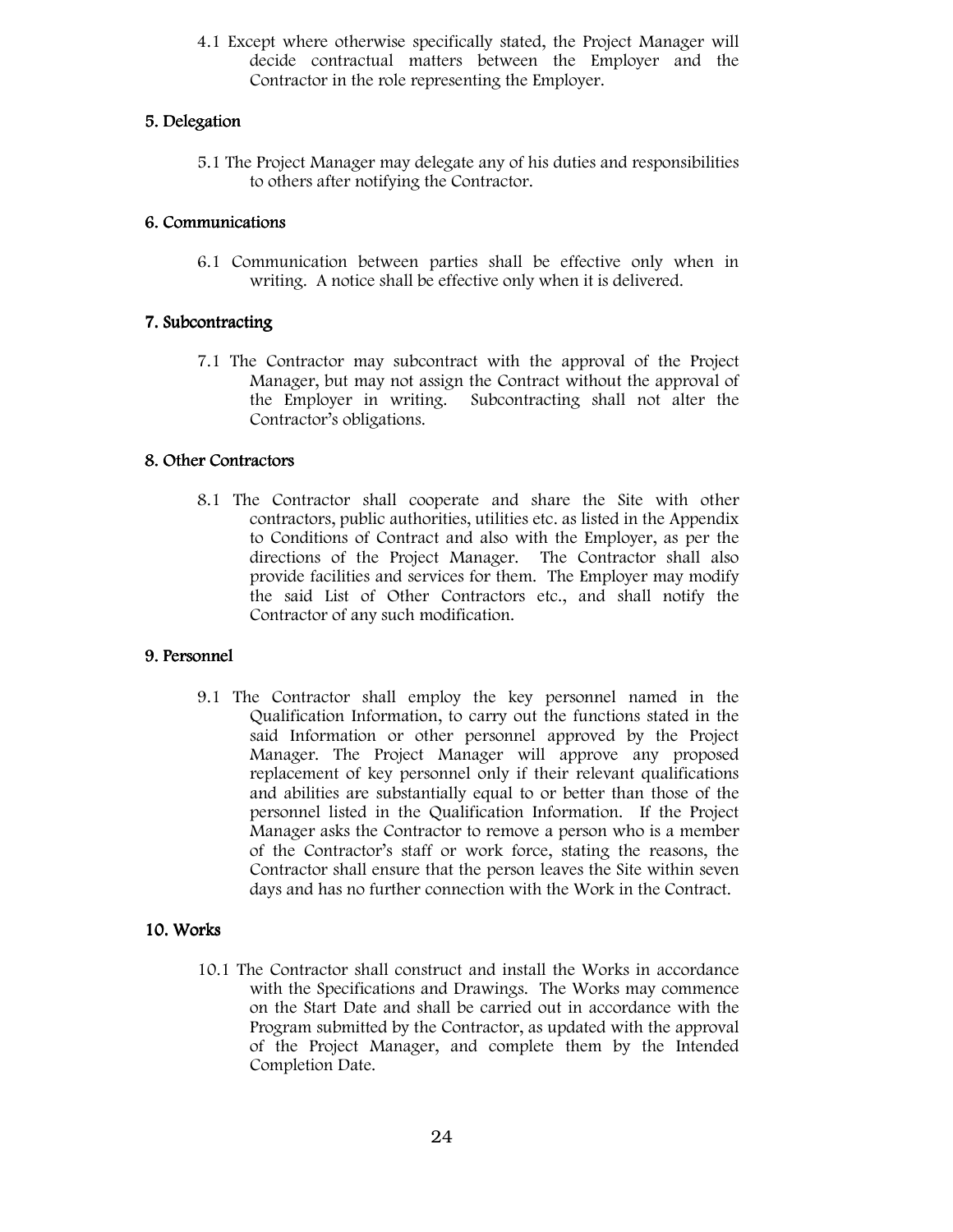#### 11. Safety and Temporary Works

- 11.1 The Contractor shall be responsible for the design of temporary works. However before erecting the same, he shall submit his designs including specifications and drawings to the Project Manager and to any other relevant third parties for their approval. No erection of temporary works shall be done until such approvals are obtained.
- 11.2 The Project Manager's approval shall not alter the Contractor's responsibility for design of the Temporary works and all drawings prepared by the Contractor for the execution of the temporary or permanent Works, shall be subject to prior approval by the Project Manager before they can be used.
- 11.3 The Contractor shall be responsible for the safety of all activities on the Site.

#### 12. Discoveries

12.1 Anyth ing of historical or other interest or of significant value unexpectedly discovered on Site shall be the property of the Employer. The Contractor shall notify the Project Manager of such discoveries and carry out the Project Manager's instructions for dealing with them.

#### 13. Work Program

13.1 Within the time stated in the Appendix to Conditions of Contract, the Contractor shall submit to the Project Manager for approval a program showing the general methods, arrangements, order, and timing for all the activities in the Works. An update of the program shall be a program showing the actual progress achieved on each activity and the effect of the progress achieved on the timing of the remaining Work, including any changes to the sequence of the activities.

The Contractor shall submit to the Project Manager for approval an updated program at intervals no longer than the period stated in the Appendix to Conditions of Contract. If the Contractor does not submit an updated program within this period, the Project Manager may withhold the amount stated in the said Appendix from the next payment certificate and continue to withhold this amount until the next payment after the date on which the overdue program has been submitted. The Project Manager's approval of the program shall not alter the Contractor's obligations. The Contractor may revise the program and submit it to the Project Manager again at any time. A revised program shall show the effect of Variations and Compensation Events.

#### 14. Possession of Site Possession of Site

14.1 The Employer shall give possession of all parts of the Site to the Contractor. If possession of a part is not given by the date stated in the Appendix to Conditions of Contract, the Employer will be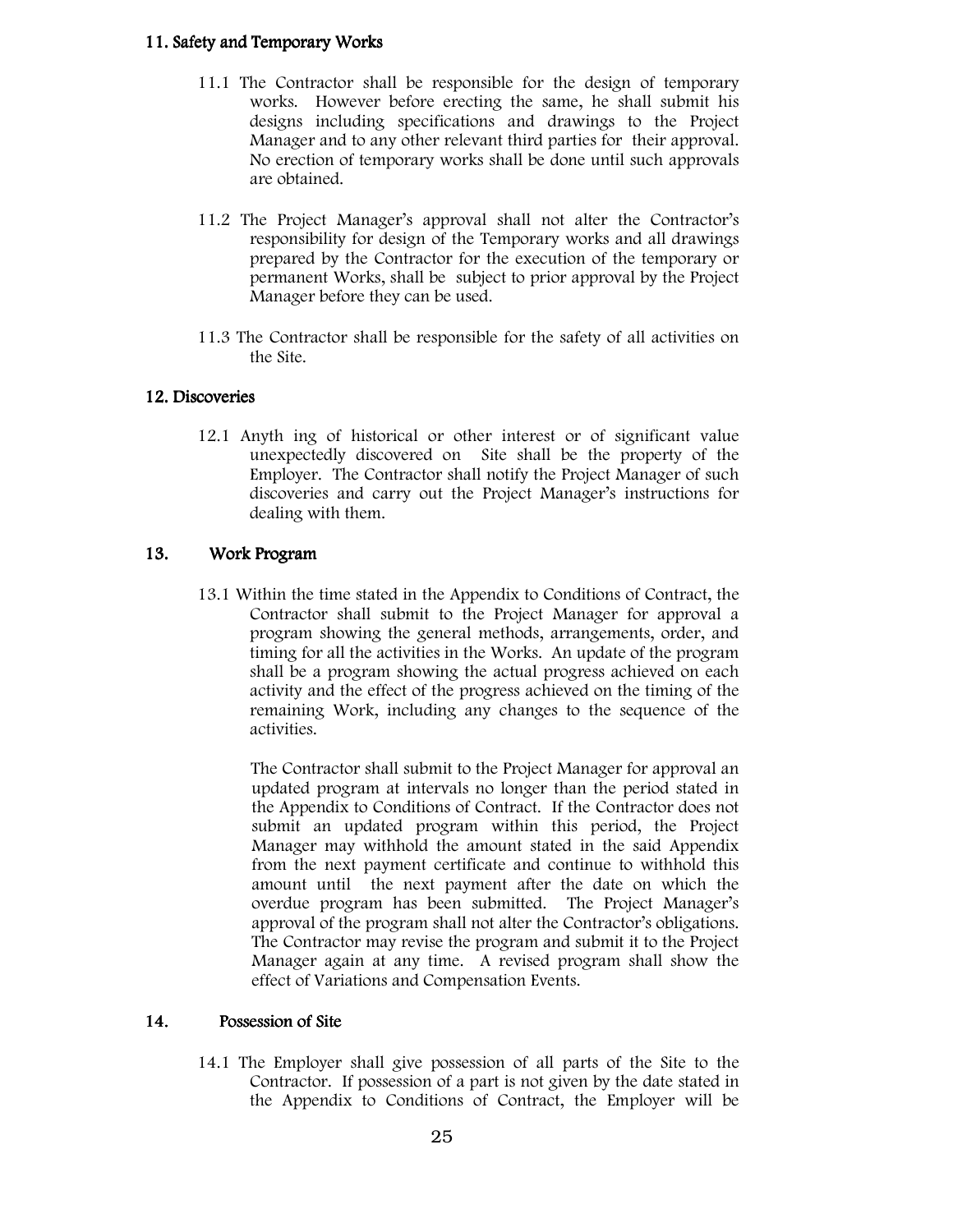deemed to have delayed the start of the relevant activities, and this will be a Compensation Event.

#### 15. Access to Site

15.1 The Contractor shall allow the Project Manager and any other person authorised by the Project Manager, access to the Site and to any place where work in connection with the Contract is being carried out or is intended to be carried out.

#### 16. Instructions

16.1 The Contractor shall carry out all instructions of the Project Manager which are in accordance with the Contract.

#### 17. Extension or Acceleration of Completion Date

- 17.1 The Project Manager shall extend the Intended Completion Date if a Compensation Event occurs or a variation is issued which makes it impossible for completion to be achieved by the Intended Completion Date without the Contractor taking steps to accelerate the remaining Work, which would cause the Contractor to incur additional cost. The Project Manager shall decide whether and by how much to extend the Intended Completion Date within 21 days of the Contractor asking the Project Manager in writing for a decision upon the effect of a Compensation Event or variation and submitting full supporting information. If the Contractor has failed to give early warning of a delay or has failed to cooperate in dealing with a delay, the delay caused by such failure shall not be considered in assessing the new (extended) Completion Date.
- 17.2 No bonus for early completion of the Works shall be paid to the Contractor by the Employer.

#### 18. Management Meetings

18.1 A Contract management meeting shall be held monthly and attended by the Project Manager and the Contractor. Its business shall be to review the plans for the remaining Work and to deal with matters raised in accordance with the early warning procedure. The Project Manager shall record the minutes of management meetings and provide copies of the same to those attending the meeting and the Employer. The responsibility of the parties for actions to be taken shall be decided by the Project Manager either at the management meeting or after the management meeting and stated in writing to all who attended the meeting.

#### 19. Early Warning

19.1 The Contractor shall warn the Project Manager at the earliest opportunity of specific likely future events or circumstances that may adversely affect the quality of the work, increase the Contract Price or delay the execution of the Works. The Project Manager may require the Contractor to provide an estimate of the expected effect of the future event or circumstance on the Contract Price and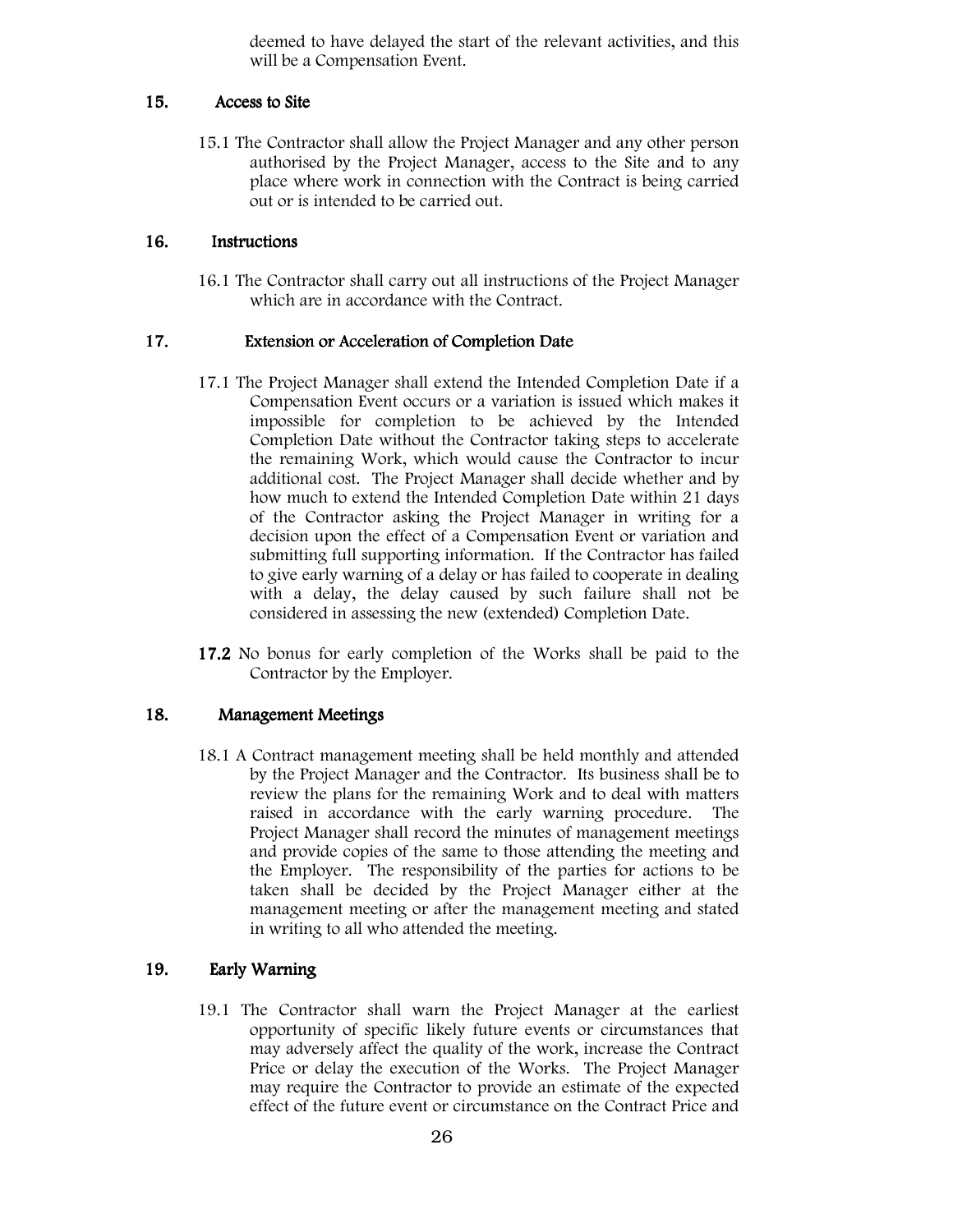Completion Date. The estimate shall be provided by the Contractor as soon as reasonably possible.

19.2 The Contractor shall cooperate with the Project Manager in making and considering proposals on how the effect of such an event or circumstance can be avoided or reduced by anyone involved in the Work and in carrying out any resulting instructions of the Project Manager.

#### 20. Defects

- 20.1 The Project Manager shall inspect the Contractor's work and notify the Contractor of any defects that are found. Such inspection shall not affect the Contractor's responsibilities. The Project Manager may instruct the Contractor to search for a defect and to uncover and test any Work that the Project Manager considers may have a defect. Should the defect be found, the cost of uncovering and making good shall be borne by the Contractor, However, if there is no defect found, the cost of uncovering and making good shall be treated as a variation and added to the Contract Price.
- 20.2 The Project Manager shall give notice to the Contractor of any defects before the end of the Defects Liability Period, which begins at Completion, and is defined in the Appendix to Conditions of Contract. The Defects Liability Period shall be extended for as long as defects remain to be corrected.
- 20.3 Every time notice of a defect is given, the Contractor shall correct the notified defect within the length of time specified by the Project Manager's notice. If the Contractor has not corrected a defect within the time specified in the Project Manager's notice, the Project Manager will assess the cost of having the defect corrected by other parties and such cost shall be treated as a variation and be deducted from the Contract Price.

#### 21. Bills Of Quantities

- 21.1 The Bills of Quantities shall contain items for the construction, installation, testing and commissioning of the Work to be done by the Contractor. The Contractor will be paid for the quantity of the Work done at the rate in the Bills of Quantities for each item.
- 21.2 If the final quantity of the Work done differs from the quantity in the Bills of Quantities for the particular item by more than 25 percent and provided the change exceeds 1 percent of the Initial Contract price, the Project Manager shall adjust the rate to allow for the change.
- 21.3 If requested by the Project Manager, the Contractor shall provide the Project Manager with a detailed cost breakdown of any rate in the Bills of Quantities.

#### 22. Variations

22.1 All variations shall be included in updated programs produced by the Contractor.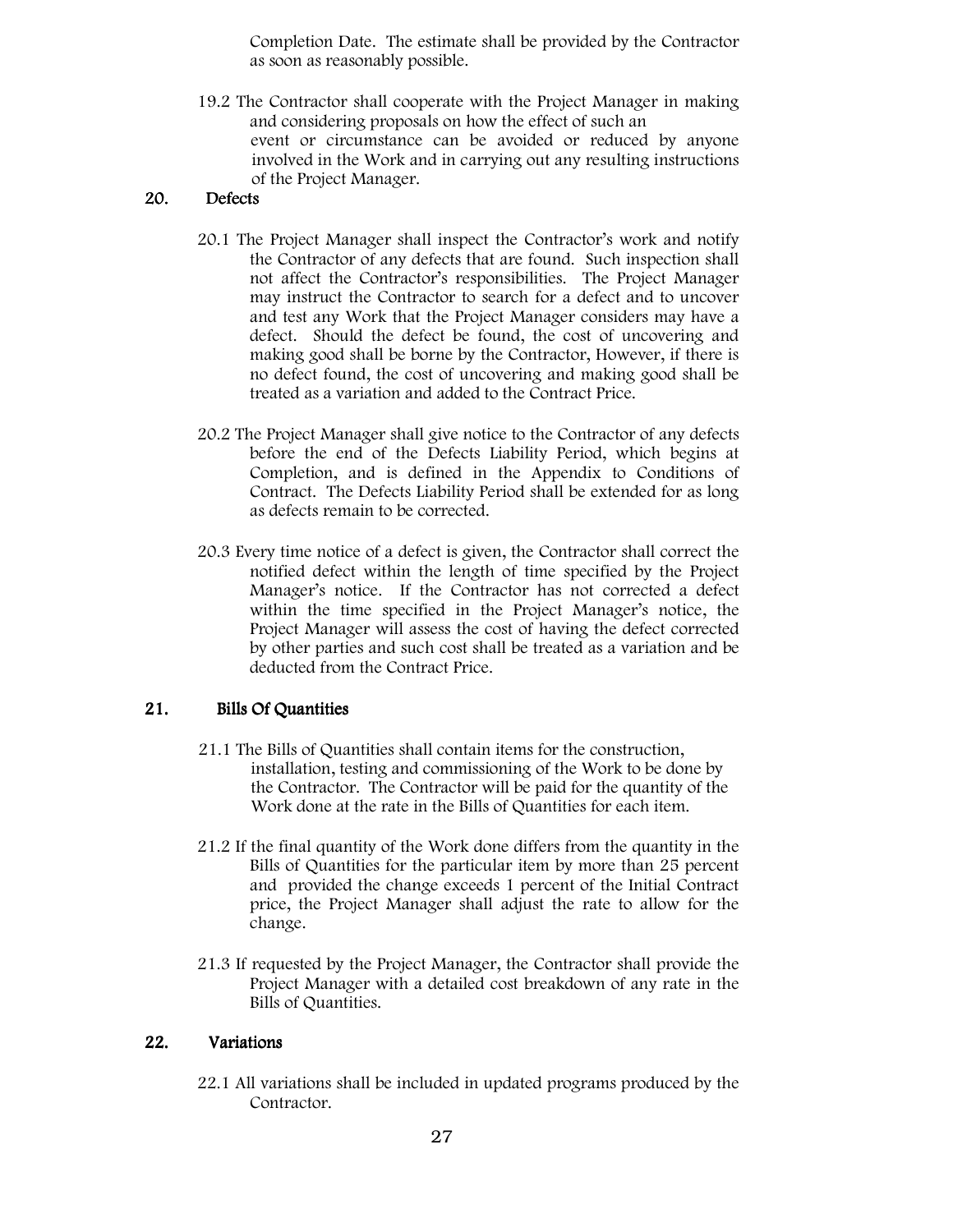- 22.2 The Contractor shall provide the Project Manager with a quotation for carrying out the variations when requested to do so. The Project Manager shall assess the quotation, which shall be given within seven days of the request or within any longer period as may be stated by the Project Manager and before the Variation is ordered.
- 22.3 If the work in the variation corresponds with an item description in the Bills of Quantities and if in the opinion of the Project Manager, the quantity of work is not above the limit stated in Clause 21.2 or the timing of its execution does not cause the cost per unit of quantity to change, the rate in the Bills of Quantities shall be used to calculate the value of the variation. If the cost per unit of quantity changes, or if the nature or timing of the work in the variation does not correspond with items in the Bills of Quantities, the quotation by the Contractor shall be in the form of new rates for the relevant items of Work.
- 22.4 If the Contractor's quotation is unreasonable, the Project Manager may order the variation and make a change to the Contract price, which shall be based on the Project Manager's own forecast of the effects of the variation on the Contractor's costs.
- 22.5 If the Project Manager decides that the urgency of varying the Work would prevent a quotation being given and considered without delaying the Work, no quotation shall be given and the variation shall be treated as a Compensation Event.
- 22.6 The Contractor shall not be entitled to additional payment for costs that could have been avoided by giving early warning.
- 22.7 When the Program is updated, the Contractor shall provide the Project Manager with an updated cash flow forecast.

#### 23. Payment Certificates, Currency of Payments and Advance Payments

- 23.1 The Contractor shall submit to the Project Manager monthly applications for payment giving sufficient details of the Work done and materials on Site and the amounts which the Contractor considers himself to be entitled to. The Project Manager shall check the monthly application and certify the amount to be paid to the Contractor within 14 days. The value of Work executed and payable shall be determined by the Project Manager.
- 23.2 The value of Work executed shall comprise the value of the quantities of the items in the Bills of Quantities completed, materials delivered on Site, variations and compensation events. Such materials shall become the property of the Employer once the Employer has paid the Contractor for their value . Thereafter, they shall not be removed from Site without the Project Manager's instructions except for use upon the Works.
- 23.3 Payments shall be adjusted for deductions for retention. The Employer shall pay the Contractor the amounts certified by the Project Manager within 30 days of the date of issue of each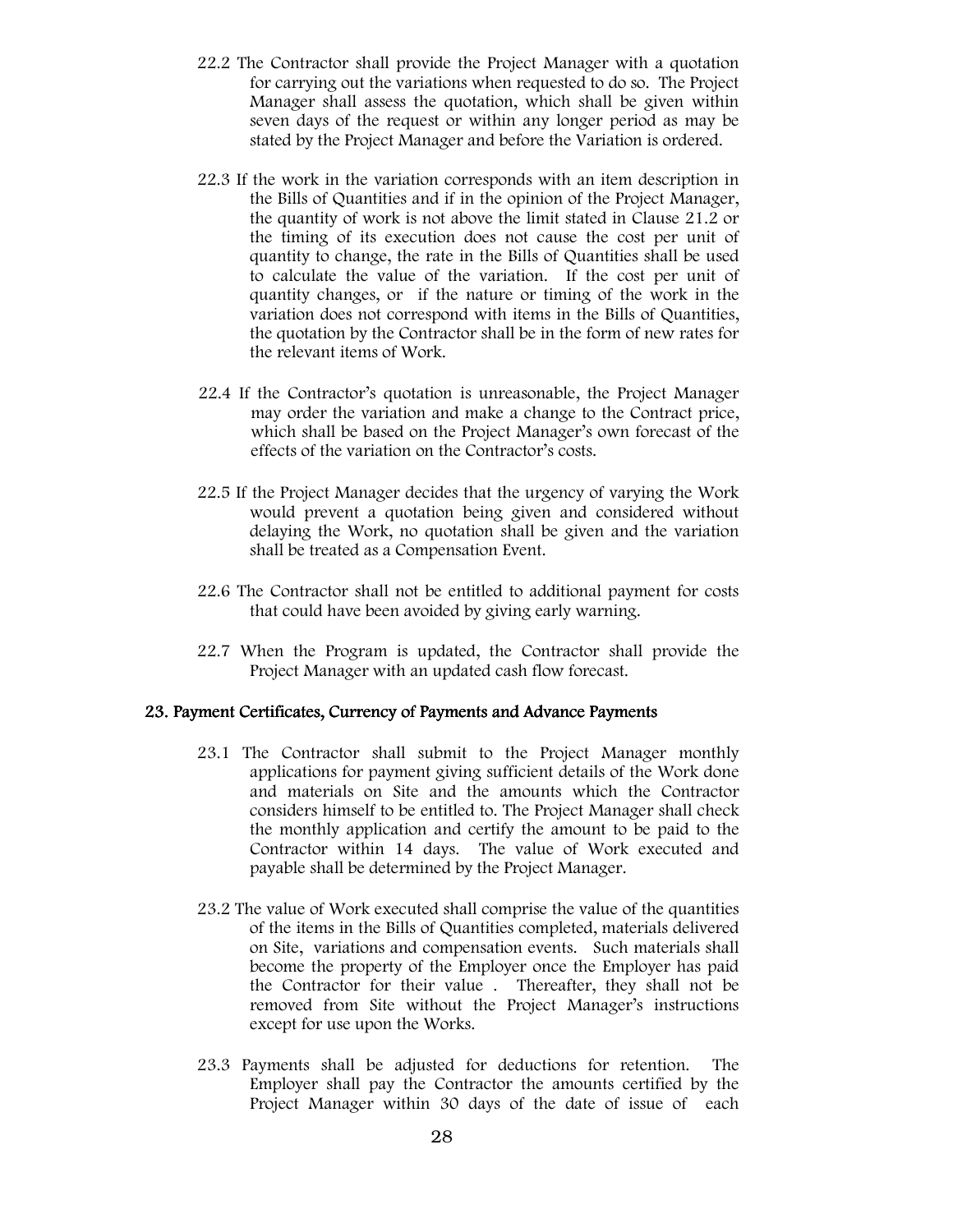certificate. If the Employer makes a late payment, the Contractor shall be paid simple interest on the late payment in the next payment. Interest shall be calculated on the basis of number of days delayed at a rate three percentage points above the Central Bank of Kenya's average rate for base lending prevailing as of the first day the payment becomes overdue.

- 23.4 If an amount certified is increased in a later certificate or as a result of an award by an Arbitrator, the Contractor shall be paid interest upon the delayed payment as set out in this clause. Interest shall be calculated from the date upon which the increased amount would have been certified in the absence of dispute.
- 23.5 Items of the Works for which no rate or price has been entered in will not be paid for by the Employer and shall be deemed covered by other rates and prices in the Contract.
- 23.6 The Contract Price shall be stated in Kenya Shillings. All payments to the Contractor shall be made in Kenya Shillings and foreign currency in the proportion indicated in the tender, or agreed prior to the execution of the Contract Agreement and indicated therein. The rate of exchange for the calculation of the amount of foreign currency payment shall be the rate of exchange indicated in the Appendix to Conditions of Contract. If the Contractor indicated foreign currencies for payment other than the currencies of the countries of origin of related goods and services the Employer reserves the right to pay the equivalent at the time of payment in the currencies of the countries of such goods and services. The Employer and the Project Manager shall be notified promptly by the Contractor of an changes in the expected foreign currency requirements of the Contractor during the execution of the Works as indicated in the

Schedule of Foreign Currency Requirements and the foreign and local currency portions of the balance of the Contract Price shall then be amended by agreement between Employer and the Contractor in order to reflect appropriately such changes.

- 23.7 In the event that an advance payment is granted, the following shall apply:
	- a) On signature of the Contract, the Contractor shall at his request, and without furnishing proof of expenditure, be entitled to an advance of 10% (ten percent) of the original amount of the Contract. The advance shall not be subject to retention money.
	- b) No advance payment may be made before the Contractor has submitted proof of the establishment of deposit or directly liable guarantee satisfactory to the Employer in the amount of the advance payment. The guarantee shall be in the same currency as the advance.
	- c) Reimbursement of the lump sum advance shall be made by deductions from the Interim payments and where applicable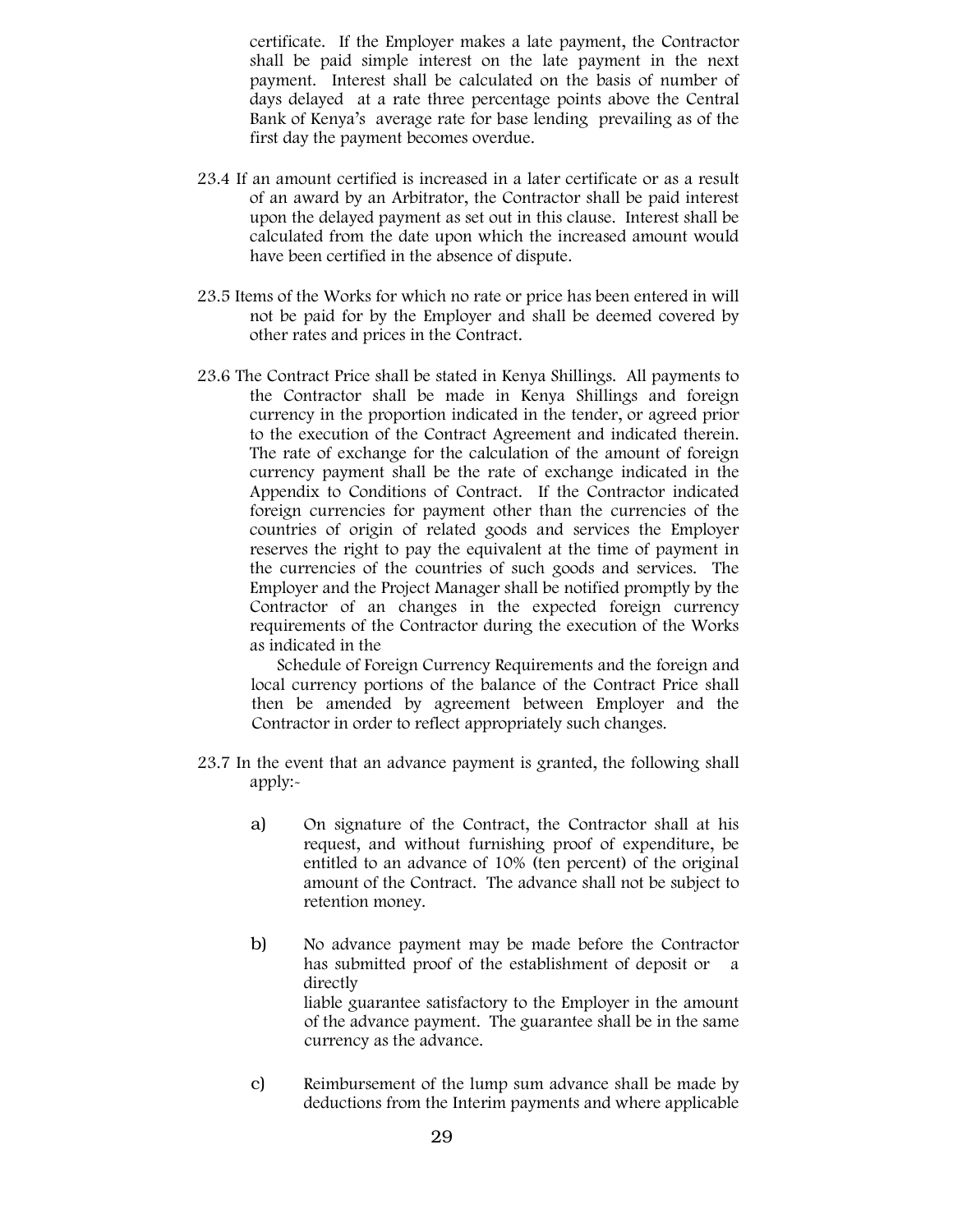from the balance owing to the Contractor. Reimbursement shall begin when the amount of the sums due under the Contract reaches 20% of the original amount of the Contract. It shall have been completed by the time 80% of this amount is reached.

The amount to be repaid by way of successive deductions shall be calculated by means of the formula:

$$
R = \underline{A(x^1 - x^{11})}
$$

 $80 - 20$ 

Where:

 $R =$  the amount to be reimbursed

$$
A = the amount of the advance which has been
$$

granted

- $X^1 =$ the amount of proposed cumulative payments as a percentage of the original amount of the Contract. This figure will exceed 20% but not exceed 80%.
- $X<sup>11</sup>$  = the amount of the previous cumulative payments as a percentage of the original amount of the Contract. This figure will be below 80%but not less than 20%.
- d) with each reimbursement the counterpart of the directly liable guarantee may be reduced accordingly.

#### 24. Compensation Events

24.1 The following issues shall constitute Compensation Events:

- (a) The Employer does not give access to a part of the Site by the Site Possession Date stated in the Appendix to Conditions of Contract.
- (b) The Employer modifies the List of Other Contractors, etc., in a way that affects the Work of the Contractor under the Contract.
- (c) The Project Manager orders a delay or does not issue drawings, specifications or instructions required for execution of the Works on time.
- (d) The Project Manager instructs the Contractor to uncover or to carry out additional tests upon the Work, which is then found to have no defects.
- (e) The Project Manager unreasonably does not approve a subcontract to be let.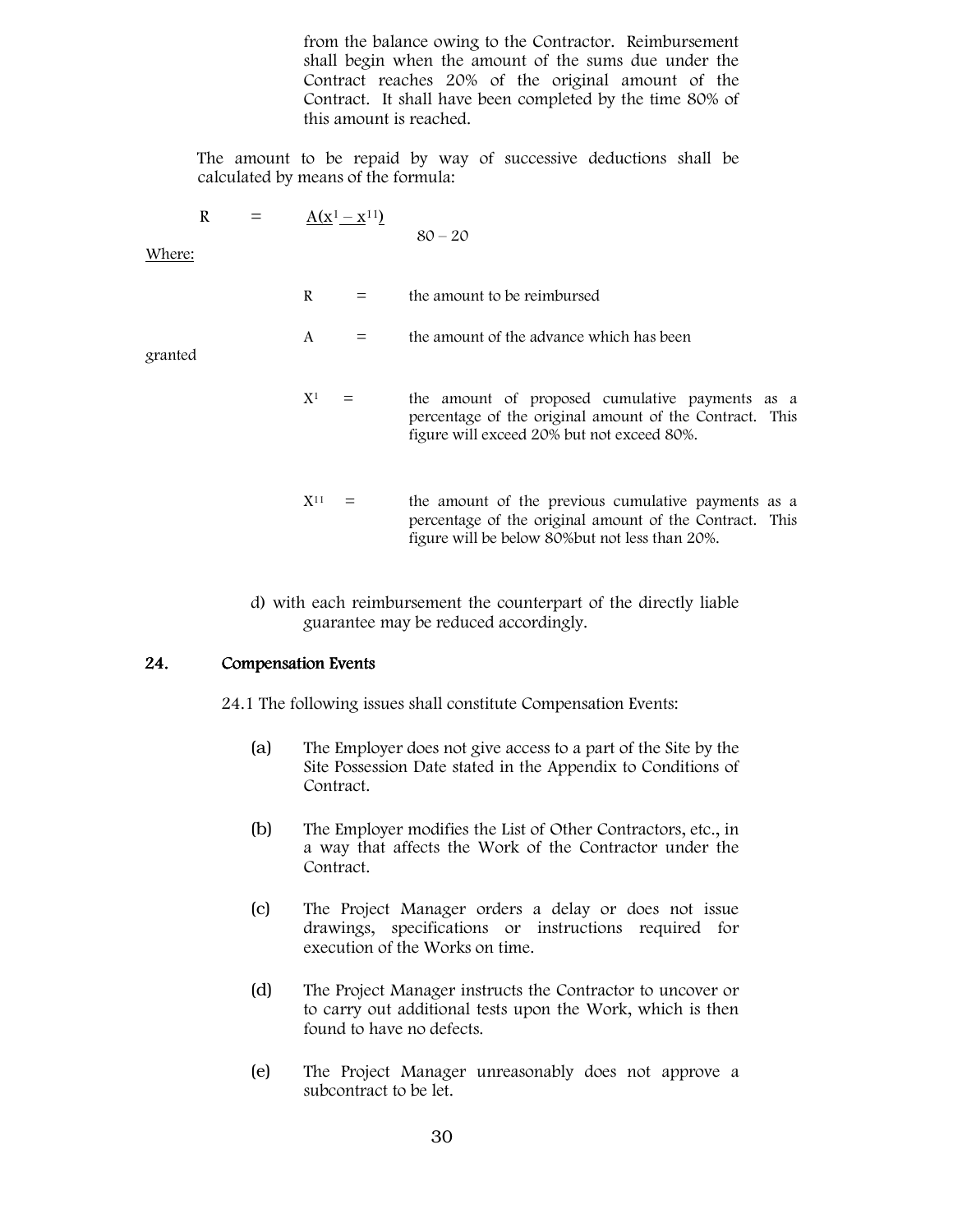- (f) Ground conditions are substantially more adverse than could reasonably have been assumed before issuance of the Letter of Acceptance from the information issued to tenderers (including the Site investigation reports), from information available publicly and from a visual inspection of the Site.
- (g) The Project Manager gives an instruction for dealing with an unforeseen condition, caused by the Employer or additional work required for safety or other reasons.
- (h) Other contractors, public authorities, utilities, or the Employer does not work within the dates and other constraints stated in the Contract, and they cause delay or extra cost to the Contractor.
- (i) The effects on the Contractor of any of the Employer's risks.
- (j) The Project Manager unreasonably delays issuing a Certificate of Completion.
- (k) Other compensation events described in the Contract or determined by the Project Manager shall apply.
- 24.2 If a compensation event would cause additional cost or would prevent the Work being completed before the Intended Completion Date, the Contract Price shall be increased and/or the Intended Completion Date shall be extended. The Project Manager shall decide whether and by how much the Contract Price shall be increased and whether and by how much the Intended Completion Date shall be extended.
- 24.3 As soon as information demonstrating the effect of each compensation event upon the Contractor's forecast cost has been provided by the Contractor, it shall be assessed by the Project Manager, and the Contract Price shall be adjusted accordingly. If the Contractor's forecast is deemed unreasonable, the Project Manager shall adjust the Contract Price based on the Project Manager's own forecast. The Project Manager will assume that the Contractor will react competently and promptly to the event.
- 24.4 The Contractor shall not be entitled to compensation to the extent that the Employer's interests are adversely affected by the Contractor not having given early warning or not having cooperated with the Project Manager.
- 24.5 Prices shall be adjusted for fluctuations in the cost of inputs only if provided for in the Appendix to Conditions of Contract.
- 24.6 The Contractor shall give written notice to the Project Manager of his intention to make a claim within thirty days after the event giving rise to the claim has first arisen. The claim shall be submitted within thirty days thereafter.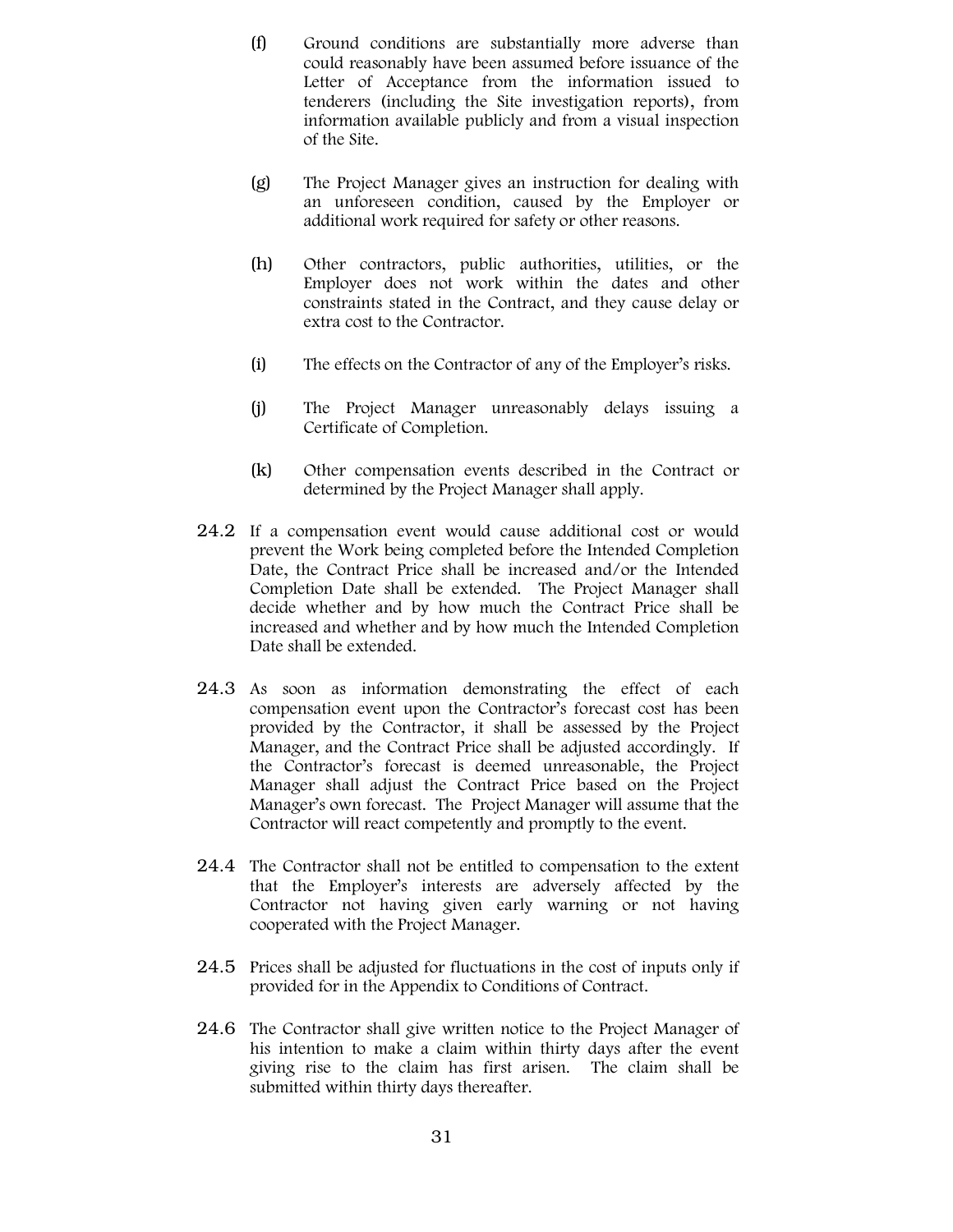Provided always that should the event giving rise to the claim of continuing effect, the Contractor shall submit an interim claim within the said thirty days and a final claim within thirty days of the end of the event giving rise to the claim.

#### 25. Price Adjustment

- 25.1 The Project Manager shall adjust the Contract Price if taxes, duties and other levies are changed between the date 30 days before the submission of tenders for the Contract and the date of Completion. The adjustment shall be the change in the amount of tax payable by the Contractor.
- 25.2 The Contract Price shall be deemed to be based on exchange rates current at the date of tender submission in calculating the cost to the Contractor of materials to be specifically imported (by express provisions in the Contract Bills of Quantities or Specifications) for permanent incorporation in the Works. Unless otherwise stated in the Contract, if at any time during the period of the Contract exchange rates shall be varied and this shall affect the cost to the Contractor of such materials, then the Project Manager shall assess the net difference in the cost of such materials. Any amount from time to time so assessed shall be added to or deducted from the Contract Price, as the case may be.
- 25.3 Unless otherwise stated in the Contract, the Contract Price shall be deemed to have been calculated in the manner set out below and in sub-clauses 25.4 and 25.5 and shall be subject to adjustment in the events specified thereunder;
	- (i) The prices contained in the Contract Bills of Quantities shall be deemed to be based upon the rates of wages and other emoluments and expenses as determined by the Joint Building Council of Kenya (J.B.C.) and set out in the schedule of basic rates issued 30 days before the date for submission of tenders.A copy of the schedule used by the Contractor in his pricing shall be attached in the Appendix to Conditions of Contract.
	- (ii) Upon J.B.C. determining that any of the said rates of wages or other emoluments and expenses are increased or decreased, then the Contract Price shall be increased or decreased by the amount assessed by the Project Manager based upon the difference, expressed as a percentage, between the rate set out in the schedule of basic rates issued 30 days before the date for submission of tenders and the rate published by the J.B.C. and applied to the quantum of labour incorporated within the amount of Work remaining to be executed at the date of publication of such increase or decrease.
	- (iii) No adjustment shall be made in respect of changes in the rates of wages and other emoluments and expenses which occur after the date of Completion except during such other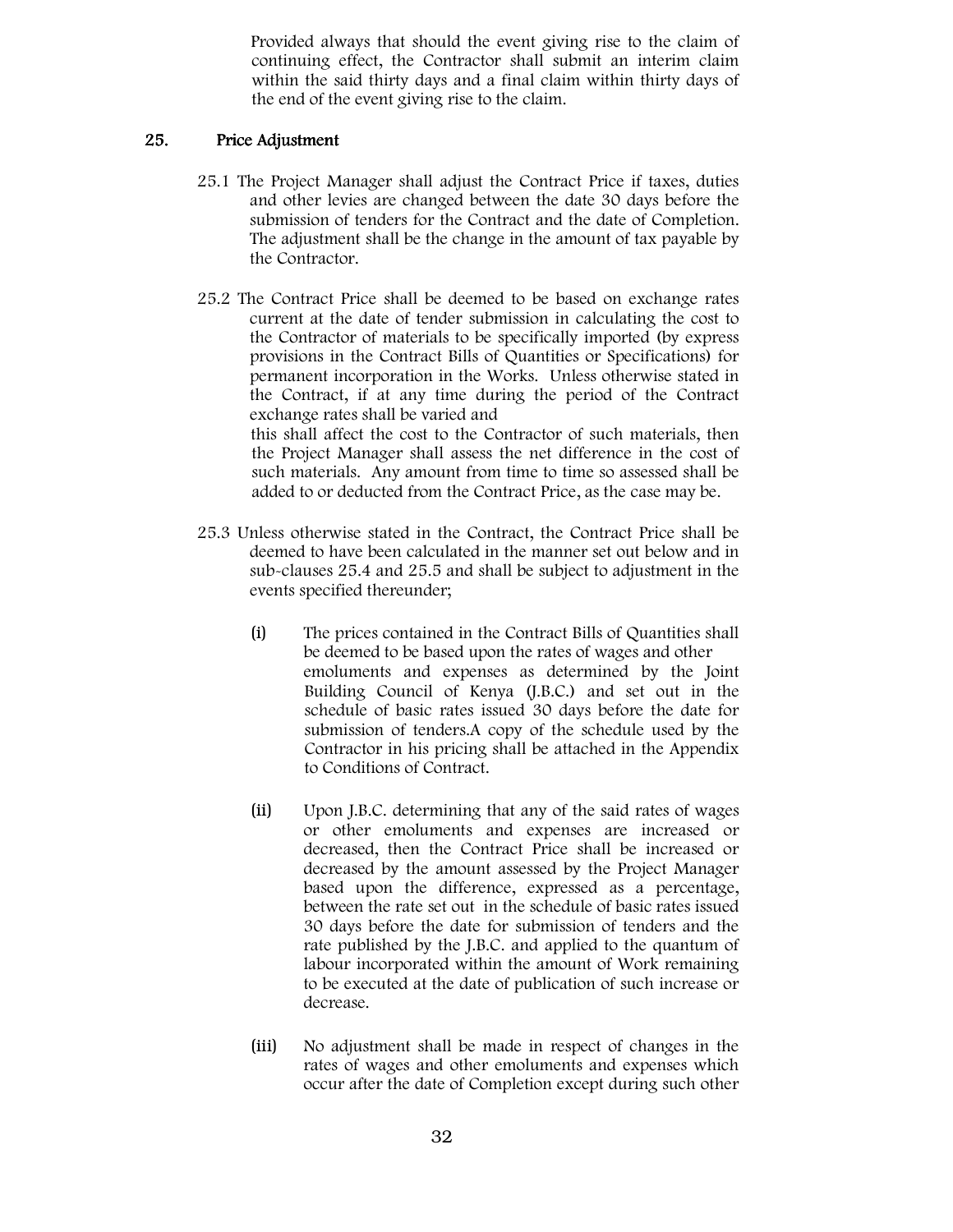period as may be granted as an extension of time under clause 17.0 of these Conditions.

- 25.4 The prices contained in the Contract Bills of Quantities shall be deemed to be based upon the basic prices of materials to be permanently incorporated in the Works as determined by the J.B.C. and set out in the schedule of basic rates issued 30 days before the date for submission of tenders. A copy of the schedule used by the Contractor in his pricing shall be attached in the Appendix to Conditions of Contract.
- 25.5 Upon the J.B.C. determining that any of the said basic prices are increased or decreased then the Contract Price shall be increased or decreased by the amount to be assessed by the Project Manager based upon the difference between the price set out in the schedule of basic rates issued 30 days before the date for submission of tenders and the rate published by the J.B.C. and applied to the quantum of the relevant materials which have not been taken into account in arriving at the amount of any interim certificate under clause 23 of these Conditions issued before the date of publication of such increase or decrease.
- 25.6 No adjustment shall be made in respect of changes in basic prices of materials which occur after the date for Completion except during such other period as may be granted as an extension of time under clause 17.0 of these Conditions.
- 25.7 The provisions of sub-clause 25.1 to 25.2 herein shall not apply in respect of any materials included in the schedule of basic rates.

#### 26. Retention

**26.1** The Employer shall retain from each payment due to the Contractor the proportion stated in the Appendix to Conditions of Contract until Completion of the whole of the Works. On Completion of the whole of the Works, half the total amount retained shall be repaid to the Contractor and the remaining half when the Defects Liability Period has passed and the Project Manager has certified that all defects notified to the Contractor before the end of this period have been corrected.

#### 27. Liquidated Damages

27.1 The Contractor shall pay liquidated damages to the Employer at the rate stated in the Appendix to Conditions of Contract for each day that the actual Completion Date is later than the Intended Completion Date. The Employer may deduct liquidated damages from payments due to the Contractor. Payment of liquidated damages shall not alter the Contractor's liabilities.

27.2 If the Intended Completion Date is extended after liquidated damages have been paid, the Project Manager shall correct any overpayment of liquidated damages by the Contractor by adjusting the next payment certificate. The Contractor shall be paid interest on the overpayment, calculated from the date of payment to the date of repayment, at the rate specified in Clause 23.30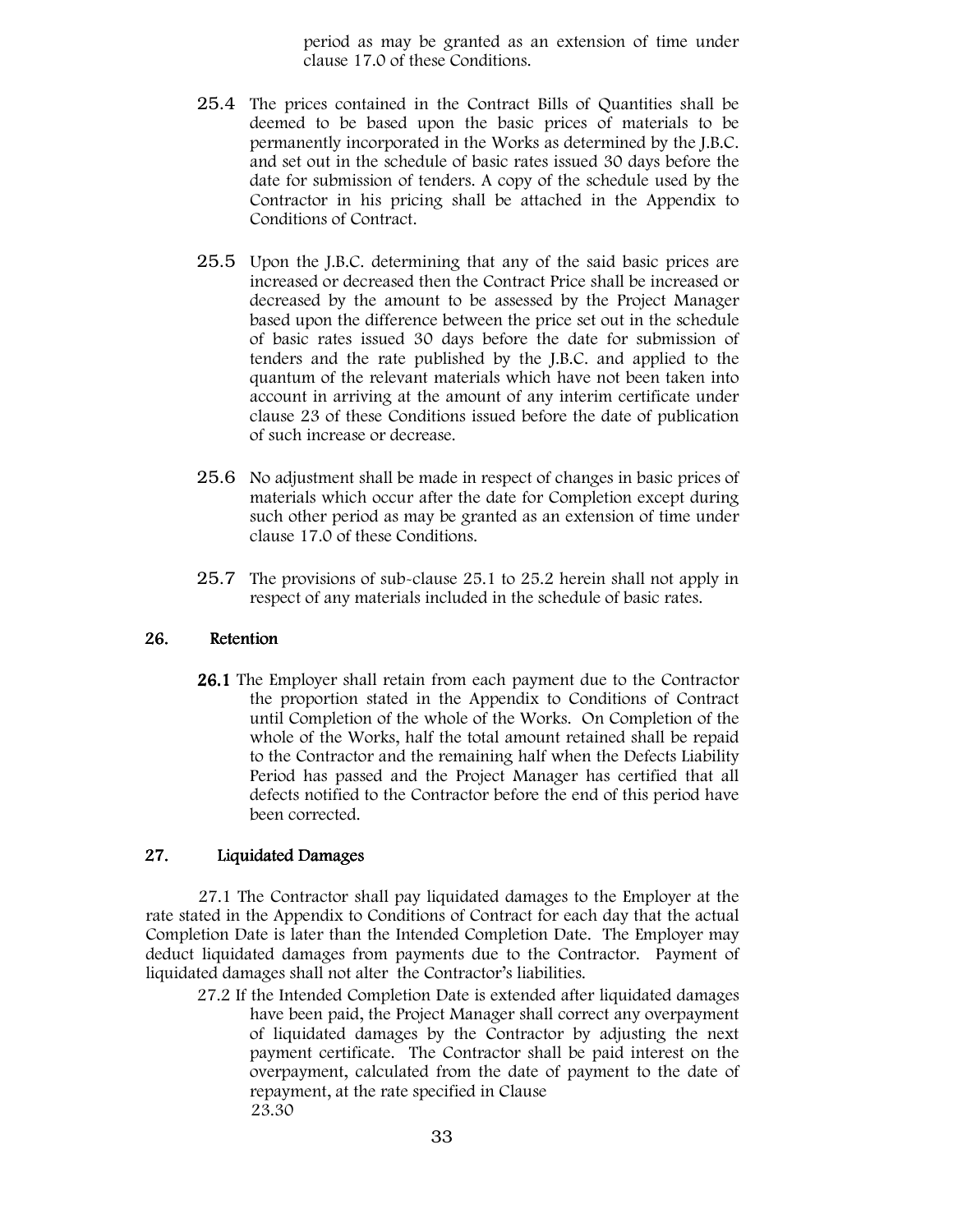#### 28. Securities

28.1 The Performance Security shall be provided to the Employer no later than the date specified in the Letter of Acceptance and shall be issued in an amount and form and by a reputable bank acceptable to the Employer, and denominated in Kenya Shillings. The Performance Security shall be valid until a date 30 days beyond the date of issue of the Certificate of Completion.

#### 29. Dayworks

- 29.1 If applicable, the Dayworks rates in the Contractor's tender shall be used for small additional amounts of Work only when the Project Manager has given written instructions in advance for additional work to be paid for in that way.
- 29.2 All work to be paid for as Dayworks shall be recorded by the Contractor on Forms approved by the Project Manager. Each completed form shall be verified and signed by the Project Manager within two days of the Work being done.
- 29.3 The Contractor shall be paid for Dayworks subject to obtaining signed Dayworks forms.

#### 30. Liability and Insurance

- 30.1 From the Start Date until the Defects Correction Certificate has been issued, the following are the Employer's risks:
	- (a) The risk of personal injury, death or loss of or damage to property (excluding the Works, Plant, Materials and Equipment), which are due to;
		- (i) use or occupation of the Site by the Works or for the purpose of the Works, which is the unavoidable result of the Works, or
		- (ii) negligence, breach of statutory duty or interference with any legal right by the Employer or by any person employed by or contracted to him except the Contractor.
	- (b) The risk of damage to the Works, Plant, Materials, and Equipment to the extent that it is due to a fault of the Employer or in Employer's design, or due to war or radioactive contamination directly affecting the place where the Works are being executed.
- 30.2 From the Completion Date until the Defects Correction Certificate has been issued, the risk of loss of or damage to the Works, Plant, and Materials is the Employer's risk except loss or damage due to;
	- (a) a defect which existed on or before the Completion Date.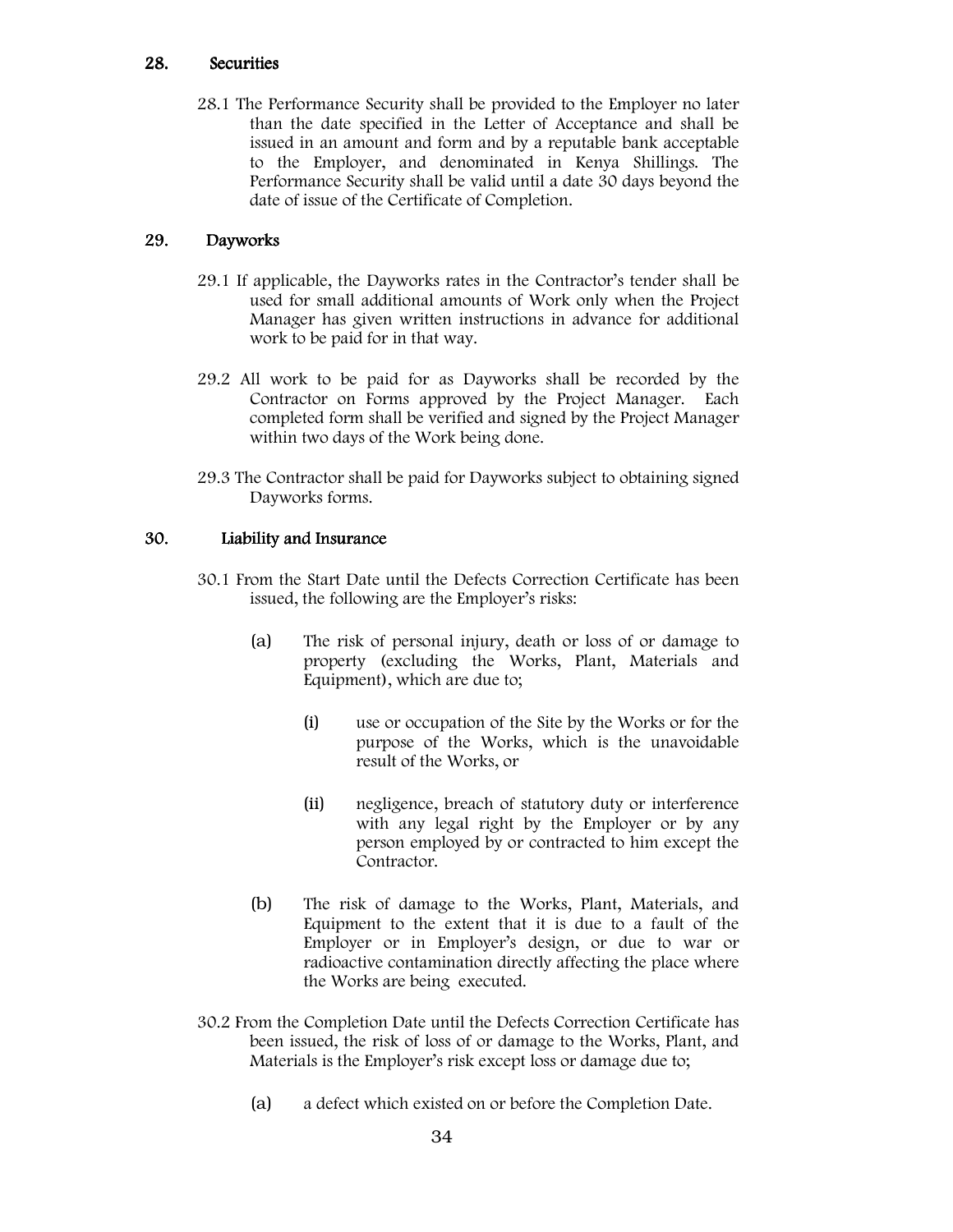- (b) an event occurring before the Completion Date, which was not itself the Employer's risk
- (c) the activities of the Contractor on the Site after the Completion Date.
- 30.3 From the Start Date until the Defects Correction Certificate has been issued, the risks of personal injury, death and loss of or damage to property (including, without limitation, the Works, Plant, Materials, and Equipment) which are not Employer's risk are Contractor's risks.

The Contractor shall provide, in the joint names of the Employer and the Contractor, insurance cover from the Start Date to the end of the Defects Liability Period, in the amounts stated in the Appendix to Conditions of Contract for the following events;

- (a) loss of or damage to the Works, Plant, and Materials;
- (b) loss of or damage to Equipment;
- (c) loss of or damage to property (except the Works, Plant, Materials, and Equipment) in connection with the Contract, and
- (d) personal injury or death.
- 30.4 Policies and certificates for insurance shall be delivered by the Contractor to the Project Manager for the Project Manager's approval before the Start Date. All such insurance shall provide for compensation required to rectify the loss or damage incurred.
- 30.5 If the Contractor does not provide any of the policies and certificates required, the Employer may effect the insurance which the Contractor should have provided and recover the premiums from payments otherwise due to the Contractor or, if no payment is due, the payment of the premiums shall be a debt due.
- 30.6 Alterations to the terms of an insurance shall not be made without the approval of the Project Manager. Both parties shall comply with any conditions of insurance policies.

#### 31. Completion and taking over

31.1 Upon deciding that the Works are complete, the Contractor shall issue a written request to the Project Manager to issue a Certificate of Completion of the Works. The Employer shall take over the Site and the Works within seven [7] days of the Project Manager's issuing a Certificate of Completion.

#### 32. Final Account

32.1 The Contractor shall issue the Project Manager with a detailed account of the total amount that the Contractor considers payable to him by the Employer under the Contract before the end of the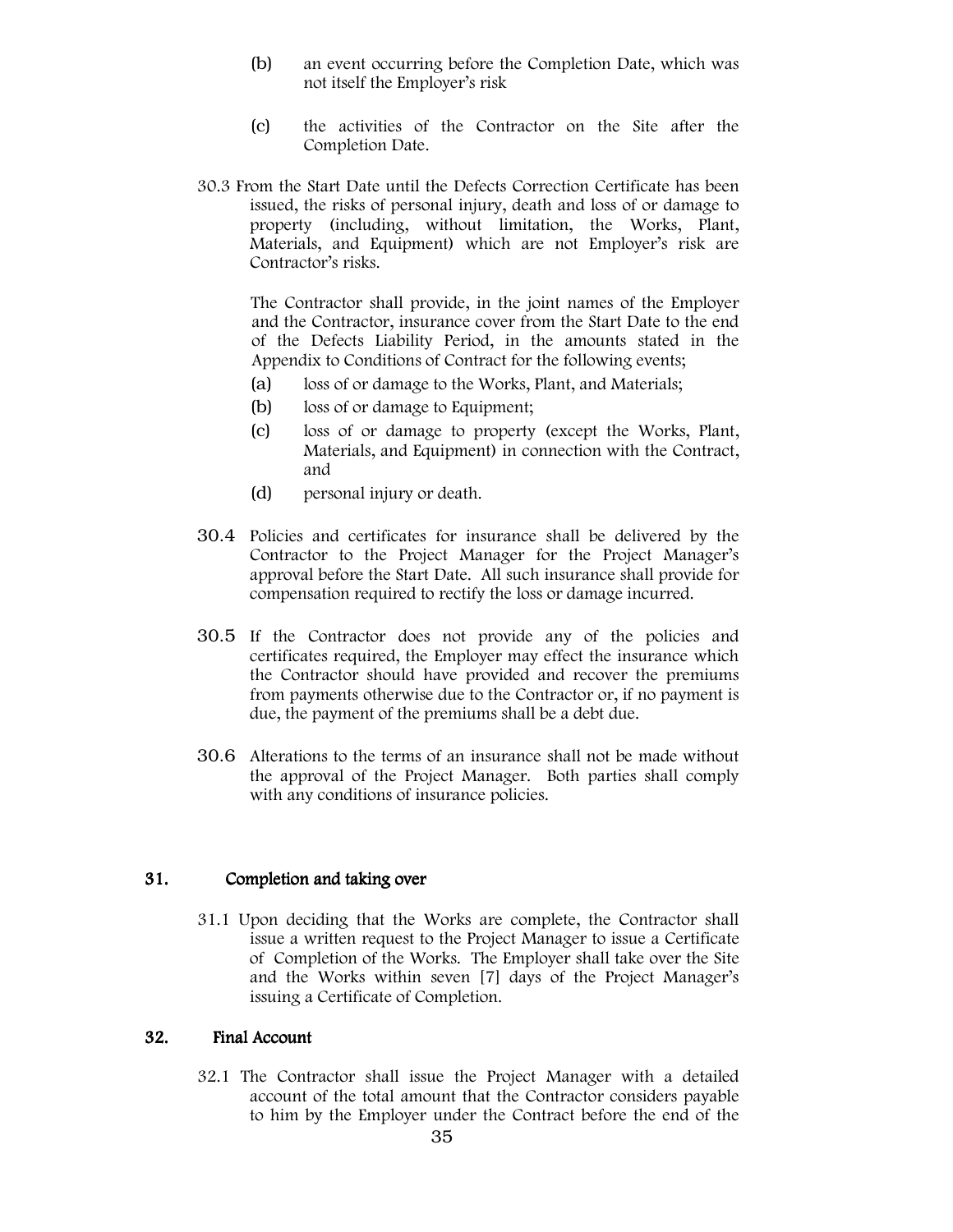Defects Liability Period. The Project Manager shall issue a Defects Liability Certificate and certify any final payment that is due to the Contractor within 30 days of receiving the

Contractor's account if it is correct and complete. If it is not, the Project Manager shall issue within 30 days a schedule that states the scope of the corrections or additions that are necessary. If the final account is still unsatisfactory after it has been resubmitted, the Project Manager shall decide on the amount payable to the Contractor and issue a Payment Certificate. The Employer shall pay the Contractor the amount due in the Final Certificate within 60 days.

#### 33. Termination

33.1 The Employer or the Contractor may terminate the Contract if the other party causes a fundamental breach of the Contract. These

> fundamental breaches of Contract shall include, but shall not be limited to, the following;

- (a) the Contractor stops work for 30 days when no stoppage of work is shown on the current program and the stoppage has not been authorised by the Project Manager;
- (b) the Project Manager instructs the Contractor to delay the progress of the Works, and the instruction is not withdrawn within 30 days;
- (c) the Contractor is declared bankrupt or goes into liquidation other than for a reconstruction or amalgamation;
- (d) a payment certified by the Project Manager is not paid by the Employer to the Contractor within 30 days (for Interim Certificate) or 60 days (for Final Certificate)of issue.
- (e) the Project Manager gives notice that failure to correct a particular defect is a fundamental breach of Contract and the Contractor fails to correct it within a reasonable period of time determined by the Project Manager;
- (f) the Contractor does not maintain a security, which is required.
- 33.2 When either party to the Contract gives notice of a breach of Contract to the Project Manager for a cause other than those listed under Clause 33.1 above, the Project Manager shall decide whether the breach is fundamental or not.
- 33.3 Notwithstanding the above, the Employer may terminate the Contract for convenience.
- 33.4 If the Contract is terminated, the Contractor shall stop work immediately, make the Site safe and secure, and leave the Site as soon as reasonably possible. The Project Manager shall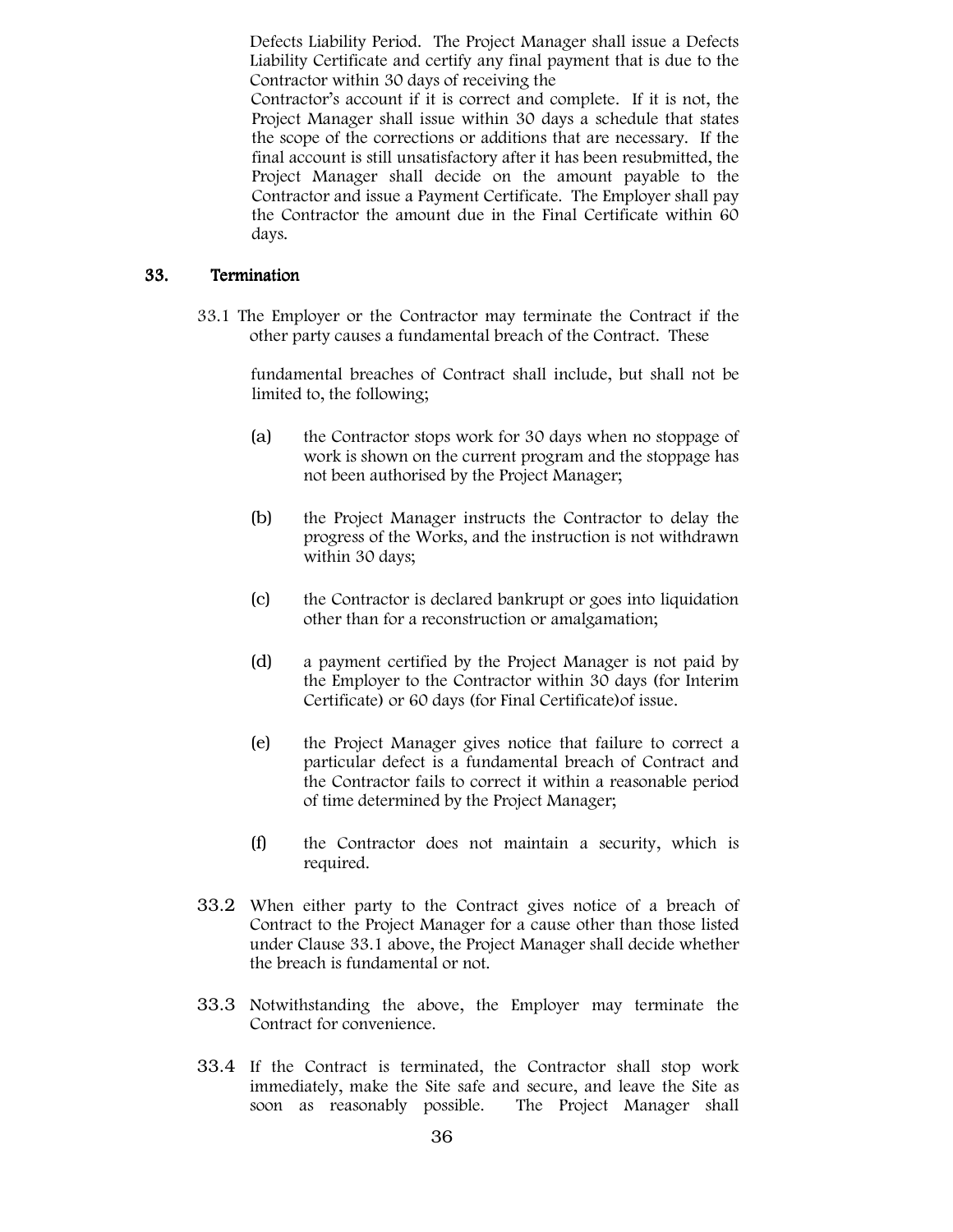immediately thereafter arrange for a meeting for the purpose of taking record of the Works executed and materials , goods, equipment and temporary buildings on Site.

## 34. Payment Upon Termination

- 34.1 If the Contract is terminated because of a fundamental breach of Contract by the Contractor, the Project Manager shall issue a certificate for the value of the Work done and materials ordered and delivered to Site up to the date of the issue of the certificate. Additional liquidated damages shall not apply. If the total amount due to the Employer exceeds any payment due to the Contractor, the difference shall be a debt payable by the Contractor.
- 34.2 If the Contract is terminated for the Employer's convenience or because of a fundamental breach of Contract by the Employer, the Project Manager shall issue a certificate for the value of the Work done, materials ordered, the reasonable cost of removal of equipment, repatriation of the Contractor's personnel employed solely on the

Works, and the Contractor's costs of protecting and securing the Works.

- 34.3 The Employer may employ and pay other persons to carry out and complete the Works and to rectify any defects and may enter upon the Works and use all materials on the Site, plant, equipment and temporary works.
- 34.4 The Contractor shall, during the execution or after the completion of the Works under this clause remove from the Site as and when required, within such reasonable time as the Project Manager may in writing specify, any temporary buildings, plant, machinery, appliances, goods or materials belonging to or hired by him, and in default the Employer may (without being responsible for any loss or damage) remove and sell any such property of the Contractor, holding the proceeds less all costs incurred to the credit of the Contractor.

Until after completion of the Works under this clause the Employer shall not be bound by any other provision of this Contract to make any payment to the Contractor, but upon such completion as aforesaid and the verification within a reasonable time of the accounts therefore the Project Manager shall certify the amount of expenses properly incurred by the Employer and, if such amount added to the money paid to the Contractor before such determination exceeds the total amount which would have been payable on due completion in accordance with this Contract the difference shall be a debt payable to the Employer by the Contractor; and if the said amount added to the said money be less than the said total amount, the difference shall be a debt payable by the Employer to the Contractor.

## 35. Release from Performance

35.1 If the Contract is frustrated by the outbreak of war or by any other event entirely outside the control of either the Employer or the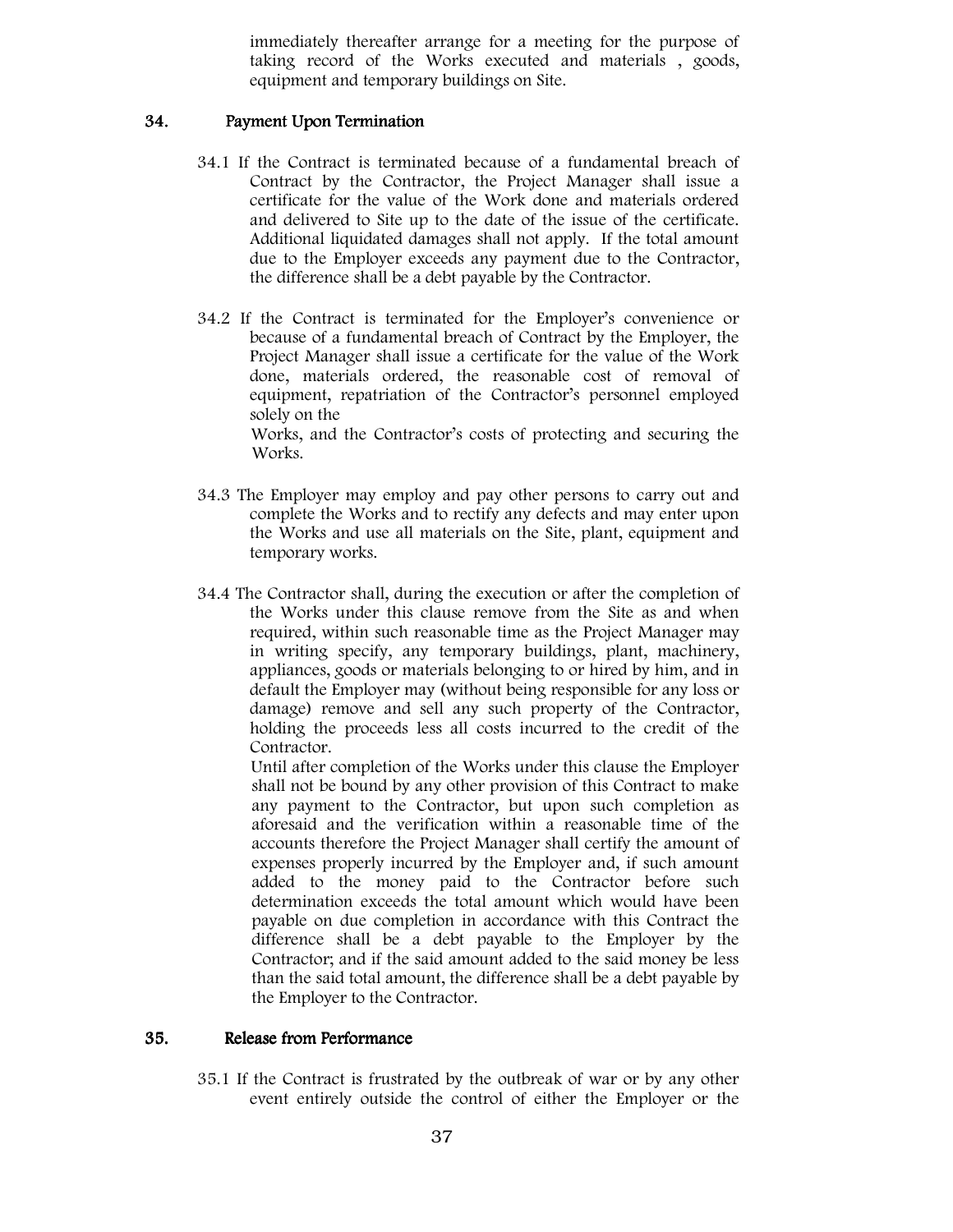Contractor, the Project Manager shall certify that the Contract has been frustrated. The Contractor shall make the Site safe and stop Work as quickly as possible after receiving this certificate and shall be paid for all Work carried out before receiving it.

## 36. Corrupt gifts and payments of commission Corrupt gifts and payments of commission gifts and payments of commission

The Contractor shall not;

(a) Offer or give or agree to give to any person in the service of the

Employer any gift or consideration of any kind as an inducement or reward for doing or forbearing to do or for having done or forborne to do any act in relation to the obtaining or execution of this or any other Contract for the Employer or for showing or forbearing to show favour or disfavour to any person in relation to this or any other contract for the Employer.

(b) Enter into this or any other contract with the Employer in connection with which commission has been paid or agreed to be paid by him or on his behalf or to his knowledge, unless before the Contract is made particulars of any such commission and of the terms and conditions of any agreement for the payment thereof have been disclosed in writing to the Employer.

Any breach of this Condition by the Contractor or by anyone employed by him or acting on his behalf (whether with or without the knowledge of the Contractor) shall be an offence under the provisions of the Public Procurement Regulations issued under The Exchequer and Audit Act Cap 412 of the Laws of Kenya.

## 37. Settlement of Disputes

37.1 In case any dispute or difference shall arise between the

Employer or the Project Manager on his behalf and the Contractor, either during the progress or after the completion or termination of the Works, such dispute shall be notified in writing by either party to the other with a request to submit it to arbitration and to concur in the appointment of an Arbitrator within thirty days of the notice. The dispute shall be referred to the arbitration and final decision of a person to be agreed between the parties. Failing agreement to concur in the appointment of an Arbitrator, the Arbitrator shall be appointed by the Chairman or Vice Chairman of any of the following professional institutions;

- (i) Architectural Association of Kenya
- (ii) Institute of Quantity Surveyors of Kenya
- (iii) Association of Consulting Engineers of Kenya
- (iv) Chartered Institute of Arbitrators (Kenya Branch)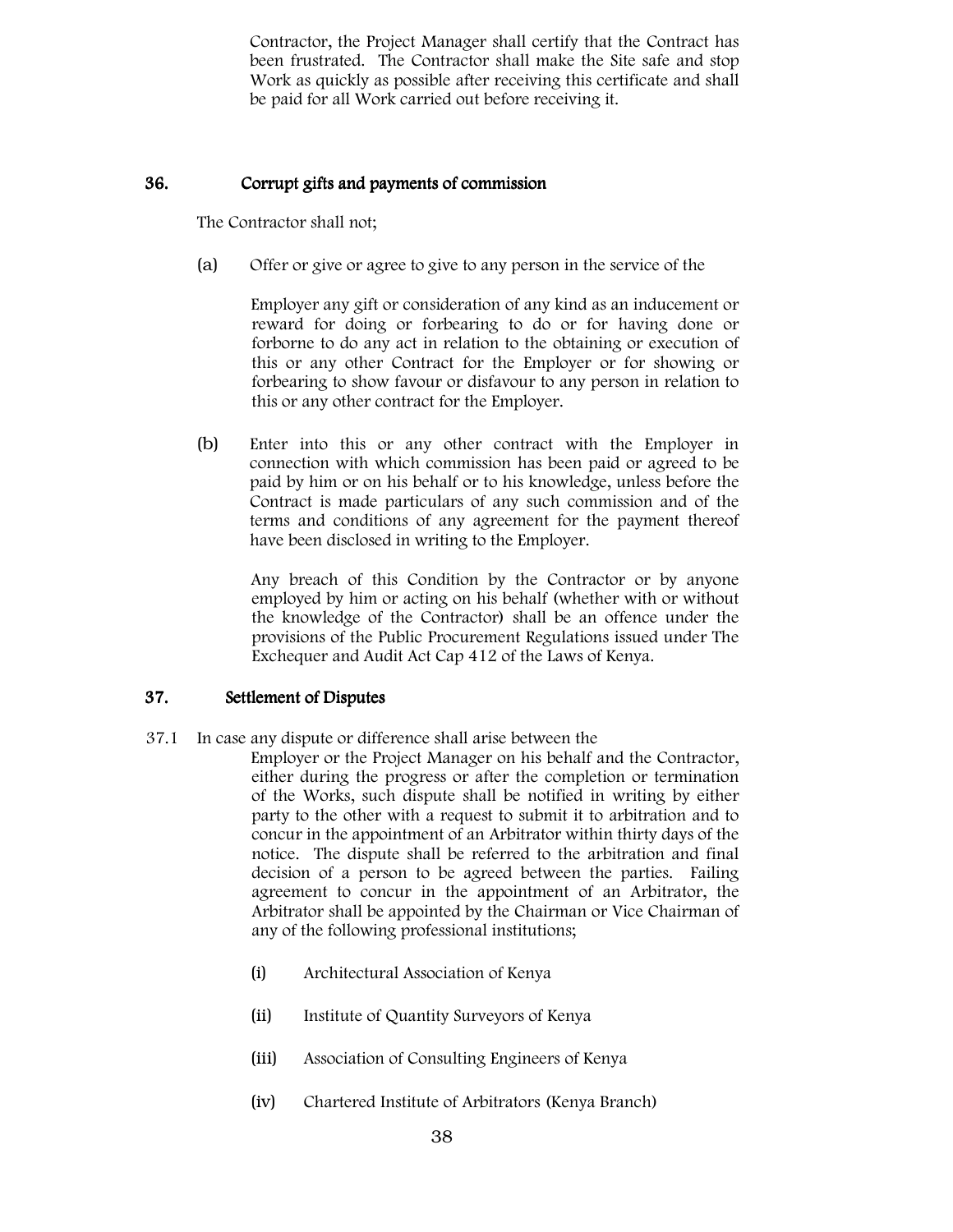(v) Institution of Engineers of Kenya

On the request of the applying party. The institution written to first by the aggrieved party shall take precedence over all other institutions.

- 37.2 The arbitration may be on the construction of this Contract or on any matter or thing of whatsoever nature arising thereunder or in connection therewith, including any matter or thing left by this Contract to the discretion of the Project Manager, or the withholding by the Project Manager of any certificate to which the Contractor may claim to be entitled to or the measurement and valuation referred to in clause 23.0 of these conditions, or the rights and liabilities of the parties subsequent to the termination of Contract.
- 37.3 Provided that no arbitration proceedings shall be commenced on any dispute or difference where notice of a dispute or difference has not been given by the applying party within ninety days of the occurrence or discovery of the matter or issue giving rise to the dispute.
- 37.4 Notwithstanding the issue of a notice as stated above, the arbitration of such a dispute or difference shall not commence unless an attempt has in the first instance been made by the parties to settle such dispute or difference amicably with or without the assistance of third parties. Proof of such attempt shall be required.
- 37.5 Notwithstanding anything stated herein the following matters may be referred to arbitration before the practical completion of the Works or abandonment of the Works or termination of the Contract by either party:
	- 37.5.1.1 The appointment of a replacement Project Manager upon the said person ceasing to act.
	- 37.5.1.2 Whether or not the issue of an instruction by the Project Manager is empowered by these Conditions.
	- 37.5.1.3 Whether or not a certificate has been improperly withheldor is not in accordance with these Conditions.
	- 37.5.1.4 Any dispute or difference arising in respect of war risks or war damage.
- 37.6 All other matters shall only be referred to arbitration after the completion or alleged completion of the Works or termination or alleged termination of the Contract, unless the Employer and the Contractor agree otherwise in writing.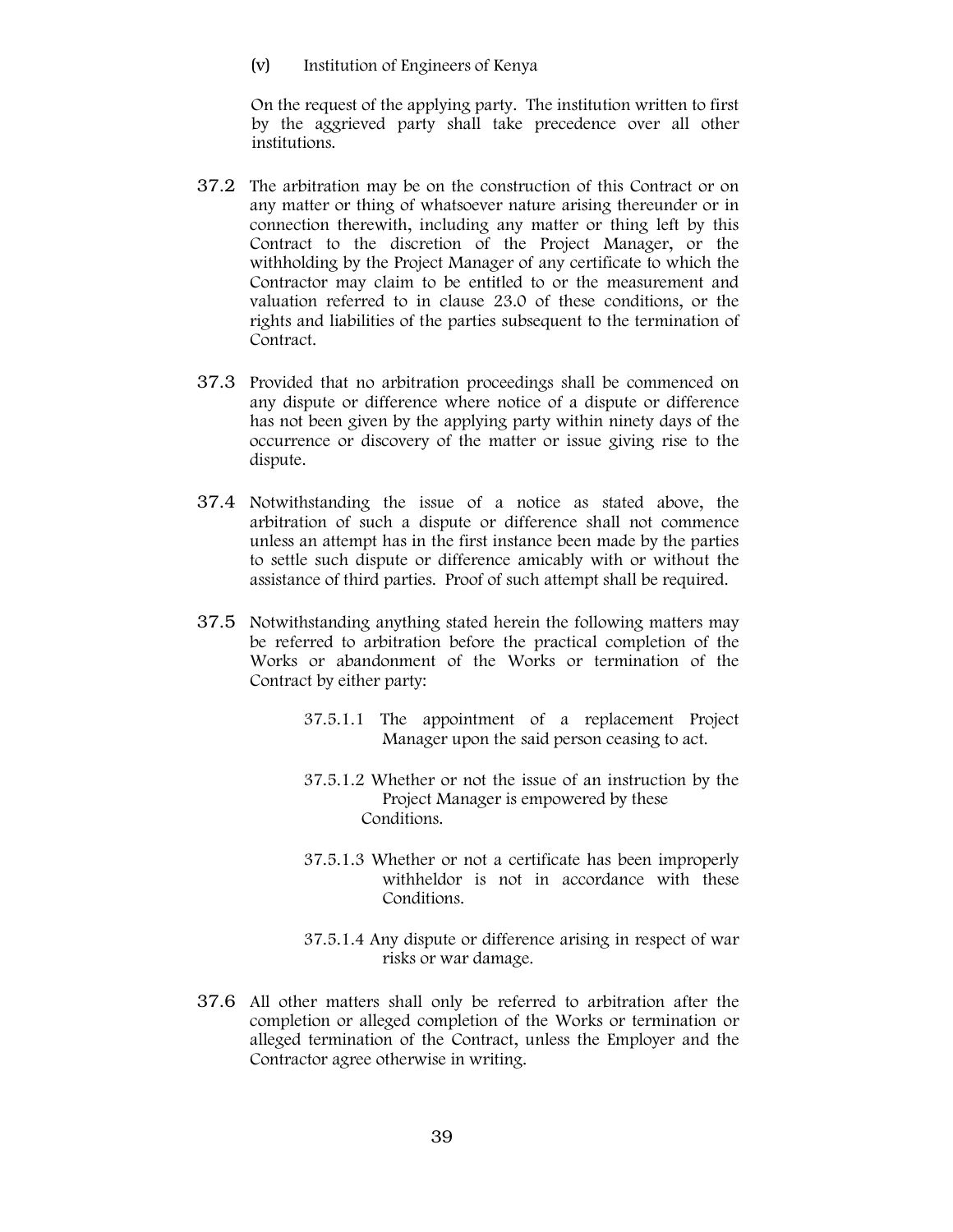37.7 The Arbitrator shall, without prejudice to the generality of his powers, have powers to direct such measurements, computations, tests or valuations as may in his opinion be desirable in order to determine the rights of the parties and assess and award any sums which ought to have been the subject of or included in any certificate.

37.8 The Arbitrator shall, without prejudice to the generality of his powers,

have powers to open up, review and revise any certificate, opinion, decision, requirement or notice and to determine all matters in dispute which shall be submitted to him in the same manner as if no such certificate, opinion, decision requirement or notice had been given.

37.9 The award of such Arbitrator shall be final and binding upon the parties.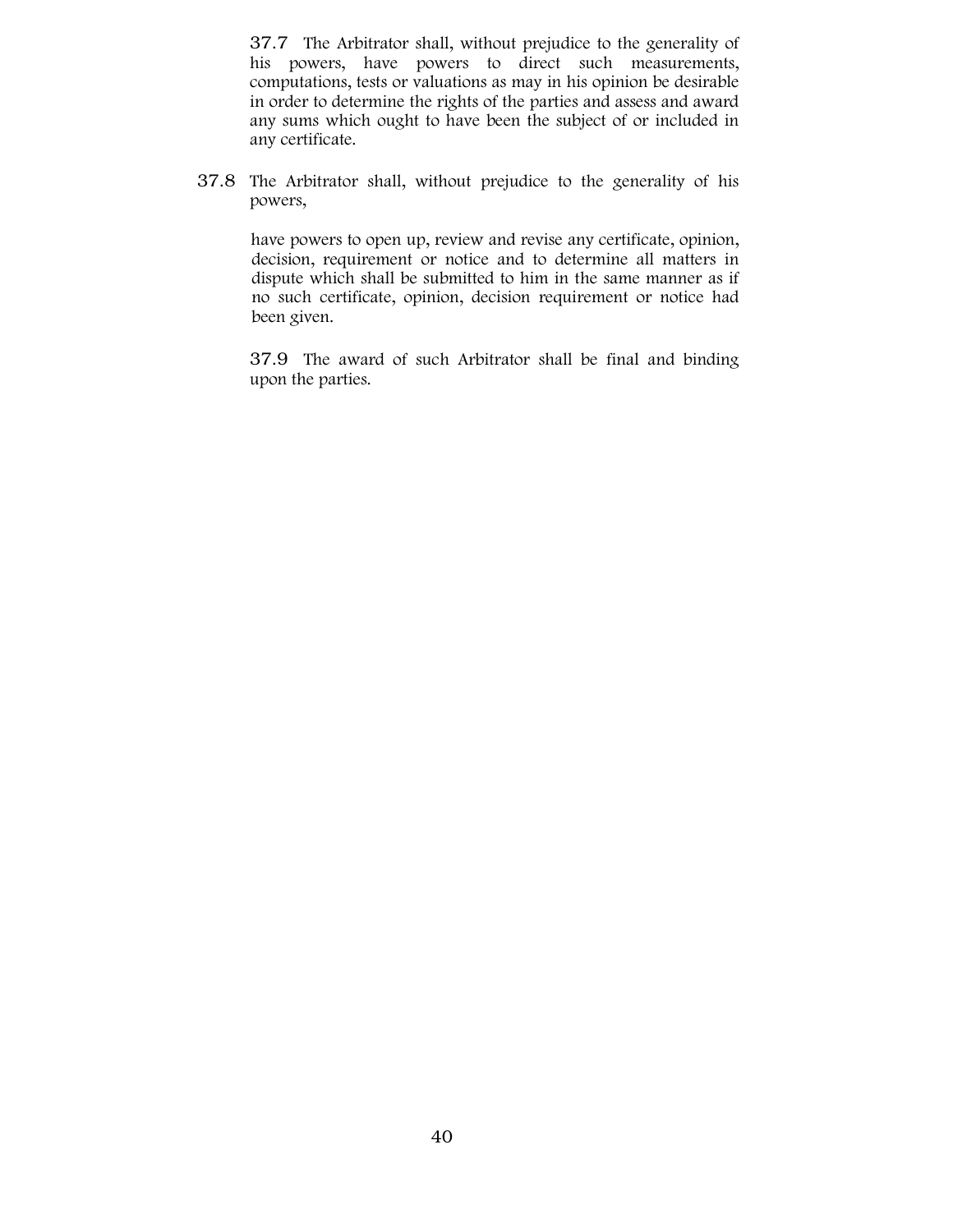## EVALUATION CRITERIA EVALUATION CRITERIA

# A. Preliminary/mandatory Requirements

| No.             | <b>CRITERIA</b>                                           | YES/NO |
|-----------------|-----------------------------------------------------------|--------|
| $\mathbf{1}$    | Copy of Registration Certificate/                         |        |
|                 | Incorporation                                             |        |
| 2               | Duly filled and signed form of tender                     |        |
| $\overline{3}$  | Tender validity period of 120 days                        |        |
|                 | from the date of tender opening                           |        |
| $\overline{4}$  | Physical address - attach proof (e.g Business permit,     |        |
|                 | Lease agreement)                                          |        |
| 5               | Priced Bill of quantities (signed and stamped by bidder)  |        |
| 6               | Valid Registration Certificate with National Construction |        |
|                 | Authority – (NCA 7 or above) civil Engineering,           |        |
|                 | Roadwork contractor and Water work Contractor             |        |
| $\overline{7}$  | Copy of Single Business permit with County Government     |        |
| 8               | Copy Valid Tax compliance certificate                     |        |
| 9               | Copy of Valid PIN/VAT Certificates                        |        |
| 10              | Duly completed Site Visit Form                            |        |
| $\overline{11}$ | Dully filled, signed and stamped Confidential Business    |        |
|                 | Questionnaire (CBQ)                                       |        |
| 12              | A signed, filled and stamped Declaration Statement of     |        |
|                 | non engagement in any corrupt or fraudulent practice      |        |
| 13              | A signed, filled and stamped Declaration of a non-        |        |
|                 | debarment from participating in procurement               |        |
|                 | proceedings.                                              |        |
| 14              | Certificate of<br>Registration<br>as                      |        |
|                 | disadvantaged group                                       |        |
|                 |                                                           |        |
| 15              | A signed, filled and stamped Tender Securing              |        |
|                 | Declaration form.                                         |        |

NB: Bidders who fail to meet any of the preliminary mandatory requirements shall be rejected at this stage and will not be subjected to any further evaluation

# B. TECHNICAL EVALUATION

| No. | <b>CRITERIA</b>                                                                                                                                                                                                                              | <b>SCORE</b> |
|-----|----------------------------------------------------------------------------------------------------------------------------------------------------------------------------------------------------------------------------------------------|--------------|
| 1   | Experience as a contractor for at least 5years=2mrks each                                                                                                                                                                                    | 10           |
| 2   | Contracts completed in the last 5years, (5 projects-attach<br>evidence)                                                                                                                                                                      |              |
|     | a) Projects of similar nature, complexity and<br>magnitude=5@3mrks each -15mrks<br>b) Projects of similar nature, but a lower value than in<br>consideration= $2@5-10$ mrks                                                                  | 15           |
| 3   | On-going projects- maximum of 3 projects (Attach<br>evidence)<br>a) Projects of similar nature, complexity and<br>magnitude=5@3mrks each ~15mrks<br>b) Projects of similar nature, but a lower value than in<br>consideration= $2@5-10$ mrks | 15           |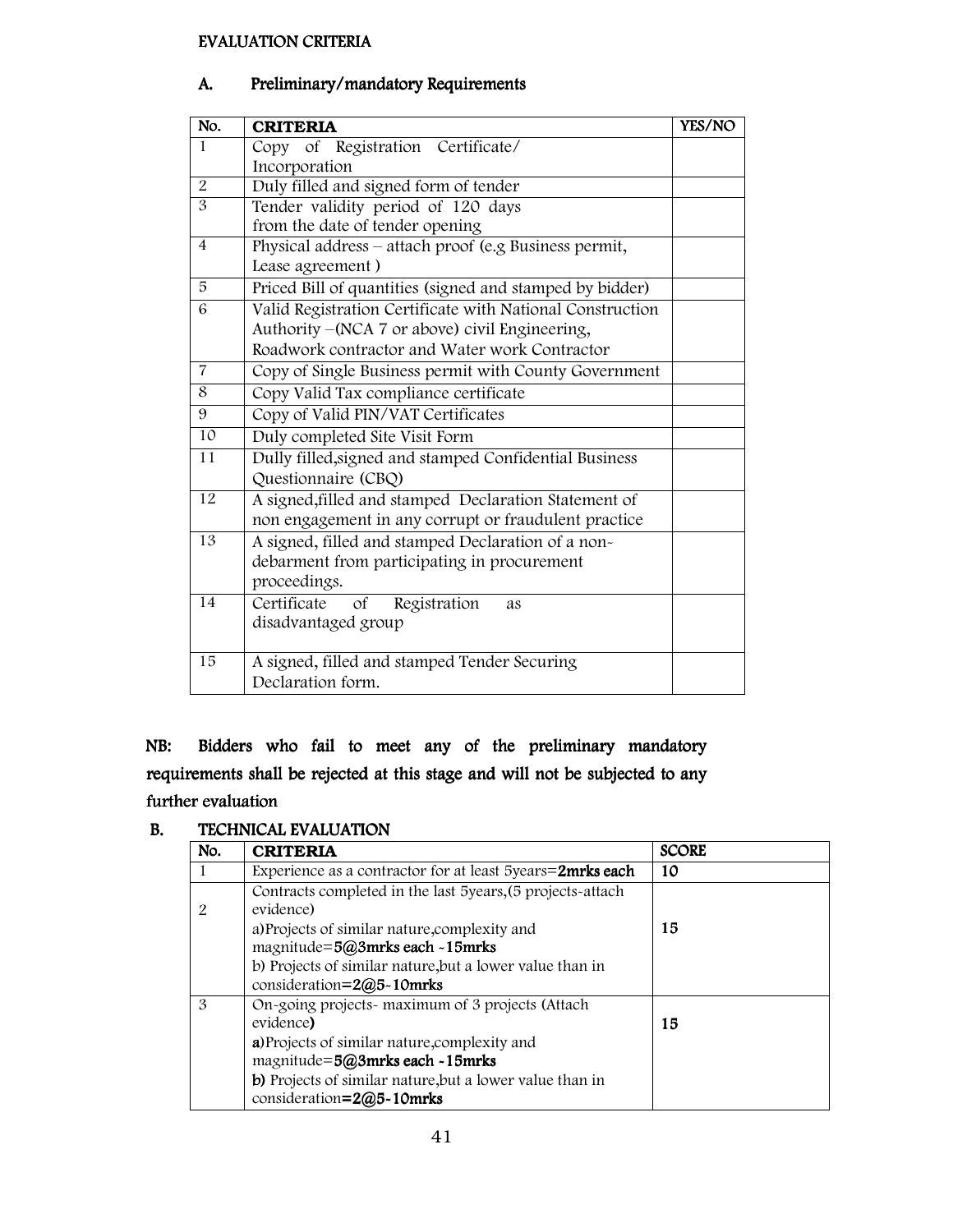| $\overline{4}$ | Provide names and addresses of five clients who may be<br>contacted for further information on the contracts cited<br>above                                                                              | 5   |
|----------------|----------------------------------------------------------------------------------------------------------------------------------------------------------------------------------------------------------|-----|
| 5              | Proof of relevant construction equipment and their<br>availability during the renovation works (lease, own or<br>hire)                                                                                   | 6   |
| 6              | Proposed Work program (Work method & schedule)                                                                                                                                                           | 4   |
| $\overline{7}$ | Qualifications and experience of five<br>key technical personnel proposed for<br>the contract. (attachsigned CVs and<br>copies of valid relevant professional<br>registration)=3mrks each                | 15  |
| 8              | A signed CV and copies of relevant valid professional<br>registration of a Project manager with a least 5 years'<br>experience in similar assignment including not less than<br>three years as a manager | 5   |
| 9              | Bank Statement for the last 3 months                                                                                                                                                                     | 20  |
| 10             | Firm's litigation history, current or during the last three<br>years; (give concerned parties and the amount involved)                                                                                   | 5   |
|                | <b>TOTAL MARKS</b>                                                                                                                                                                                       | 100 |

# NB: Tenderers who attain 70 points shall proceed to financial evaluation phase.

| Financial Evaluation will be subjected to firms with 70<br>and above marks on Technical score |
|-----------------------------------------------------------------------------------------------|
| <b>Financial Evaluation:</b> $-$ Will be based on the lowest<br>offer Price.                  |
| <b>Award Criteria:</b> – The Tender with the lowest evaluated<br>price.                       |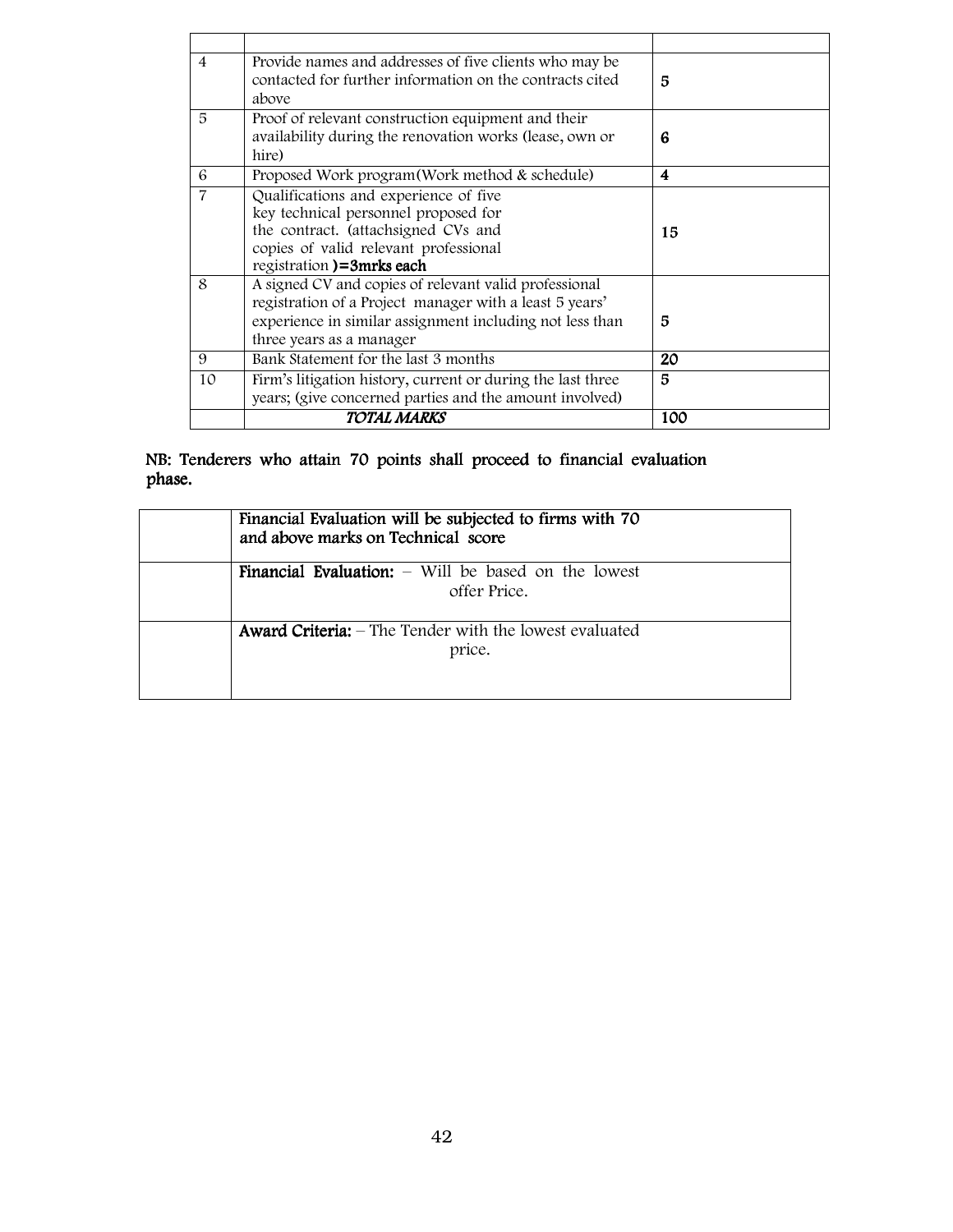### SECTION V – APPENDIX TO CONDITIONS OF CONTRACT

#### THE EMPLOYER IS TEACHERS SERVICE COMMISSION

#### Name: TEACHERS SERVICE COMMISSION

#### Address: P.O. BOX PRIVATE BAG - 00100 NAIROBI

Name of Authorized Representative: FACILITY MANAGER Facsimile: 0202892262

#### THE PROJECT MANAGER IS

Name: WORKS SECRETARY, STATE DEPARTMENT OF PUBLIC WORKS

Address: P.O. Box 30743, NAIROBI.

Telephone: 2723101

Facsimile: 2716738

The name (and identification number) of the Contract **PROPOSED RENOVATION OF** PARKING PAVEMENT AT TSC HEADQUATERS NAIROBI-UPPERHILL.

## TSC/T/012/2017-2018

### The Works consist of: RENOVATION OF PARKING PAVEMENT AT TSC HEADQUATERS NAIROBI-UPPERHILL; ALL AS PER THE DRAWINGS AND BILLS OF **QUANTITIES**

The Start Date shall be AGREEDWITH THE PROJECT MANAGER

The Intended Completion Date for the whole of the Works shall be **FOUR (4)** WEEKS AFTER START DATE

The following documents also form part of the Contract: AS LISTED IN CLAUSE 2.3 OF THE CONDITIONS OF CONTRACT

The Contractor shall submit a program for the Works within 14 days of delivery of the Letter of Acceptance.

The Site Possession Date shall be AGREED WITH THE PROJECT **MANAGER** 

The Site is located at Teachers Service Commission Headquaters Nairobi-Upperhill

The Defects Liability period is 6 MONTHS.

Other Contractors, utilities etc., to be engaged by the Employer on the Site Include those for the execution of;

1.None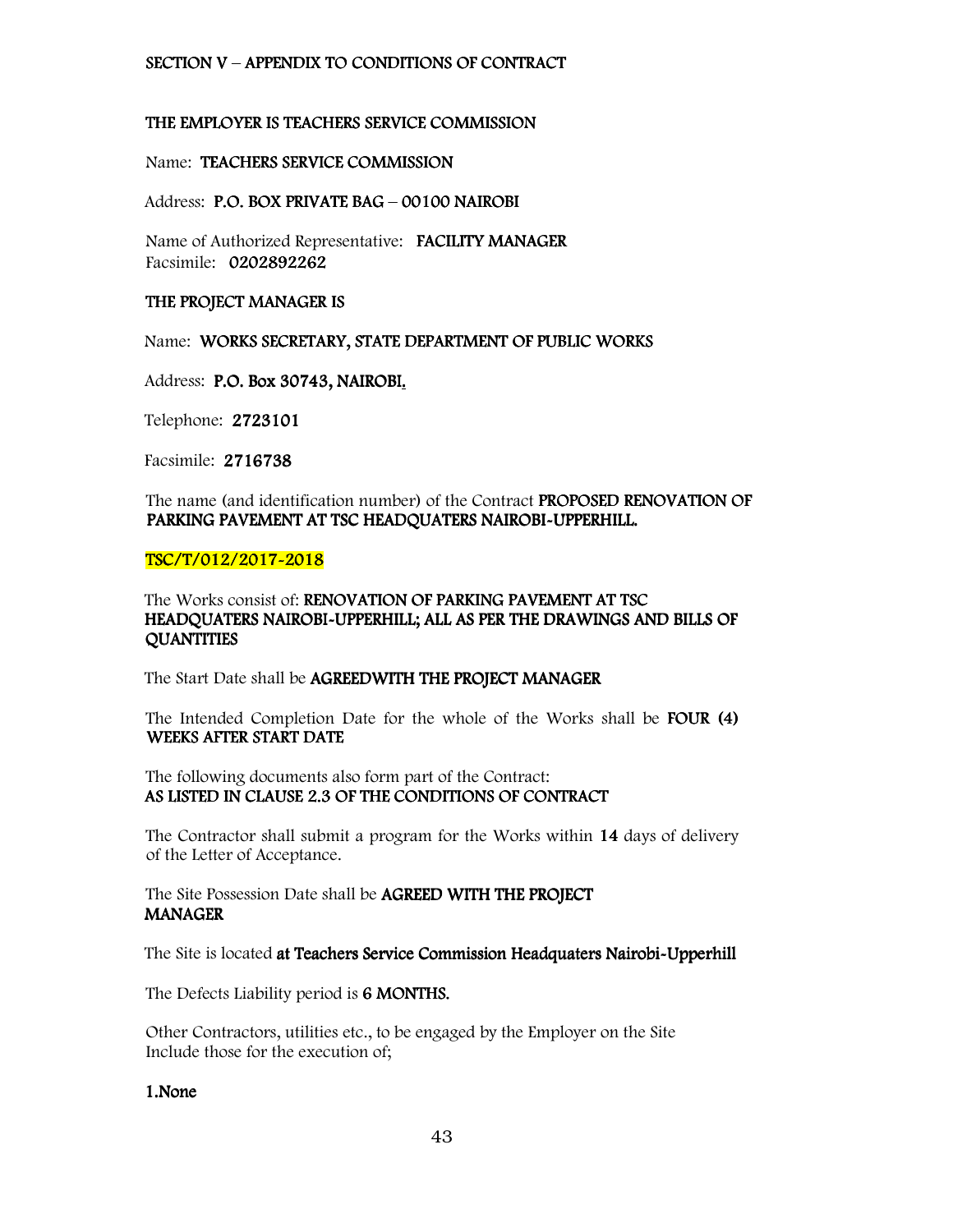The minimum insurance covers shall be;

\_\_\_\_\_\_\_\_\_\_\_\_\_\_\_\_\_\_\_\_\_\_\_\_\_\_\_\_\_\_\_\_\_\_\_\_\_\_\_\_\_\_\_\_\_

- 1. The minimum cover for insurance of the Works and of Plant and Materials in respect of the Contractor's faulty design is **Contractors all risk policy**
- 2. The minimum cover for loss or damage to Equipment is **NIL**
- 3. The minimum for insurance of other property is **KShs 200,000.00**
- 4. The minimum cover for personal injury or death insurance
	- For the Contractor's employees is **AS PER LAWS APPLICABLE**
	- And for other people is AS PER LAWS APPLICABLE
- •

The following events shall also be Compensation Events:

# 1. NONE (ONLY AS LISTED IN CLAUSE 24 OF THE CONDITIONS OF **CONTRACT**

| 2. $\qquad \qquad$ |  |
|--------------------|--|
|                    |  |
|                    |  |
|                    |  |
|                    |  |
|                    |  |

The period between Program updates is 14 days.

The amount to be withheld for late submission of an updated Program is WHOLE CERTIFICATE

The proportion of payments retained is 10 percent .

The limit of payments retained is  $\overline{5}$  percent.

The Price Adjustment Clause **shall** apply

The liquidated damages for the whole of the Works is Kshs.10,000.00 per week or part thereof

The Performance Security shall be for the following minimum amounts equivalent as a percentage of the Contract Price five percent (5%)

## The Completion Period for the Works is 4 WEEKS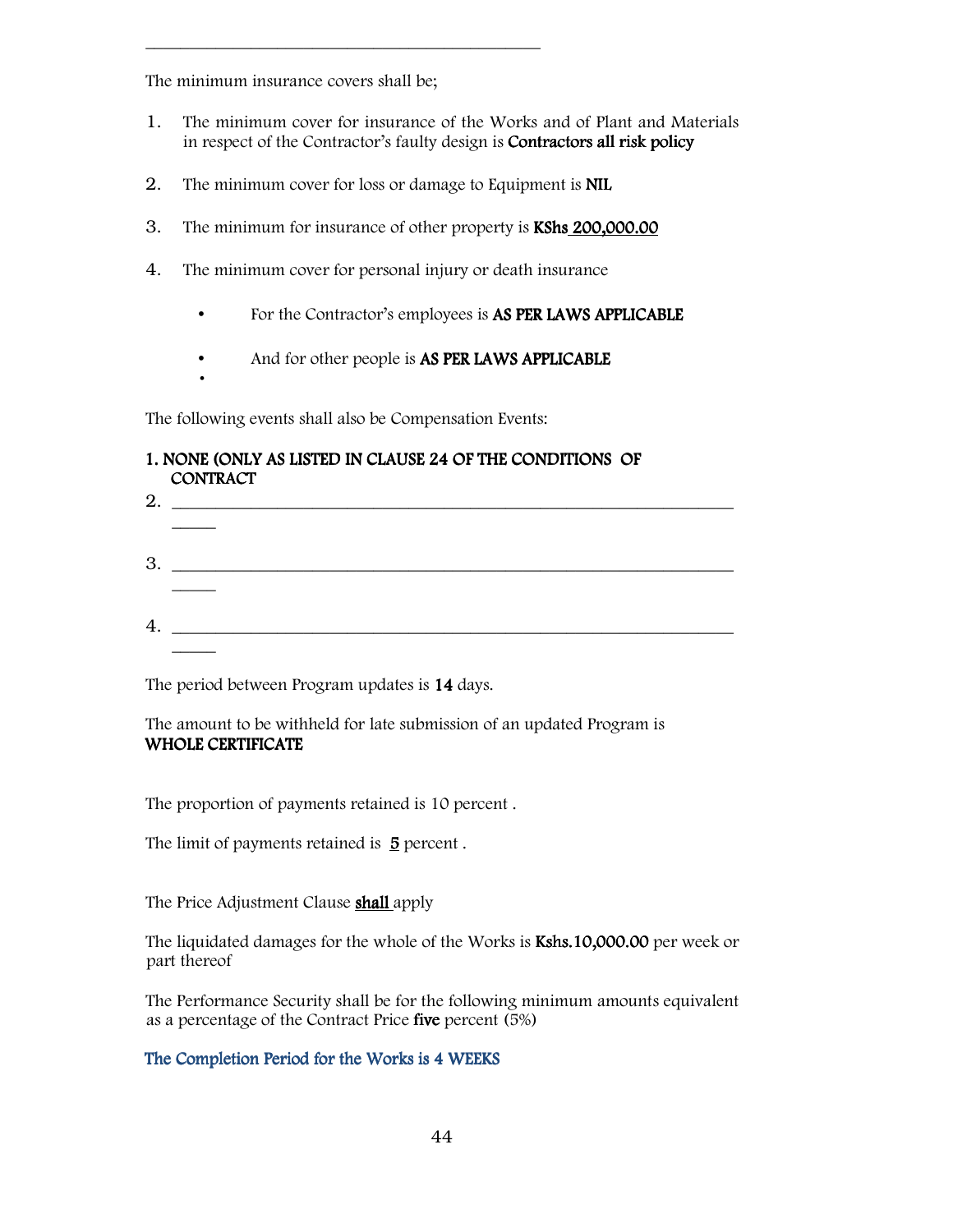The schedule of basic rates used in pricing by the Contractor is as attached [CONTRACTOR TO ATTACH].

Advance Payment shall NOT be granted.

## ADD CLAUSE 38.0

#### 38.0 Alternative Dispute Resolution

- 38.1 In pursuant to clause 37 of these Conditions of Contract, it shall be a condition that no dispute shall be referred to arbitration unless and until the matter has been dealt with through Alternative Dispute Resolution (ADR) mechanism.
- 38.2 The person or persons to conduct the Alternative Resolution shall be agreed upon between the parties.
- 38.3 The Alternative Dispute Resolution shall involve Reconciliation, Mediation or Adjudication.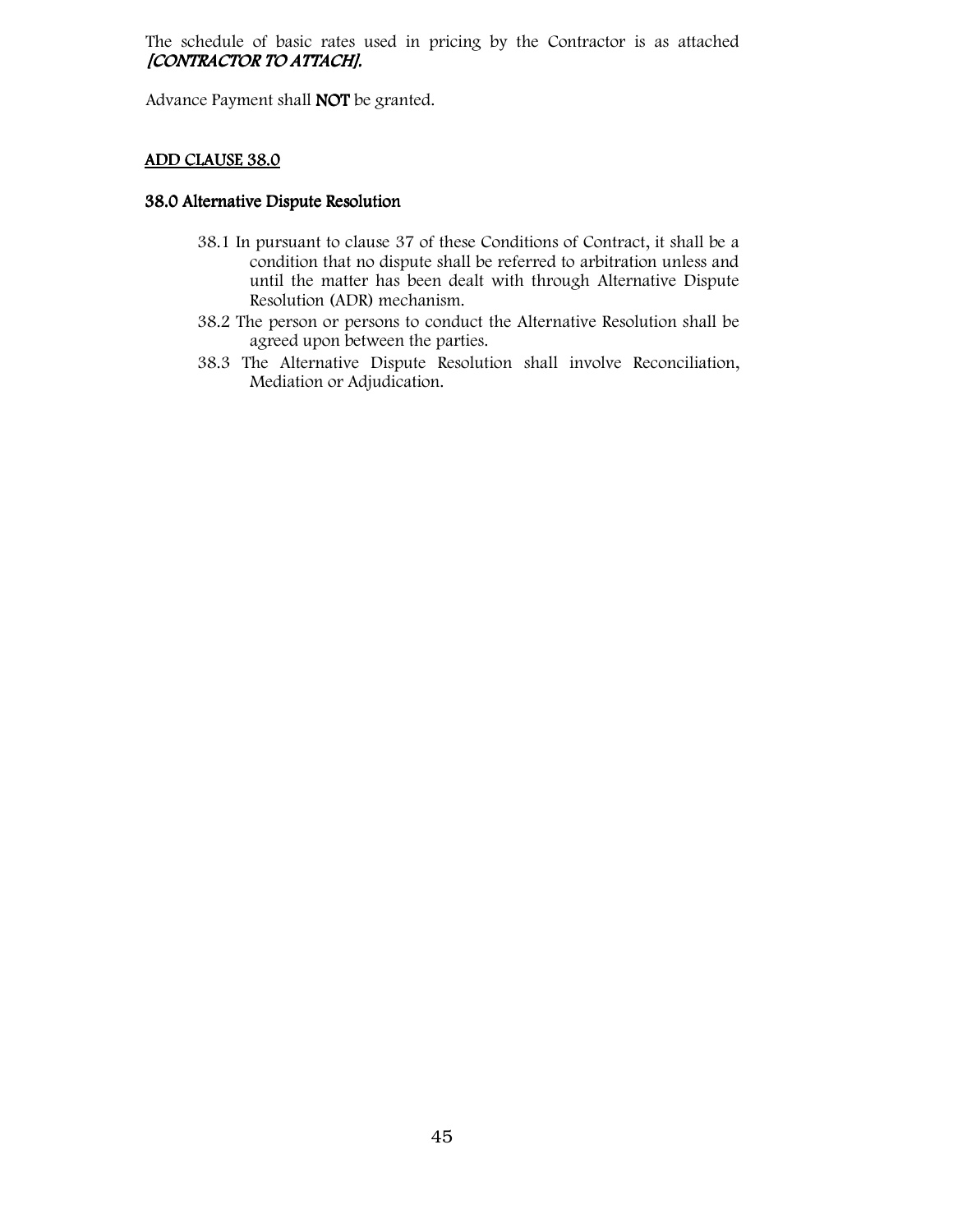# SECTION VI - DRAWINGS

Note 1. See separate booklet for a list of drawings, actual plans including Site plans ( DURING SITE VISIT)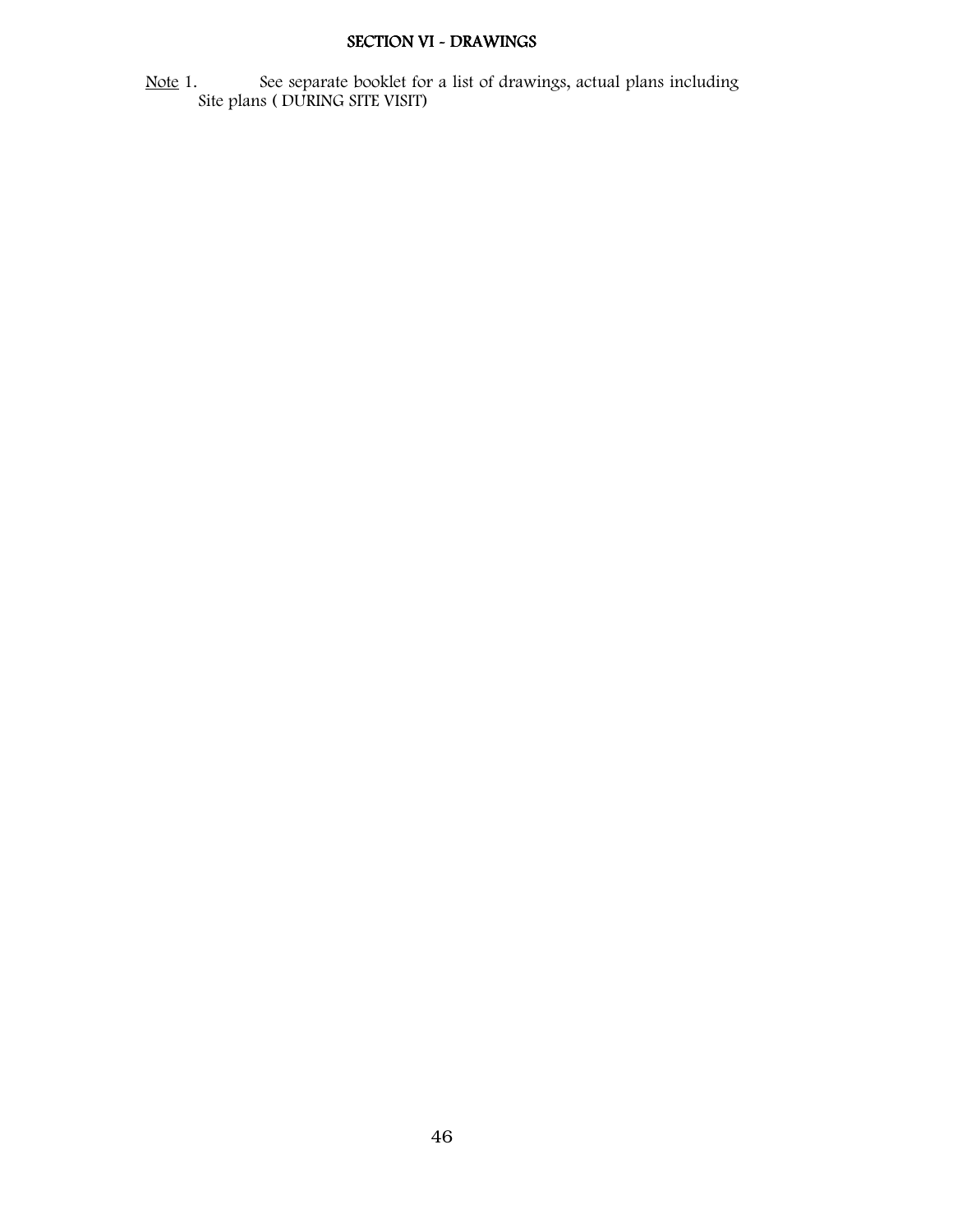#### SECTION VII – STANDARD FORMS

- (i) Form of Invitation for Tenders
- (ii) Form of Tender
- (iii) Letter of Acceptance
- (iv) Form of Agreement
- (v) Form of Tender Security
- (vi) Performance Bank Guarantee
- (vii) Bank Guarantee for Advance Payment
- (viii) Qualification Information
- (ix) Tender Questionnaire<br>(xi) Confidential Busines
- Confidential Business Questionnaire
- (x) Statement of Foreign Currency Requirement
- (xi) Details of Sub-Contractors
- (x) Request for Review Form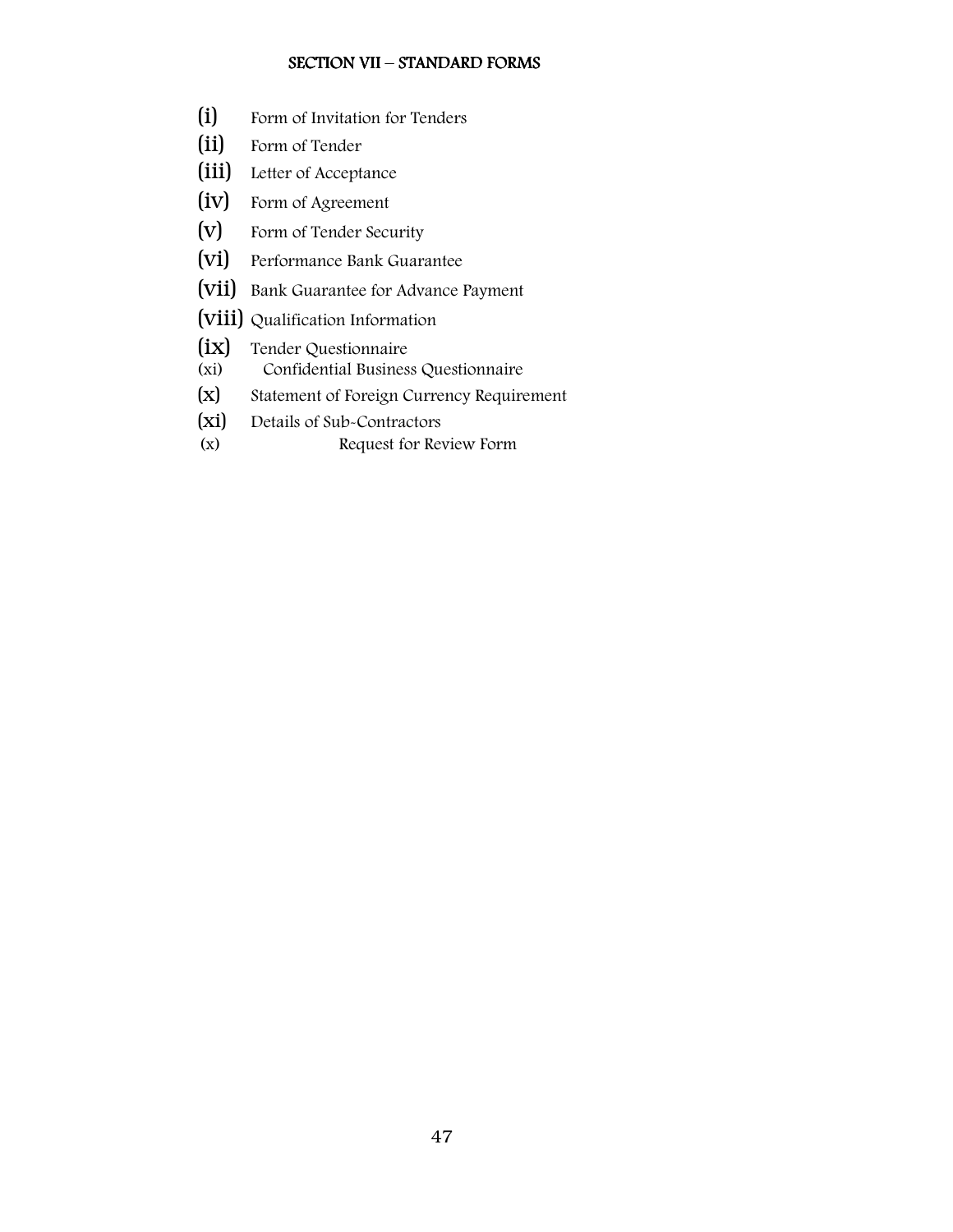#### FORM OF INVITATION FOR TENDERS

| ldatel                                                                                                                              |                                          |
|-------------------------------------------------------------------------------------------------------------------------------------|------------------------------------------|
| To:                                                                                                                                 | [name of Contractor]<br><i>[address]</i> |
| Dear Sirs:                                                                                                                          |                                          |
| <i>Reference:</i><br>Namel                                                                                                          | lContract                                |
| You have been prequalified to tender for the above project.                                                                         |                                          |
| We hereby invite you and other prequalified tenderers to submit a tender for the<br>execution and completion of the above Contract. |                                          |
| A complete set of tender documents may be purchased by you from                                                                     |                                          |

\_\_\_\_\_ [mailing address, cable/telex/facsimile numbers].

Upon payment of a non-refundable fee of Kshs \_\_\_\_\_\_\_\_\_\_\_\_\_\_\_\_\_\_\_\_\_\_\_\_\_\_

 $\_$  , and the set of the set of the set of the set of the set of the set of the set of the set of the set of the set of the set of the set of the set of the set of the set of the set of the set of the set of the set of th

All tenders must be accompanied by \_\_\_\_\_\_\_\_\_\_\_\_\_\_\_\_number of copies of the same and a security in the form and amount specified in the tendering documents, and must be delivered to

 $\_$  , and the set of the set of the set of the set of the set of the set of the set of the set of the set of the set of the set of the set of the set of the set of the set of the set of the set of the set of the set of th

[address and location]

at or before \_\_\_\_\_\_\_\_\_\_\_\_\_\_\_\_\_\_\_\_\_(time and date). Tenders will be opened immediately thereafter, in the presence of tenderers' representatives who choose to attend.

Please confirm receipt of this letter immediately in writing by cable/facsimile or telex.

Yours faithfully,

 $\overline{\phantom{a}}$ 

\_\_\_\_\_\_\_\_\_\_\_\_\_\_\_\_\_\_\_\_\_\_\_\_\_\_\_\_\_\_\_\_\_\_\_\_\_ Authorised Signature

\_\_\_\_\_\_\_\_\_\_\_\_\_\_\_\_\_\_\_\_\_\_\_\_\_\_\_\_\_\_\_\_\_\_\_\_\_ Name and Title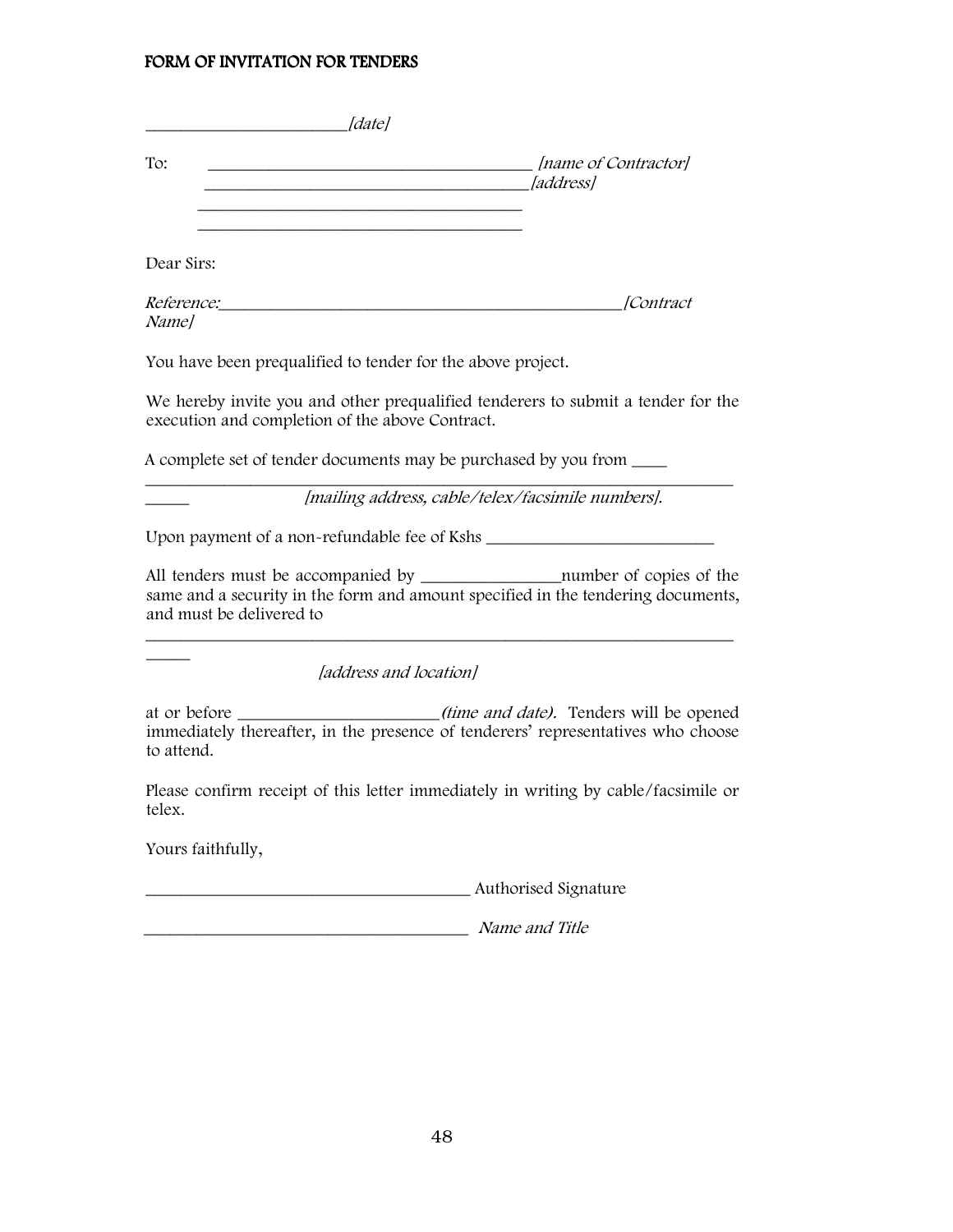| Dear Sir,<br>any defects therein<br>for<br>remedy<br>the<br>sum<br>Shillings <i>[Amount in words]</i><br>time before that date.<br>Contract between us.<br>you may receive.<br>Signature in the capacity of<br>duly authorized to sign tenders for<br>on behalf<br>and<br>of<br><i>Address</i><br><i>Employer]</i> |                                                                                                                                                                                                                                                                                                             |
|--------------------------------------------------------------------------------------------------------------------------------------------------------------------------------------------------------------------------------------------------------------------------------------------------------------------|-------------------------------------------------------------------------------------------------------------------------------------------------------------------------------------------------------------------------------------------------------------------------------------------------------------|
|                                                                                                                                                                                                                                                                                                                    | [Name of Contract]                                                                                                                                                                                                                                                                                          |
|                                                                                                                                                                                                                                                                                                                    |                                                                                                                                                                                                                                                                                                             |
|                                                                                                                                                                                                                                                                                                                    | In accordance with the Conditions of Contract, Specifications, Drawings<br>and Bills of Quantities for the execution of the above named Works, we,<br>the undersigned offer to construct, install and complete such Works and<br>$\sigma$ f                                                                 |
|                                                                                                                                                                                                                                                                                                                    | We undertake, if our tender is accepted, to commence the Works as soon<br>as is reasonably possible after the receipt of the Project Manager's notice to<br>commence, and to complete the whole of the Works comprised in the<br>Contract within the time stated in the Appendix to Conditions of Contract. |
|                                                                                                                                                                                                                                                                                                                    | period], and it shall remain binding upon us and may be accepted at any                                                                                                                                                                                                                                     |
|                                                                                                                                                                                                                                                                                                                    | Unless and until a formal Agreement is prepared and executed this tender<br>together with your written acceptance thereof, shall constitute a binding                                                                                                                                                       |
|                                                                                                                                                                                                                                                                                                                    | We understand that you are not bound to accept the lowest or any tender                                                                                                                                                                                                                                     |
|                                                                                                                                                                                                                                                                                                                    |                                                                                                                                                                                                                                                                                                             |
|                                                                                                                                                                                                                                                                                                                    |                                                                                                                                                                                                                                                                                                             |
|                                                                                                                                                                                                                                                                                                                    |                                                                                                                                                                                                                                                                                                             |
|                                                                                                                                                                                                                                                                                                                    | of<br>[Name ofEmployer]                                                                                                                                                                                                                                                                                     |
|                                                                                                                                                                                                                                                                                                                    | $\mathcal{O}f$                                                                                                                                                                                                                                                                                              |

Address\_\_\_\_\_\_\_\_\_\_\_\_\_\_\_\_\_\_\_\_\_\_\_\_\_\_\_\_\_\_\_\_\_\_\_\_\_

Signature\_\_\_\_\_\_\_\_\_\_\_\_\_\_\_\_\_\_\_\_\_\_\_\_\_\_\_\_\_\_\_\_\_\_\_

 $Date$   $Date$   $\qquad \qquad$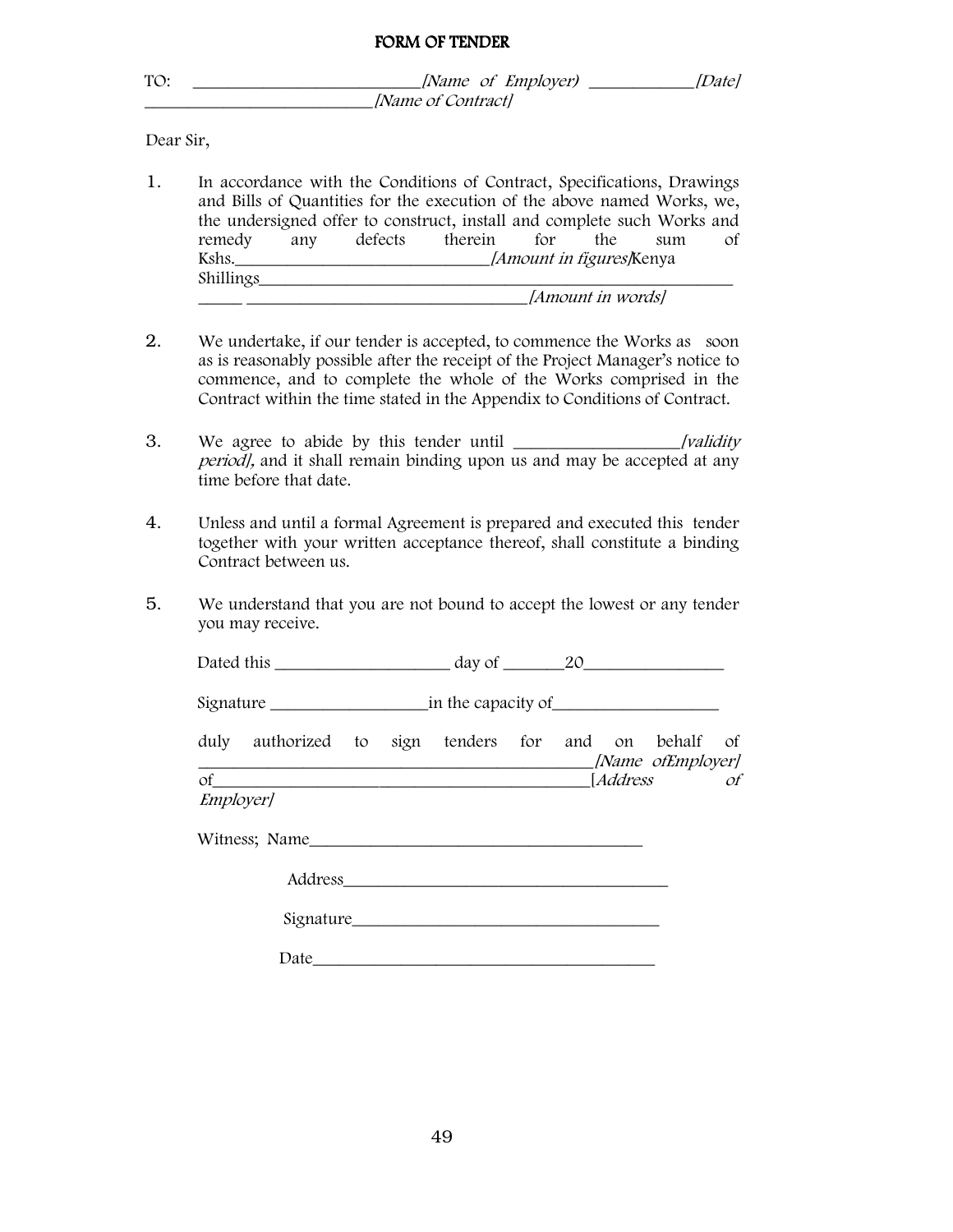\_\_\_\_\_\_\_\_\_\_\_\_\_\_\_\_\_\_\_\_\_\_\_[date]

To:  $\qquad \qquad$ 

[name of the Contractor]

 $\frac{1}{\sqrt{2}}$  ,  $\frac{1}{\sqrt{2}}$  ,  $\frac{1}{\sqrt{2}}$  ,  $\frac{1}{\sqrt{2}}$  ,  $\frac{1}{\sqrt{2}}$  ,  $\frac{1}{\sqrt{2}}$  ,  $\frac{1}{\sqrt{2}}$  ,  $\frac{1}{\sqrt{2}}$  ,  $\frac{1}{\sqrt{2}}$  ,  $\frac{1}{\sqrt{2}}$  ,  $\frac{1}{\sqrt{2}}$  ,  $\frac{1}{\sqrt{2}}$  ,  $\frac{1}{\sqrt{2}}$  ,  $\frac{1}{\sqrt{2}}$  ,  $\frac{1}{\sqrt{2}}$ 

[address of the Contractor]

Dear Sir,

| This is to notify you that your Tender dated _                                                                              | for              |
|-----------------------------------------------------------------------------------------------------------------------------|------------------|
| the execution of                                                                                                            |                  |
| [name of the Contract and identification number, as given in the Tender<br><i>documents</i> for the Contract Price of Kshs. |                  |
| <i>lamount in figures</i> [Kenya Shillings                                                                                  | <i>(amount</i> ) |
| <i>in words</i> ) in accordance with the Instructions to Tenderers is hereby accepted.                                      |                  |
| You are hereby instructed to proceed with the execution of the said Works in<br>accordance with the Contract documents.     |                  |
| Authorized                                                                                                                  | Signature        |
|                                                                                                                             |                  |

| Name | 5.15 |  |  |
|------|------|--|--|
|      |      |  |  |

Attachment : Agreement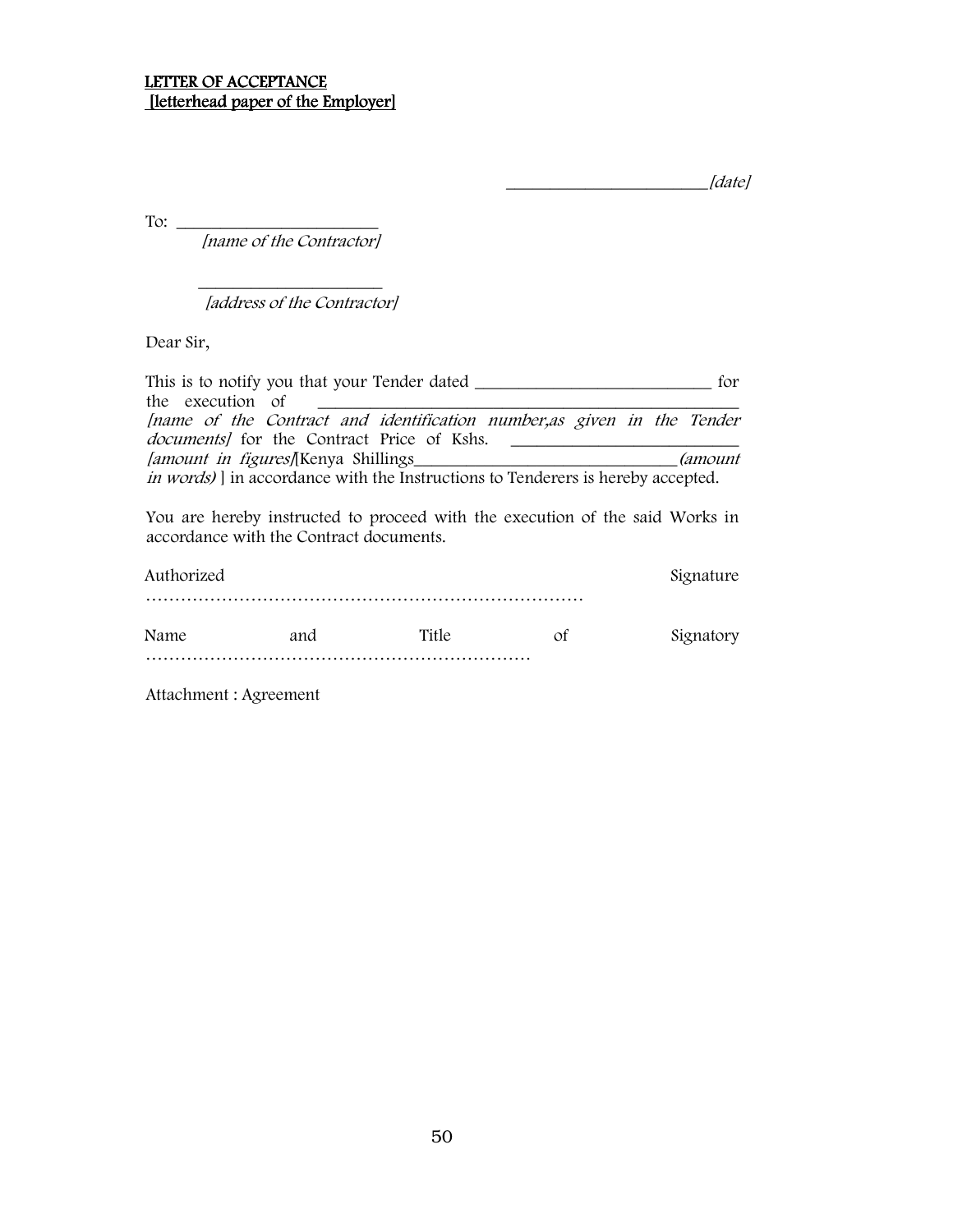## FORM OF AGREEMENT

| THIS AGREEMENT, made the                                 | day of $\_\_$ | ZO          |
|----------------------------------------------------------|---------------|-------------|
| between                                                  |               | of or whose |
| registered office is situated at                         |               |             |
| (hereinafter called "the Employer") of the one part AND  |               |             |
|                                                          |               | of or whose |
| registered office is situated at                         |               |             |
| (hereinafter called "the Contractor") of the other part. |               |             |

WHEREAS THE Employer is desirous that the Contractor executes

|                                                            | <i>(name and identification number of Contract)</i> (hereinafter called "the Works") |
|------------------------------------------------------------|--------------------------------------------------------------------------------------|
| located at                                                 | [Place/location of the Works] and the                                                |
|                                                            | Employer has accepted the tender submitted by the Contractor for the execution       |
| and completion of such Works and the                       |                                                                                      |
| remedying of any defects therein for the Contract Price of |                                                                                      |
| Kshs                                                       | [ <i>Amount in figures</i> ], Kenya                                                  |
| Shillings                                                  | [Amount inwords].                                                                    |

 $\_$  , and the set of the set of the set of the set of the set of the set of the set of the set of the set of the set of the set of the set of the set of the set of the set of the set of the set of the set of the set of th

NOW THIS AGREEMENT WITNESSETH as follows:

- 1. In this Agreement, words and expressions shall have the same meanings as are respectively assigned to them in the Conditions of Contract hereinafter referred to.
- 2. The following documents shall be deemed to form and shall be read and construed as part of this Agreement i.e.
	- (i) Letter of Acceptance
	- (ii) Form of Tender
	- (iii) Conditions of Contract Part I
	- (iv) Conditions of Contract Part II and Appendix to Conditions of Contract
	- (v) Specifications
	- (vi) Drawings
	- (vii) Priced Bills of Quantities
- 3. In consideration of the payments to be made by the Employer to the Contractor as hereinafter mentioned, the Contractor hereby covenants with the Employer to execute and complete the Works and remedy any defects therein in conformity in all respects with the provisions of the Contract.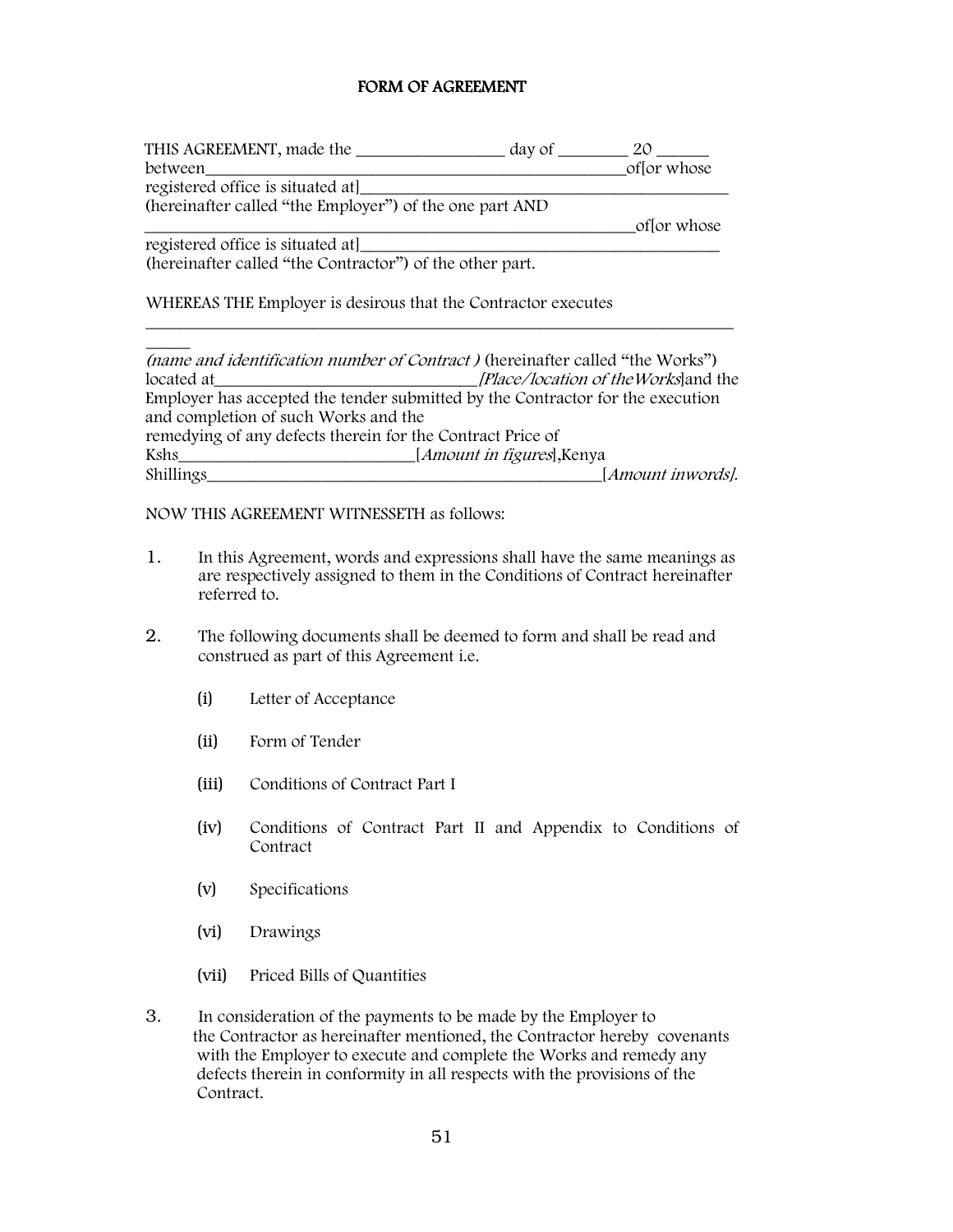4. The Employer hereby covenants to pay the Contractor in consideration of the execution and completion of the Works and the remedying of defects therein, the Contract Price or such other sum as may become payable under the provisions of the Contract at the times and in the manner prescribed by the Contract.

IN WITNESS whereof the parties thereto have caused this Agreement to be executed the day and year first before written.

| Binding Signature of Employer                                                                                   |
|-----------------------------------------------------------------------------------------------------------------|
|                                                                                                                 |
|                                                                                                                 |
| Address and the contract of the contract of the contract of the contract of the contract of the contract of the |
|                                                                                                                 |
|                                                                                                                 |
|                                                                                                                 |
| Signature                                                                                                       |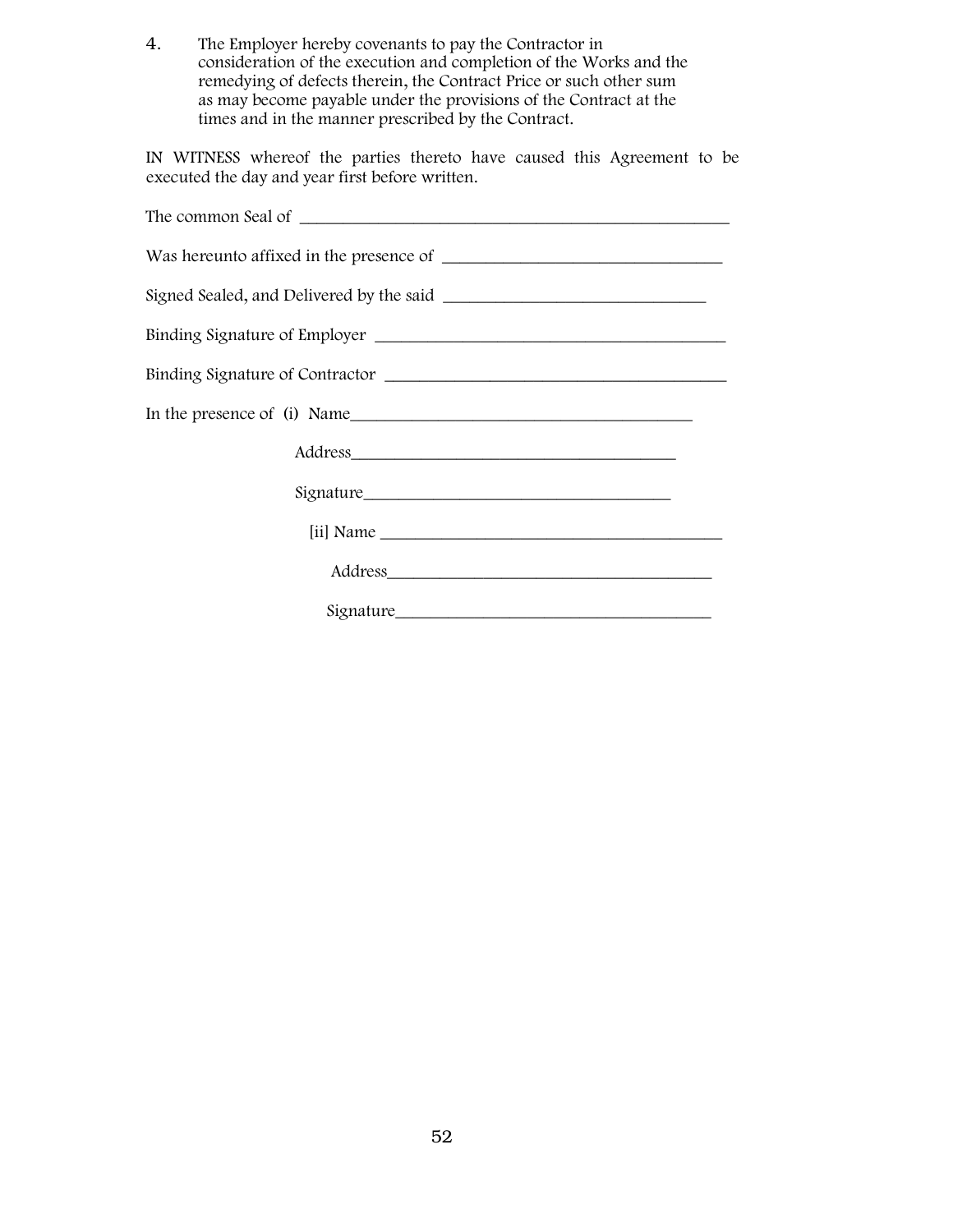#### FORM OF TENDER SECURITY

WHEREAS ………………………………………..(hereinafter called "the Tenderer") has submitted his tender dated ………………………… for the construction of ……………………………………………………………………… …………………… (name of Contract)

KNOW ALL PEOPLE by these presents that WE ……………………… having our registered office at ………………(hereinafter called "the Bank"), are bound unto ……………………………(hereinafter called "the Employer") in the sum of Kshs.……………………… for which payment well and truly to be made to the said Employer, the Bank binds itself, its successors and assigns by these presents sealed with the Common Seal of the said Bank this ……………. Day of ………20…………

THE CONDITIONS of this obligation are:

- 1. If after tender opening the tenderer withdraws his tender during the period of tender validity specified in the instructions to tenderers Or
- 2. If the tenderer, having been notified of the acceptance of his tender by the Employer during the period of tender validity:
	- (a) fails or refuses to execute the form of Agreement in accordance with the Instructions to Tenderers, if required; or
	- (b) fails or refuses to furnish the Performance Security, in accordance with the Instructions to Tenderers:

We undertake to pay to the Employer up to the above amount upon receipt of his first written demand, without the Employer having to substantiate his demand, provided that in his demand the Employer will note that the amount claimed by him is due to him, owing to the occurrence of one or both of the two conditions, specifying the occurred condition or conditions.

This guarantee will remain in force up to and including thirty (30) days after the period of tender validity, and any demand in respect thereof should reach the Bank not later than the said date.

 $\mathcal{L}_\text{max}$  , and the contribution of the contribution of the contribution of the contribution of the contribution of the contribution of the contribution of the contribution of the contribution of the contribution of t

 $\overline{\phantom{a}}$  , and the contribution of the contribution of the contribution of the contribution of the contribution of the contribution of the contribution of the contribution of the contribution of the contribution of the

[date] [signature of the Bank]

[witness] [seal]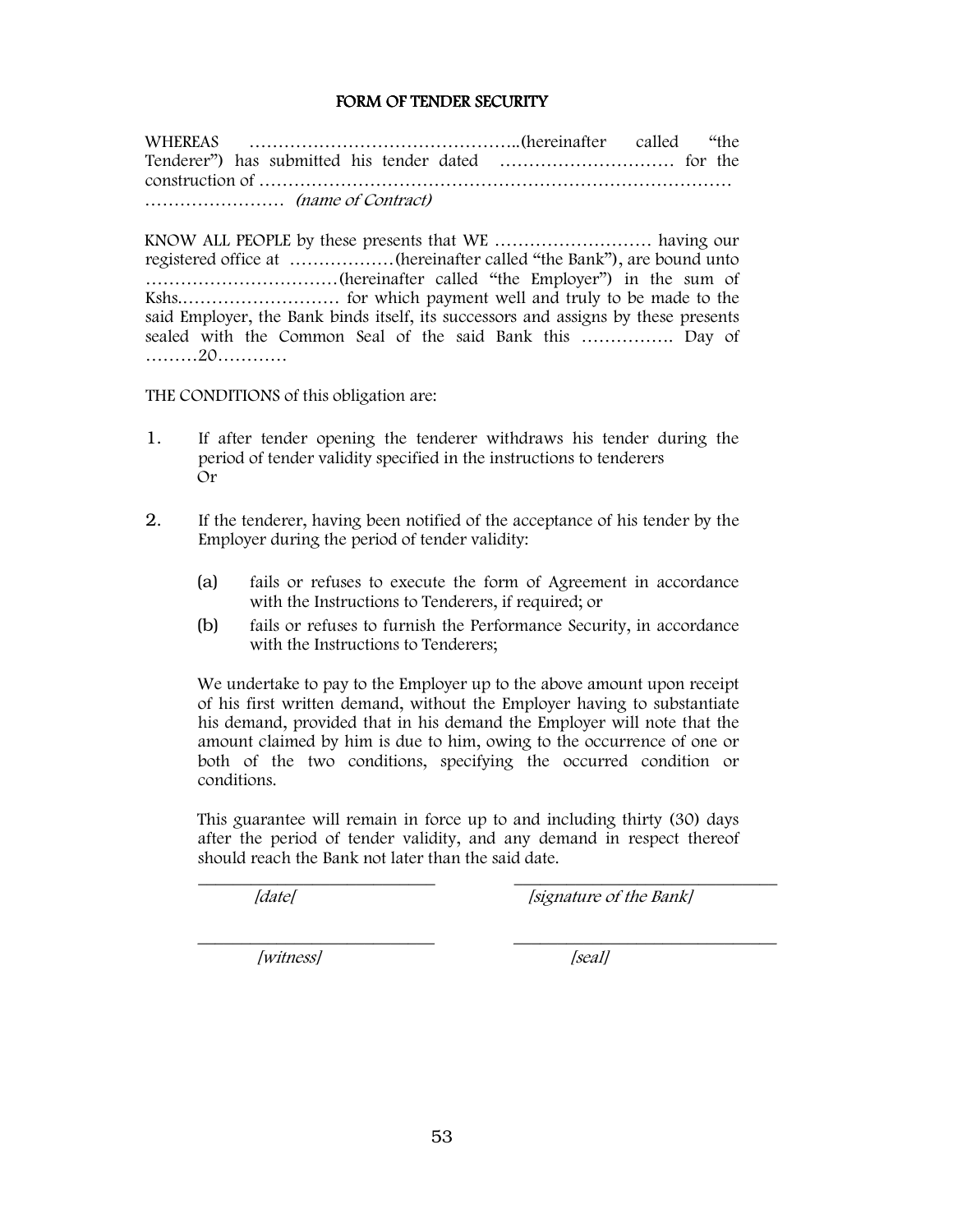#### PERFORMANCE BANK GUARANTEE

To:  $\frac{1}{\text{Total}}$  (Name of Employer)  $\frac{1}{\text{Total}}$ \_\_\_\_\_\_\_\_\_\_\_\_\_\_\_\_\_\_\_\_\_\_\_\_\_\_(Address of Employer)

Dear Sir,

WHEREAS \_\_\_\_\_\_\_\_\_\_\_\_\_\_\_\_\_(hereinafter called "the Contractor") has undertaken, in pursuance of Contract No. \_\_\_\_\_\_\_\_\_\_\_\_\_ dated \_\_\_\_\_\_\_\_\_ to execute \_\_\_\_\_\_\_\_\_\_\_\_\_\_\_\_ (hereinafter called "the Works");

AND WHEREAS it has been stipulated by you in the said Contract that the Contractor shall furnish you with a Bank Guarantee by a recognised bank for the sum specified therein as security for compliance with his obligations in accordance with the Contract;

AND WHEREAS we have agreed to give the Contractor such a Bank Guarantee:

NOW THEREFORE we hereby affirm that we are the Guarantor and responsible to you, on behalf of the Contractor, up to a total of Kshs. (amount of Guarantee in figures) Kenya Shillings (amount of Guarantee in words), and we undertake to pay you, upon your first written demand and without cavil or argument, any sum or sums within the limits of Kenya Shillings \_\_\_\_\_\_\_\_\_\_\_\_\_\_\_\_\_\_\_\_\_\_\_\_\_\_\_\_(amount ofGuarantee in words) as aforesaid without your needing to prove or to show grounds or reasons for your demand for the sum specified therein.

We hereby waive the necessity of your demanding the said debt from the Contractor before presenting us with the demand.

We further agree that no change, addition or other modification of the terms of the Contract or of the Works to be performed thereunder or of any of the Contract documents which may be made between you and the Contractor shall in any way release us from any liability under this Guarantee, and we hereby waive notice of any change, addition, or modification.

This guarantee shall be valid until the date of issue of the Certificate of Completion.

SIGNATURE AND SEAL OF THE GUARANTOR

| - -<br>Name of Bank |  |
|---------------------|--|
|---------------------|--|

Address \_\_\_\_\_\_\_\_\_\_\_\_\_\_\_\_\_\_\_\_\_\_\_\_\_\_\_\_\_\_\_\_\_\_\_\_\_\_\_\_\_\_\_\_\_\_\_\_

\_\_\_\_\_\_\_\_\_\_\_\_\_\_\_\_\_\_\_\_\_\_\_\_\_\_\_\_\_\_\_\_\_\_\_\_\_\_\_\_\_\_\_\_\_\_\_\_\_\_\_\_\_\_

Date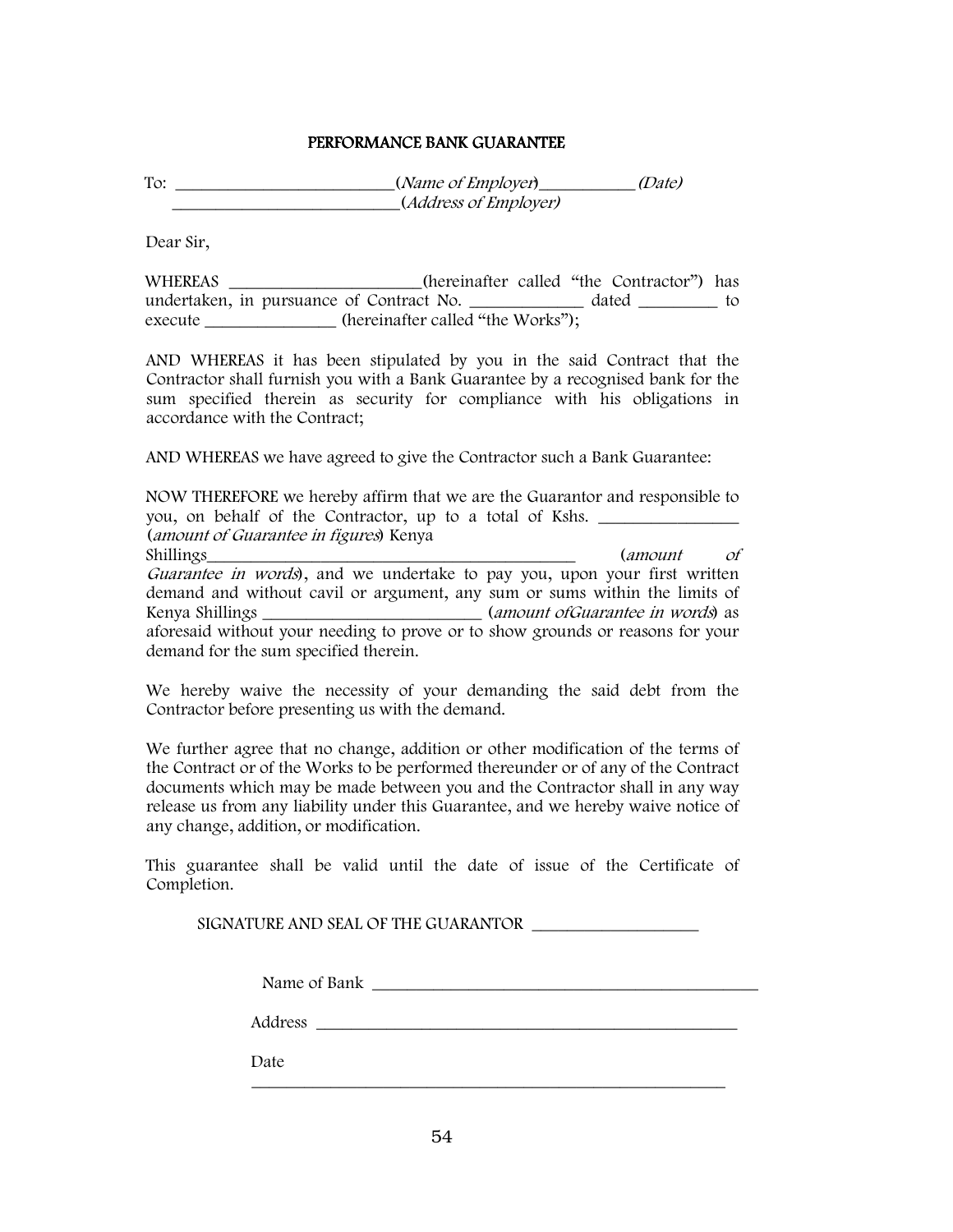| <b>BANK GUARANTEE FOR ADVANCE PAYMENT</b>                                                                                                                                                                                                                                                    |                                                         |                                                      |
|----------------------------------------------------------------------------------------------------------------------------------------------------------------------------------------------------------------------------------------------------------------------------------------------|---------------------------------------------------------|------------------------------------------------------|
| To:                                                                                                                                                                                                                                                                                          | [name of Employer]<br>[address of Employer]             | (Date)                                               |
| Gentlemen,                                                                                                                                                                                                                                                                                   |                                                         |                                                      |
|                                                                                                                                                                                                                                                                                              |                                                         | <i>Iname of Contractl</i>                            |
| In accordance with the provisions of the Conditions of Contract of the<br>abovementioned<br>We, Iname and Address                                                                                                                                                                            |                                                         | Contract,<br>Οf                                      |
| Contractor/ (hereinafter called "the Contractor") shall deposit with<br><i>Iname of Employer]</i> a bank guarantee to<br>guarantee his proper and faithful performance under the said Contract in an<br>words].                                                                              |                                                         |                                                      |
| We, ________________[bank or financial institution], as instructed by the<br>Contractor, agree unconditionally and irrevocably to guarantee as primary<br>obligator and not as Surety merely, the payment to<br>whatsoever right of objection on our part and without his first claim to the | [ <i>name of Employer</i> ] on his first demand without |                                                      |
| Contractor, in<br>Kshs____________________________[amount of Guarantee in figures] Kenya                                                                                                                                                                                                     | the<br>amount                                           | exceeding<br>not                                     |
| Shillings                                                                                                                                                                                                                                                                                    |                                                         | amoun                                                |
| t of Guarantee in words], such amount to be reduced periodically by the amounts<br>recovered by you from the proceeds of the Contract.                                                                                                                                                       |                                                         |                                                      |
| We further agree that no change or addition to or other modification of the terms<br>of the Contract or of the Works to be performed thereunder or of any of the<br>Contract documents which may be made between                                                                             | [name of Employer] and the Contractor, shall in any     |                                                      |
| way release us from any liability under this guarantee, and we hereby waive<br>notice of any such change, addition or modification.                                                                                                                                                          |                                                         |                                                      |
| No drawing may be made by you under this guarantee until we have received<br>notice in writing from you that an advance payment of the amount listed above<br>has been paid to the Contractor pursuant to the Contract.                                                                      |                                                         |                                                      |
| This guarantee shall remain valid and in full effect from the date of the advance<br>payment under the Contract until                                                                                                                                                                        |                                                         | $\mathcal{O}f$<br><i>Employer</i> )<br>( <i>name</i> |
| receives full payment of the same amount from the Contract.                                                                                                                                                                                                                                  |                                                         |                                                      |
| Yours faithfully,                                                                                                                                                                                                                                                                            |                                                         |                                                      |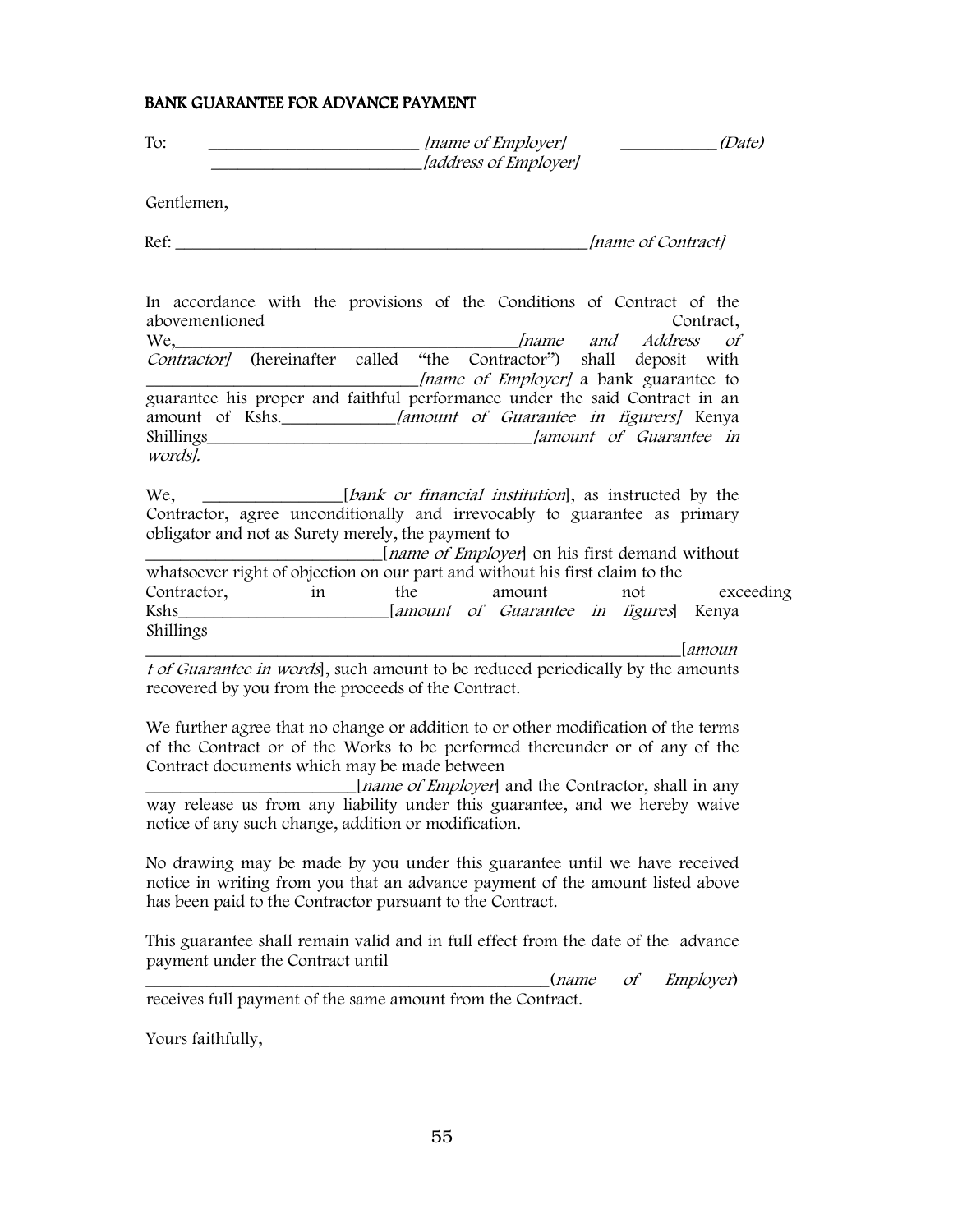| Address  |  |
|----------|--|
| Date     |  |
| Witness: |  |
|          |  |
|          |  |
|          |  |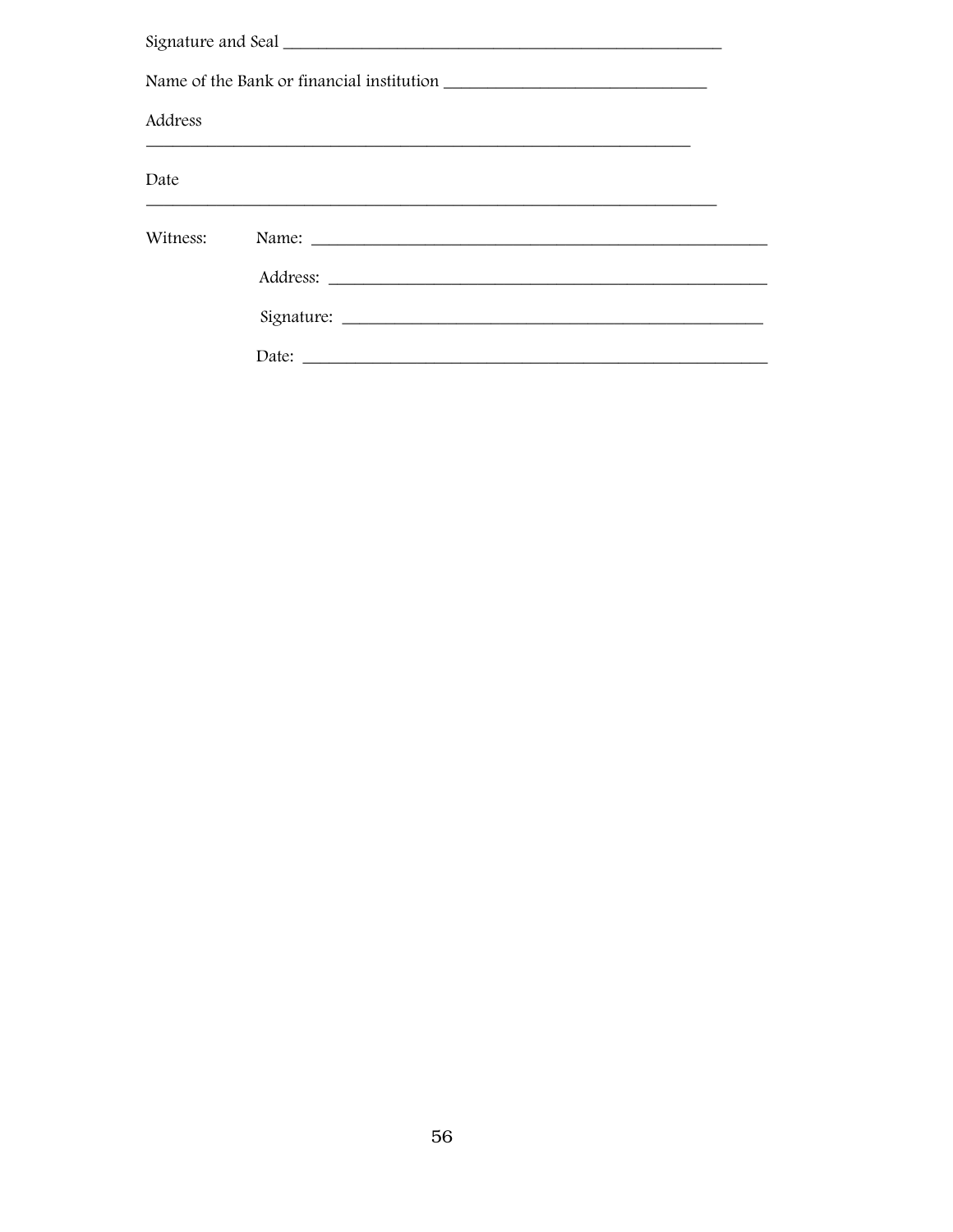## QUALIFICATION INFORMATION

## 1. Individual Tenderers or Individual Members of Joint Ventures

 1.1 Constitution or legal status of tenderer (attach copy or Incorporation Certificate); Place of registration:

Principal place of business

Power of attorney of signatory of tender

1.2 Total annual volume of construction work performed in the last five years

| Year | Volume   |  |       |  |
|------|----------|--|-------|--|
|      | Currency |  | Value |  |
|      |          |  |       |  |

1.3 Work performed as Main Contractor on works of a similar nature and volume over the last five years. Also list details of work under way or committed, including expected completion date.

| Project name | Name of client<br>and contact<br>person | Type of work<br>performed and<br>year of<br>completion | Value of<br>Contract |
|--------------|-----------------------------------------|--------------------------------------------------------|----------------------|
|              |                                         |                                                        |                      |
|              |                                         |                                                        |                      |
|              |                                         |                                                        |                      |

1.4 Major items of Contractor's Equipment proposed for carrying out the Works. List all information requested below.

| Item of<br>Equipment | Description,<br>Make and age<br>(years) | Condition (new,<br>good, poor) and<br>number<br>available | Owned, leased<br>(from whom?), or to<br>be purchased (from<br>whom?) |
|----------------------|-----------------------------------------|-----------------------------------------------------------|----------------------------------------------------------------------|
| (etc.)               |                                         |                                                           |                                                                      |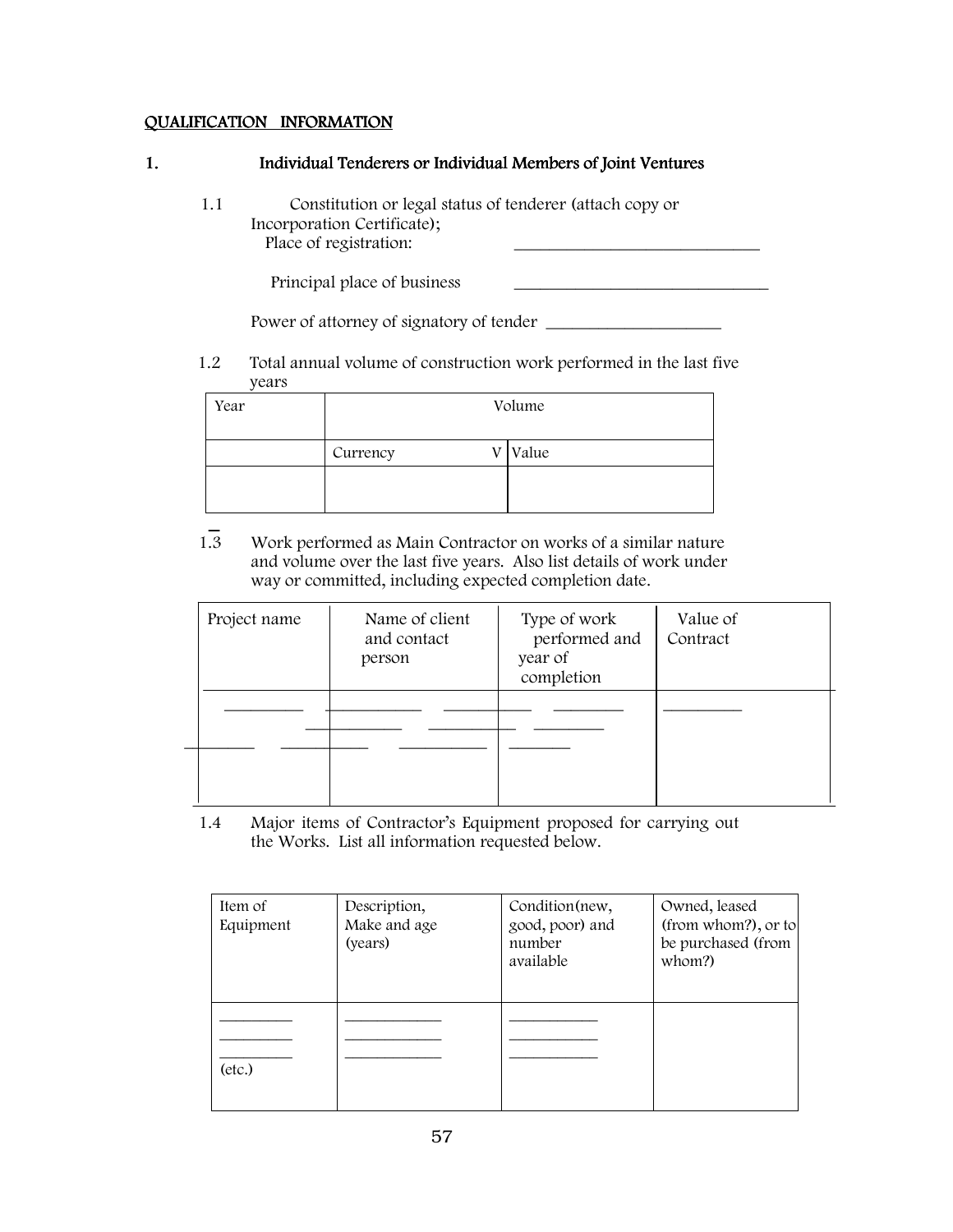1.5 Qualifications and experience of key personnel proposed for administration and execution of the Contract. Attach biographical data.

| Position               | Name | Years of<br>experience<br><i>(general)</i> | Years of<br>experience in<br>proposed position |
|------------------------|------|--------------------------------------------|------------------------------------------------|
| <b>Project Manager</b> |      |                                            |                                                |
| [etc.]                 |      |                                            |                                                |

 $\mathcal{L}_\text{max}$  and  $\mathcal{L}_\text{max}$  and  $\mathcal{L}_\text{max}$  and  $\mathcal{L}_\text{max}$  and  $\mathcal{L}_\text{max}$ 

 $\mathcal{L}_\text{max}$  and  $\mathcal{L}_\text{max}$  and  $\mathcal{L}_\text{max}$  and  $\mathcal{L}_\text{max}$  and  $\mathcal{L}_\text{max}$ 

1.6 Financial reports for the last five years: balance sheets, profit and loss statements, auditor's reports, etc. List below and attach copies.

 $\overline{\phantom{a}}$ 

 $\overline{\phantom{a}}$ 

 $\overline{\phantom{a}}$ 

 $\overline{\phantom{a}}$ 

 $\overline{\phantom{a}}$ 

 $\overline{\phantom{a}}$ 

 $\overline{\phantom{a}}$ 

\_\_\_\_\_\_\_\_\_\_\_\_\_\_\_\_\_\_\_\_\_\_\_\_\_\_\_\_\_\_\_\_\_\_\_\_\_\_\_\_\_\_\_\_\_\_\_\_\_\_\_\_\_\_\_

1.7 Evidence of access to financial resources to meet the qualification requirements: cash in hand, lines of credit, etc. List below and attach copies of supportive documents.

1.8 Name, address and telephone, telex and facsimile numbers of banks that may provide reference if contacted by the Employer.

 $\frac{1}{\sqrt{2}}$  ,  $\frac{1}{\sqrt{2}}$  ,  $\frac{1}{\sqrt{2}}$  ,  $\frac{1}{\sqrt{2}}$  ,  $\frac{1}{\sqrt{2}}$  ,  $\frac{1}{\sqrt{2}}$  ,  $\frac{1}{\sqrt{2}}$  ,  $\frac{1}{\sqrt{2}}$  ,  $\frac{1}{\sqrt{2}}$  ,  $\frac{1}{\sqrt{2}}$  ,  $\frac{1}{\sqrt{2}}$  ,  $\frac{1}{\sqrt{2}}$  ,  $\frac{1}{\sqrt{2}}$  ,  $\frac{1}{\sqrt{2}}$  ,  $\frac{1}{\sqrt{2}}$ 

\_\_\_\_\_\_\_\_\_\_\_\_\_\_\_\_\_\_\_\_\_\_\_\_\_\_\_\_\_\_\_\_\_\_\_\_\_\_\_\_\_\_\_\_\_\_\_\_\_\_\_\_\_\_

\_\_\_\_\_\_\_\_\_\_\_\_\_\_\_\_\_\_\_\_\_\_\_\_\_\_\_\_\_\_\_\_\_\_\_\_\_\_\_\_\_\_\_\_\_\_\_\_\_\_\_\_\_\_\_

\_\_\_\_\_\_\_\_\_\_\_\_\_\_\_\_\_\_\_\_\_\_\_\_\_\_\_\_\_\_\_\_\_\_\_\_\_\_\_\_\_\_\_\_\_\_\_\_\_\_\_\_\_\_\_

 $\mathcal{L}_\text{max} = \mathcal{L}_\text{max} = \frac{1}{2} \frac{1}{\sqrt{2}} \frac{1}{\sqrt{2}} \frac{1}{\sqrt{2}} \frac{1}{\sqrt{2}} \frac{1}{\sqrt{2}} \frac{1}{\sqrt{2}} \frac{1}{\sqrt{2}} \frac{1}{\sqrt{2}} \frac{1}{\sqrt{2}} \frac{1}{\sqrt{2}} \frac{1}{\sqrt{2}} \frac{1}{\sqrt{2}} \frac{1}{\sqrt{2}} \frac{1}{\sqrt{2}} \frac{1}{\sqrt{2}} \frac{1}{\sqrt{2}} \frac{1}{\sqrt{2}} \frac{1}{\sqrt{2}} \frac{1}{\sqrt{2$ 

 $\overline{\phantom{a}}$ 1.9 Statement of compliance with the requirements of Clause 1.2 of the Instructions to Tenderers.

\_\_\_\_\_\_\_\_\_\_\_\_\_\_\_\_\_\_\_\_\_\_\_\_\_\_\_\_\_\_\_\_\_\_\_\_\_\_\_\_\_\_\_\_\_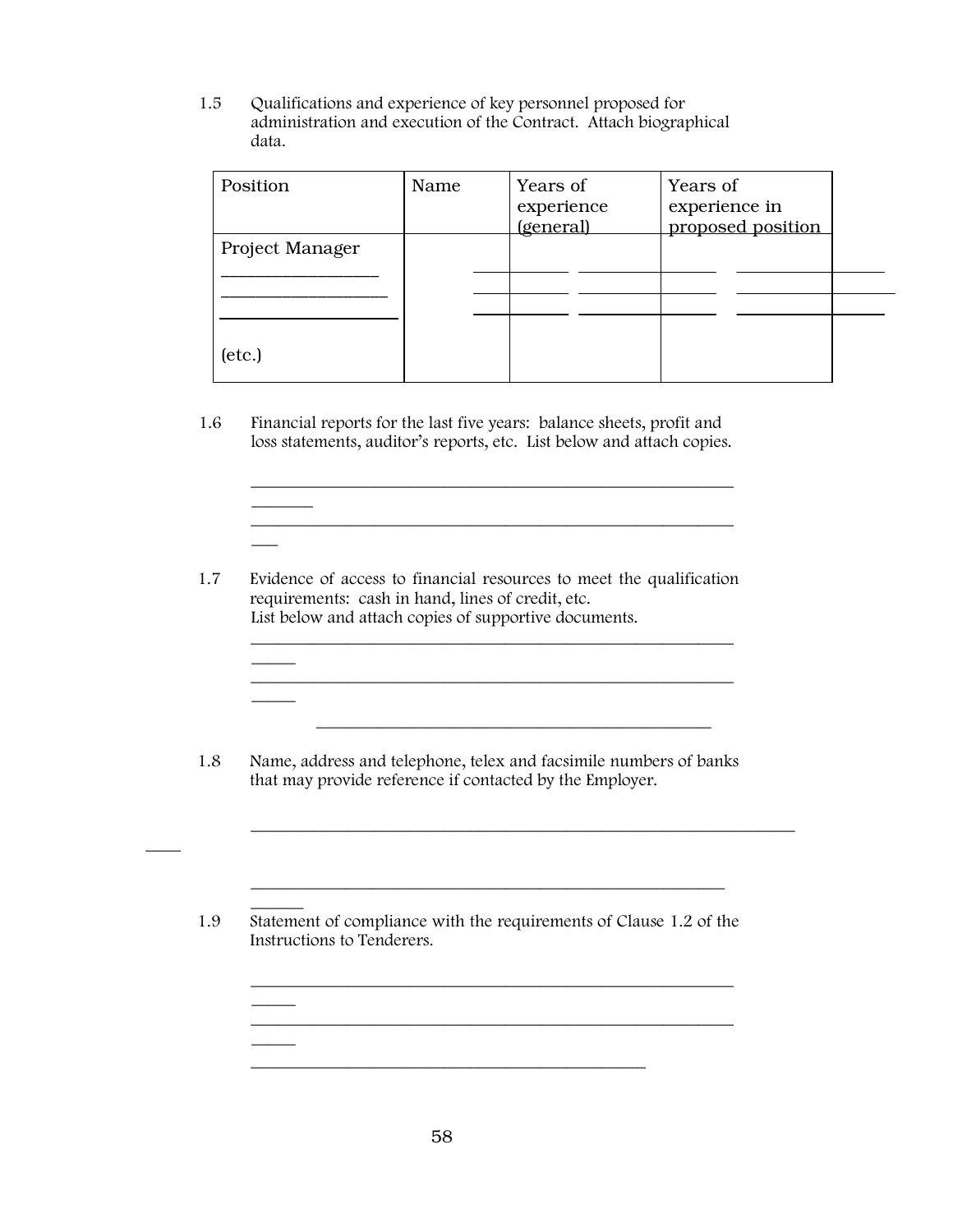1.10 Proposed program (work method and schedule) for the whole of the Works.

## 2 Joint Ventures

- 2.4 The information listed in  $1.1 1.10$  above shall be provided for each partner of the joint venture.
- 2.5 The information required in 1.11 above shall be provided for the joint venture.
- 2.6 Attach the power of attorney of the signatory(ies) of the tender authorizing signature of the tender on behalf of the joint venture
- 2.7 Attach the Agreement among all partners of the joint venture ( and which is legally binding on all partners), which shows that:
	- a) all partners shall be jointly and severally liable for the execution of the Contract in accordance with the Contract terms;
	- b) one of the partners will be nominated as being in charge, authorized to incur liabilities and receive instructions for and on behalf of any and all partners of the joint venture; and
	- c) the execution of the entire Contract, including payment, shall be done exclusively with the partner in charge.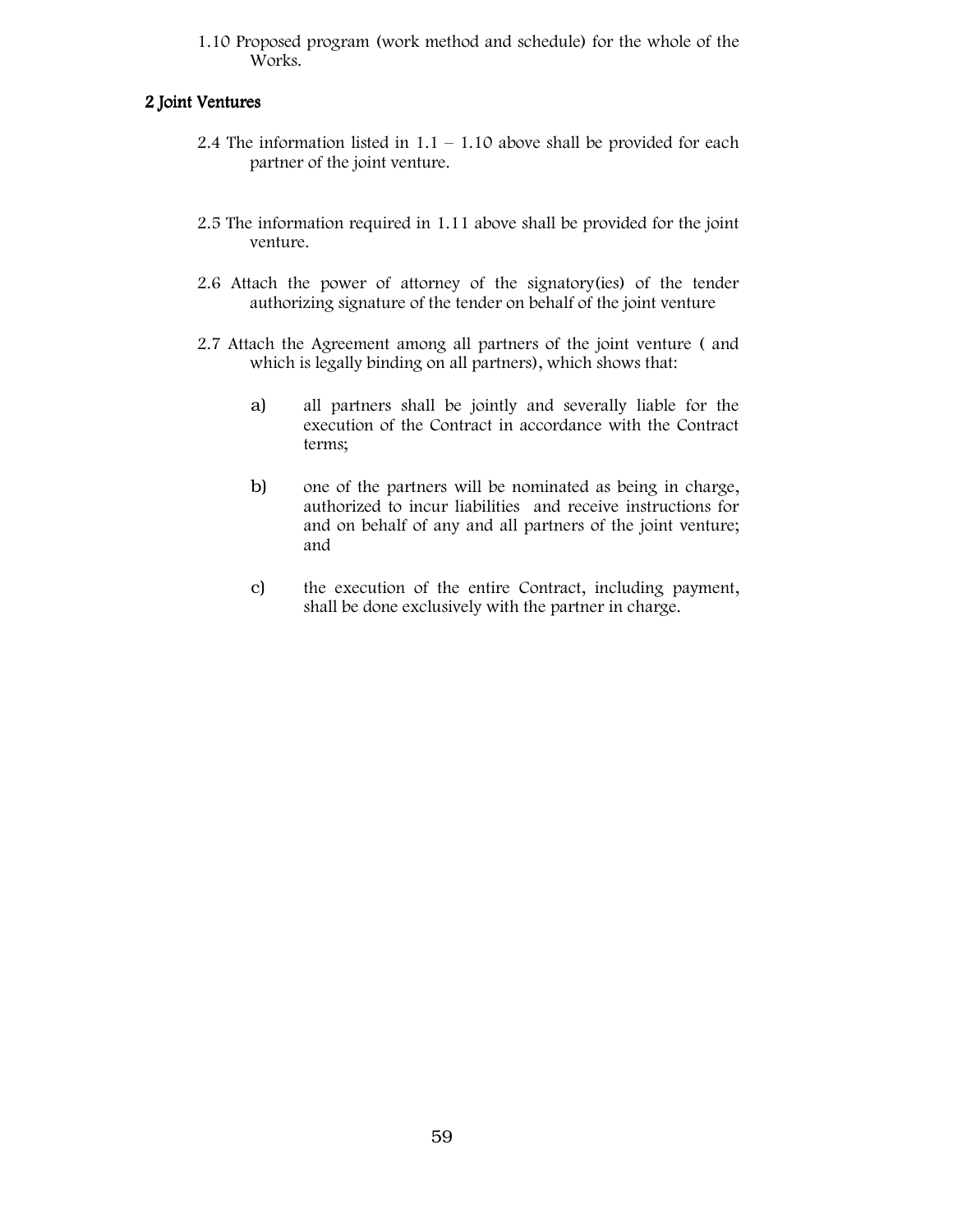#### TENDER QUESTIONNAIRE

Please fill in block letters.

1. Full names of tenderer ……………………………………………………………………………… ……… 2. Full address of tenderer to which tender correspondence is to be sent (unless an agent has been appointed below) ……………………………………………………………………………… ……… 3. Telephone number (s) of tenderer ……………………………………………………………………………… ……… 4. Telex address of tenderer ……………………………………………………………………………… ……… 5. Name of tenderer's representative to be contacted on matters of the tender during the tender period ……………………………………………………………………………… ……… 6. Details of tenderer's nominated agent (if any) to receive tender notices. This is essential if the tenderer does not have his registered address in Kenya (name, address, telephone, telex) ……………………………………………………………………………… ……… ……………………………………………………………………………… ………  $\mathcal{L}_\text{max}$  and  $\mathcal{L}_\text{max}$  and  $\mathcal{L}_\text{max}$  and  $\mathcal{L}_\text{max}$  and  $\mathcal{L}_\text{max}$  and  $\mathcal{L}_\text{max}$ Signature of Tenderer

Make copy and deliver to: \_\_\_\_\_\_\_\_\_\_\_\_\_\_\_\_\_\_\_\_(Name of Employer)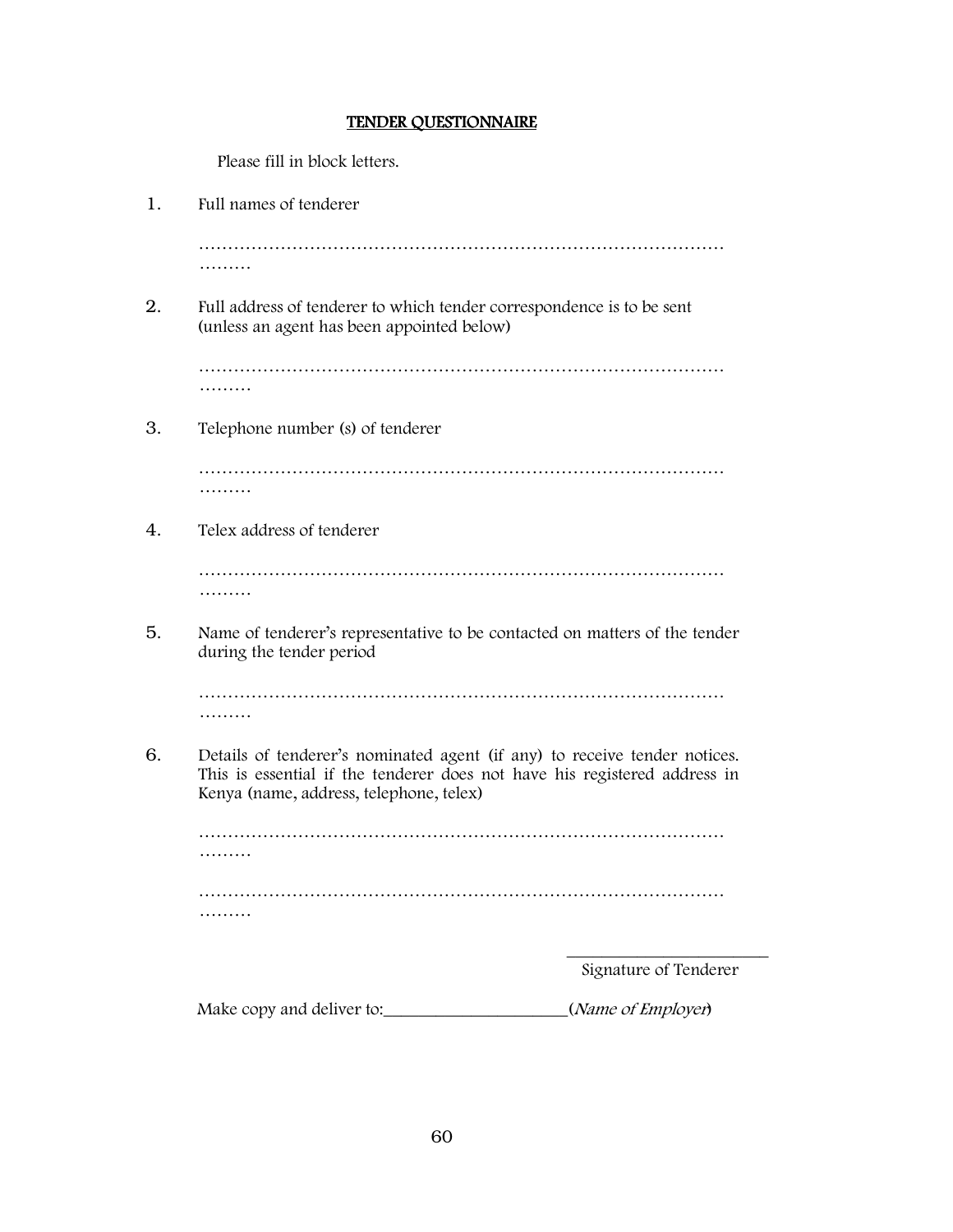## CONFIDENTIAL BUSINESS QUESTIONNAIRE

You are requested to give the particulars indicated in Part 1 and either Part 2 (a), 2 (b) or 2 (c) and 2 (d) whichever applies to your type of business.

You are advised that it is a serious offence to give false information on this Form.

| Part 1 - General                                                        |
|-------------------------------------------------------------------------|
|                                                                         |
|                                                                         |
|                                                                         |
|                                                                         |
|                                                                         |
| Maximum value of business which you can handle at any time: K.<br>pound |
|                                                                         |
|                                                                         |
| Part 2 (a) – Sole Proprietor                                            |
|                                                                         |
|                                                                         |
|                                                                         |
| Part 2 (b) - Partnership                                                |
| Give details of partners as follows:                                    |
| Name in full Nationality Citizenship Details Shares                     |
|                                                                         |
|                                                                         |

# Part  $2(c)$  – Registered Company:

Private or public……………………………………………………………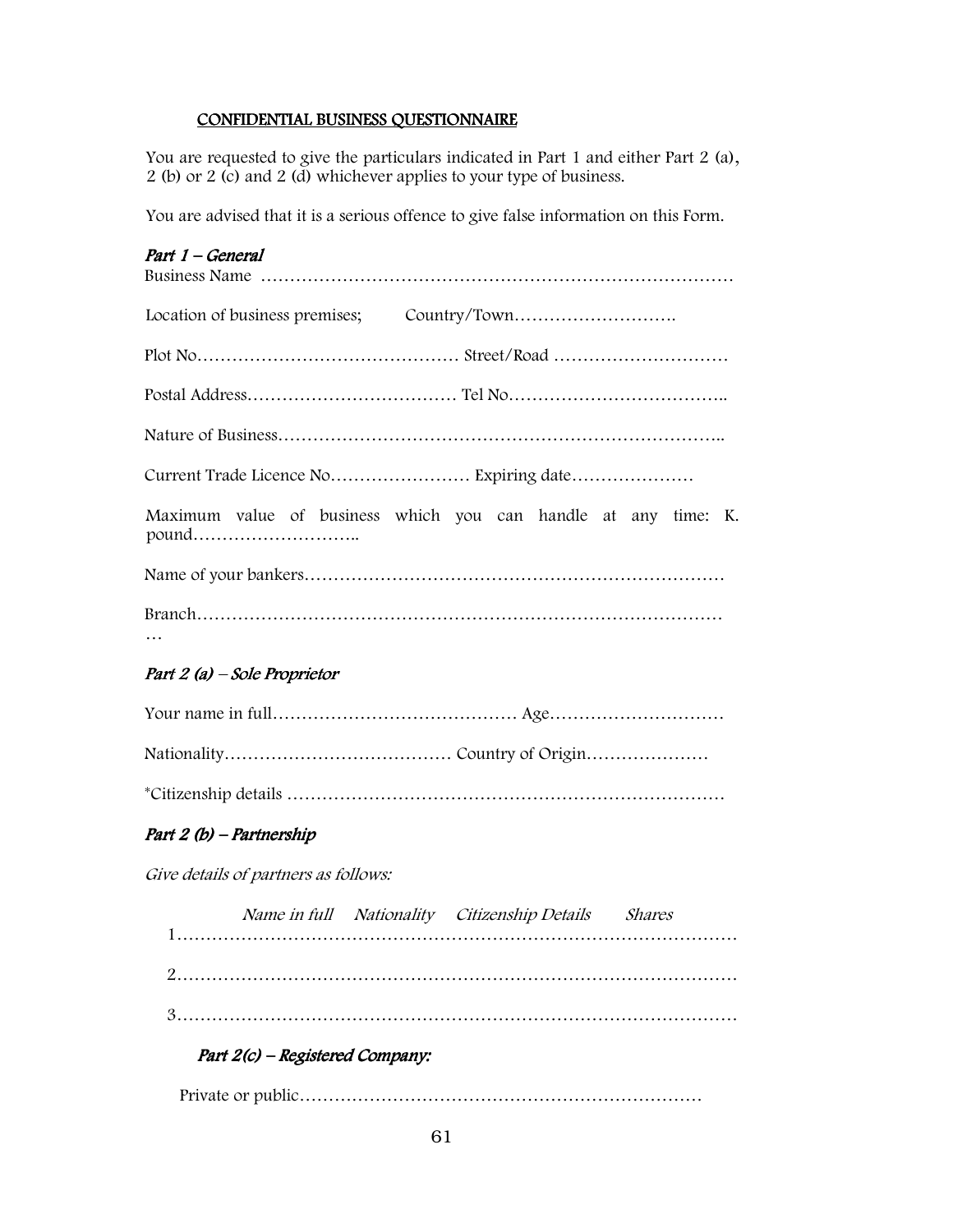State the nominal and issued capital of the Company-

Nominal Kshs………………………………………………………………… Issued Kshs…………………………………………………………………… Give details of all directors as follows: Name in full . Nationality. Citizenship Details\*. Shares. 1. ……………………………………………………………………………… …… 2.……………………………………………………………………………… ……… 3. ……………………………………………………………………………… ……… 4. ……………………………………………………………………………… ………

## Part  $2(d)$  – Interest in the Firm:

Is there any person / persons in ...............................(Name of Employer) who has interest in this firm? Yes/No…………………………(Delete as necessary)

I certify that the information given above is correct.

| <i>(Signature)</i> | <i>Date)</i> |
|--------------------|--------------|

• Attach proof of citizenship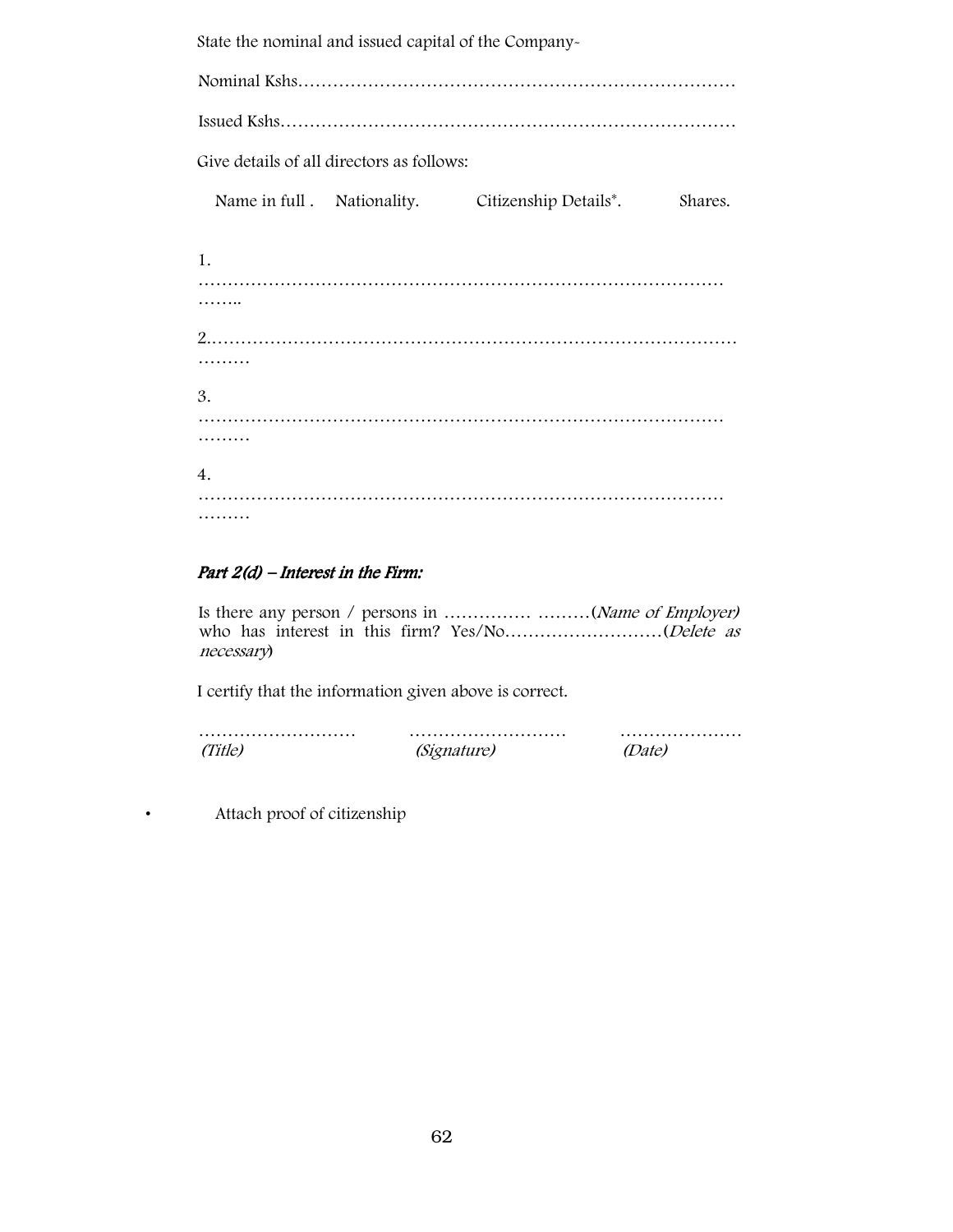### STATEMENT OF FOREIGN CURRENCY REQUIREMENTS(NOT APPLICABLE)

(See Clause 23] of the Conditions of Contract)

In the event of our Tender for the execution of (*name of Contract*) being accepted, we would require in accordance with Clause 21 of the Conditions of Contract, which is attached hereto, the following percentage: (Figures)………………………… (Words)………………………………… of the Contract Sum, (Less Fluctuations) to be paid in foreign currency. Currency in which foreign exchange element is required: ……………………………………………………………………………… ……… Date: The …………… Day of ………………… 20………………… Enter 0% (zero percent) if no payment will be made in foreign currency. Maximum foreign currency requirement shall be \_\_\_\_\_\_\_\_\_\_\_\_\_(percent) of the Contract Sum, less Fluctuations.

\_\_\_\_\_\_\_\_\_\_\_\_\_\_\_\_\_\_\_\_\_ (Signature of Tenderer) (Signature of Tenderer)(Signature of Tenderer)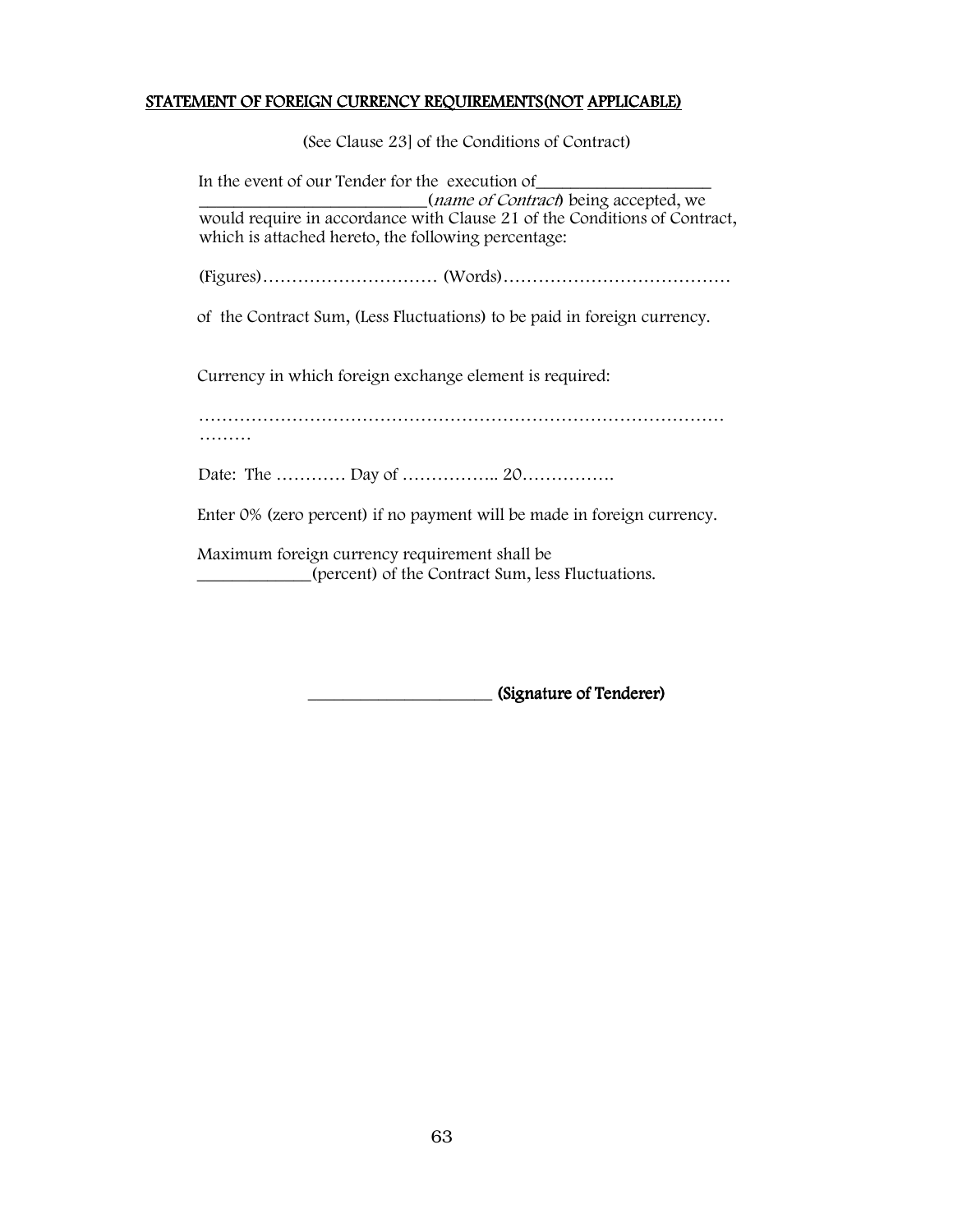## DETAILS OF SUB-CONTRACTORS

If the Tenderer wishes to sublet any portions of the Works under any heading, he must give below details of the sub-contractors he intends to employ for each portion.

Failure to comply with this requirement may invalidate the tender.

| (1) |      | Portion of Works to be sublet:                                                             |      |
|-----|------|--------------------------------------------------------------------------------------------|------|
|     | (i)  | Full name of Sub-contractor<br>and address of head office:                                 |      |
|     |      |                                                                                            |      |
|     | (i)  | Sub-contractor's experience of similar<br>works carried out in the last 3 years<br>with    |      |
|     |      | Contract value:                                                                            |      |
|     |      |                                                                                            |      |
|     |      |                                                                                            |      |
| (2) |      | Portion of Works to sublet:                                                                |      |
|     | (i)  | Full name of sub-contractor<br>and address of head office:                                 |      |
|     |      |                                                                                            |      |
|     |      |                                                                                            |      |
|     | (ii) | Sub-contractor's<br>experience of similar works<br>carried out<br>in the last 3 years with |      |
|     |      | contract value:                                                                            |      |
|     |      |                                                                                            |      |
|     |      |                                                                                            |      |
|     |      | [Signature of Tenderer)                                                                    | Date |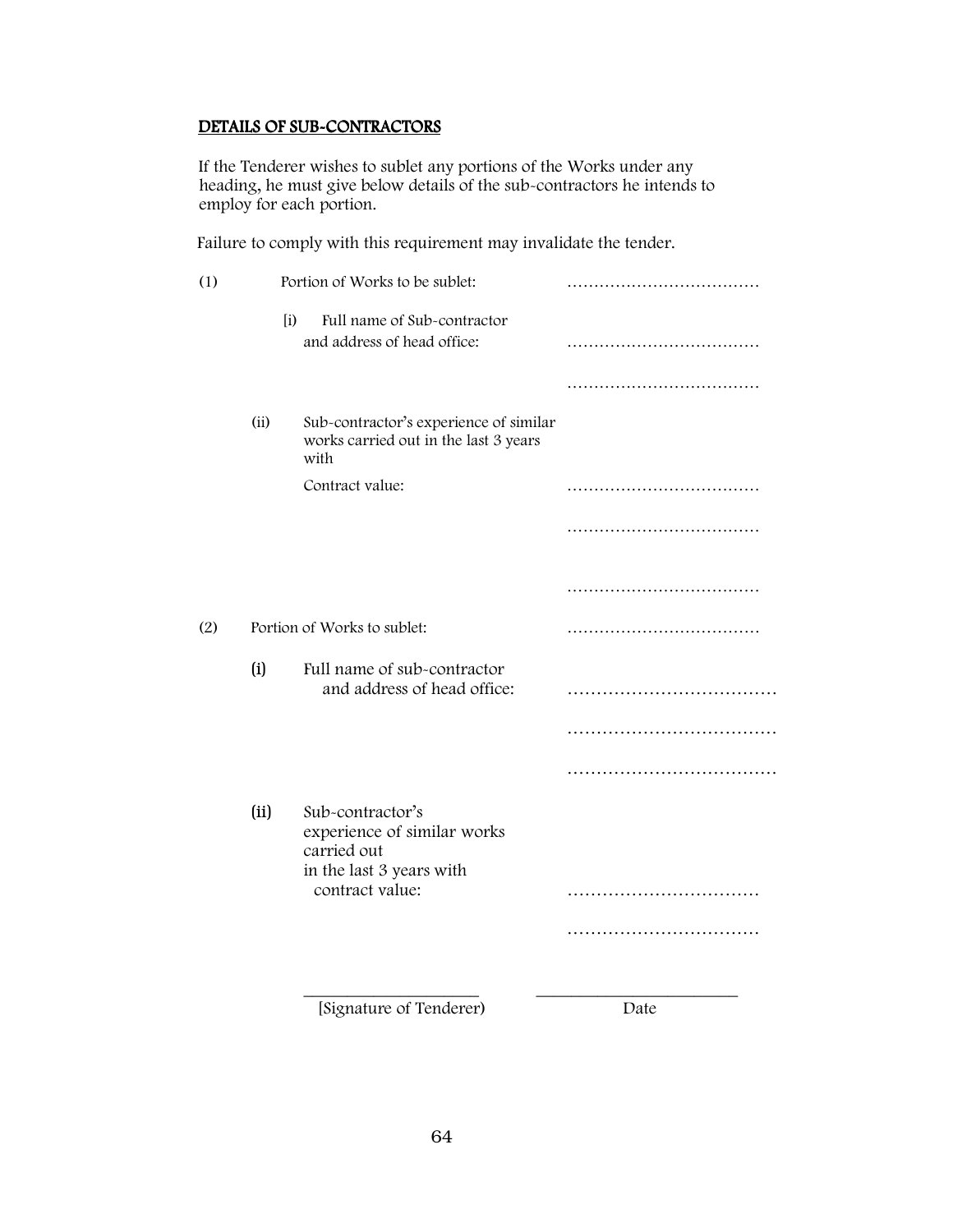## INTEGRITY DECLARATION

| of  Street/avenue,  Building, P. O. Box Code , of<br>competitive tendering process which should not be open to abuse.                                                                                                                                                      |
|----------------------------------------------------------------------------------------------------------------------------------------------------------------------------------------------------------------------------------------------------------------------------|
| I/We                                                                                                                                                                                                                                                                       |
| . declare that I/We will not offer or facilitate, directly or indirectly, any<br>inducement or reward to any public officer, their relations or business<br>associates, pursuant to Section 62 of the Public Procurement & Asset Disposal<br>Act, 2015, in connection with |
|                                                                                                                                                                                                                                                                            |
| Tender<br>No.                                                                                                                                                                                                                                                              |
|                                                                                                                                                                                                                                                                            |
| For/or in the subsequent performance of the contract if I/We $am/are$<br>successful.                                                                                                                                                                                       |
|                                                                                                                                                                                                                                                                            |

| Name | and | <b>Title</b> |  |
|------|-----|--------------|--|
|      |     |              |  |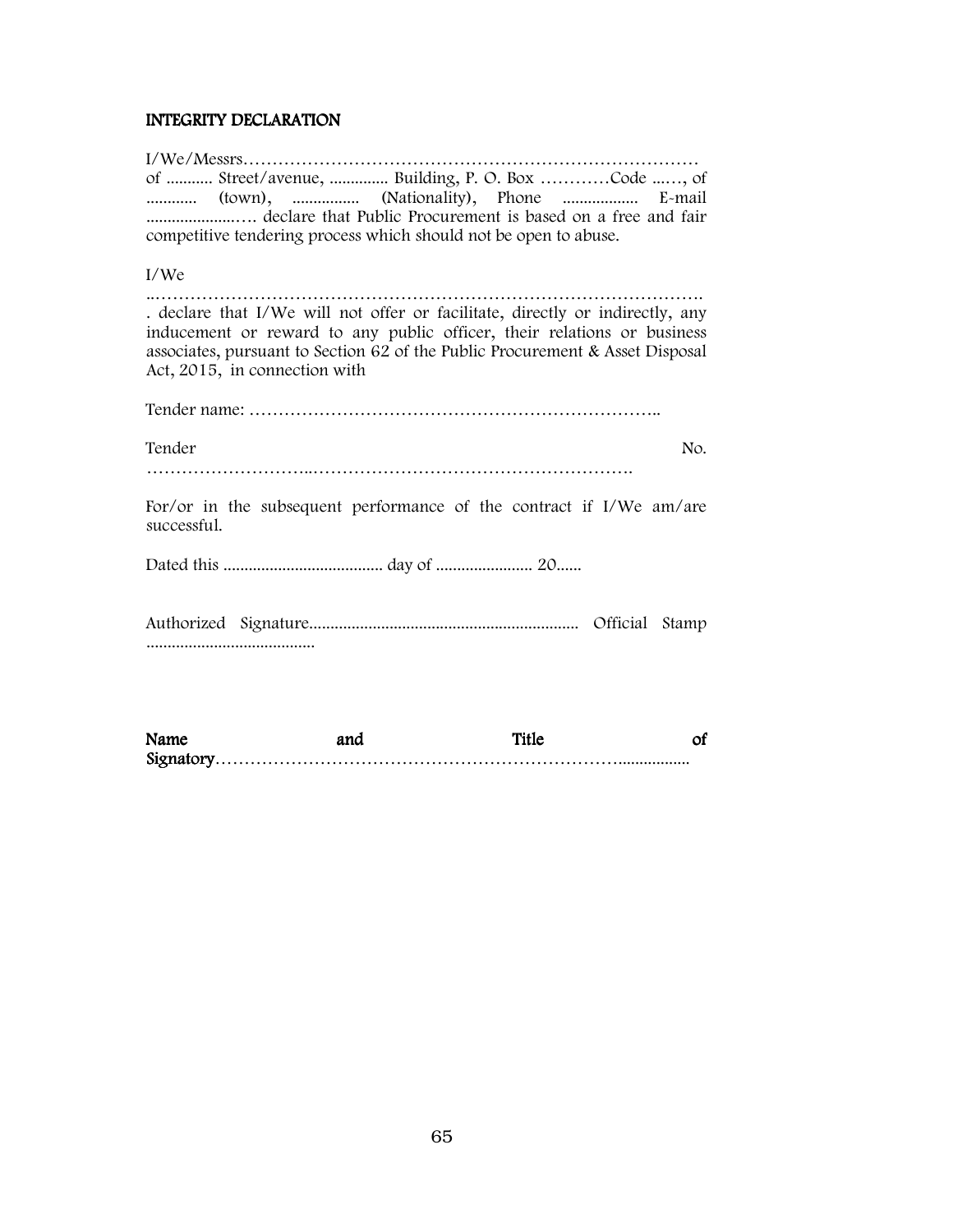#### NON-DEBARMENT STATEMENT

I/We/Messrs…………………………………………………………………… of ........... Street/avenue, .............. Building, P. O. Box …………Code ...…, of ............. (town), ................. (Nationality), Phone ................... E-mail .....................…. declare that I/We /Messrs ................................................................. are not debarred from participating in public procurement by the Public Procurement Oversight Authority pursuant to pursuant to Section 62 of the Public Procurement & Asset Disposal Act, 2015

Dated this ...................................... day of ................... 20.........

Authorized Signature................................................................ Official Stamp .......................................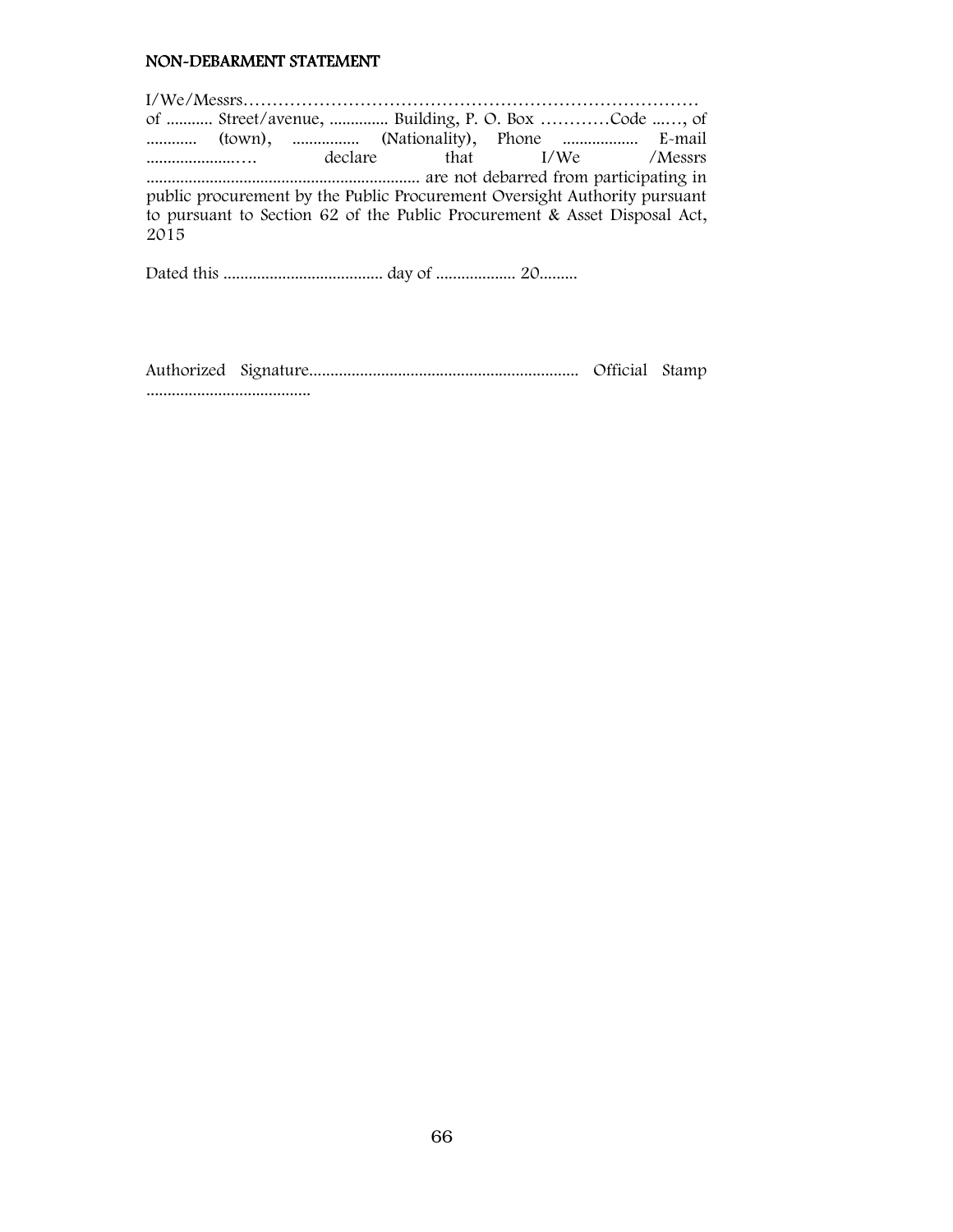## Tender-Securing Declaration FOR RESERVED GROUPS ONLY

Date: *[insert date* (as *day, month and year)]* 

Tender No.: [insert number of Tender]

## To: [insert complete name of Procuring Entity]

We, the undersigned, declare that:

We understand that, according to your conditions, Tenders must be supported by a Tender-Securing Declaration.

We accept that we will automatically be suspended from being eligible for Tendering in any contract with the Procuring Entity for the period of time of 5 years starting on 1st April 2016 if we are in breach of our obligation(s) under the Tender conditions, because we;

- a) Have withdrawn our Tender during the period of Tender validity specified in the Form of Tender; or
- b) Having been notified of the acceptance of our Tender by the Procuring Entity during the period of Tender validity,
	- (i). Fail or refuse to execute the Contract, if required, or
	- (ii). Fail or refuse to furnish the Performance Security, in accordance with the ITT.

We understand this Tender Securing Declaration shall expire if we are not the successful Tenderer, upon the earlier of;

- 1) Our receipt of your notification to us of the name of the successful Tenderer; or
- 2) Thirty days after the expiration of our Tender.

Signed: [insert signature of person whose name and capacity are shown] In the capacity of *linsert legal capacity of person signing the Tender Securing* Declaration]

Name: *linsert complete name of person signing the Tender Securing* Declaration/

Duly authorized to sign the Tender for and on behalf of: *[insert complete* name of Tenderer] name of Tenderer

| Dated on | day of | <i>linsert date of</i> |
|----------|--------|------------------------|
| signing/ |        |                        |

Corporate Seal (where appropriate)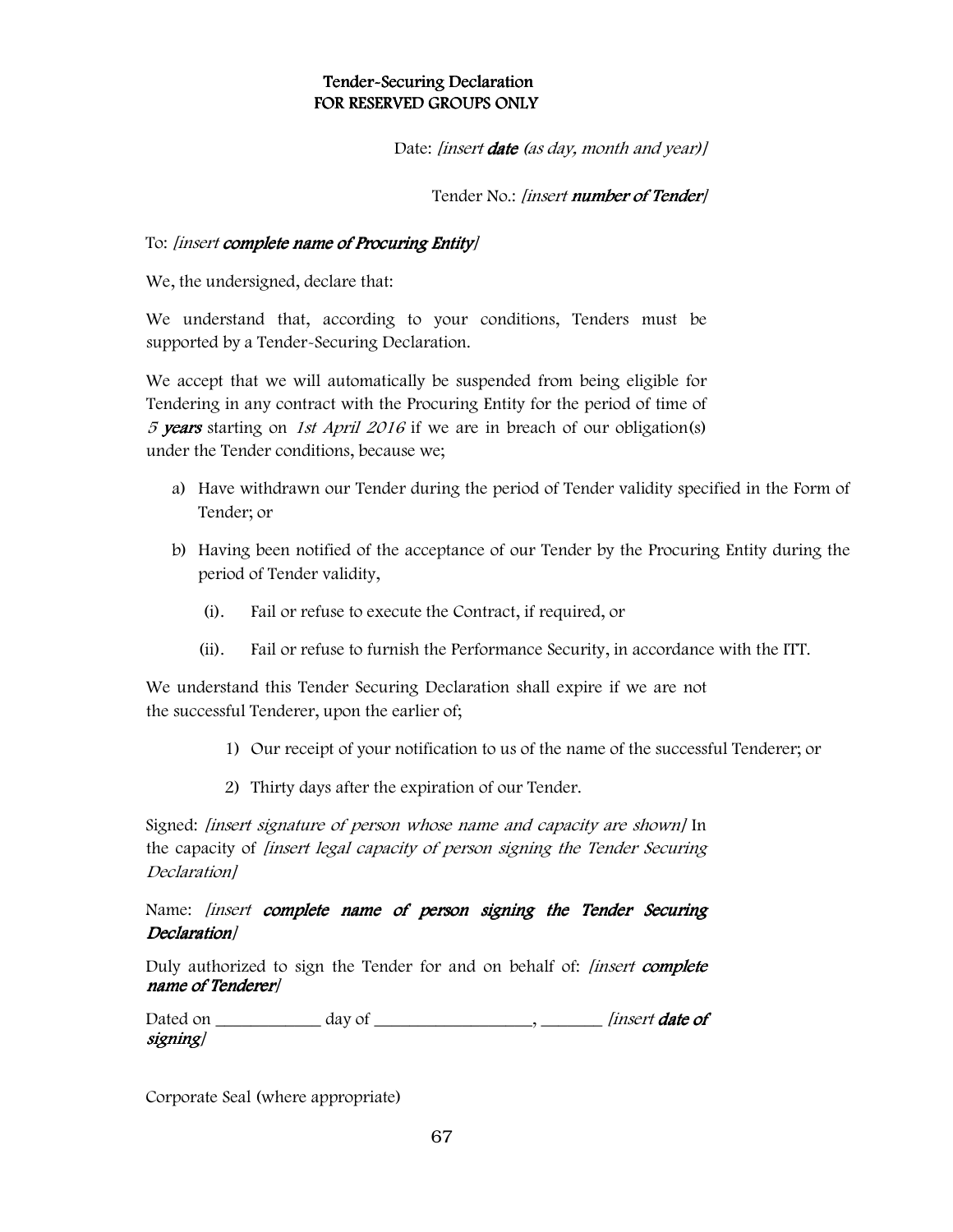#### LETTER OF NOTIFICATION OF AWARD

Address of Procuring Entity

 $\_$ 

To:

 $\overline{a}$  $\overline{a}$ 

 $\mathbb{R}^2$ 

RE: Tender No.

Tender Name

This is to notify that the contract/s stated below under the above mentioned tender have been awarded to you.

 $\mathcal{L}_\text{max}$  and  $\mathcal{L}_\text{max}$  and  $\mathcal{L}_\text{max}$  and  $\mathcal{L}_\text{max}$  and  $\mathcal{L}_\text{max}$ 

- 1. Please acknowledge receipt of this letter of notification signifying your acceptance.
- 2. The contract/contracts shall be signed by the parties within 30 days of the date of this letter but not earlier than 14 days from the date of the letter.
- 3. You may contact the officer(s) whose particulars appear below on the subject matter of this letter of notification of award.

(FULL PARTICULARS)

l

SIGNED FOR ACCOUNTING OFFICER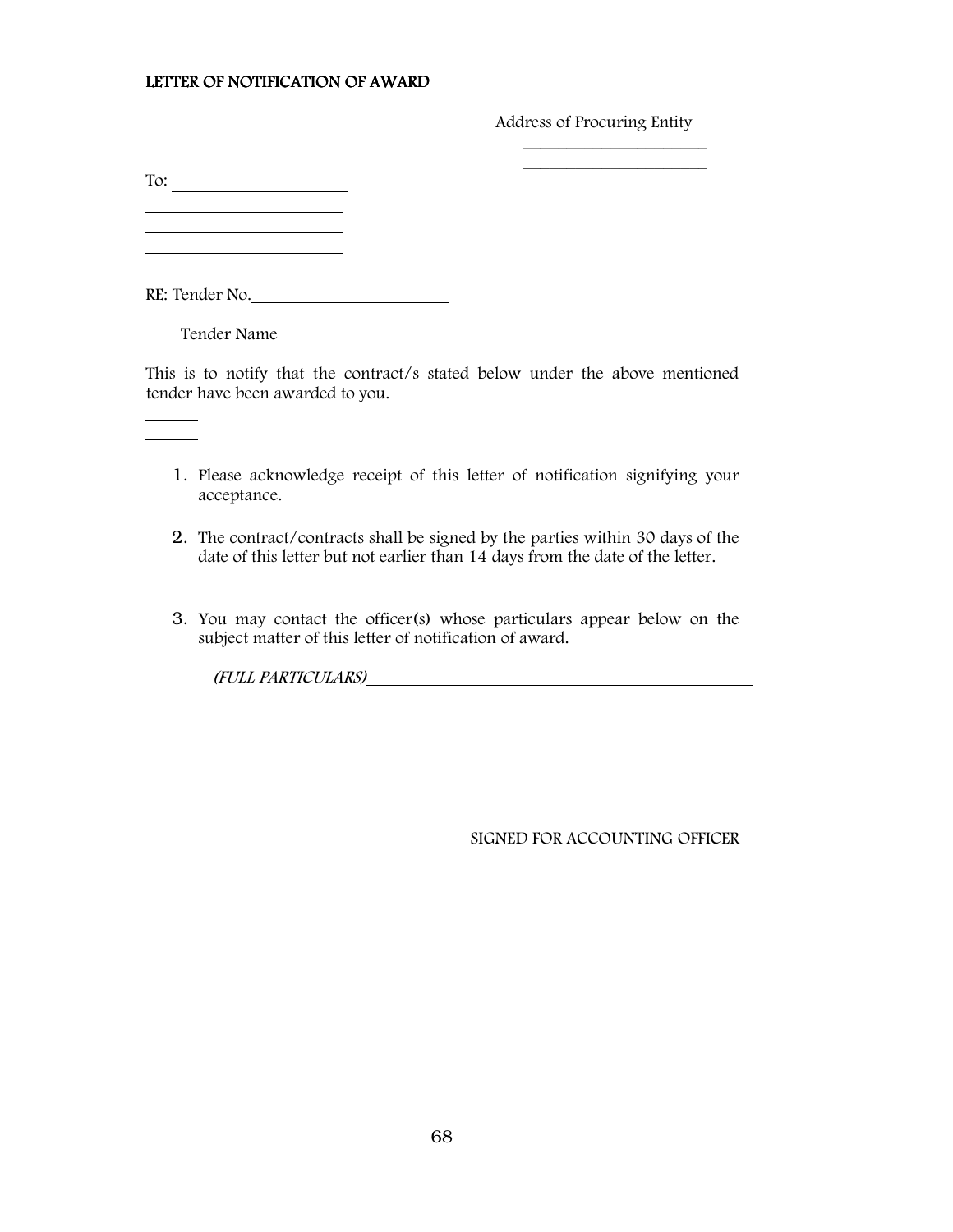#### FORM RB 1

#### REPUBLIC OF KENYA

### PUBLIC PROCUREMENT ADMINISTRATIVE REVIEW BOARD APPLICATION

NO…………….OF……….….20……...

## BETWEEN

…………………………………………….APPLICANT

#### AND

…………………………………RESPONDENT (Procuring Entity)

Request for review of the decision of the ............... (Name of the Procuring Entity) of ……………dated the…day of ………….20……….in the matter of Tender No………..…of …………..20…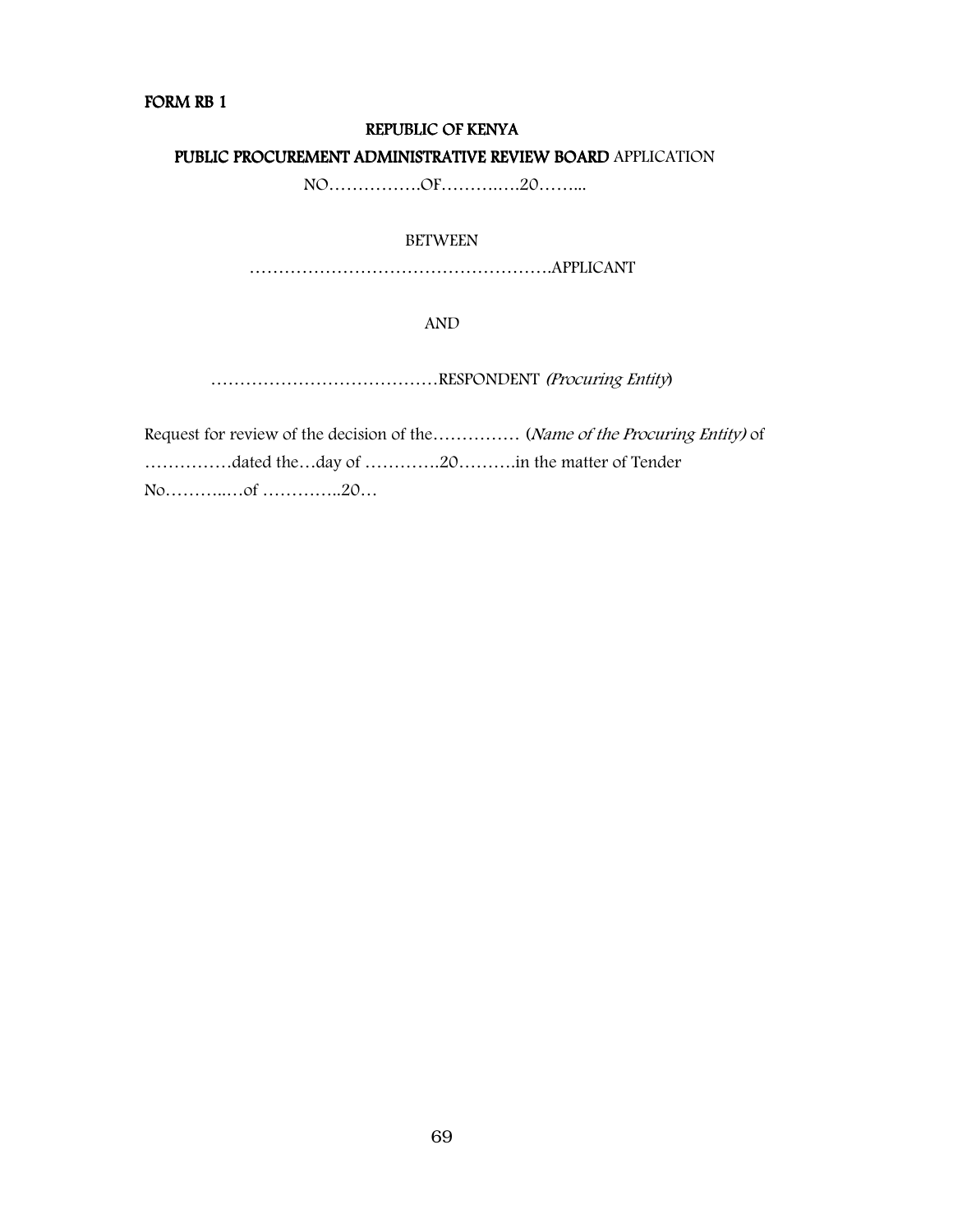# REQUEST FOR REVIEW

| I/We,the above named Applicant(s), of address:                                   |
|----------------------------------------------------------------------------------|
|                                                                                  |
| request the Public Procurement Administrative Review Board to review the         |
| whole/part of the above mentioned decision on the following grounds, namely:-    |
| 1.                                                                               |
| $\overline{2}$                                                                   |
|                                                                                  |
|                                                                                  |
| e                                                                                |
| t                                                                                |
| $\mathcal{C}$                                                                    |
|                                                                                  |
|                                                                                  |
| By this memorandum, the Applicant requests the Board for an order/orders that: - |
| 1.                                                                               |
| $\overline{2}$                                                                   |
|                                                                                  |
|                                                                                  |
| e                                                                                |
| t                                                                                |

c

SIGNED ……………….(Applicant) Dated on…………….day of ……………/…20…

# FOR OFFICIAL USE ONLY

Lodged with the Secretary Public Procurement Administrative Review Board on

………… day of ………....20….………

SIGNED Board Secretary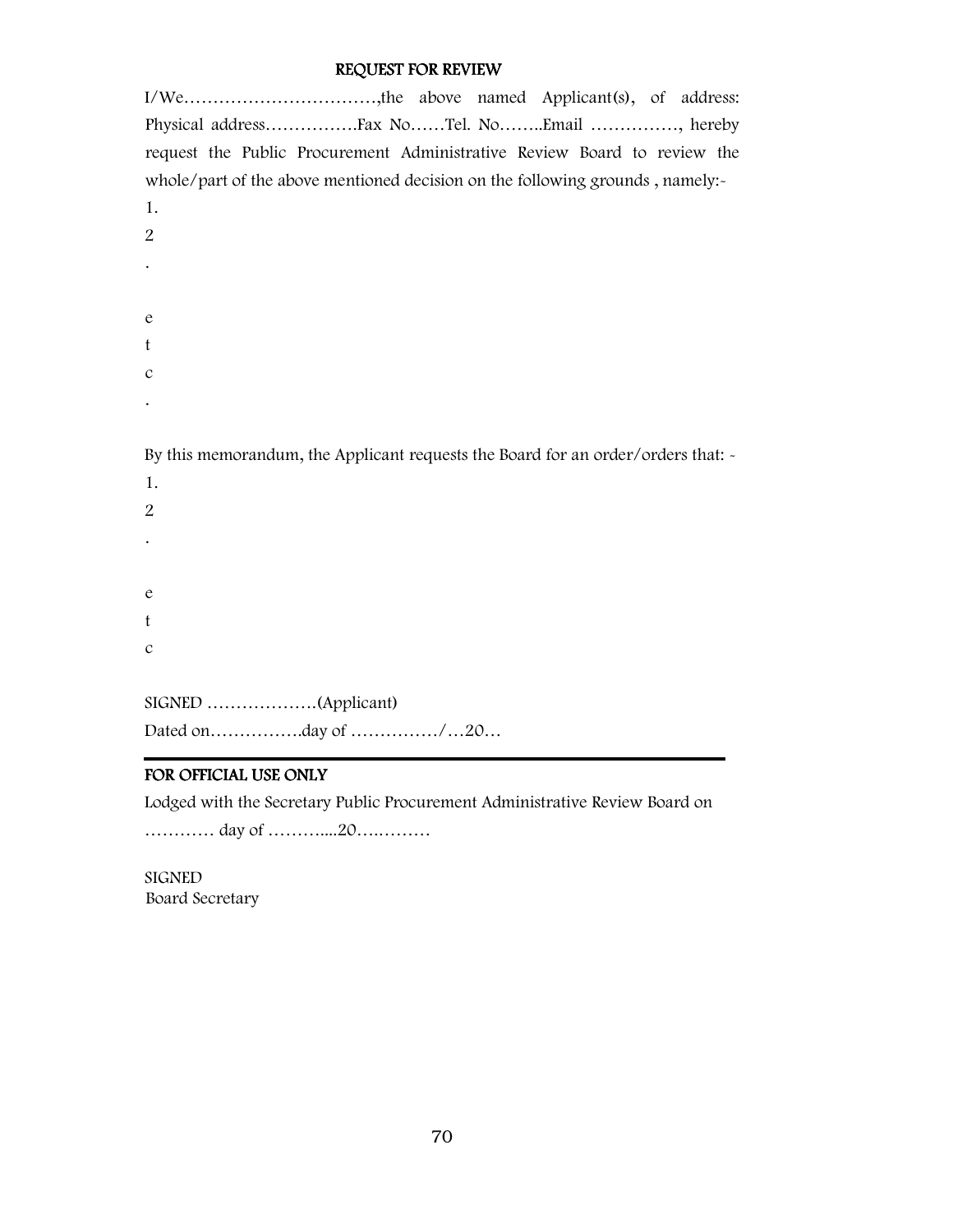| <b>ITEM</b>   | <b>DESCRIPTION</b>                                             |  |
|---------------|----------------------------------------------------------------|--|
| $\mathsf{A}$  | PARTICULAR PRELIMINARIES                                       |  |
|               | <b>EMPLOYER</b>                                                |  |
|               | The "Employer" is: Chief executive officer                     |  |
|               | <b>TEACHERS SERVICE COMMISSION</b>                             |  |
|               | P.O BOX private bag-00100 NAIROBI                              |  |
|               | The term "Employer" and "Government" wherever                  |  |
|               | used in the contract document shall be                         |  |
|               | synonymous                                                     |  |
| B             | DESCRIPTION OF THE WORKS                                       |  |
|               | The works to be carried out under this contract                |  |
|               | comprise                                                       |  |
|               | Cabro works, kerbs and channels at TSC Parking                 |  |
| $\mathcal{C}$ | <b>LOCATION OF SITE</b>                                        |  |
|               | The site of the proposed renovation of parking pavement at TSC |  |
|               | Headquarters NAIROBI - Upper hill                              |  |
|               | The Contractor is advised to visit the site, to                |  |
|               | familiarize with the nature and position of the                |  |
|               | site. No claims arising from the Contractor's                  |  |
|               | failure to do so will be entertained.                          |  |
|               | <b>TOTAL CARRIED TO COLLECTIONS</b>                            |  |

| <b>ITEM</b>   | <b>DESCRIPTION</b>                                                                                                                                                                                                                                                                                                                                                                                                                                                                                    |  |
|---------------|-------------------------------------------------------------------------------------------------------------------------------------------------------------------------------------------------------------------------------------------------------------------------------------------------------------------------------------------------------------------------------------------------------------------------------------------------------------------------------------------------------|--|
| <b>NO</b>     |                                                                                                                                                                                                                                                                                                                                                                                                                                                                                                       |  |
| $\mathbf{A}$  | <b>CLEARING AWAY</b>                                                                                                                                                                                                                                                                                                                                                                                                                                                                                  |  |
|               | The Contractor shall remove all temporary works, rubbish, debris and surplus materials<br>from the site as they accumulate and upon completion of the works, remove and clear away<br>all plant, equipment, rubbish, unused materials and stains and leave in a clean and tidy state<br>to the reasonable satisfaction of the Project Manager<br>The whole of the works shall be delivered up clean, complete and in perfect condition in<br>every respect to the satisfaction of the Project Manager |  |
| B             | <b>WORKING CONDITIONS</b>                                                                                                                                                                                                                                                                                                                                                                                                                                                                             |  |
|               | These parking are currently occupied and the contractor shall allow for disruption of works<br>and pollution control                                                                                                                                                                                                                                                                                                                                                                                  |  |
|               | The contractor must allow for compliance with all County & Civic Authority laws $\&$<br>regulations                                                                                                                                                                                                                                                                                                                                                                                                   |  |
| $\mathcal{C}$ | <b>CLAIMS</b>                                                                                                                                                                                                                                                                                                                                                                                                                                                                                         |  |
|               | It shall be a condition of this contract that upon it becoming reasonably apparent to the<br>Contractor that he has incurred losses and/or expenses due to any of the contract<br>conditions, or by any other reason whatsoever, he shall present such claim or intent to claim<br>notice to the PROJECT MANAGER within the contract period. No claims shall be entertained<br>upon the expiry of the said contract period.                                                                           |  |
| D             | <b>LABOUR CAMPS</b><br>The Contractor shall not be allowed to house labour on site. Allow for transporting workers<br>to and from the site during the tenure of the contract.                                                                                                                                                                                                                                                                                                                         |  |
|               | TOTAL CARRIED TO COLLECTIONS                                                                                                                                                                                                                                                                                                                                                                                                                                                                          |  |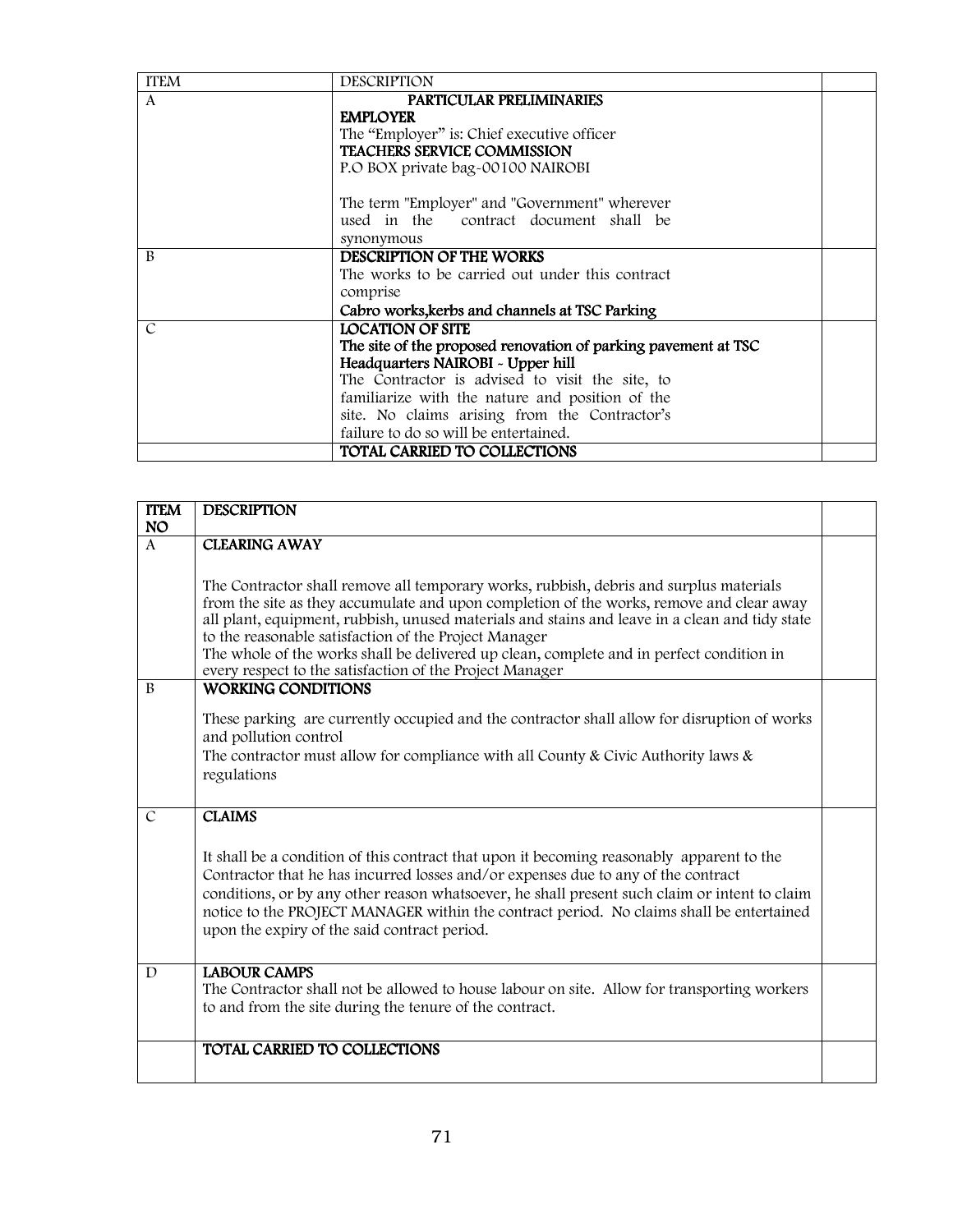| <b>ITEM</b><br><b>NO</b> | <b>DESCRIPTION</b>                                                                                     |
|--------------------------|--------------------------------------------------------------------------------------------------------|
|                          |                                                                                                        |
| $\mathsf{A}$             | PRICING RATES                                                                                          |
|                          |                                                                                                        |
|                          | The tenderer shall fill in rates and prices for all items of the Works described                       |
|                          | in the Bill of Quantities.                                                                             |
|                          |                                                                                                        |
|                          | Items for which no rate or price is entered by the tenderer shall be deemed to                         |
|                          | be covered in the rates and prices of the priced items in the Bill of Quantities.                      |
|                          |                                                                                                        |
|                          |                                                                                                        |
|                          |                                                                                                        |
|                          | The tenderer shall include for all costs in executing the whole of the works,                          |
|                          | including transport, replacing damaged items, fixing, all to comply with the                           |
|                          | said Conditions of Contract.                                                                           |
|                          | Prices quoted should be in Kenya shillings inclusive of all taxes except V.A.T                         |
|                          | which will be inserted at the grand summary.                                                           |
|                          | Prices shall remain valid for one hundred and Twenty (120) days from the closing date of tender        |
| B                        | <b>MATERIALS FROM DEMOLITIONS</b>                                                                      |
|                          | Any materials arising from demolitions SHALL NOT BE re-used and shall become the property of the       |
|                          | client unless otherwise advised.                                                                       |
|                          |                                                                                                        |
| $\mathcal{C}$            | <b>URGENCY OF THE WORKS</b>                                                                            |
|                          |                                                                                                        |
|                          | The Contractor is notified that these "works are urgent" and should be completed within the period     |
|                          | stated in Particular Preliminaries. The Contractor shall allow in his rates for any costs he may incur |
|                          | by having to complete the works within the stipulated contract period                                  |
|                          |                                                                                                        |
| D                        | PAYMENT FOR MATERIALS ON SITE                                                                          |
|                          |                                                                                                        |
|                          | All materials for incorporation in the works must be stored on site before                             |
|                          | payment is effected, unless specifically exempted by the Project                                       |
|                          | Manager. This is to include materials of the Contractor, nominated subcontractors.                     |
|                          |                                                                                                        |
|                          |                                                                                                        |
|                          | TOTAL CARRIED TO COLLECTIONS                                                                           |
|                          |                                                                                                        |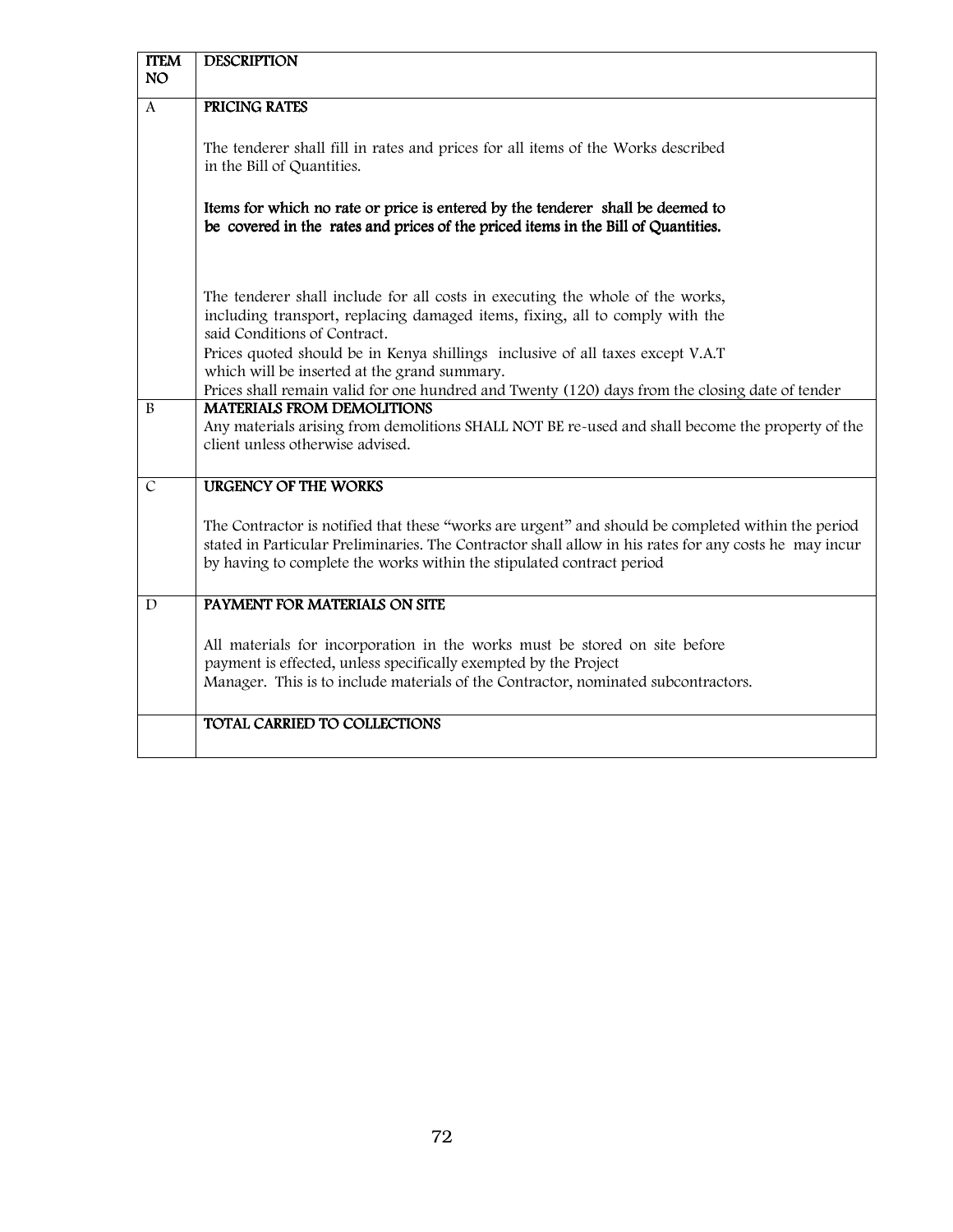| <b>ITEM</b><br>NO <sub>1</sub> | <b>DESCRIPTION</b>                                                                                                                                                                                                                                                                                                                                                                                                                                                                                                  |  |
|--------------------------------|---------------------------------------------------------------------------------------------------------------------------------------------------------------------------------------------------------------------------------------------------------------------------------------------------------------------------------------------------------------------------------------------------------------------------------------------------------------------------------------------------------------------|--|
| $\mathbf{A}$                   | <b>ADVANCE PAYMENTS</b>                                                                                                                                                                                                                                                                                                                                                                                                                                                                                             |  |
|                                | The tenderer's attention if drawn to the fact that the Government does not make                                                                                                                                                                                                                                                                                                                                                                                                                                     |  |
| B                              | advance payments<br><b>EXISTING SERVICES</b>                                                                                                                                                                                                                                                                                                                                                                                                                                                                        |  |
|                                | Prior to the commencement of any work, the Contractor is to ascertain from the relevant<br>authority the exact position, depth and level of all existing services in the area and shall<br>make whatever provisions may be required by the authorities concerned for the support,<br>maintenance and protection of such services. (Fiber and Telephone cable)                                                                                                                                                       |  |
| $\overline{C}$                 | <b>MEASUREMENTS</b><br>In the event of any discrepancies arising between the Bills of Quantities and the actual<br>works, the site measurements shall take precedence. However, such discrepancies<br>between any contract documents shall immediately be referred to the PROJECT<br>MANAGER in accordance with Clause 22 of the Conditions of Contract. The<br>discrepancies shall then be treated as a variation and be dealt with in accordance with<br>Clause 22 of the said Conditions.                        |  |
| $\mathbf{D}$                   | <b>VALUE ADDED TAX</b><br>The Contractor's attention is drawn to the Legal Notice in the Finance Act part 3 Section<br>21(b) operative from 1 <sup>st</sup> September, 1993 which requires payment of VAT on all<br>contracts.<br>In accordance with Government public notice No. 35 & 36 Dated 11th September 2003<br>operational from 1st October 2003, withholding VAT was to be levied against the<br>contract sum by the Employer and remitted to the Commissioner of VAT through all<br>interim certificates. |  |
|                                | THE CURRENT LAWS ON THIS SUBJECT SHALL APPLY The<br>contractor should include his taxes in the <b>rates</b> and <b>NOT</b> in the<br>Grand Summary page.                                                                                                                                                                                                                                                                                                                                                            |  |
|                                | TOTAL CARRIED TO COLLECTIONS                                                                                                                                                                                                                                                                                                                                                                                                                                                                                        |  |

| <b>ITEM</b><br>NO. | <b>DESCRIPTION</b>                                                                     |  |
|--------------------|----------------------------------------------------------------------------------------|--|
|                    | PARTICULARS OF INSERTIONS TO BE MADE IN APPENDIX<br>TO CONTRACT AGREEMENT              |  |
|                    | The following are the insertions to be made in the appendix to the contract Agreement: |  |
| $\mathbf{A}$       | Period of Final Measurement<br>3 Months from Practical Completion                      |  |
| B                  | Defects Liability Period<br>6 Months from Practical Completion                         |  |
| $\mathcal{C}$      | Date for Possession<br>To be agreed with the Project Manager                           |  |
| D                  | Date for Completion<br>FOUR (4) WEEKS from the Date of possession                      |  |
| E                  | Liquidated and Ascertained Damages<br>At a rate of KSh 10,000 Per week or part thereof |  |
| F                  | Period of Interim Certificates<br>Monthly                                              |  |
| G                  | Period of Honouring Certificates<br>30Days                                             |  |
| H                  | Percentage of Certified Value Retained<br>10%                                          |  |
| $\mathbf{I}$       | Limit of Retention Fund<br>5%                                                          |  |
|                    | TOTAL CARRIED TO COLLECTIONS                                                           |  |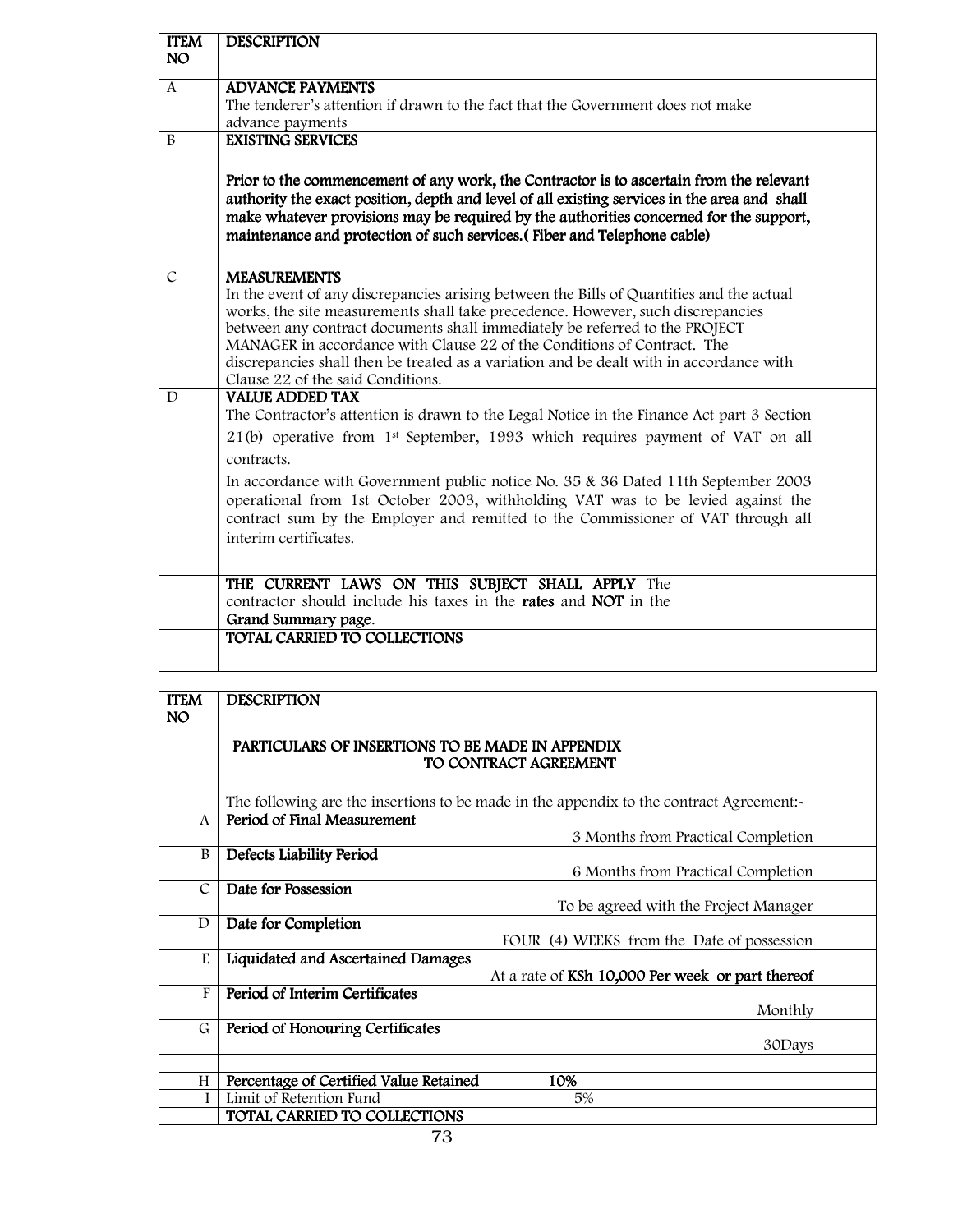| <b>ITEM NO</b> | <b>DESCRIPTION</b>             |  |
|----------------|--------------------------------|--|
|                |                                |  |
|                | COLLECTION                     |  |
|                | Brought forward from page PP/1 |  |
|                | Brought forward from page PP/2 |  |
|                | Brought forward from page PP/3 |  |
|                | Brought forward from page PP/  |  |
|                | Brought forward from page PP/5 |  |
|                | TOTAL CARRIED TO CRAND SUMMARY |  |

| <b>ITEM NO</b> | <b>DESCRIPTION</b>                                                                                                                                                                                                                                                               |  |
|----------------|----------------------------------------------------------------------------------------------------------------------------------------------------------------------------------------------------------------------------------------------------------------------------------|--|
|                |                                                                                                                                                                                                                                                                                  |  |
| A              | <b>GENERAL PRELIMINARIES</b>                                                                                                                                                                                                                                                     |  |
|                | PRICING OF ITEMS OF PRELIMINARIES AND PREAMBLES                                                                                                                                                                                                                                  |  |
|                | Prices will be inserted against items of Preliminaries in the Contractor's priced Bills of<br>Quantities and Specification.                                                                                                                                                      |  |
|                | The Contractor shall be deemed to have included in his prices or rates for the various<br>items in the Bills of Quantities or Specification for all costs involved in complying with<br>all the requirements for the proper execution of the whole of the works in the Contract. |  |
|                | Failure to price an item shall not exempt the contractor form carrying out works<br>described therein.                                                                                                                                                                           |  |
|                | Should the contractor fail to carry out works which he/she did not price and after<br>having received a written instruction from the PM, then the value of such works shall be<br>deducted from the very immediate certificate issued to the contractor.                         |  |
|                | MoPW current rates, JBC, IQSK, manufacturers or fair rates shall be used by the PM in<br>valuation of unpriced items which the contractor shall fail to execute.                                                                                                                 |  |
|                | The contractor is advised to read and understand all preliminary items. The<br>Contractor is advised to visit the site, to familiarize with the nature and position of<br>the site. No claims arising from the Contractor's failure to do so will be entertained.                |  |
|                | <b>FORM OF CONTRACT</b>                                                                                                                                                                                                                                                          |  |
|                | The Form of Contract shall be as stipulated in the Republic of Kenya's<br>Standard Tender Document for Procurement of Building Works (2006 Edition) included                                                                                                                     |  |
|                | herein The Conditions of Contract are also included herein                                                                                                                                                                                                                       |  |
|                | <b>Conditions of Contract</b> These are numbered from 1 to 37 as set out in pages                                                                                                                                                                                                |  |
|                | 20 to 48 of these tender documents. Particulars of insertions to be made in the                                                                                                                                                                                                  |  |
|                | Appendix to the Contract Agreement will be found in the Particular                                                                                                                                                                                                               |  |
|                | Preliminaries part of these Bills of Quantities<br>TOTAL CARRIED TO COLLECTIONS                                                                                                                                                                                                  |  |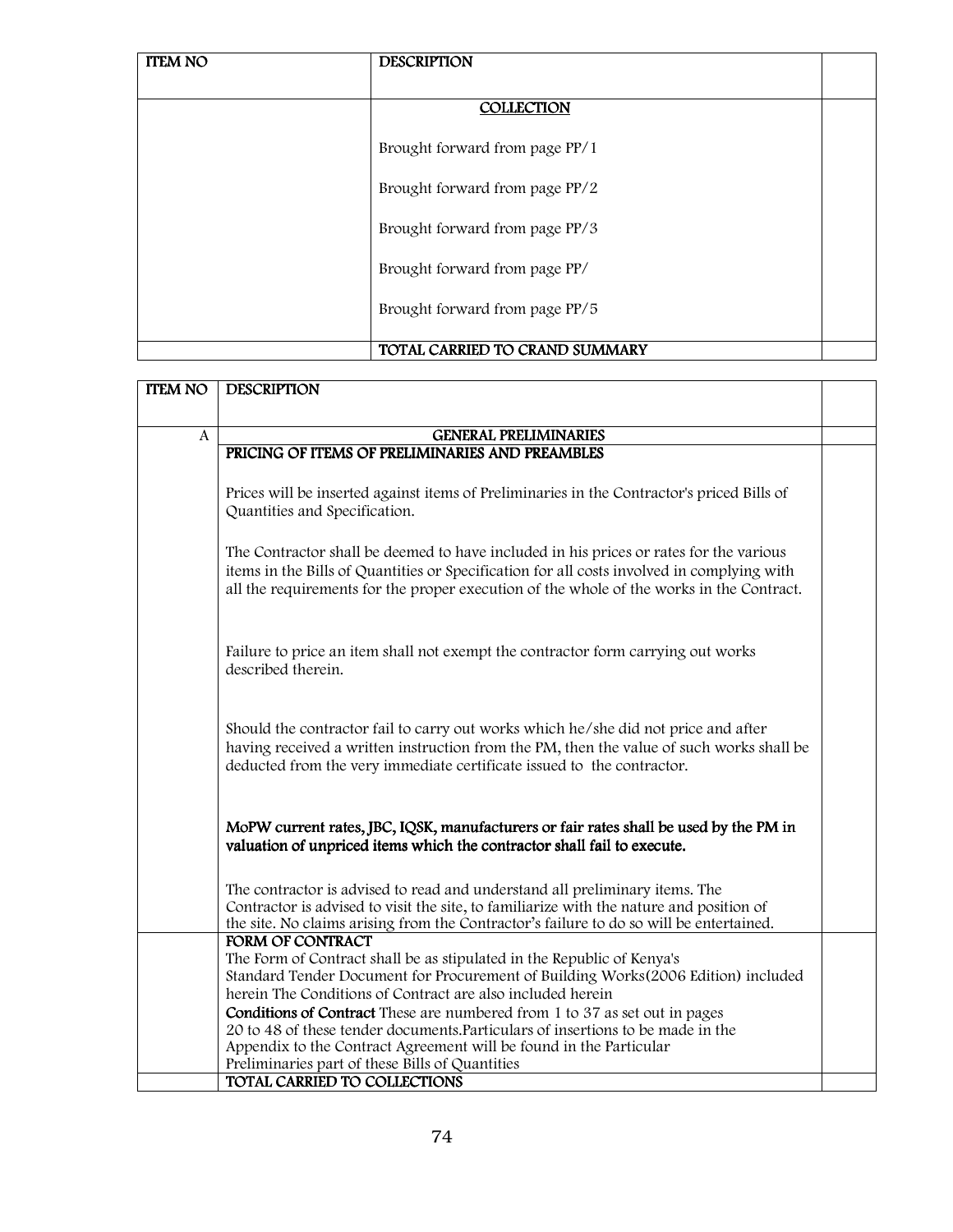| <b>ITEM</b>    | <b>DESCRIPTION</b>                                                                         |  |
|----------------|--------------------------------------------------------------------------------------------|--|
| NO.            |                                                                                            |  |
| A              | <b>FIRM PRICE CONTRACT</b>                                                                 |  |
|                | Unless otherwise specifically stated in the Contract Data and/or Particular preliminaries  |  |
|                | this is a firm price contract and the contractor must allow in his tender rates for any    |  |
|                | increase in the cost of labour and/or materials during the currency of the contract.       |  |
| B              | VISIT SITE AND EXAMINE DRAWINGS.                                                           |  |
|                | The Contractor is recommended to examine the drawings and visit the site the               |  |
|                | location of which is described in the Particular Preliminaries hereof. He shall be         |  |
|                | deemed to have acquainted himself therewith as to its nature, position, means of           |  |
|                | access or any other matter which, may affect his tender. No claim arising from his         |  |
| $\overline{C}$ | failure to comply with this recommendation will be considered.<br>PERFORMANCE BOND         |  |
|                | 5% bond shall be required from the specified institution                                   |  |
|                |                                                                                            |  |
|                | The period for supplying the bond shall be 14 days.                                        |  |
|                |                                                                                            |  |
|                | No contract shall besigned, NOR shall any payment bemade before the bidder has             |  |
|                | complied with the bond requirements                                                        |  |
|                |                                                                                            |  |
|                | Failure to deliver the bond within the specified period shall automatically disqualify the |  |
|                | bidder and the tender shall be awarded to next most reponsive bidder without reference     |  |
|                | to the defaulting bidder.                                                                  |  |
|                | Should the bidder commence works and subsequently fail to provide the bond, he shall       |  |
|                | be evicted from site without any reimbursement not withstanding the site having been       |  |
|                | handed over by the PM and client. The handing over only kickstarts the process and is      |  |
|                | not a waiver to bond conditions.                                                           |  |
|                |                                                                                            |  |
|                | The bond for the due performances of the Contract shall be valid up to the date of         |  |
|                | completion as certified by the PROJECT MANAGER                                             |  |
|                | Any bond which provides otherwise or attempts to vary the duration of validity shall be    |  |
|                | invalid                                                                                    |  |
|                | The bond shall comply in all respects with the PPOA copy enclosed in the instructions to   |  |
|                | tender. A bond that does not match the PPOA copy shall be treated as NO BOND!              |  |
|                | The contractor shall provide a bid security duly signed, sealed and stamped from an        |  |
|                | approved Bank of required amount in the particular preliminaries                           |  |
| D              | <b>BID BOND</b>                                                                            |  |
|                | A bid bond shall be required in the amount stated here or in the invitation to tender or   |  |
|                | advertisement                                                                              |  |
|                | TOTAL CARRIED TO COLLECTIONS                                                               |  |

| <b>ITEM</b> | <b>DESCRIPTION</b>                                                                                                                                                                                                                                                                                                                                                                                                                                                                                                       |  |
|-------------|--------------------------------------------------------------------------------------------------------------------------------------------------------------------------------------------------------------------------------------------------------------------------------------------------------------------------------------------------------------------------------------------------------------------------------------------------------------------------------------------------------------------------|--|
| NO.         |                                                                                                                                                                                                                                                                                                                                                                                                                                                                                                                          |  |
| A           | EXCEPTION TO THE STANDARD METHOD OF MEASUREMENT                                                                                                                                                                                                                                                                                                                                                                                                                                                                          |  |
|             | <b>Attendance</b> ; Clause B19(a) of the Standard Method of Measurement is deleted and the<br>following clause is substituted:-                                                                                                                                                                                                                                                                                                                                                                                          |  |
|             | Attendance on nominated Sub-Contractors shall be given as an item in each case shall be<br>deemed to include: allowing use of standing scaffolding, mess rooms, sanitary<br>accommodation and welfare facilities; provision of special scaffolding where<br>necessary; providing space for office accommodation and for storage of plant and<br>materials; providing light and water for their work: clearing away rubbish; unloading<br>checking and hoisting: providing electric power and removing and replacing duct |  |
|             | covers, pipe casings and the like necessary for the execution and testing of Sub-                                                                                                                                                                                                                                                                                                                                                                                                                                        |  |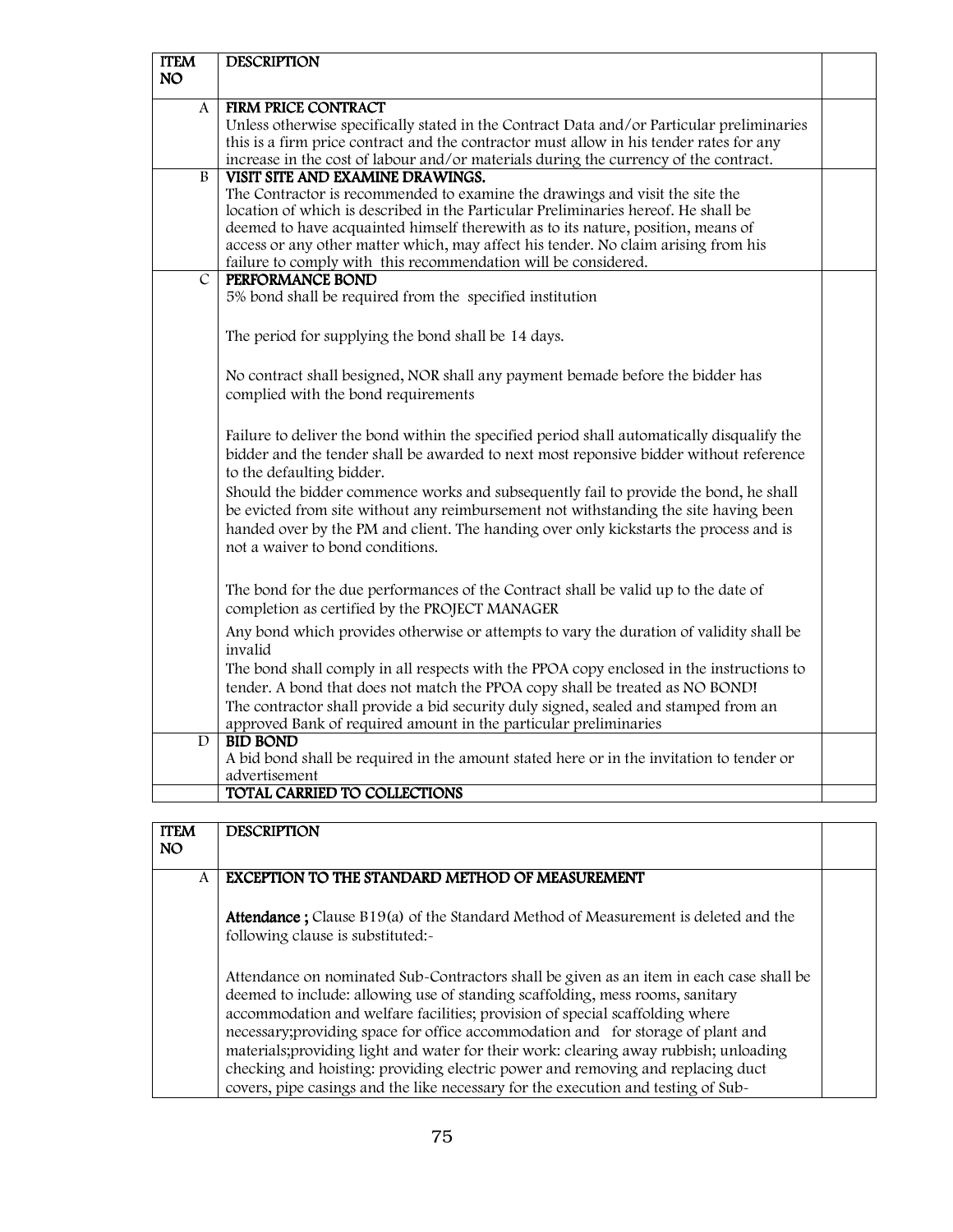Contractors' work and being responsible for the accuracy of the same.

### Fix Only:-

"Fix Only" shall mean take delivery at nearest railway station (Unless otherwise stated), pay all demurrage charges, load and transport to site where necessary, unload, store, unpack, assemble as necessary, distribute to position, hoist and fix only TOTAL CARRIED TO COLLECTIONS

| <b>ITEM</b>   | <b>DESCRIPTION</b>                                                                      |  |
|---------------|-----------------------------------------------------------------------------------------|--|
| NO.           |                                                                                         |  |
| $\mathsf{A}$  | <b>EMPLOYER</b>                                                                         |  |
|               | The "Employer" is                                                                       |  |
|               | CEO, Teachers Service Commision                                                         |  |
|               | The term "Employer" and "Government" wherever used in the contract document shall       |  |
|               | be synonymous                                                                           |  |
| <sub>R</sub>  | PROJECT MANAGER shall be -:                                                             |  |
|               | The term "P.M." wherever used in these Bills of Quantities shall be deemed to imply the |  |
|               | Project Manager as defined in Condition 1 of the Conditions of Contract or such person  |  |
|               | or persons as may be duly authorised to represent him on behalf of the Government.      |  |
|               | In this Project, the PM shall be -:                                                     |  |
|               | WORKS SECRETARY                                                                         |  |
|               | M.I.T.I&U.D (STATE DEPARTMENT OF PUBLIC WORKS)                                          |  |
|               | P.O. BOX 30743-00100                                                                    |  |
|               | <b>NAIROBI</b>                                                                          |  |
| $\mathcal{C}$ | <b>ARCHITECT</b>                                                                        |  |
|               | The term "Architect" shall be deemed to mean "The P.M." as defined above whose address  |  |
|               | unless otherwise notified is as above                                                   |  |
| D             | <b>QUANTITY SURVEYOR</b>                                                                |  |
|               | The term "Quantity Surveyor" shall be deemed to mean "The P.M." as defined above        |  |
|               | whose address unless otherwise notified is as above                                     |  |
|               | TOTAL CARRIED TO COLLECTIONS                                                            |  |

| <b>ITEM</b> | <b>DESCRIPTION</b>                                                                       |  |
|-------------|------------------------------------------------------------------------------------------|--|
| <b>NO</b>   |                                                                                          |  |
|             |                                                                                          |  |
| A           | ELECTRICAL ENGINEER                                                                      |  |
|             |                                                                                          |  |
|             |                                                                                          |  |
|             | The term "Electrical Engineer" shall be deemed to mean "The P.M." as defined above whose |  |
|             | address unless otherwise notified is as above                                            |  |
| R           | <b>MECHANICAL ENGINEER</b>                                                               |  |
|             |                                                                                          |  |
|             | The term "Mechanical Engineer" shall be deemed to mean "The P.M." as defined above       |  |
|             | whose address unless otherwise notified is as above                                      |  |
| C.          | <b>STRUCTURAL ENGINEER</b>                                                               |  |
|             |                                                                                          |  |
|             | The term "Structural Engineer" shall be deemed to mean "The P.M." as defined above       |  |
|             | whose address unless otherwise notified is as above                                      |  |
|             | TOTAL CARRIED TO COLLECTIONS                                                             |  |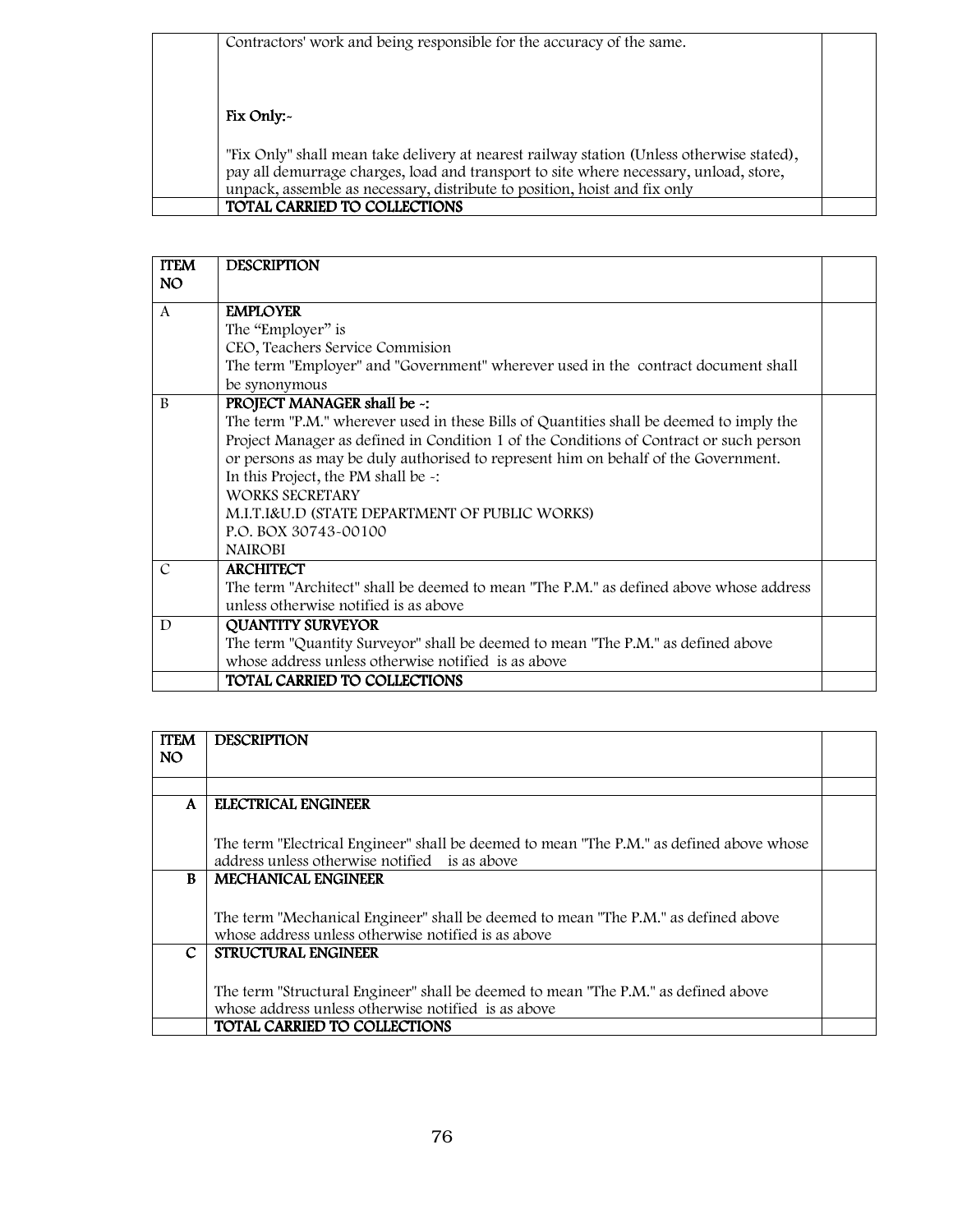| <b>ITEM</b><br><b>NO</b> | <b>DESCRIPTION</b>                                                                                     |
|--------------------------|--------------------------------------------------------------------------------------------------------|
|                          |                                                                                                        |
| $\mathbf{A}$             | PLANT, TOOLS AND VEHICLES                                                                              |
|                          |                                                                                                        |
|                          | Allow for providing all scaffolding, plant, tools and vehicles required for the works except in so far |
|                          | as may be stated otherwise herein and except for such items specifically and only required for the     |
|                          | use of nominated Sub-Contractors as described herein. No timber used for scaffolding, formwork         |
|                          | or temporary works of any kind shall be used afterwards in the permanent work.                         |
| $\mathbf{B}$             | TRANSPORT.                                                                                             |
|                          |                                                                                                        |
|                          | Allow for transport of workmen, materials, etc., to and from the site at such hours and by such        |
|                          | routes as may be permitted by the competent authorities.                                               |
| $\mathbf{C}$             | MATERIALS AND WORKMANSHIP.                                                                             |
|                          | All materials and workmanship used in the execution of the work shall be of the best quality and       |
|                          | description unless otherwise stated. The Contractor shall order all materialsto be obtained from       |
|                          | overseas immediately after the Contract is signed and shall also order materials to be obtained        |
|                          | from local sources as early as necessary to ensure that they are onsite when required for use in the   |
|                          | works. The Bills of Quantities shall not be used for the purpose of ordering materials.                |
| D                        | SIGN FOR MATERIALS SUPPLIED.                                                                           |
|                          | The Contractor will be required to sign a receipt for all articles and materials supplied by the       |
|                          | PROJECT MANAGER at the time of taking deliver thereof, as having received them in good order           |
|                          | and condition, and will thereafter be responsible for any loss or damage and for replacements of       |
|                          | any such loss or damage with articles and/or materials which will be supplied by the PROJECT           |
|                          | MANAGER at the current market prices including Customs Duty and V.A.T., all at the Contractor's        |
|                          | own cost and expense, to the satisfaction of the                                                       |
|                          | PROJECT MANAGER                                                                                        |
|                          | TOTAL CARRIED TO COLLECTIONS                                                                           |

| <b>ITEM</b><br><b>NO</b> | <b>DESCRIPTION</b>                                                                                                                                                                                                                                                                                                                                                                                                                                                                                                                                                                                                                                                                                                                                                                                                                                                                                                                                                                                                                                                                                                                               |  |
|--------------------------|--------------------------------------------------------------------------------------------------------------------------------------------------------------------------------------------------------------------------------------------------------------------------------------------------------------------------------------------------------------------------------------------------------------------------------------------------------------------------------------------------------------------------------------------------------------------------------------------------------------------------------------------------------------------------------------------------------------------------------------------------------------------------------------------------------------------------------------------------------------------------------------------------------------------------------------------------------------------------------------------------------------------------------------------------------------------------------------------------------------------------------------------------|--|
|                          |                                                                                                                                                                                                                                                                                                                                                                                                                                                                                                                                                                                                                                                                                                                                                                                                                                                                                                                                                                                                                                                                                                                                                  |  |
|                          |                                                                                                                                                                                                                                                                                                                                                                                                                                                                                                                                                                                                                                                                                                                                                                                                                                                                                                                                                                                                                                                                                                                                                  |  |
| $\mathbf{A}$             | STORAGE OF MATERIALS<br>The Contractor shall provide at his own risk and cost where directed on the site weather<br>proof lock-up sheds and make good damaged or disturbed surfaces upon completion to the<br>satisfaction of the PROJECT MANAGER Nominated Sub-Contractors are to be made liable<br>for the cost of any storage accommodation provided especially for their use.                                                                                                                                                                                                                                                                                                                                                                                                                                                                                                                                                                                                                                                                                                                                                                |  |
| B                        | <b>SAMPLES</b><br>The Contractor shall furnish at his own cost any samples of materials or workmanship<br>including concrete test cubes required for the works that may be called for by the PROJECT<br>MANAGER for his approval until such samples<br>are approved by the PROJECT MANAGER and the PROJECT MANAGER,<br>may reject any materials or workmanship not in his opinion to be up to approved<br>samples. The PROJECT MANAGER shall arrange for the testing of such materials as he may<br>at his discretion deem desirable, but the testing shall be made at the expense of the<br>Contractor and not at the expense of the<br>PROJECT MANAGER PROVIDED THEY PASS THE TEST. The Contractor<br>shall pay for the testing in accordance with the current scale of testing charges laid down<br>by the Ministry of Public Works.<br>The procedure for submitting samples of materials for testing and the method of marking<br>for identification shall be as laid down by the PROJECT MANAGER The Contractor shall<br>allow in his tender for such samples and tests except those in connection with nominated<br>sub-contractors' work. |  |
|                          | Samples of paint, carpets, curtains & covers, tiles & timber shall be required for approval                                                                                                                                                                                                                                                                                                                                                                                                                                                                                                                                                                                                                                                                                                                                                                                                                                                                                                                                                                                                                                                      |  |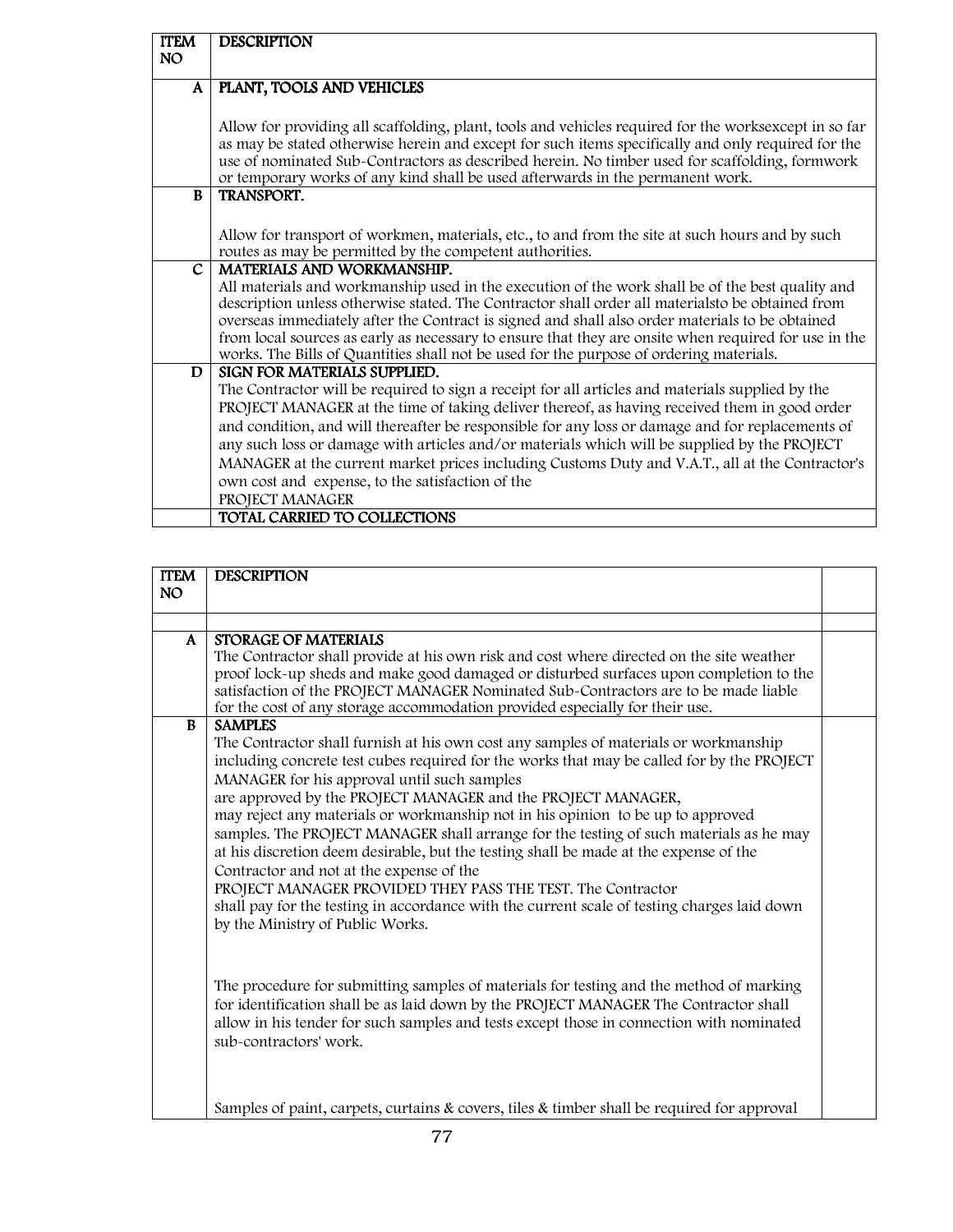| by the PM together with the employer.                                                                                                               |  |
|-----------------------------------------------------------------------------------------------------------------------------------------------------|--|
| No alternte rate shall be offered on account that the employer has chosen a superior finish<br>unless the bidder had attached the sample he priced. |  |
| TOTAL CARRIED TO COLLECTIONS                                                                                                                        |  |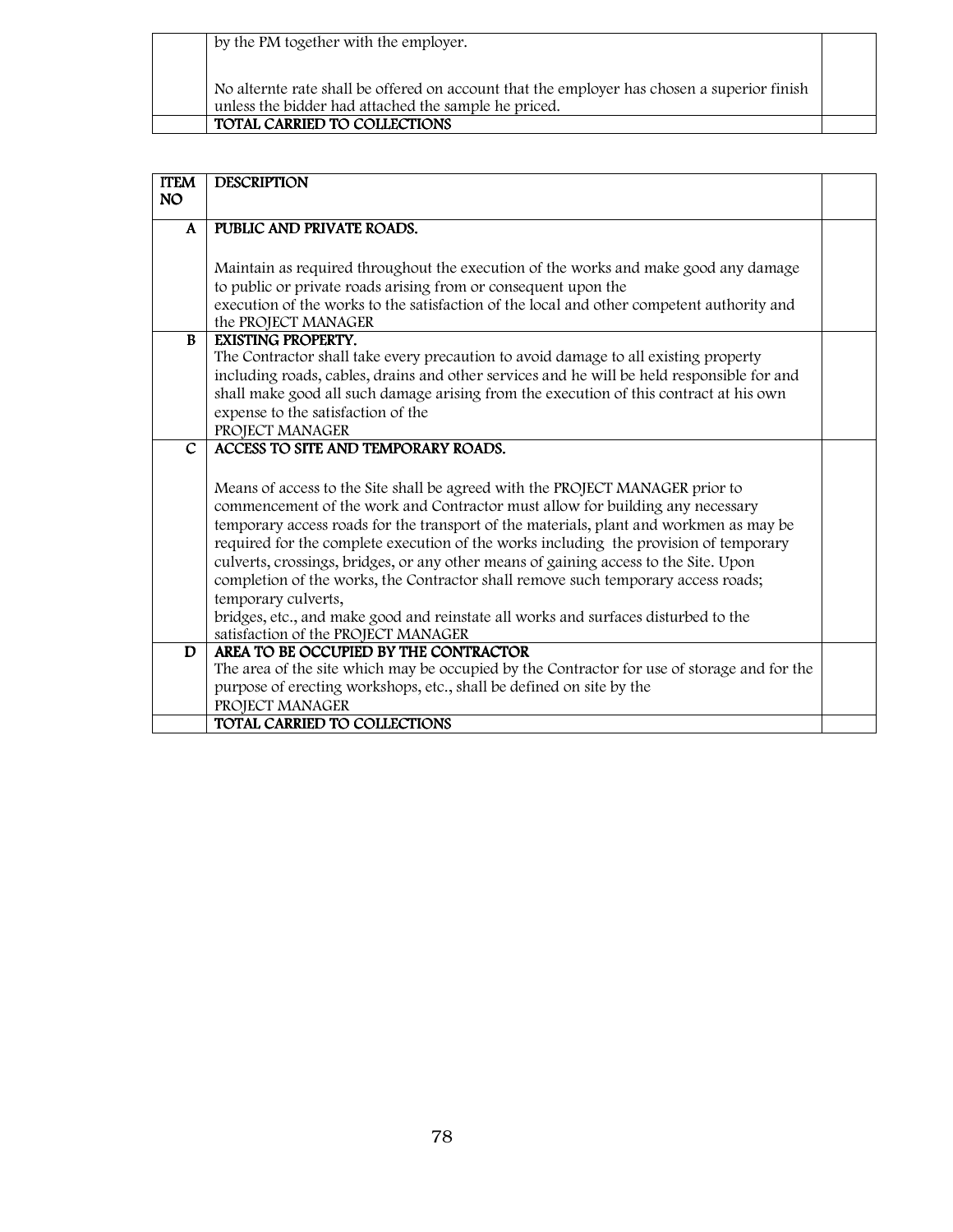| <b>ITEM</b><br>NO | <b>DESCRIPTION</b>                                                                          |  |  |  |  |  |
|-------------------|---------------------------------------------------------------------------------------------|--|--|--|--|--|
|                   |                                                                                             |  |  |  |  |  |
|                   |                                                                                             |  |  |  |  |  |
| A                 | SECURITY OF WORKS ETC.                                                                      |  |  |  |  |  |
|                   | The Contractor shall be entirely responsible for the security of all the works              |  |  |  |  |  |
|                   | stores, materials, plant, personnel, etc., both his own and sub-contractors' and must       |  |  |  |  |  |
|                   | provide all necessary watching, lighting and other precautions as necessary to ensure       |  |  |  |  |  |
|                   | security against theft, loss or damage and the protection of the public.                    |  |  |  |  |  |
| <b>B</b>          | PROGRESS CHART.                                                                             |  |  |  |  |  |
|                   | The Contractor shall provide within two weeks of Possession of Site and in agreement with   |  |  |  |  |  |
|                   | the PROJECT MANAGER a Progress Chart for the whole of the works including the works         |  |  |  |  |  |
|                   | of Nominated Sub-Contractors; one copy to be handed to the PROJECT MANAGER and a            |  |  |  |  |  |
|                   | further copy to be retained on Site. Progress to be recorded and chart to be amended as     |  |  |  |  |  |
|                   | necessary as the work proceeds.                                                             |  |  |  |  |  |
| $\mathcal{C}$     | <b>INSURANCE</b>                                                                            |  |  |  |  |  |
|                   | The Contractor shall insure as required in Conditions No. 30 of the Conditions of Contract. |  |  |  |  |  |
|                   | No payment on account of the work executed will be made to the Contractor until he has      |  |  |  |  |  |
|                   | satisfied the PROJECT MANAGER either by production of an Insurance Policy or and            |  |  |  |  |  |
|                   | Insurance Certificate that the provision of the foregoing Insurance Clauses have been       |  |  |  |  |  |
|                   | complied with in all respects. Thereafter the PROJECT MANAGER shall from time to time       |  |  |  |  |  |
|                   | ascertain that premiums are duly paid up by the Contractor who shall if called upon to do   |  |  |  |  |  |
|                   | so, produce the receipted premium renewals for the PROJECT MANAGER's inspection.            |  |  |  |  |  |
| D                 | <b>CONTRACTOR'S SUPERINTENDENCE/SITE AGENT</b>                                              |  |  |  |  |  |
|                   | The Contractor shall constantly keep on the works a literate English speaking Agent or      |  |  |  |  |  |
|                   | Representative, competent and experienced in the kind of work involved who shall give his   |  |  |  |  |  |
|                   | whole experience in the kind of work involved and shall give his whole time to the          |  |  |  |  |  |
|                   | superintendence of the works. Such Agent or Representative shall receive on behalf of the   |  |  |  |  |  |
|                   | Contractor all directions and instructions from the Project Manager and such directions     |  |  |  |  |  |
|                   | shall be deemed to have been given to the Contractor in accordance with the Conditions of   |  |  |  |  |  |
|                   | Contract.                                                                                   |  |  |  |  |  |
|                   | <b>TOTAL CARRIED TO COLLECTIONS</b>                                                         |  |  |  |  |  |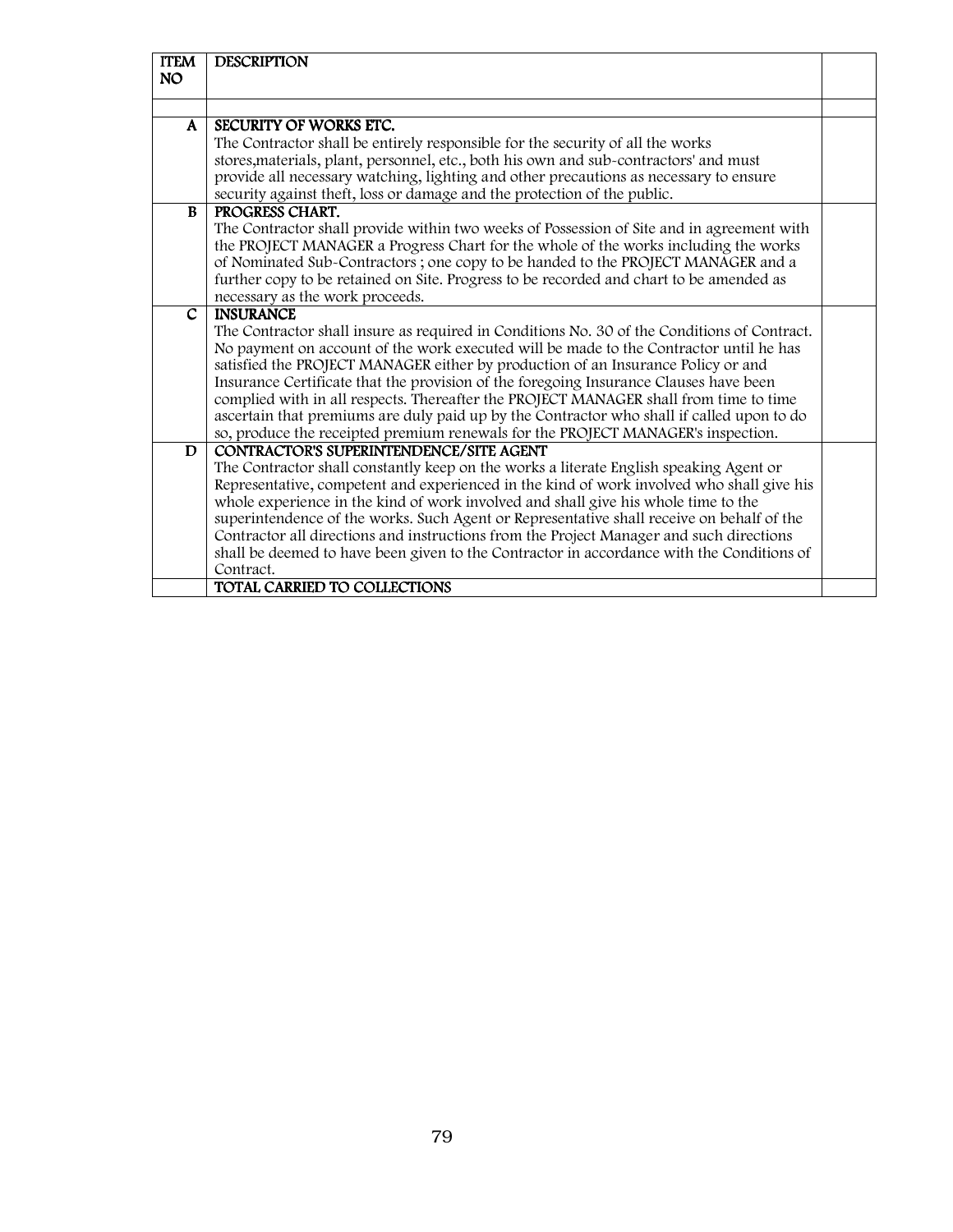| <b>ITEM</b> | <b>DESCRIPTION</b>                                                                           |  |
|-------------|----------------------------------------------------------------------------------------------|--|
| NO.         |                                                                                              |  |
|             |                                                                                              |  |
| A           | PROVISIONAL WORK                                                                             |  |
|             | All work described as "Provisional" in these Bills of Quantities is subject to remeasurement |  |
|             | in order to ascertain the actual quantity executed for which payment will be made. All       |  |
|             | "Provisional" and other work liable to adjustment under this Contract shall left uncovered   |  |
|             | for a reasonable time to allow all measurements needed for such adjustment to be taken by    |  |
|             | the PROJECT MANAGER Immediately the work is ready for measuring, the Contractor              |  |
|             | shall give notice to the PROJECT MANAGER. If the Contractor makes default in these           |  |
|             | respects he shall if the PROJECT MANAGER so directs uncover the work to enable all           |  |
|             | measurements to be taken and afterwards reinstate at his own expense.                        |  |
| R.          | PROVISIONAL SUMS.                                                                            |  |
|             | The term "Provisional Sum" wherever used in these Bills of Quantities shall have the         |  |
|             | meaning stated in Section A item A7(i) of the Standard Method of Measurement. Such sums      |  |
|             | are net and no addition shall be made to them for profit.                                    |  |
| C           | ADJUSTMENT OF PROVISIONAL SUMS.                                                              |  |
|             | In the final account all Provisional Sums shall be deducted and the value of the work        |  |
|             | properly executed in respect of them upon the PROJECT MANAGER's order added to the           |  |
|             | Contract Sum. Such work shall be valued, but should any part of the work be executed by      |  |
|             | a Nominated Sub-Contractor, the value of such work or articles for the work to be            |  |
|             | supplied by a Nominated Supplier, the value of such work or articles shall be treated as a   |  |
|             | P.C. Sum and profit and attendance comparable to that contained in the priced Bills of       |  |
|             | Quantities for similar items added.                                                          |  |
|             | TOTAL CARRIED TO COLLECTIONS                                                                 |  |

| <b>ITEM</b>   | <b>DESCRIPTION</b>                                                                            |  |
|---------------|-----------------------------------------------------------------------------------------------|--|
| <b>NO</b>     |                                                                                               |  |
| $\mathbf{A}$  | PRIME COST (OR P.C.) SUMS.                                                                    |  |
|               | The term "Prime Cost Sum" or "P.C. Sum" wherever used in these Bills of                       |  |
|               | Quantities shall have the meaning stated in Section A item A7 (ii) of the                     |  |
|               | Standard Method of Measurement . Persons or firms nominated by the PROJECT                    |  |
|               | MANAGER to execute work or to provide and fix materials or goods are described herein         |  |
|               | as Nominated Sub-Contractors. Persons or firms so nominated to supply goods or materials      |  |
|               | are described herein as Nominated Suppliers.                                                  |  |
| B             | ADJUSTMENT OF P.C. SUMS.                                                                      |  |
|               | In the final account all P.C. Sums shall be deducted and the amount properly expended         |  |
|               | upon the PROJECT MANAGER'S order in respect of each of them added to the Contract             |  |
|               | sum. The Contractor shall produce to the PROJECT MANAGER such quotations, invoices or         |  |
|               | bills, properly receipted, as may be necessary to show the actual details of the sums paid by |  |
|               | the Contractor. Items of profit upon P.C. Sums shall be adjusted in the final account pro-    |  |
|               | rata to the amount paid. Items of "attendance" (as previously described) following P.C.       |  |
|               | Sums shall be adjusted pro-rata to the physical extent of the work executed (not pro-rata     |  |
|               | to the amount paid) and this shall apply even though the Contractor's priced Bill shows a     |  |
|               | percentage in the rate column in respect of them. Should the Contractor be permitted to       |  |
|               | tender and his tender be accepted of any work for which a P.C. Sum is included in these       |  |
|               | Bill of Quantities profit and attendance will be allowed at the same rate as it would be if   |  |
|               | the work were executed by a Nominated Sub-Contractor.                                         |  |
| $\mathcal{C}$ | NOMINATED SUB-CONTRACTORS                                                                     |  |
|               | When any work is ordered by the PROJECT MANAGER to be executed by nominated sub-              |  |
|               | contractors, the Contractor shall enter into sub-contracts and shall thereafter be            |  |
|               | responsible for such sub-contractors in every respect. Unless otherwise described the         |  |
|               | Contractor is to provide for such Sub-Contractors any or all of the facilities described in   |  |
|               | these Preliminaries. The Contractor should price for these with the nominated Sub-            |  |
|               | contract Contractor's work concerned in the P.C. Sums under the description "add for          |  |
|               | Attendance".<br>TOTAL CARRIED TO COLLECTION                                                   |  |
|               |                                                                                               |  |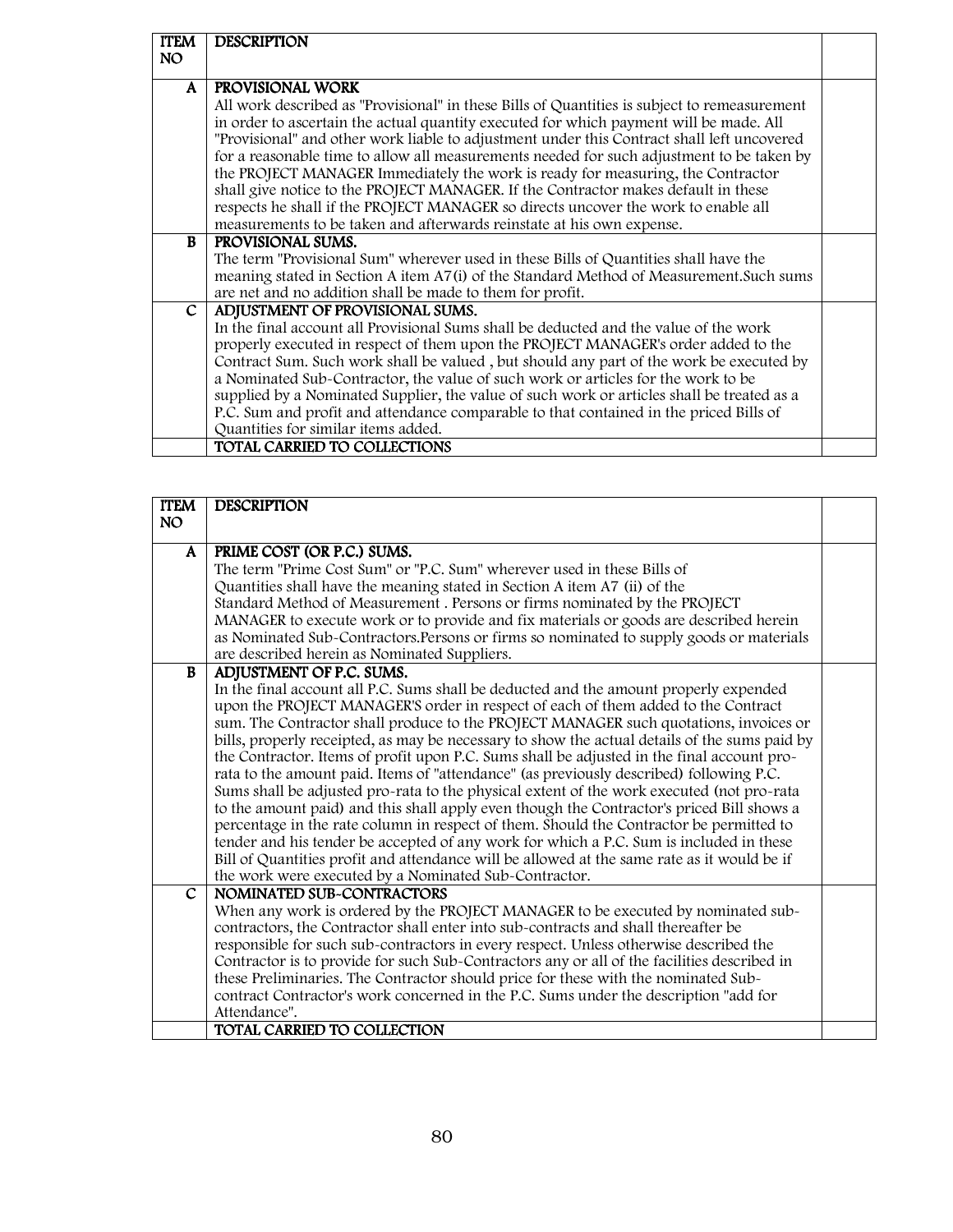| <b>ITEM</b>  | <b>DESCRIPTION</b>                                                                                                                                                                 |  |
|--------------|------------------------------------------------------------------------------------------------------------------------------------------------------------------------------------|--|
| <b>NO</b>    |                                                                                                                                                                                    |  |
| A            | <b>DIRECT CONTRACTS</b>                                                                                                                                                            |  |
|              | Notwithstanding the foregoing conditions, the Government reserves the right to place a                                                                                             |  |
|              | "Direct Contract" for any goods or services required in the works which are covered by a                                                                                           |  |
|              | P.C. Sum in the Bills of Quantities and to pay for the same direct. In any such instances,                                                                                         |  |
|              | profit relative to the P.C. Sum the priced Bills of Quantities will be adjusted as described                                                                                       |  |
|              | for P.C. Sums and allowed.                                                                                                                                                         |  |
| B            | ATTENDANCE UPON OTHER TRADESMEN, ETC.                                                                                                                                              |  |
|              | The Contractor shall allow for the attendance of trade upon trade and shall afford any                                                                                             |  |
|              | tradesmen or other persons employed for the execution of any work not included in this                                                                                             |  |
|              | Contract every facility for carrying out their work and also for use of his ordinary                                                                                               |  |
|              | scaffolding. The Contractor, however, shall not be required to erect any special scaffolding                                                                                       |  |
|              | for them. The Contractor shall perform such cutting away for and making good after the                                                                                             |  |
|              | work of such tradesmen or persons as may be ordered by the PROJECT MANAGER and the                                                                                                 |  |
|              | work will be measured and paid for to the extent executed at rates provided in these Bills.                                                                                        |  |
| $\mathsf{C}$ | OFFICE ETC. FOR THE PROJECT MANAGER (NOT APPLICABLE)                                                                                                                               |  |
|              | The Contractor shall provide, erect and maintain where directed on site and afterwards                                                                                             |  |
|              | dismantle the site office of the type noted in the Particular Preliminaries, complete with                                                                                         |  |
|              | Furniture. He shall also provide a strong metal trunk complete with strong hasp and staple                                                                                         |  |
|              | fastening and two keys. He shall provide, erect and maintain a lock-up type water or                                                                                               |  |
|              | bucket closet for the sole use of the PROJECT MANAGER including making temporary                                                                                                   |  |
|              | connections to the drain where applicable to the satisfaction of Government and Medical<br>Officer of Health and shall provide services of cleaner and pay all conservancy charges |  |
|              | and keep both office and closet in a clean and sanitary condition from commencement to                                                                                             |  |
|              | the completion of the works and dismantle and make good disturbed surfaces. The office                                                                                             |  |
|              | and closet shall be completed before the Contractor is permitted to commence the works.                                                                                            |  |
|              | The Contractor shall make available on the Site as and when required by the "PROJECT"                                                                                              |  |
|              | MANAGER" a modern and accurate level together with levelling staff, ranging rods and 50                                                                                            |  |
|              | metre metallic or linen tape.                                                                                                                                                      |  |
|              | TOAL CARRIED TO COLLECTIONS                                                                                                                                                        |  |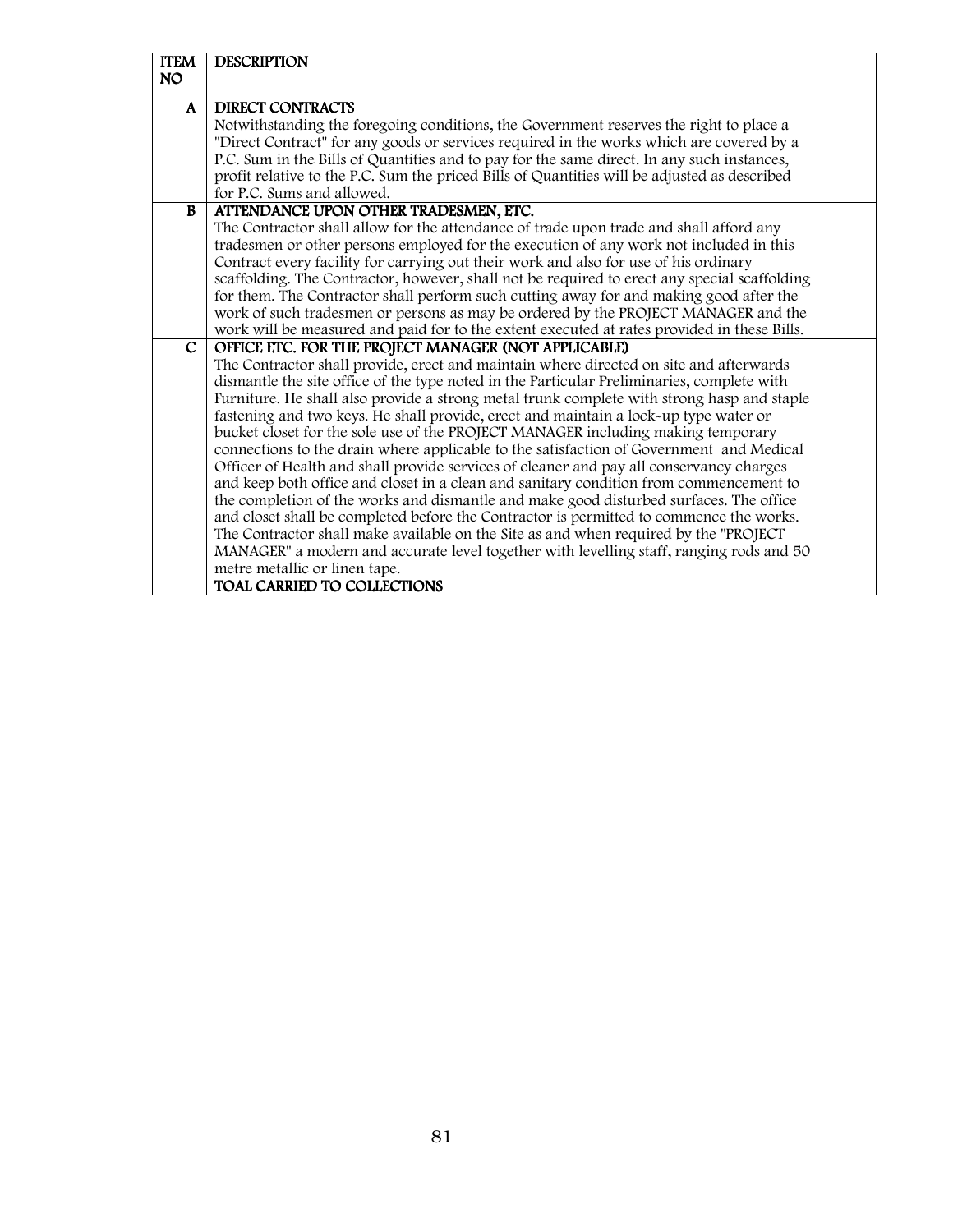| <b>ITEM</b><br>NO. | <b>DESCRIPTION</b>                                                                                                                                                                 |  |  |  |  |  |  |  |
|--------------------|------------------------------------------------------------------------------------------------------------------------------------------------------------------------------------|--|--|--|--|--|--|--|
|                    |                                                                                                                                                                                    |  |  |  |  |  |  |  |
| A                  | WATER AND ELECTRICITY SUPPLY FOR THE WORKS                                                                                                                                         |  |  |  |  |  |  |  |
|                    | The Contractor shall provide at his own risk and cost all necessary water, electric light and                                                                                      |  |  |  |  |  |  |  |
|                    | power required for use in the works. The Contractor must make his own arrangements for                                                                                             |  |  |  |  |  |  |  |
|                    | connection to the nearest suitable water main and for metering the water used. He must                                                                                             |  |  |  |  |  |  |  |
|                    | also provide temporary tanks and meters as required at his own cost and clear away when                                                                                            |  |  |  |  |  |  |  |
|                    | no longer required and make good on completion to the entire satisfaction of the PROJECT                                                                                           |  |  |  |  |  |  |  |
|                    | MANAGER. The Contractor shall pay all charges in connection herewith. No guarantee is                                                                                              |  |  |  |  |  |  |  |
|                    | given or implied that sufficient water will be available from mains and the Contractor                                                                                             |  |  |  |  |  |  |  |
|                    | must make his own arrangements for augmenting this supply at his own cost. Nominated                                                                                               |  |  |  |  |  |  |  |
|                    | Sub--contractors are to be made liable for the cost of any water or electric current used                                                                                          |  |  |  |  |  |  |  |
|                    | and for any installation provided especially for their own use.                                                                                                                    |  |  |  |  |  |  |  |
| B                  | SANITATION OF THE WORKS                                                                                                                                                            |  |  |  |  |  |  |  |
|                    | The Sanitation of the works shall be arranged and maintained by the Contractor                                                                                                     |  |  |  |  |  |  |  |
|                    | to the satisfaction of the Government and/or Local Authorities, Labour                                                                                                             |  |  |  |  |  |  |  |
|                    | Department and the PROJECT MANAGER                                                                                                                                                 |  |  |  |  |  |  |  |
| $\mathsf{C}$       | SUPERVISION AND WORKING HOURS                                                                                                                                                      |  |  |  |  |  |  |  |
|                    | The works shall be executed under the direction and to the entire satisfaction in all                                                                                              |  |  |  |  |  |  |  |
|                    | respects of the PROJECT MANAGER who shall at all times during normal working hours                                                                                                 |  |  |  |  |  |  |  |
|                    | have access to the works and to the yards and workshops of the Contractor and sub-                                                                                                 |  |  |  |  |  |  |  |
|                    | Contractors or other places where work is being prepared for the contract.                                                                                                         |  |  |  |  |  |  |  |
| D                  | PROTECTION OF THE WORKS.                                                                                                                                                           |  |  |  |  |  |  |  |
|                    | Provide protection of the whole of the works contained in the Bills of                                                                                                             |  |  |  |  |  |  |  |
|                    | Quantities, including casing, casing up, covering or such other means as may be necessary<br>to avoid damage to the satisfaction of the PROJECT MANAGER and remove such protection |  |  |  |  |  |  |  |
|                    | when no longer required and make good any damage which may nevertheless have been                                                                                                  |  |  |  |  |  |  |  |
|                    | done at completion free of cost to the Government.                                                                                                                                 |  |  |  |  |  |  |  |
|                    | TOTAL CARRIED TO COLLECTION                                                                                                                                                        |  |  |  |  |  |  |  |
|                    |                                                                                                                                                                                    |  |  |  |  |  |  |  |

| <b>ITEM</b>  | <b>DESCRIPTION</b>                                                                                    |  |  |  |  |  |
|--------------|-------------------------------------------------------------------------------------------------------|--|--|--|--|--|
| NO.          |                                                                                                       |  |  |  |  |  |
|              |                                                                                                       |  |  |  |  |  |
| $\mathbf{A}$ | WORKS TO BE DELIVERED UP CLEAN                                                                        |  |  |  |  |  |
|              |                                                                                                       |  |  |  |  |  |
|              | Clean and flush all gutters, rainwater and waste pipes, manholes and drains, wash (except where       |  |  |  |  |  |
|              | such treatment might cause damage) and clean all floors, sanitary fittings, glass inside and outside  |  |  |  |  |  |
|              | and any other parts of the works and remove all marks, blemishes, stains and defects from joinery,    |  |  |  |  |  |
|              | fittings and decorated surfaces generally, polish door furniture and bright parts of metalwork and    |  |  |  |  |  |
|              | leave the whole of the buildings watertight, clean, perfect and fit for occupation to the approval of |  |  |  |  |  |
|              | the PROJECT MANAGER                                                                                   |  |  |  |  |  |
| <sub>B</sub> | <b>GENERAL SPECIFICATION.</b>                                                                         |  |  |  |  |  |
|              |                                                                                                       |  |  |  |  |  |
|              | For the full description of materials and workmanship, method of execution of the work and notes      |  |  |  |  |  |
|              | for pricing, the Contractor is referred to the Ministry of Roads and Public Works and Housing         |  |  |  |  |  |
|              | General Specification dated 1976 or any subsequent revision thereof which is issued as a separate     |  |  |  |  |  |
|              | document, and which                                                                                   |  |  |  |  |  |
|              | shall be allowed in all respects unless it conflicts with the General                                 |  |  |  |  |  |
|              | Preliminaries, Trade Preambles or other items in these Bills of Quantities.                           |  |  |  |  |  |
| C            | <b>TRAINING LEVY</b>                                                                                  |  |  |  |  |  |
|              | The Contractor's attention is drawn to legal notice No. 237 of October, 1971, which requires          |  |  |  |  |  |
|              | payment by the Contractor of a Training Levy at the rate of 1/4 % of the Contract sum on all          |  |  |  |  |  |
|              | contracts of more than Kshs. 50,000.00 in value.                                                      |  |  |  |  |  |
| D            | <b>MATERIALS ON SITE</b>                                                                              |  |  |  |  |  |
|              | All materials for incorporation in the works must be stored on or adjacent to the site before         |  |  |  |  |  |
|              | payment is effected unless specifically exempted by the PROJECT MANAGER. This includes the            |  |  |  |  |  |
|              | materials of the Main Contractor, Nominated Sub-Contractors and Nominated Suppliers.                  |  |  |  |  |  |
|              | TOTAL CARRIEDD TO COLLECTIONS                                                                         |  |  |  |  |  |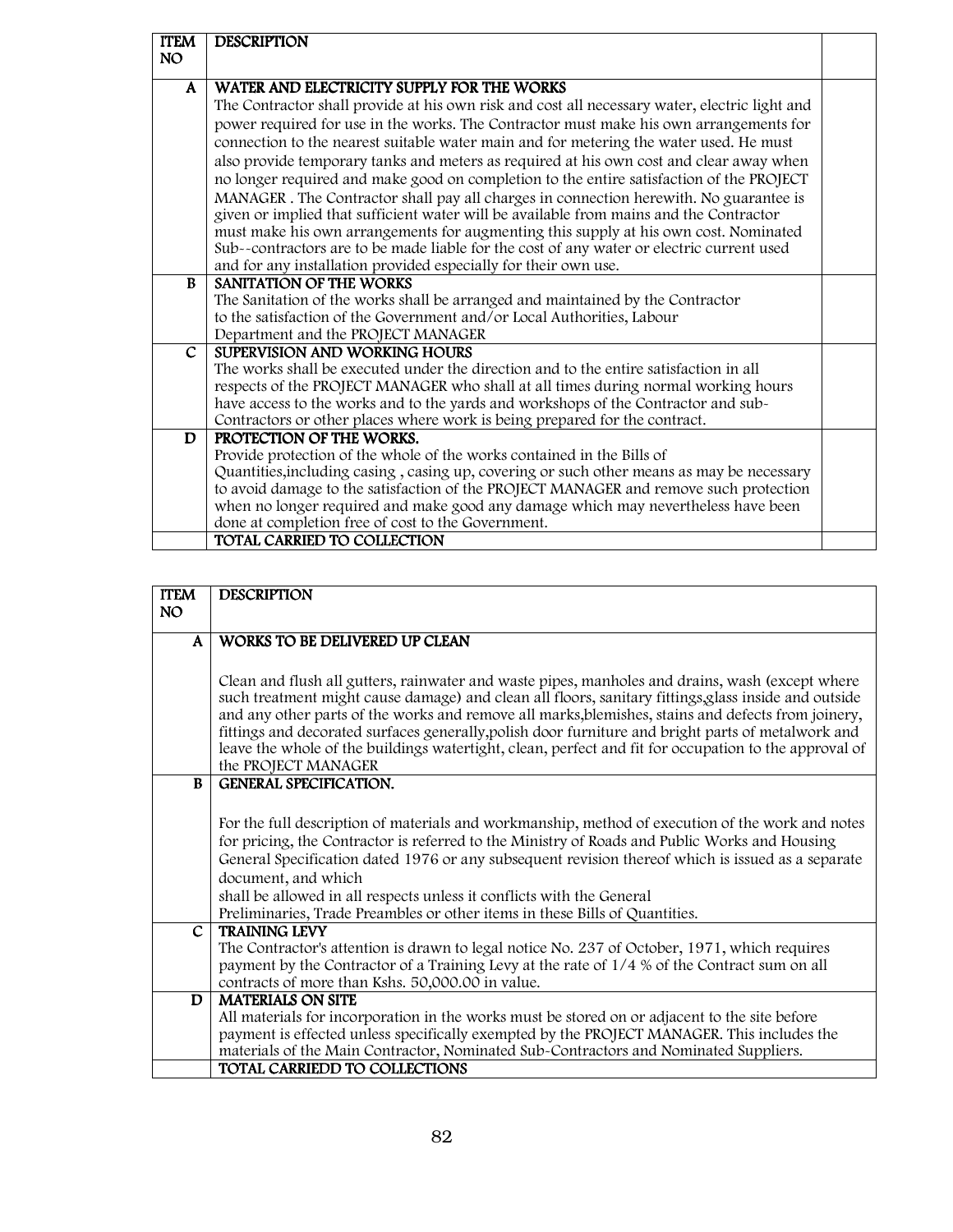| <b>ITEM</b>  | <b>DESCRIPTION</b>                                                    |  |
|--------------|-----------------------------------------------------------------------|--|
| <b>NO</b>    |                                                                       |  |
| A            | <b>HOARDING</b>                                                       |  |
|              | The Contractor shall enclose the site or part of the works under      |  |
|              | construction with a hoarding 2400 mm high consisting of iron sheets   |  |
|              | on 100 x 50 mm timber posts firmly secured at 1800 mm centres with    |  |
|              | two 75 x 50 mm timber rails for a total length of approximately three |  |
|              | hundred meters. The Contractor is in addition required to take all    |  |
|              | precautions necessary for the safe custody of the works, materials,   |  |
|              | plant, public and Employer's property on the site.                    |  |
| $\, {\bf B}$ | ALTERATIONS TO BILLS, PRICING, ETC.                                   |  |
|              | Any unauthorised alteration or qualification                          |  |
|              | made to the text of the Bills of Quantities may                       |  |
|              | cause the Tender to be disqualified and will in                       |  |
|              | any case be ignored. The Contractor shall be                          |  |
|              | deemed to have made allowance in his prices                           |  |
|              | generally to cover any items against which no                         |  |
|              | price has been inserted in the priced Bills of                        |  |
|              | Quantities. All items of measured work shall be                       |  |
|              | priced in detail and the Tenders containing Lump                      |  |
|              | Sums to cover trades or groups of work must be                        |  |
|              | broken down to show the price of each item                            |  |
|              | before they will be accepted.                                         |  |
| C            | MATERIALS ARISING FROM EXCAVATIONS                                    |  |
|              | Materials of any kind obtained from the excavations shall be the      |  |
|              | property of the Government. Unless otherwise provided for in the      |  |
|              | particular preliminaries. Such materials shall only be used in the    |  |
|              | works, in substitution of materials which the Contractor would        |  |
|              | otherwise have had to supply with the written permission of the       |  |
|              | PROJECT MANAGER Should such permission be given, the Contractor       |  |
|              | shall make due allowance for the value of the materials so used at a  |  |
|              | price to be agreed.                                                   |  |
| D            | PREVENTION OF ACCIDENT, DAMAGE OR LOSS                                |  |
|              |                                                                       |  |
|              | The Contractor is notified that these works are to                    |  |
|              | be carried out on a restricted site where the client                  |  |
|              | is going on with other normal activities. The                         |  |
|              | Contractor is instructed to take reasonable care                      |  |
|              | in the execution of the works as to prevent                           |  |
|              | accidents, damage or loss and disruption of                           |  |
|              | normal activities being carried out by the Client.                    |  |
|              | The Contractor shall allow in his rates any                           |  |
|              | expense he deems necessary by taking such care                        |  |
|              | within the site.                                                      |  |
|              | TOTAL CARRIEDD TO COLLECTIONS                                         |  |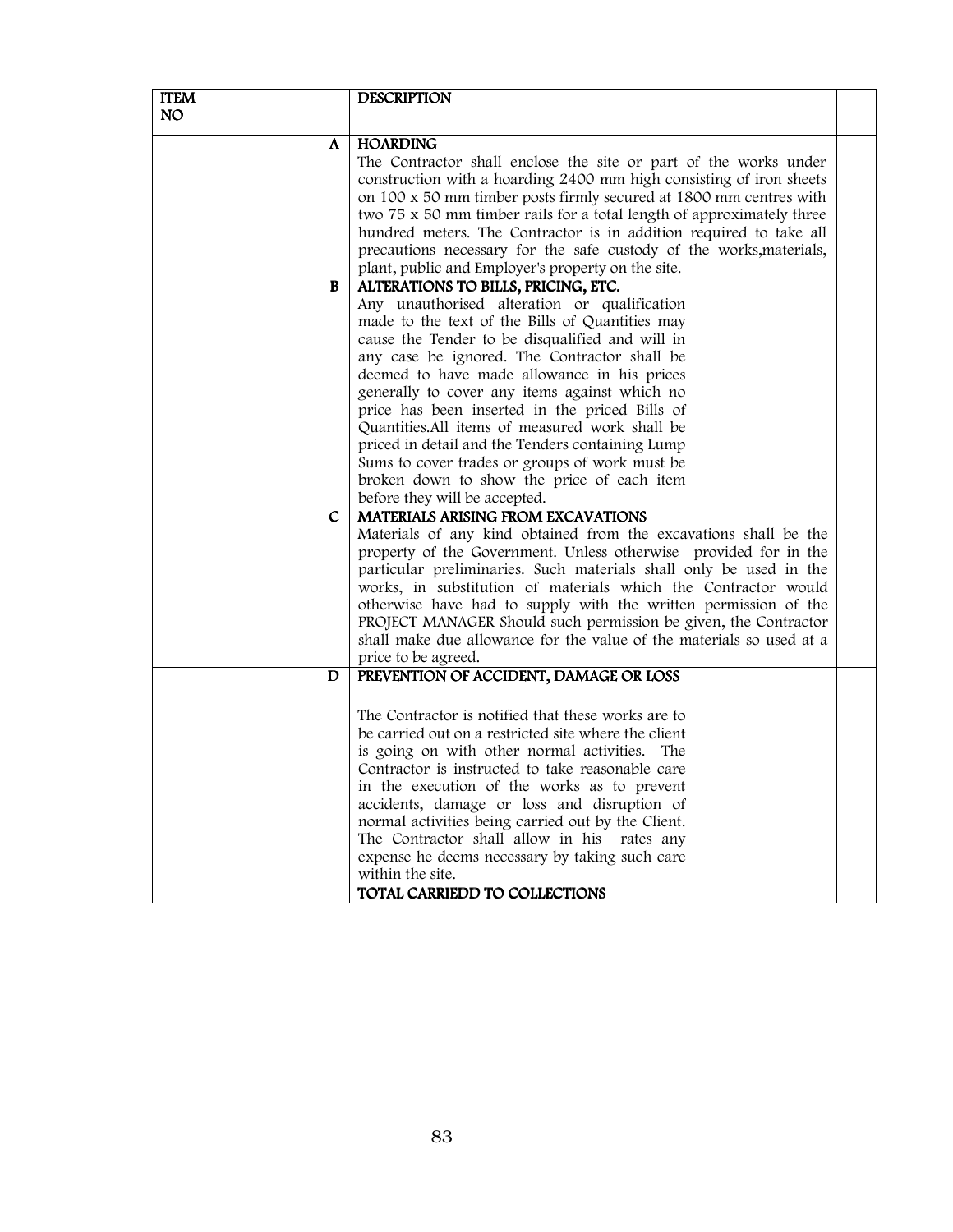| <b>ITEM</b><br><b>NO</b> | <b>DESCRIPTION</b>                                                                                                                                                                                                                                                                                                                                                                                                                                                                                                                                                                                                                                                                                                                                                                                                                                                                                                                                                                                                                                                                                                                                                                                                                                           |  |
|--------------------------|--------------------------------------------------------------------------------------------------------------------------------------------------------------------------------------------------------------------------------------------------------------------------------------------------------------------------------------------------------------------------------------------------------------------------------------------------------------------------------------------------------------------------------------------------------------------------------------------------------------------------------------------------------------------------------------------------------------------------------------------------------------------------------------------------------------------------------------------------------------------------------------------------------------------------------------------------------------------------------------------------------------------------------------------------------------------------------------------------------------------------------------------------------------------------------------------------------------------------------------------------------------|--|
| $\mathbf{A}$             | GOVERNMENT ACTS REGARDING WORKPEOPLE ETC.                                                                                                                                                                                                                                                                                                                                                                                                                                                                                                                                                                                                                                                                                                                                                                                                                                                                                                                                                                                                                                                                                                                                                                                                                    |  |
|                          | Allow for complying with all Government Acts, Orders and Regulations in connection<br>with the employment of Labour and other matters related to the execution of the works. In<br>particular the Contractor's attention is drawn to the provisions of the Factory Act 1950<br>and his tender must include for all costs arising or resulting from compliance with any<br>Act, Order or Regulation relating to Insurances, pensions and holidays for workpeople or<br>so the safety, health and welfare of the workpeople. The Contractor must make himself<br>fully acquainted with current Acts and Regulations, including Police Regulations regarding<br>the movement, housing, security and control of labour, labour camps, passes for<br>transport, etc. It is most important that the Contractor, before tendering, shall obtain from<br>the relevant Authority the fullest information regarding all such regulations and/or<br>restrictions which may affect the information regarding all such regulations and/or<br>restrictions which may affect the organisation of the works, supply and control of labour,<br>etc., and allow accordingly in his tender.<br>No claim in respect of want of knowledge in this connection will be entertained. |  |
| <b>B</b>                 | REMOVAL OF RUBBISH ETC.                                                                                                                                                                                                                                                                                                                                                                                                                                                                                                                                                                                                                                                                                                                                                                                                                                                                                                                                                                                                                                                                                                                                                                                                                                      |  |
|                          | Removal of rubbish and debris from the Buildings and site as it accumulates and at the<br>completion of the works and remove all plant, scaffolding and unused materials at<br>completion.                                                                                                                                                                                                                                                                                                                                                                                                                                                                                                                                                                                                                                                                                                                                                                                                                                                                                                                                                                                                                                                                   |  |
| $\mathsf{C}$             | <b>BLASTING OPERATIONS</b><br>Blasting will only be allowed with the express permission of the PROJECT<br>MANAGER in writing. All blasting operations shall be carried out at the Contractor's sole<br>risk and cost in accordance with any Government regulations in force for the time being,<br>and any special regulations laid down by the PROJECT MANAGER governing the use and<br>storage of explosives.                                                                                                                                                                                                                                                                                                                                                                                                                                                                                                                                                                                                                                                                                                                                                                                                                                              |  |
| D                        | <b>SIGNBOARD</b><br>Allow for providing, erecting, maintaining throughout the course of the Contract and<br>afterwards clearing away a signboard as designed, specified and approved by the Project<br>Manager.                                                                                                                                                                                                                                                                                                                                                                                                                                                                                                                                                                                                                                                                                                                                                                                                                                                                                                                                                                                                                                              |  |
|                          | TOTAL CARRIEDD TO COLLECTIONS                                                                                                                                                                                                                                                                                                                                                                                                                                                                                                                                                                                                                                                                                                                                                                                                                                                                                                                                                                                                                                                                                                                                                                                                                                |  |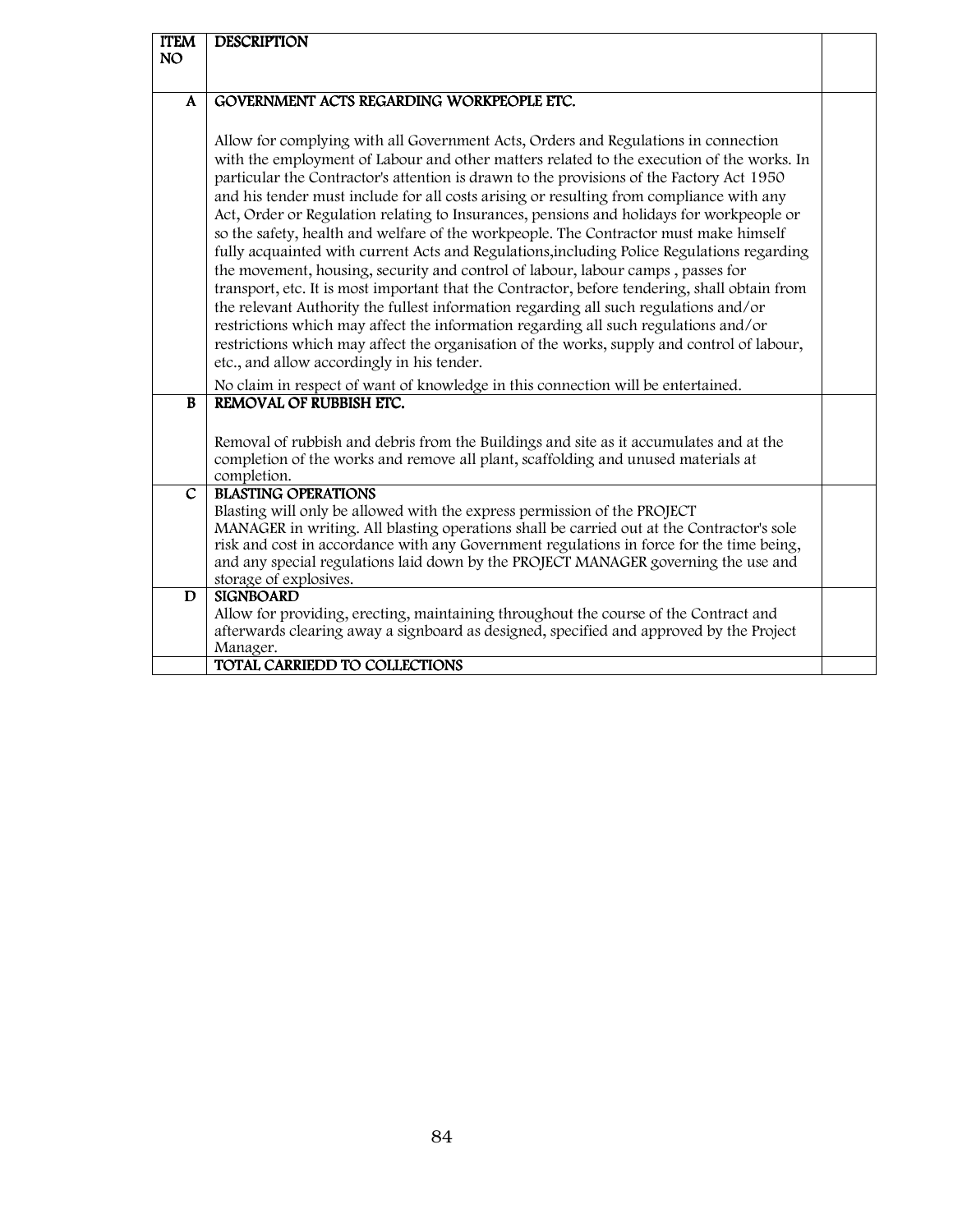| <b>ITEM</b> | <b>DESCRIPTION</b>                                                |  |
|-------------|-------------------------------------------------------------------|--|
| <b>NO</b>   |                                                                   |  |
|             | Brought Forward From Page GP/1                                    |  |
|             | Brought Forward From Page GP/2                                    |  |
|             | Brought Forward From Page GP/3                                    |  |
|             | Brought Forward From Page GP/4                                    |  |
|             | Brought Forward From Page GP/5                                    |  |
|             | Brought Forward From Page GP/6                                    |  |
|             | Brought Forward From Page GP/7                                    |  |
|             | Brought Forward From Page GP/8                                    |  |
|             | Brought Forward From Page GP/9                                    |  |
|             | Brought Forward From Page GP/10                                   |  |
|             | Brought Forward From Page GP/11                                   |  |
|             | Brought Forward From Page GP/12                                   |  |
|             | Brought Forward From Page GP/13                                   |  |
|             | Brought Forward From Page GP/14                                   |  |
|             | Brought Forward From Page GP/15                                   |  |
|             | Brought Forward From Page GP/16                                   |  |
|             | Brought Forward From Page GP/17<br>TOTAL CARRIEDD TO MAIN SUMMARY |  |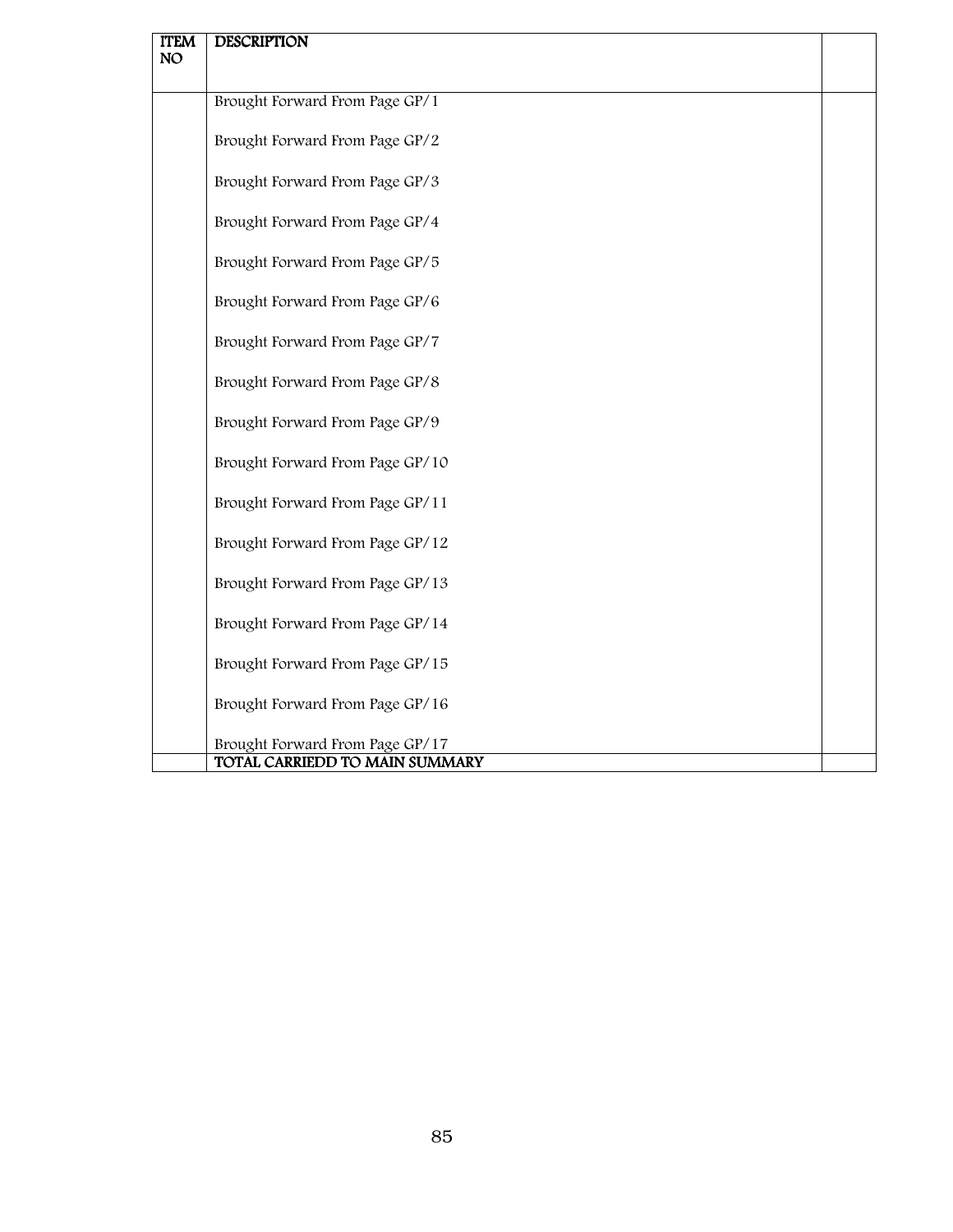|                    | DILLINU.I NUALI WUNNO                                                                                     |                        |                  |             |               |            |
|--------------------|-----------------------------------------------------------------------------------------------------------|------------------------|------------------|-------------|---------------|------------|
| <b>ITEM</b><br>NO. | <b>DESCRIPTION</b>                                                                                        | <b>UNIT</b>            | $\overline{QTY}$ | <b>RATE</b> | <b>AMOUNT</b> |            |
|                    |                                                                                                           |                        |                  |             | <b>SHS</b>    | <b>CTS</b> |
| A                  | <b>EXCAVATION</b>                                                                                         |                        | <b>ITEM</b>      |             |               |            |
|                    | Clear site of all obstacles and the like and dispose as                                                   |                        |                  |             |               |            |
|                    | directed by Engineer                                                                                      |                        |                  |             |               |            |
| $\bf{B}$           | Allow for cutting 1No. Tree and remova1 of 2 No. tree                                                     |                        | <b>ITEM</b>      |             |               |            |
|                    | stumps and cart away as directed by the Engineer                                                          |                        |                  |             |               |            |
| $\overline{C}$     | Excavate car park to formation not exceeding 1.5m                                                         | CM                     | 1,300            |             |               |            |
|                    | starting from ground level average depth                                                                  |                        |                  |             |               |            |
|                    | 1.0m.                                                                                                     |                        |                  |             |               |            |
| D                  | Excavate car park to formation not exceeding 1.5m                                                         | $\overline{\text{CM}}$ | 1,300            |             |               |            |
|                    | starting from ground level average depth                                                                  |                        |                  |             |               |            |
|                    | 1.0m.                                                                                                     |                        |                  |             |               |            |
| E                  | Load and cart way excavated material as directed by                                                       | CM                     | 1,300            |             |               |            |
|                    | the Engineer                                                                                              |                        |                  |             |               |            |
| $\overline{F}$     | Extra over excavation in rock class 1                                                                     | CM                     | 195              |             |               |            |
| $\overline{G}$     | Allow for keeping all excavations free from general                                                       |                        | <b>ITEM</b>      |             |               |            |
|                    | waters                                                                                                    |                        |                  |             |               |            |
| H                  | Grade formation to correct falls cambers and cross fall                                                   | $\overline{\text{SM}}$ | 1,300            |             |               |            |
|                    | including compaction to 100% BS                                                                           |                        |                  |             |               |            |
| $\mathbf{J}$       | <b>ROAD CONSTRUCTION</b>                                                                                  | CM                     | 975              |             |               |            |
|                    | Provide fill and compact approved fill materials in<br>layers not exceeding 300mm well watered and rolled |                        |                  |             |               |            |
|                    | to Engineer's satisfaction                                                                                |                        |                  |             |               |            |
| K                  | Provide fill and compact 250mm approved murram                                                            | <b>SM</b>              | 375              |             |               |            |
|                    | sub-base to Engineer's satisfaction                                                                       |                        |                  |             |               |            |
| L                  | Provide lay and compact 150mm thick approved                                                              | $\overline{\text{SM}}$ | 1,300            |             |               |            |
|                    | handpacked stones base including all necessary                                                            |                        |                  |             |               |            |
|                    | preparation to receive prime coat                                                                         |                        |                  |             |               |            |
| $\mathbf M$        | Treat the compacted surface with approved herbicide                                                       | SM                     | 1,300            |             |               |            |
| $\overline{N}$     | Provide and lay 50mm thick stone dust                                                                     | SM                     | 1,300            |             |               |            |
| $\Omega$           | Provide lay 60mm thick heavy duty paving blocks min.                                                      | $\overline{\text{SM}}$ | 1300             |             |               |            |
|                    | strength 49N/mm2                                                                                          |                        |                  |             |               |            |
|                    | TOTAL CARRIED TO COLLECTION PAGE                                                                          |                        |                  |             |               |            |
|                    |                                                                                                           |                        |                  |             |               |            |
|                    |                                                                                                           |                        |                  |             |               |            |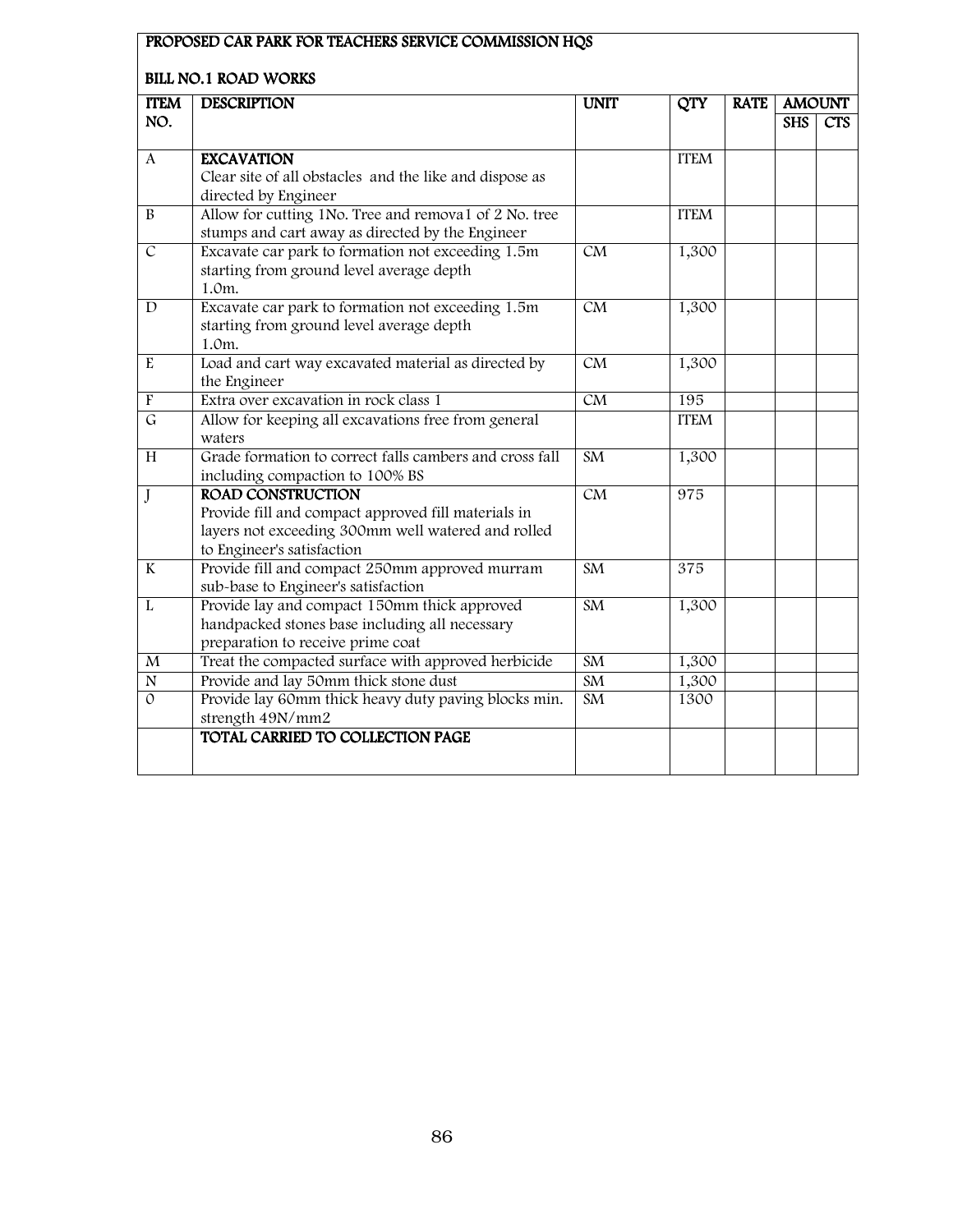| <b>ITEM</b>              | <b>DESCRIPTION</b>                                                                                     | <b>UNIT</b>            | <b>QTY</b> | <b>RATE</b> |            | <b>AMOUNT</b> |
|--------------------------|--------------------------------------------------------------------------------------------------------|------------------------|------------|-------------|------------|---------------|
| NO.                      |                                                                                                        |                        |            |             | <b>SHS</b> | <b>CTS</b>    |
|                          |                                                                                                        |                        |            |             |            |               |
| $\mathbf{A}$             | <b>CHANNEL AND KERB</b>                                                                                | LM                     | 130        |             |            |               |
|                          | Provide lay and joint along the edge of the road pre-                                                  |                        |            |             |            |               |
|                          | cast concrete kerb 250x125mm and 125x100mm                                                             |                        |            |             |            |               |
|                          | channel including 100mm thick concrete class dia bed                                                   |                        |            |             |            |               |
|                          | and haunch and all necessary excavation disposal of<br>excavated materials formwork to detail 'B'      |                        |            |             |            |               |
| B                        | Ditto but to radius 6m                                                                                 | LM                     | 12         |             |            |               |
| $\overline{\mathcal{C}}$ | <b>CHANNEL ONLY</b>                                                                                    | LM                     | 120        |             |            |               |
|                          | Provide lay and joint along the edge of the road pre-                                                  |                        |            |             |            |               |
|                          | cast concrete channel size 125x100mm including                                                         |                        |            |             |            |               |
|                          | 100mm thick concrete class dia bed and haunch and                                                      |                        |            |             |            |               |
|                          | all necessary excavation                                                                               |                        |            |             |            |               |
|                          | disposal of excavated materials formwork to detail 'B'                                                 |                        |            |             |            |               |
| D                        | Ditto but to radius 6m                                                                                 | LM                     | 12         |             |            |               |
| $\mathbf E$              | <b>ROAD MARKING</b>                                                                                    | SM                     | 90         |             |            |               |
|                          | Provide and apply 3 coat of approved road marking                                                      |                        |            |             |            |               |
|                          | paint white in colour in 100mm wide strips                                                             |                        |            |             |            |               |
| $\overline{F}$           | <b>FOOTPATH</b>                                                                                        | <b>SM</b>              | 60         |             |            |               |
|                          | Remove carefully existing paving slabs at the footpath                                                 |                        |            |             |            |               |
|                          | and cart away as instructed by the Engineer.                                                           |                        |            |             |            |               |
| $\mathsf G$              | Excavate the existing footpath base average depth                                                      | <b>SM</b>              | 18         |             |            |               |
|                          | 300mm deep and cart away as instructed by the                                                          |                        |            |             |            |               |
|                          | Engineer                                                                                               |                        |            |             |            |               |
| H                        | Excavate for the new footpath average depth 450mm                                                      | SM                     | 20         |             |            |               |
|                          | deep and cart away as instructed by the Engineer<br>Fill for footpath to make up levels using approved | SM                     | 110        |             |            |               |
| J                        | materials compacted in layers not exceeding 150mm                                                      |                        |            |             |            |               |
|                          | average fill 300mm                                                                                     |                        |            |             |            |               |
| $\bf K$                  | Provide lay and compact 100mm thick approved                                                           | <b>SM</b>              | 110        |             |            |               |
|                          | murram fill to footpath                                                                                |                        |            |             |            |               |
|                          |                                                                                                        |                        |            |             |            |               |
| L                        | Provide and lay 50mm thick stone dust                                                                  | $\overline{\text{SM}}$ | 110        |             |            |               |
|                          | TOTAL CARRIED TO COLLECTION PAGE                                                                       |                        |            |             |            |               |
|                          |                                                                                                        |                        |            |             |            |               |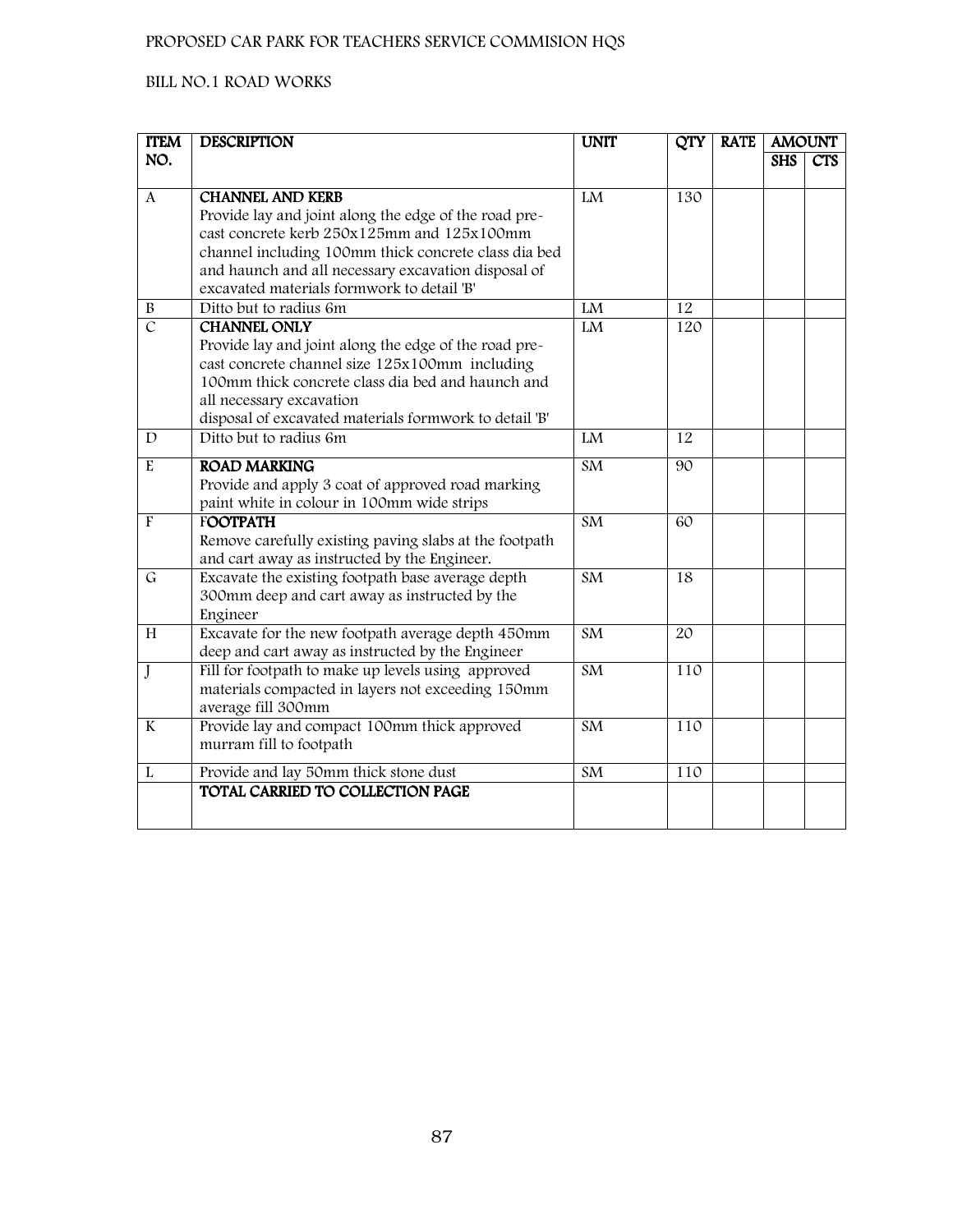| <b>ITEM</b>      | <b>DESCRIPTION</b>                                                                                  | <b>UNIT</b>            | <b>QTY</b> | <b>RATE</b> |            | <b>AMOUNT</b> |
|------------------|-----------------------------------------------------------------------------------------------------|------------------------|------------|-------------|------------|---------------|
| NO.              |                                                                                                     |                        |            |             | <b>SHS</b> | <b>CTS</b>    |
|                  |                                                                                                     |                        |            |             |            |               |
| $\boldsymbol{A}$ | <b>FOOTPATH</b>                                                                                     | SM                     | 110        |             |            |               |
|                  | Provide lay and joint 600x600x50mm pre-cast                                                         |                        |            |             |            |               |
|                  | concrete slabs to footpath in 1:2 cement, sand, mortar                                              |                        |            |             |            |               |
| $\bf{B}$         | Provide lay and joint along the edge of footpath pre-                                               | LM                     | 75         |             |            |               |
|                  | cast concrete channel 125x100mm as footpath edging                                                  |                        |            |             |            |               |
|                  | including 100mm thick concrete class dia bed and                                                    |                        |            |             |            |               |
|                  | haunch and all necessary excavations disposal of                                                    |                        |            |             |            |               |
|                  | excavated material and formwork to detail (50) 5332<br>'A'                                          |                        |            |             |            |               |
| $\overline{C}$   | Ditto but to radius not exceeding 6m                                                                | LM                     | 5          |             |            |               |
| $\mathbf{D}$     | <b>STORM WATER DRAINAGE</b>                                                                         | ${\rm LM}$             | 10         |             |            |               |
|                  | Excavate to remove existing IBD and cart away as                                                    |                        |            |             |            |               |
|                  | instructed by the Engineer.                                                                         |                        |            |             |            |               |
| $\rm E$          | Provide, lay and compact 100mm thick murram bed                                                     | $\overline{\text{SM}}$ | 25         |             |            |               |
|                  | for IBD and side slabs as in detail (50) 5329 B                                                     |                        |            |             |            |               |
| $\overline{F}$   | Provide, lay and joint precast concrete IBD with                                                    | LM                     | 10         |             |            |               |
|                  | 2No. side slab on either side as in detail (50) 5329 B.                                             |                        |            |             |            |               |
| $\mathsf{G}$     | Provide materials and erect sump including all                                                      | N <sub>O</sub>         | 6          |             |            |               |
|                  | necessary excavations, backfiling and disposal of                                                   |                        |            |             |            |               |
|                  | excess material.                                                                                    |                        |            |             |            |               |
| $\mathbf{F}$     | Provide lay and joint in edge joints dia 450 mm precast                                             | LM                     | 15         |             |            |               |
|                  | concrete pipe as culvert including 150mm thick                                                      |                        |            |             |            |               |
|                  | concrete class dia sorround and all necessary                                                       |                        |            |             |            |               |
|                  | excavations backfilling and disposal of excess materials                                            |                        |            |             |            |               |
| $\bf K$          | Provide, lay and joint Precast Concrete Shallow<br>Invert Block Drains 175x800x500mm as per Drg.No. | ${\rm LM}$             | 110        |             |            |               |
|                  | (50) 5353                                                                                           |                        |            |             |            |               |
|                  | TOTAL CARRIED TO COLLECTION PAGE                                                                    |                        |            |             |            |               |
|                  |                                                                                                     |                        |            |             |            |               |
|                  |                                                                                                     |                        |            |             |            |               |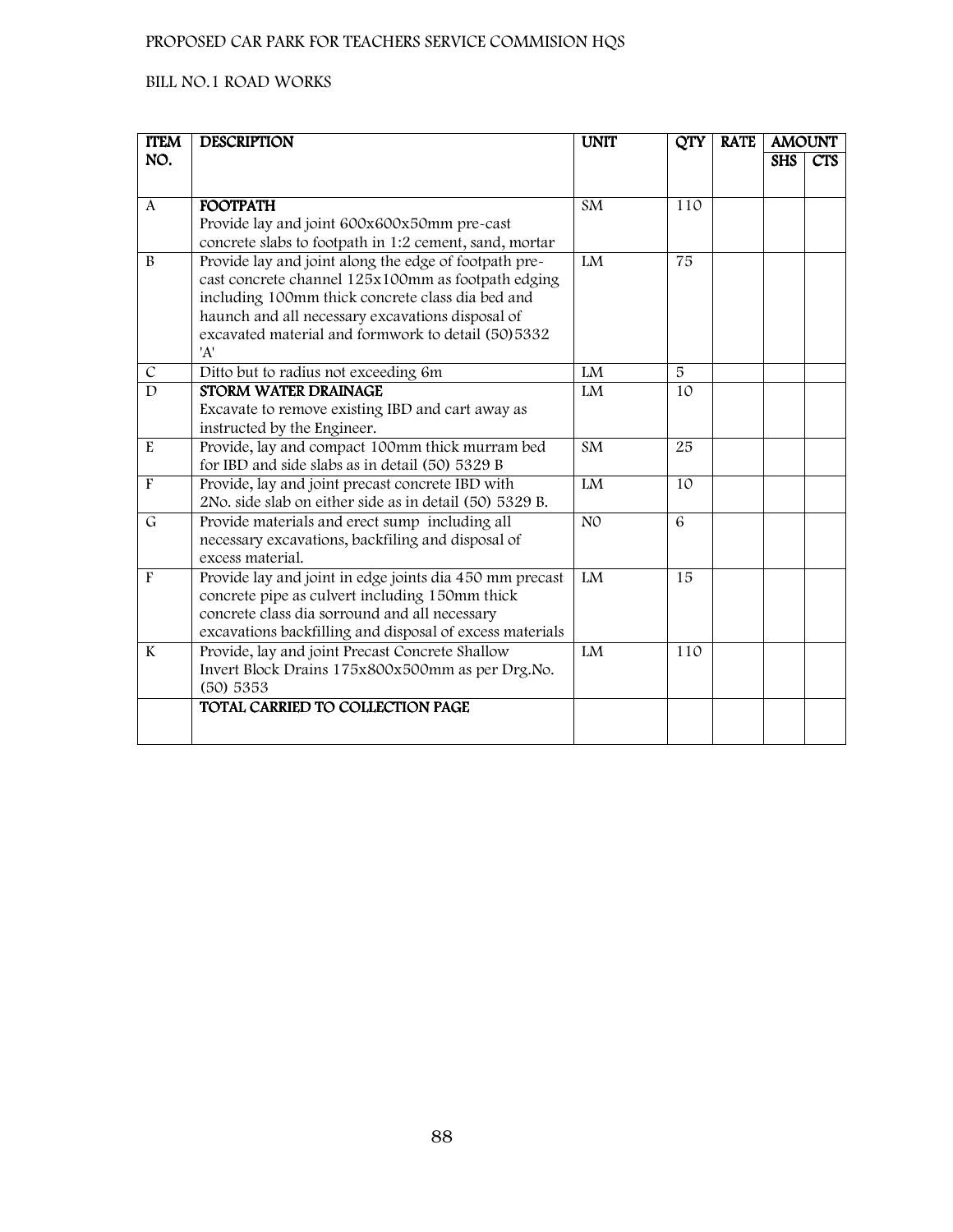| <b>ITEM</b>    | <b>DESCRIPTION</b>                                                       | <b>UNIT</b>     | <b>QTY</b>     | <b>RATE</b> | <b>AMOUNT</b> |     |
|----------------|--------------------------------------------------------------------------|-----------------|----------------|-------------|---------------|-----|
| NO.            |                                                                          |                 |                |             | <b>SHS</b>    | CTS |
|                |                                                                          |                 |                |             |               |     |
| A              | <b>GULLY POTS</b>                                                        | NO <sub>1</sub> | $\overline{7}$ |             |               |     |
|                | Provide and install precast concrete Gully including                     |                 |                |             |               |     |
|                | 100mm concrete class dia bed and sorround to detail                      |                 |                |             |               |     |
|                | (50) 5320 including concrete filled gully grating to                     |                 |                |             |               |     |
|                | detail (50)5324 and all                                                  |                 |                |             |               |     |
| $\bf{B}$       | Provide lay and joint dia 150mm concrete pipe ogee                       | LM              | 18             |             |               |     |
|                | joint as gully connect to storm drain including 150mm                    |                 |                |             |               |     |
|                | concrete class dia sorround and all necessary                            |                 |                |             |               |     |
|                | backfilling and disposal of excess materials excavations                 |                 |                |             |               |     |
| $\mathcal{C}$  | Allow for re-routing of existing services i.e water                      |                 | <b>ITEM</b>    |             |               |     |
|                | pipes, telecomunications e.t.c                                           |                 |                |             |               |     |
| $\mathbf D$    | Allow for control of traffic during roadworks                            |                 | <b>ITEM</b>    |             |               |     |
| $\overline{E}$ | construction<br>Allow for seeking statutory approvals in relation to the |                 | <b>ITEM</b>    |             |               |     |
|                | project                                                                  |                 |                |             |               |     |
| $\overline{F}$ | Allow for provision of road furniture as instructed by                   |                 | <b>ITEM</b>    |             |               |     |
|                | the Engineer                                                             |                 |                |             |               |     |
| $\overline{G}$ | Allow for repairing existing cabro access road to car                    |                 | <b>ITEM</b>    |             |               |     |
|                | park as instructed by the Engineer (8x3m)                                |                 |                |             |               |     |
| $\overline{H}$ | Allow a provisional sum of Ksh. Three Hundred and                        |                 | <b>ITEM</b>    |             |               |     |
|                | Fifty Thousand (Ksh 350,000.00) for any extra works                      |                 |                |             |               |     |
|                | related to Road works to be used at the discretion of the                |                 |                |             |               |     |
|                | Engineer                                                                 |                 |                |             |               |     |
|                | TOTAL CARRIED TO COLLECTION PAGE BELOW                                   |                 |                |             |               |     |
|                |                                                                          |                 |                |             |               |     |
|                | <b>COLLECTION</b>                                                        |                 |                |             |               |     |
|                | TOTAL CARRIED FROM PAGE 1                                                |                 |                |             |               |     |
|                |                                                                          |                 |                |             |               |     |
|                | TOTAL CARRIED FROM PAGE 2                                                |                 |                |             |               |     |
|                |                                                                          |                 |                |             |               |     |
|                | TOTAL CARRIED FROM PAGE 3                                                |                 |                |             |               |     |
|                |                                                                          |                 |                |             |               |     |
|                | TOTAL CARRIED FROM PAGE 4 (Above                                         |                 |                |             |               |     |
|                | TOTAL FOR ROADWORKS CARRIED TO GRAND                                     |                 |                |             |               |     |
|                | <b>SUMMARY PAGE</b>                                                      |                 |                |             |               |     |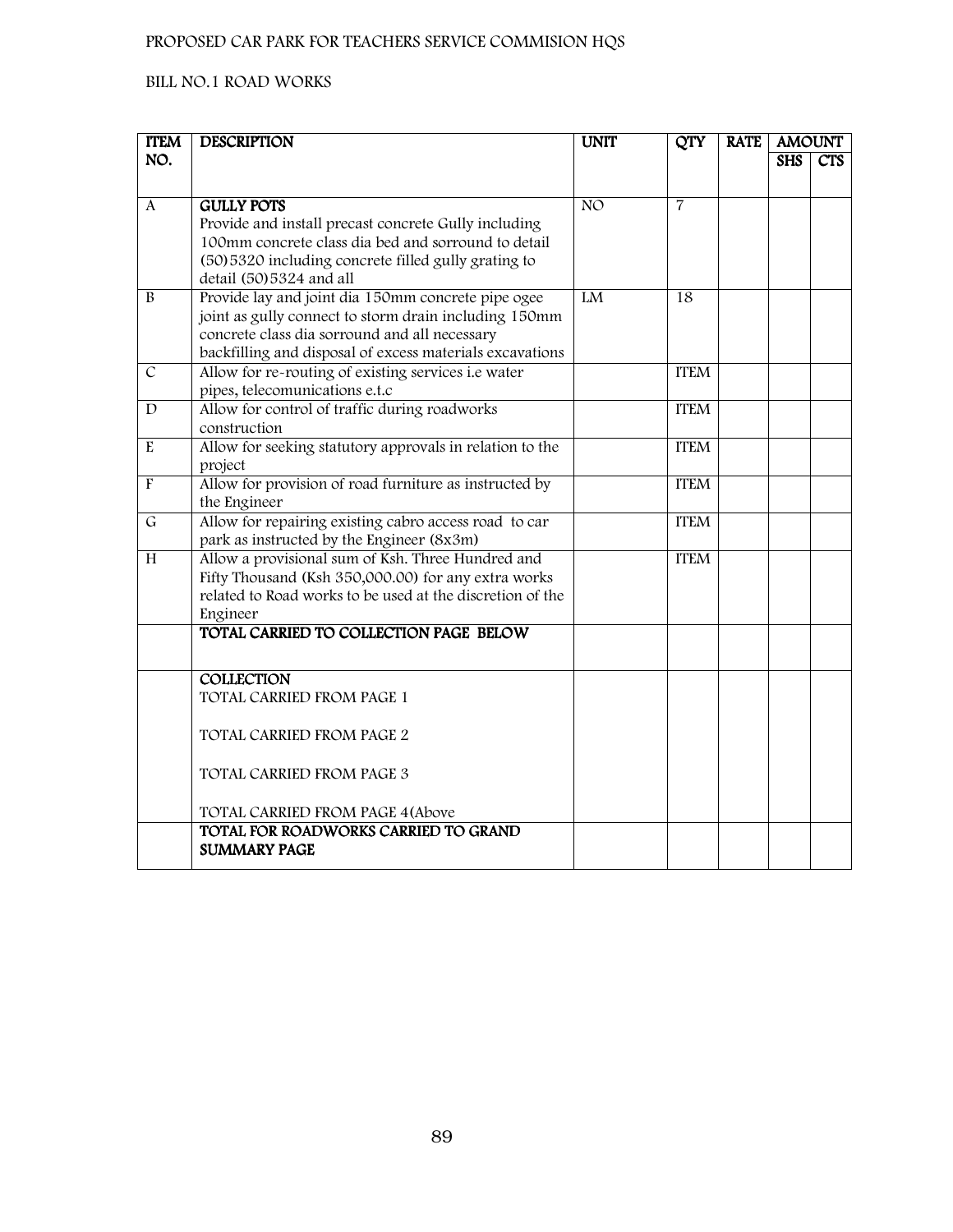| <b>ITEM</b>  | <b>DESCRIPTION</b>                                   | <b>QTY</b> | <b>UNIT</b> | <b>RATE</b> | <b>AMOUNT</b> |            |
|--------------|------------------------------------------------------|------------|-------------|-------------|---------------|------------|
| NO.          |                                                      |            |             |             | <b>SHS</b>    | <b>CTS</b> |
|              |                                                      |            |             |             |               |            |
|              | BILL NO.3                                            |            |             |             |               |            |
|              | PROVISIONAL SUMS                                     |            |             |             |               |            |
|              | The following provisional sums to be                 |            |             |             |               |            |
|              | spent/deducted in whole or in part at the discretion |            |             |             |               |            |
|              | of the architect.                                    |            |             |             |               |            |
|              | Provisional sums                                     |            |             |             |               |            |
| A            | Allow a provisional sum of Kenya shillings Two       |            | <b>ITEM</b> |             | 200,000       |            |
|              | Hundread only (200,000.00) for project               |            |             |             |               |            |
|              | management expenses                                  |            |             |             |               |            |
| <sub>R</sub> | Allow a provisional sum of Kenya shillings one       |            | <b>ITEM</b> |             | 100,000       |            |
|              | hundread thousands only (Kshs.100,000.00) for        |            |             |             |               |            |
|              | contingencies.                                       |            |             |             |               |            |
|              | <b>TOTAL</b>                                         |            |             |             |               |            |
|              | PROVISIONAL SUMS                                     |            |             |             |               |            |
|              | <b>CARRIED TO GENERAL SUMMARY</b>                    |            |             |             |               |            |